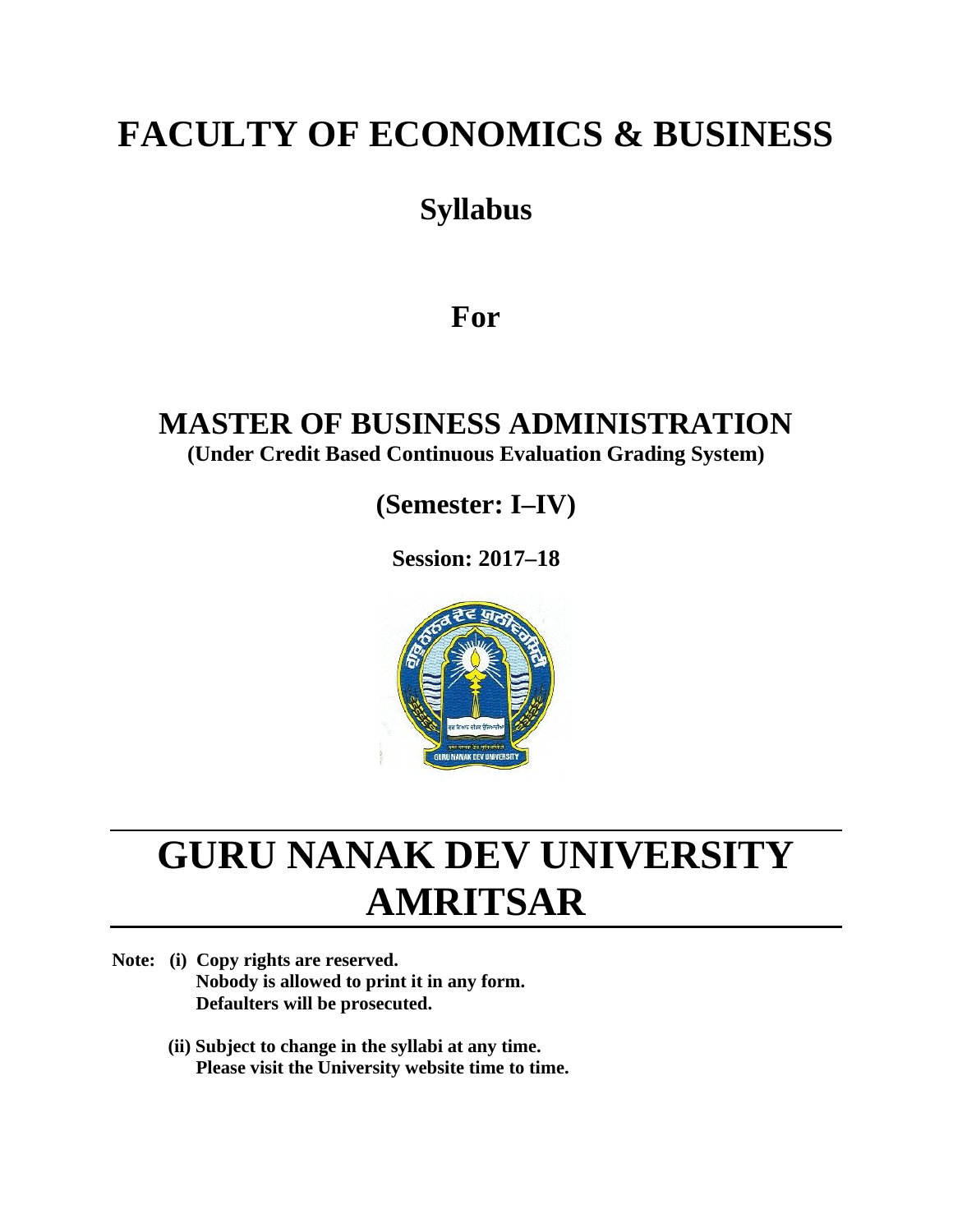### 1 MBA (SEMESTER SYSTEM) *(Under Credit Based Continuous Evaluation Grading System)*

## **SCHEME OF COURSE**

## **Semester I:**

| Course No.          | C/E/I         | <b>Course Title</b>                        | L  | Т     | P  | <b>Total</b><br><b>Credits</b> |
|---------------------|---------------|--------------------------------------------|----|-------|----|--------------------------------|
| <b>Core Courses</b> |               |                                            |    |       |    |                                |
| $MGL - 401$         | C             | <b>Managerial Economics</b>                | 4  | --    |    |                                |
| $MGL - 402$         | $\mathcal{C}$ | <b>Quantitative Methods for Management</b> | 4  | --    | -- |                                |
| $MGL-403$           | C             | <b>Accounting for Management</b>           | 4  | --    |    |                                |
| <b>MGL</b> - 404    | C             | <b>Business Environment</b>                | 4  | --    |    |                                |
| MGL - 406           | $\mathcal{C}$ | Management Principles and Organizational   | 4  | --    |    |                                |
|                     |               | <b>Behaviour</b>                           |    |       |    |                                |
| $MGL - 407$         | C             | Corporate Law and Administration           | 4  | --    |    |                                |
|                     |               | <b>Total Credits</b>                       | 24 | $- -$ |    | 24                             |

## **Semester II:**

| <b>Course No.</b>   | C/E/I         | <b>Course Title</b>                                                                             | L              | T    | P     | <b>Total</b><br><b>Credits</b> |
|---------------------|---------------|-------------------------------------------------------------------------------------------------|----------------|------|-------|--------------------------------|
| <b>Core Courses</b> |               |                                                                                                 |                |      |       |                                |
| <b>MGL</b> - 451    | $\mathcal{C}$ | <b>Business Research Methodology</b>                                                            | 4              | $-$  | --    | $\overline{4}$                 |
| MGL - 452           | $\mathcal{C}$ | <b>Financial Management</b>                                                                     | $\overline{4}$ |      |       | $\overline{4}$                 |
| MGL - 453           | $\mathcal{C}$ | <b>Marketing Management</b>                                                                     | $\overline{4}$ | $ -$ |       | $\overline{4}$                 |
| MGL - 454           | $\mathcal{C}$ | Human Resource Management                                                                       | $\overline{4}$ | $-$  |       | $\overline{4}$                 |
| $MGL - 455$         | $\mathcal{C}$ | Production and Operations Management                                                            | $\overline{4}$ | --   |       | $\overline{4}$                 |
| MGS - 457           | $\mathcal{C}$ | Seminar                                                                                         |                | --   | 2     | $\overline{2}$                 |
| <b>MGL</b> - 458    | $\mathcal{C}$ | Case Studies in Management                                                                      | $\overline{2}$ |      |       | $\overline{2}$                 |
|                     |               | <b>Interdisciplinary Courses (3 Credits)</b>                                                    |                |      |       |                                |
|                     | I             | To be offered from the outside Department.                                                      | 3              |      | $- -$ | 3                              |
|                     |               | <b>Total Credits:</b>                                                                           | 25             | --   | 2     | 27                             |
|                     |               | <b>Note:</b> After second semester every student will be required to undergo summer training of |                |      |       |                                |
|                     |               | six weeks duration in the corporate sector                                                      |                |      |       |                                |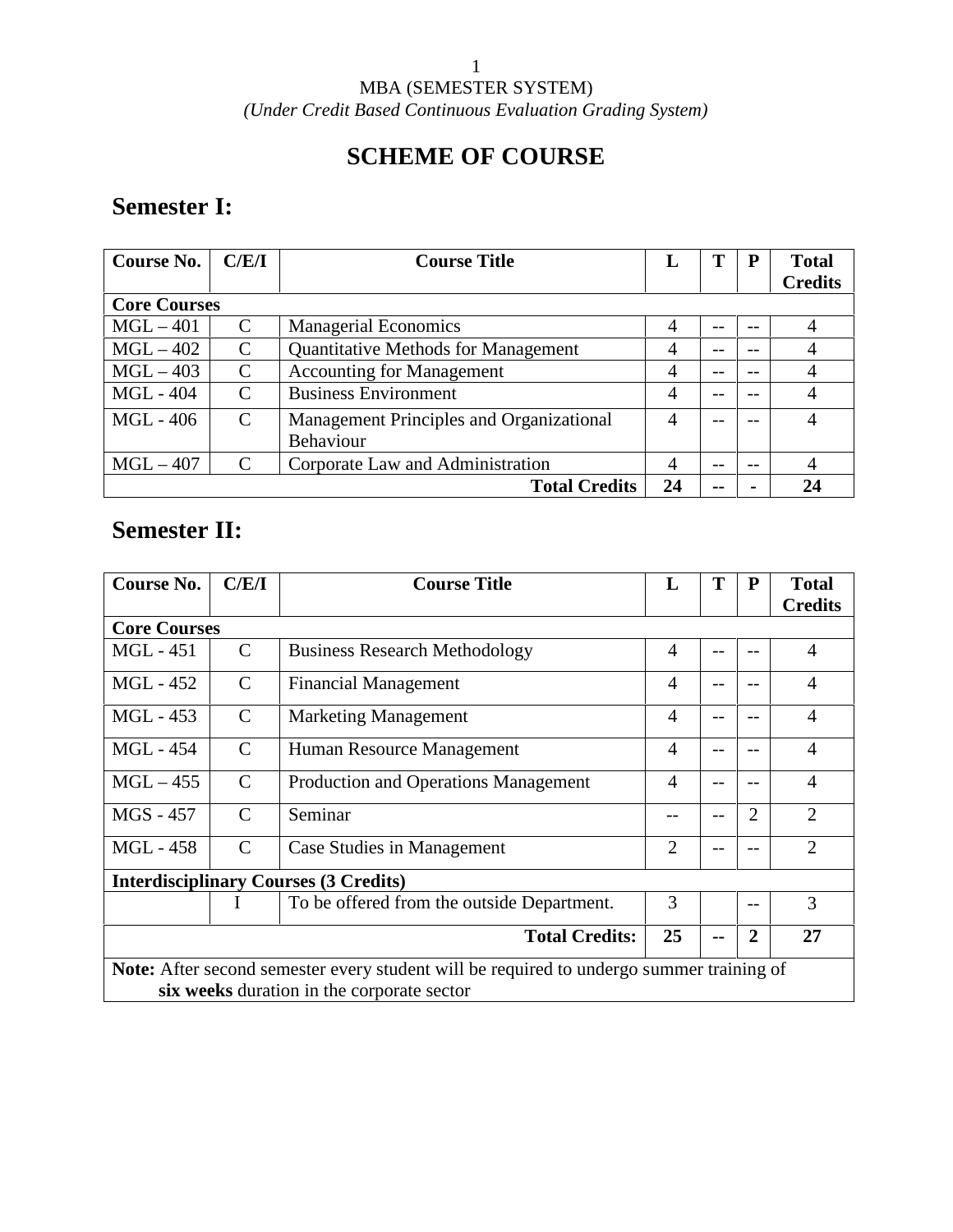### MBA (SEMESTER SYSTEM)

### *(Under Credit Based Continuous Evaluation Grading System)*

### **SCHEME OF COURSE**

| <b>Semester III:</b>                 |       |                                              |    |       |    |                |
|--------------------------------------|-------|----------------------------------------------|----|-------|----|----------------|
| Course No.                           | C/E/I | <b>Course Title</b>                          | L  | Т     | P  | <b>Total</b>   |
|                                      |       |                                              |    |       |    | <b>Credits</b> |
| <b>Core Courses</b>                  |       |                                              |    |       |    |                |
| $MGL - 504$                          | C     | Entrepreneurship Development and MSMEs       | 4  | --    | -- |                |
| $MGS - 503$                          | C     | Seminar                                      |    | --    | ി  | ◠              |
|                                      |       | <b>Interdisciplinary Courses (3 Credits)</b> |    |       |    |                |
|                                      |       | To be offered from the outside Department.   | 3  |       |    | 3              |
| <b>Elective Courses (16 Credits)</b> |       |                                              |    |       |    |                |
|                                      | E     | Elective Courses*                            | 16 | --    | -- | 16             |
|                                      |       | <b>Total Credits</b>                         | 27 | $- -$ |    | 29             |

**\*Note: Any two of the following groups, each having two papers with the condition that the student can take either group A or E.**

### **Group A: Finance**

| <b>Course No</b>                       | C/E/I          | <b>Course Title</b>                                          | L              | $\overline{\text{T}}$ | P     |  |
|----------------------------------------|----------------|--------------------------------------------------------------|----------------|-----------------------|-------|--|
| $MGL-531$                              | E              | <b>Management Control Systems</b>                            | 4              | --                    |       |  |
| $MGL - 532$                            | $\overline{E}$ | <b>Capital Markets and Investment Management</b>             | $\overline{4}$ |                       | --    |  |
| <b>Group B: Marketing</b>              |                |                                                              |                |                       |       |  |
| $MGL - 533$                            | E              | <b>Consumer Behaviour</b>                                    | 4              | $-$                   | --    |  |
| $MGL - 534$                            | $\overline{E}$ | <b>Marketing Research</b>                                    | $\overline{4}$ | --                    | --    |  |
|                                        |                | <b>Group C: Human Resource Management</b>                    |                |                       |       |  |
| $MGL - 536$                            | E              | Organisational Change & Development                          | 4              | $-$                   |       |  |
| $MGL - 543$                            | $\overline{E}$ | Labour Legislations & Social Security                        | $\overline{4}$ | --                    |       |  |
| <b>Group D: International Business</b> |                |                                                              |                |                       |       |  |
| $MGL - 538$                            | E              | <b>Management of International Business</b><br>Operations    | $\overline{4}$ | $-$                   |       |  |
| $MGL - 544$                            | $\overline{E}$ | <b>International Financial and Economic</b><br>Organisations | $\overline{4}$ | --                    | --    |  |
| <b>Group E:</b>                        |                | <b>Production and Operations</b>                             |                |                       |       |  |
| $MGL - 539$                            | $\overline{E}$ | <b>Management Control Systems</b>                            | 4              |                       |       |  |
| $MGL - 540$                            | E              | Production Planning & Control                                | 4              | --                    |       |  |
| Group F:                               |                | <b>Information Technology</b>                                |                |                       |       |  |
| $MGL - 541$                            | E              | <b>Management Information Systems</b>                        | $\overline{4}$ | $-$                   | $-$ - |  |
| $MGL - 542$                            | E              | <b>Decision Support Systems</b>                              | $\overline{4}$ | --                    | --    |  |
|                                        |                |                                                              |                |                       |       |  |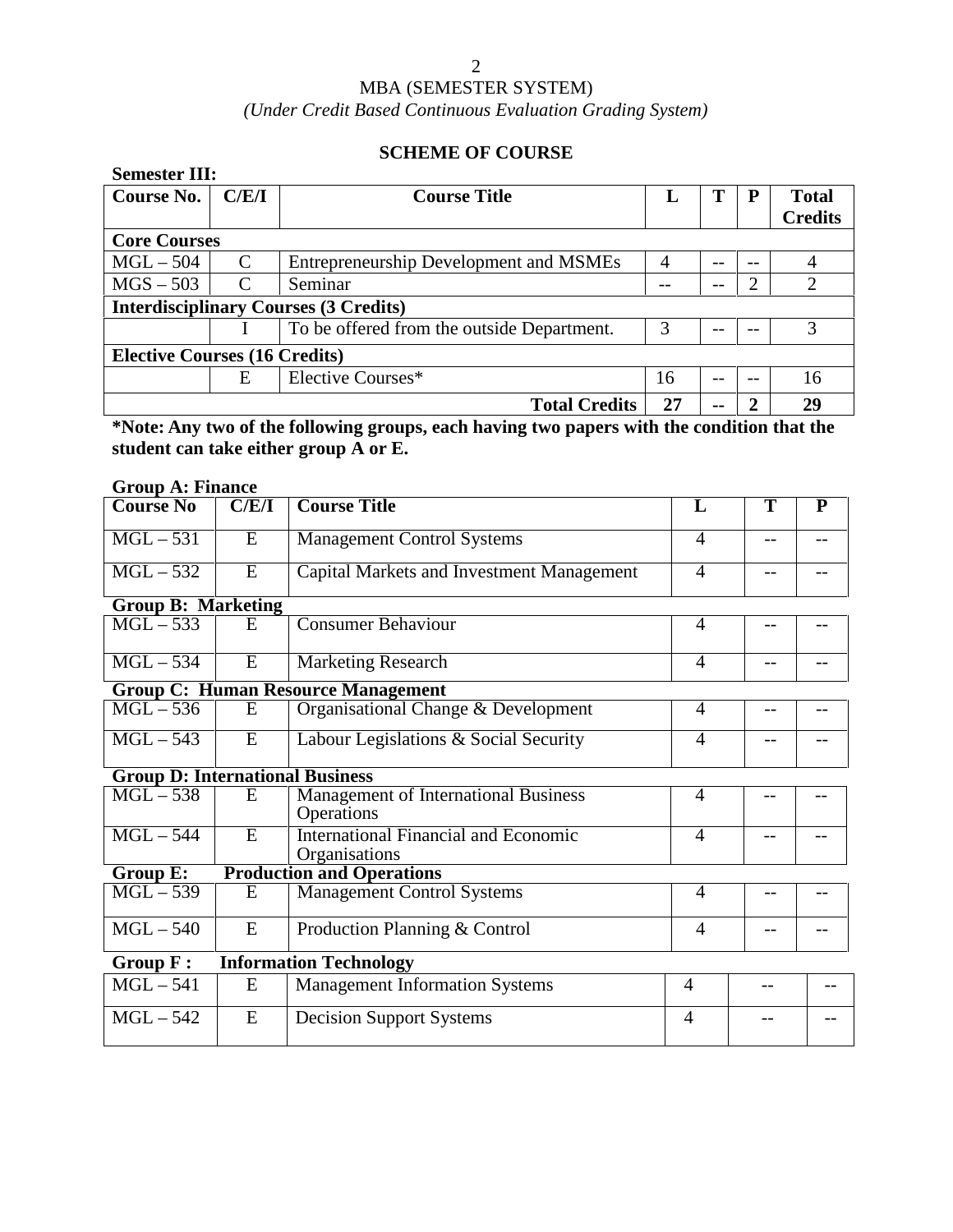## MBA (SEMESTER SYSTEM)

*(Under Credit Based Continuous Evaluation Grading System)*

### **SCHEME OF COURSE**

### **Semester – IV:**

| <b>Course No.</b>                    | C/E/I | <b>Course Title</b>                          | L  |    | P  | <b>Total</b><br><b>Credits</b> |
|--------------------------------------|-------|----------------------------------------------|----|----|----|--------------------------------|
| <b>Core Courses</b>                  |       |                                              |    |    |    |                                |
| $MGL - 551$                          | C     | <b>Strategic Management</b>                  |    | -- | -- |                                |
| $MGL-552$                            | C     | <b>International Business</b>                |    | -- | -- |                                |
|                                      |       | <b>Interdisciplinary Courses (3 Credits)</b> |    |    |    |                                |
|                                      |       | To be offered from the outside Department.   | 3  |    |    |                                |
| <b>Elective Courses (12 Credits)</b> |       |                                              |    |    |    |                                |
|                                      | E     | Elective Courses*                            | 12 | -- | -- | 12                             |
|                                      |       | <b>Total Credits</b>                         | 23 | -- |    |                                |

**\*Any one of the following groups, each having four papers.**

### **Group A: Finance**

| $MGL - 581$ |   | <b>International Financial Management</b>       | $- -$ |  |
|-------------|---|-------------------------------------------------|-------|--|
| $MGL - 582$ |   | <b>Financial Markets and Financial Services</b> | $- -$ |  |
| $MGL - 583$ | E | Corporate Tax Law and Planning                  | $- -$ |  |
| $MGL - 599$ | E | Case Studies in Finance                         | $- -$ |  |

### **Group B: Marketing**

| $MGL - 584$ | Е | Advertising and Sales Management   | $- -$ | $- -$ |
|-------------|---|------------------------------------|-------|-------|
| $MGL - 585$ | E | <b>Brand and Retail Management</b> | $ -$  | $- -$ |
| $MGL - 586$ | Е | <b>Services Marketing</b>          | $ -$  | $- -$ |
| $MGL-600$   | Ε | Case Studies in Marketing          | $- -$ | $- -$ |

### **Group C: Human Resource Management**

| $MGL - 587$ | E | <b>Industrial Relations</b>                                |   | $- -$ | $- -$ |
|-------------|---|------------------------------------------------------------|---|-------|-------|
| $MGL-588$   | E | Managerial<br>Career<br>Competencies<br>and<br>Development | 4 | $ -$  |       |
| $MGL - 589$ | E | <b>International Human Resource Management</b>             |   | $ -$  |       |
| $MGL - 601$ | E | Case Studies in Human Resource Management                  |   | $- -$ |       |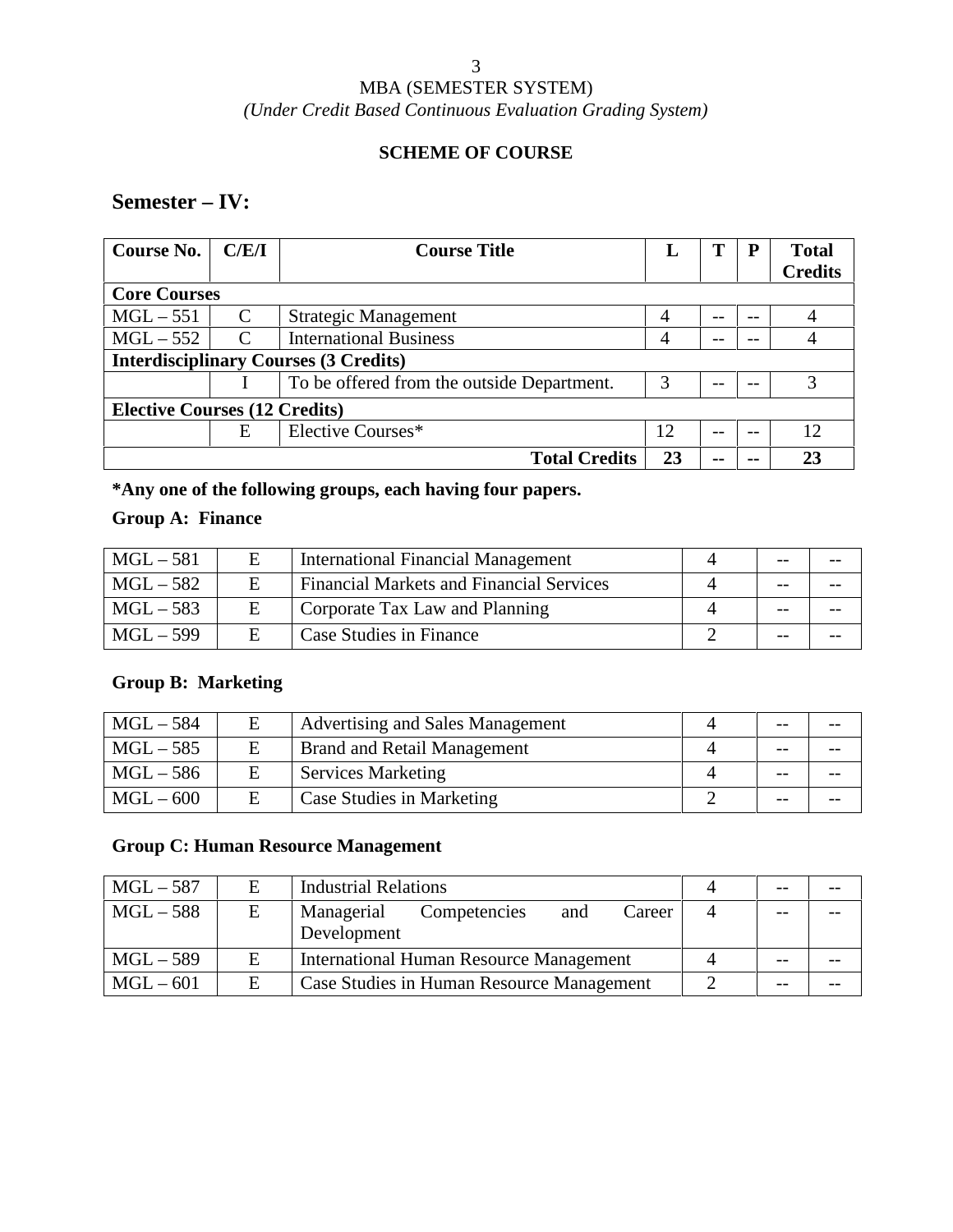### MBA (SEMESTER SYSTEM)

### *(Under Credit Based Continuous Evaluation Grading System)*

### **Group D: International Business**

| $MGL - 590$ | Е | International Financial Markets and Foreign<br>Exchange | $ -$  | $- -$ |
|-------------|---|---------------------------------------------------------|-------|-------|
| $MGL - 591$ | Е | <b>International Financial Management</b>               | $- -$ |       |
| $MGL-592$   | Е | <b>International Marketing</b>                          | $ -$  | $- -$ |
| $MGL-602$   | E | Case Studies in International Businesses                | $- -$ |       |

## **Group E: Production and Operations**

| $MGL - 593$ | <b>Inventory Management</b>                         | $- -$ | $- -$ |
|-------------|-----------------------------------------------------|-------|-------|
| $MGL - 594$ | Logistics Management                                | $- -$ | $- -$ |
| $MGL - 595$ | <b>Total Quality Management and Quality Control</b> | $- -$ | $- -$ |

### **Group F: Information Technology**

| $MGL - 596$ | Data Management Techniques | $- -$ | $- -$ |
|-------------|----------------------------|-------|-------|
| $MGL - 597$ | e-Commerce and Internet    | $- -$ | $- -$ |
| $MGL - 598$ | Web Designing & HTML       | $- -$ | $- -$ |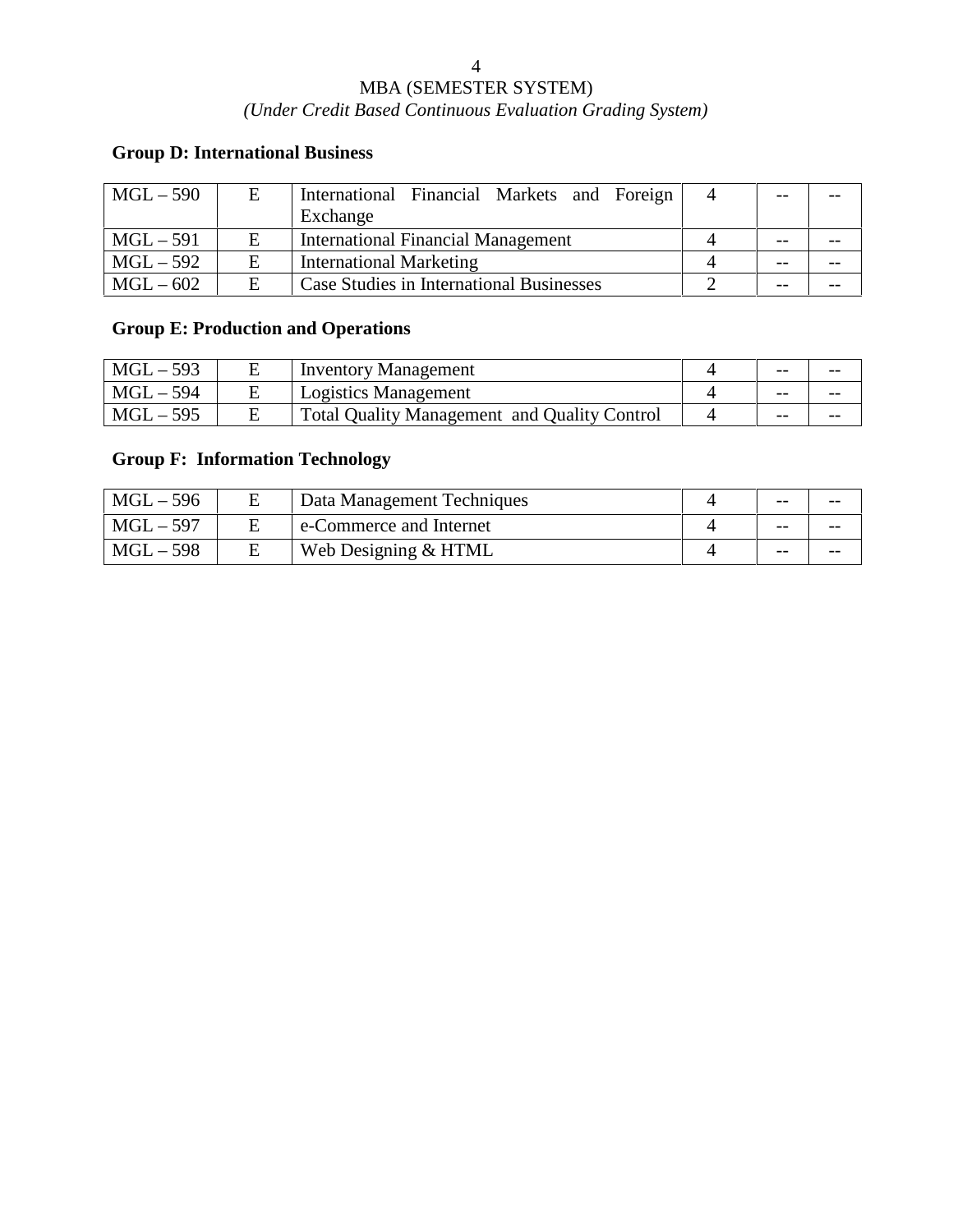#### *(Under Credit Based Continuous Evaluation Grading System)*

### **MGL-401: MANAGERIAL ECONOMICS**

| Credits 4-0-0                                                                                                                                                                                                                                                                        |
|--------------------------------------------------------------------------------------------------------------------------------------------------------------------------------------------------------------------------------------------------------------------------------------|
| <b>Text</b>                                                                                                                                                                                                                                                                          |
| Managerial Economics: Meaning, Nature, Scope and Concepts<br>$\bullet$<br>Marginal Analysis: Law of Diminishing Marginal Utility, Law of Equimarginal Utility<br>Law of Demand: Meaning, Determinants, Exceptions, Kinds of Demand, Change in<br>$\bullet$<br>Demand and Importance. |
| Elasticity of Demand: Meaning, Types and Degrees of Elasticity of Demand, Methods<br>$\bullet$<br>of Measuring Price Elasticity of Demand, Factors Determining Elasticity of Demand,<br>Importance.                                                                                  |
| Indifference Curve Analysis: Meaning,<br>Assumptions,<br>Properties,<br>Consumer<br>$\bullet$<br>Equilibrium, Importance.                                                                                                                                                            |
| <b>First Minor Test: One Hour</b>                                                                                                                                                                                                                                                    |
| Production Function: Meaning, Types: Short Run and Long Run Production Function,<br>$\bullet$<br>Economies and Diseconomies of Scale.<br>Theory of Costs: Types of Costs, Traditional Theory: Long Run & Short Run,<br>$\bullet$<br>Modern Theory: Long Run & Short Run.             |
| Managerial Theories: Profit maximization and Sales Maximization.<br>٠<br>Market Structure: Meaning, Assumptions and Equilibrium of Perfect Competition,<br>$\bullet$<br>Monopoly, Monopolistic Competition.<br>Oligopoly: Sweezy Model.<br>$\bullet$                                 |
| <b>Second Minor Test: One Hour1</b>                                                                                                                                                                                                                                                  |
| National Income: Conceptual Framework, Measures of National Income, Methods of<br>$\bullet$<br>Measurement, Limitations of National Income.                                                                                                                                          |
| Consumption Function: Meaning, and Nature, Determinants and Measures to Raise<br>$\bullet$<br>Propensity to Consume. Keynes Psychological Law of Consumption - Meaning,<br>Properties and Implications.                                                                              |
| Inflation: Meaning, Types, Theories, Causes, Effects and Control. Unemployment Trade<br>$\bullet$<br>off.                                                                                                                                                                            |
| <b>Final Examination: Three Hours</b>                                                                                                                                                                                                                                                |

- 1. Koutsoyiannis, A, Modern Micro Economics, Palgrave Macmillan Publishers, New Delhi.
- 2. Thomas Christopher R., and Maurice S. Charles, Managerial Economics Concepts and Applications, 8th Edition, Tata McGraw Hills, 2006.
- 3. Mehta, P. L, Managerial Economics Analysis, Problems and Cases, Sultan Chand & Sons, Delhi.
- 4. Peterson and Lewis, Managerial Economics, 4th Edition, Prentice Hall of India Pvt. Ltd., New Delhi.
- 5. Shapiro, Macro Economics, Galgotia Publications.
- 6. H. L Ahuja Advanced Economic Analysis, S. Chand & Co. Ltd, New Delhi.
- 7. G.S Gupta, Managerial Economics, Tata McGraw Hill.
- 8. Goel Dean, Managerial Economics, Prentice Hall of India, Pvt. Ltd., New Delhi.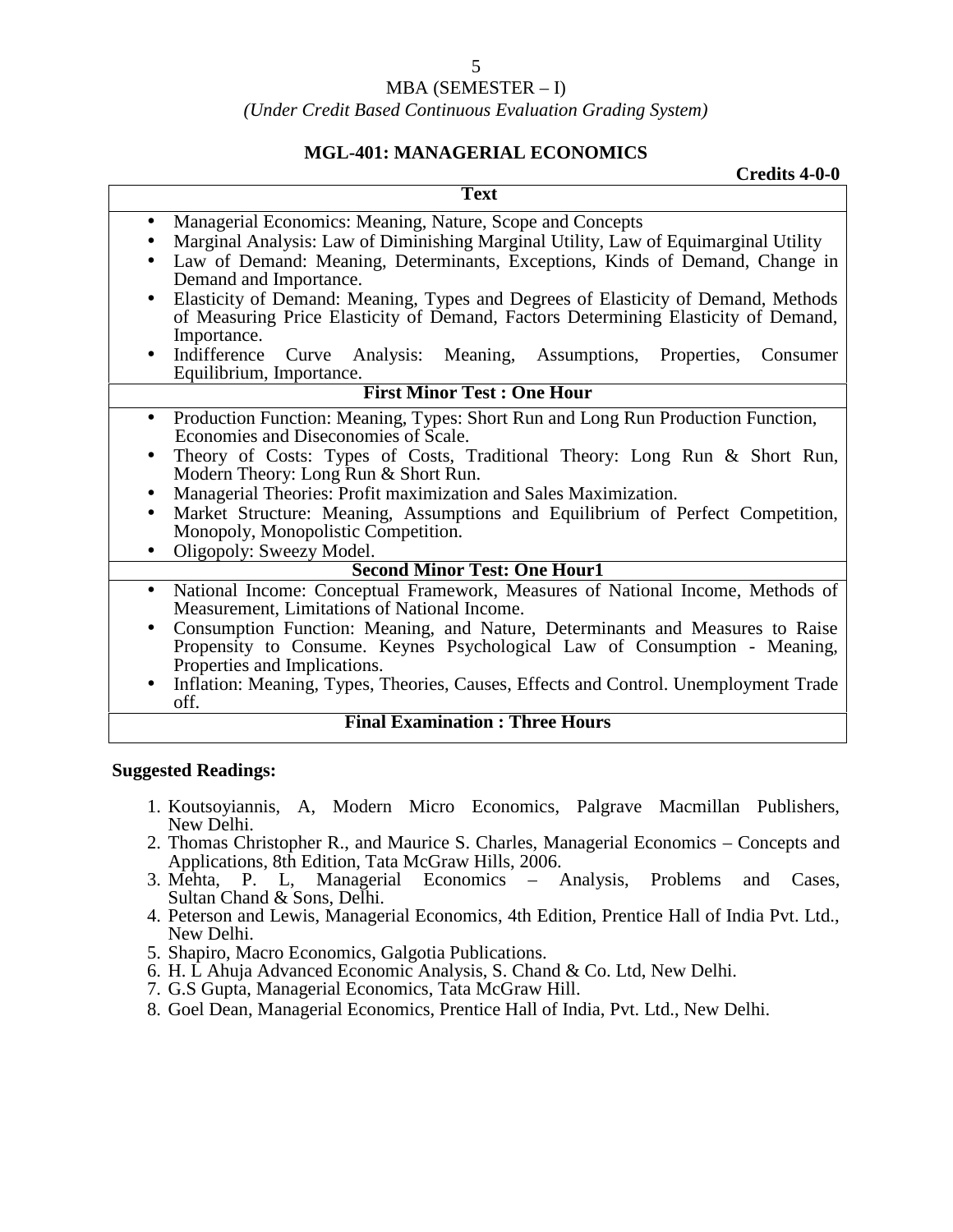### *(Under Credit Based Continuous Evaluation Grading System)*

### **MGL-402: QUANTITATIVE METHODS FOR MANAGEMENT**

### **Credits 4-0-0**

|                                               | <b>Text</b>                                                                                                                                                              |
|-----------------------------------------------|--------------------------------------------------------------------------------------------------------------------------------------------------------------------------|
| $\bullet$                                     | Correlation and Regression Analysis: Simple, partial and multiple correlation<br>coefficients; simple and multiple regression (three variables only).                    |
| business applications.                        | Elementary probability theory: Additive and Multiplicative laws of probability and their                                                                                 |
| properties and applications.                  | Probability Distributions: Binomial, Poisson and Normal distributions; with their                                                                                        |
| Practicals through SPSS/MS Excel.             |                                                                                                                                                                          |
|                                               | <b>First Minor Test: One Hour</b>                                                                                                                                        |
|                                               | Hypotheses: Null and Alternative Hypotheses, Type I and Type II errors; Hypothesis<br>testing — Parametric tests: Z- Test, T- Test, F- Test (ANOVA one way and two-way); |
| Non-Parametric tests: Chi Square test.        |                                                                                                                                                                          |
| Practicals through SPSS/MS Excel<br>$\bullet$ |                                                                                                                                                                          |
|                                               | <b>Second Minor Test: One Hour</b>                                                                                                                                       |
| $\bullet$                                     | Linear programming; definition, characteristics, formulation of LPP; solution by<br>graphic and Simplex method; Business Applications of LP.                             |
| Transportation problems.                      |                                                                                                                                                                          |
| Practicals through SPSS/MS Excel              |                                                                                                                                                                          |
|                                               | <b>Final Examination: Three Hours</b>                                                                                                                                    |

- 1. Levin, Richard and David S Rubin: Statistics for Management, Prentice Hall, Delhi.
- 2. Levin and Brevson, Business Statistics, Pearson Education, New Delhi.
- 3. Anderson, Sweeney and Williams: Statistics for Business and Economics, Thompson, New Delhi.
- 4. Sharma, J.K., Business Statistics.
- 5. Hooda, R.P: Statistics for Business and Economics. Macmillan, New Delhi.
- 6. Lee S.M., L.J. Moore and B.W. Taylor, Management Science, Boston: Allyn Bacon, 1994.
- 7. Vohra, N. D., Quantitative Techniques in Management.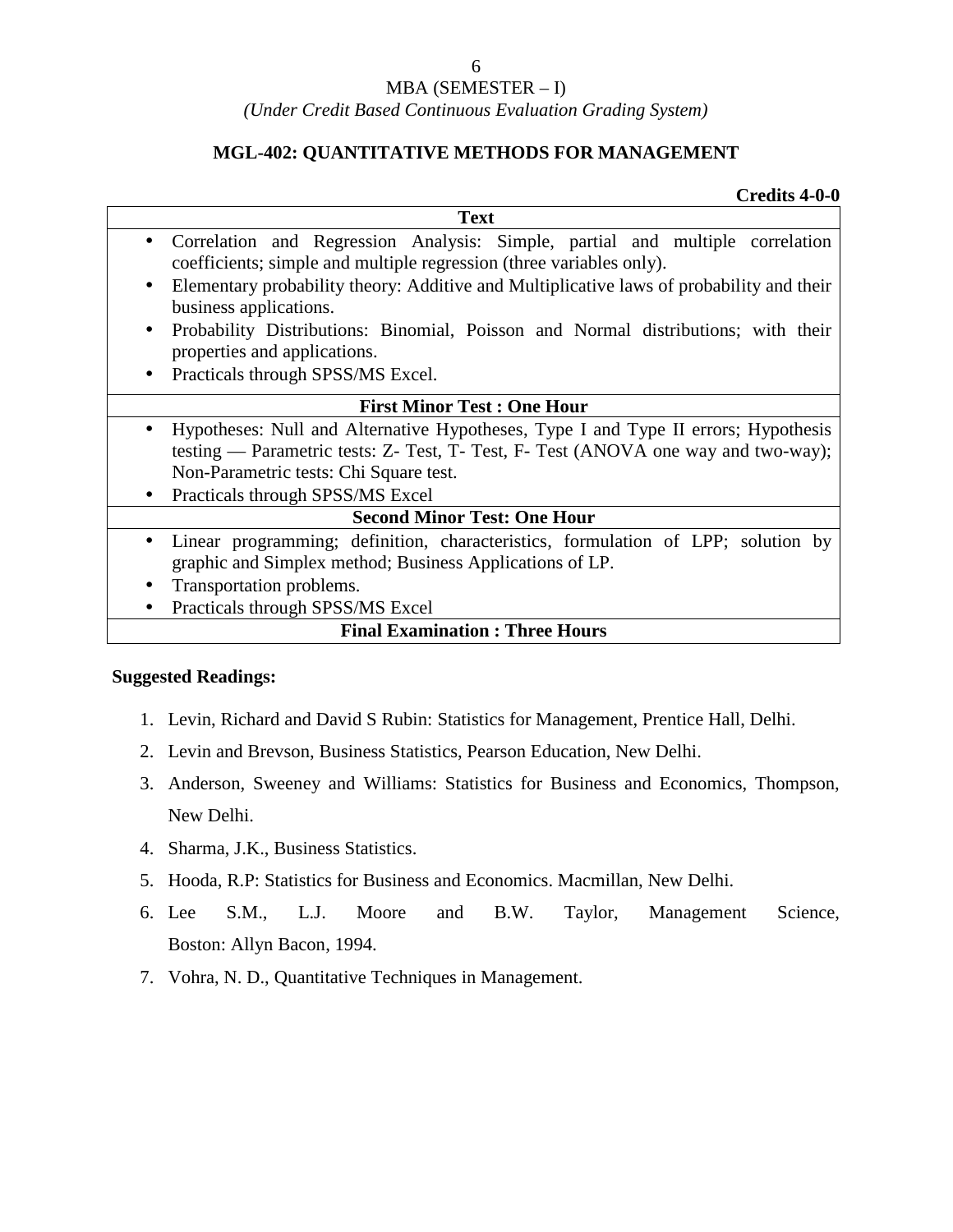### *(Under Credit Based Continuous Evaluation Grading System)*

### **MGL-403: ACCOUNTING FOR MANAGEMENT**

**Credits 4-0-0**

| <b>Text</b>                                                                                                                                                                                                                                                                                                                                                                         |
|-------------------------------------------------------------------------------------------------------------------------------------------------------------------------------------------------------------------------------------------------------------------------------------------------------------------------------------------------------------------------------------|
| Introduction to Accounting: Accounting as an information system, Users of<br>$\bullet$<br>accounting information; Basic accounting concepts and conventions. Accounting                                                                                                                                                                                                             |
| Cycle. Role of Accountant in Profession and Industry.                                                                                                                                                                                                                                                                                                                               |
| Understanding Corporate Financial Statements: Types, Nature, Attributes, Uses and<br>$\bullet$                                                                                                                                                                                                                                                                                      |
| Limitations. Corporate Reporting and Disclosure Requirements.                                                                                                                                                                                                                                                                                                                       |
| <b>First Minor Test: One Hour</b>                                                                                                                                                                                                                                                                                                                                                   |
| Tools of Financial Statement Analysis: Ratio Analysis, Common Size Financial<br>$\bullet$                                                                                                                                                                                                                                                                                           |
| Statements, Comparative Statements and Trend Analysis.                                                                                                                                                                                                                                                                                                                              |
| Cost Accounting: Definition and Objectives. Cost Management Concepts and Cost<br>$\bullet$                                                                                                                                                                                                                                                                                          |
| Behavior. Preparation of Cost Sheet.                                                                                                                                                                                                                                                                                                                                                |
| Budgets and Budgetary Control: Understanding Concepts of Master Budget, Fixed<br>Budget and Flexible Budgets, Zero Base Budget, Participative Budget and                                                                                                                                                                                                                            |
| Performance Budget.                                                                                                                                                                                                                                                                                                                                                                 |
| <b>Second Minor Test: One Hour</b>                                                                                                                                                                                                                                                                                                                                                  |
| Introduction to Standard Costing and Variance Analysis: Standard Costing as a<br>$\bullet$<br>Control Technique; Setting of Standards and Their Revision; Variance Analysis –<br>Meaning and Importance, Kinds of Variances and Their Uses-Material, Labour<br>Variances; Relevance of Variance Analysis to Budgeting and Standard Costing.                                         |
| Marginal Costing and Break-Even Analysis: Concept of Marginal Cost; Marginal<br>Costing and Absorption Costing; Marginal Costing Versus Direct Costing; Cost-<br>Volume-Profit Analysis; Break-Even Analysis; Assumptions and Practical<br>Applications of Break-Even- Analysis; Decisions Regarding Sales-Mix, Make or Buy<br>Decisions and Discontinuation of a Product Line etc. |
| <b>Final Examination: Three Hours</b>                                                                                                                                                                                                                                                                                                                                               |

### **References:**

- 1. Bhattachrya, S.K. and John Dearden, "Accounting for Management Text and Cases", Vikas Publishing House.
- 2. Lele RK. and Jawahar Lal, "Accounting Theory", Himalaya Publishers.
- 3. Porwal, L.S. "Accounting Theory", Tata McGraw Hill.
- 4. Horngren, Charles T., Gary L. Sundem and William O. Stratton, "Introduction to Management Accounting", Pearson Education Asia.
- 5. Sharma, Subhash and M.P. Vithal, "Financial Accounting for Management Text and Cases", McMillan.
- 6. Arora, M.N., "Cost Accounting Principles and Practice", Vikas Publishing House.
- 7. Pandey, I.M, "Essentials of Management Accounting", Vikas Publishing House.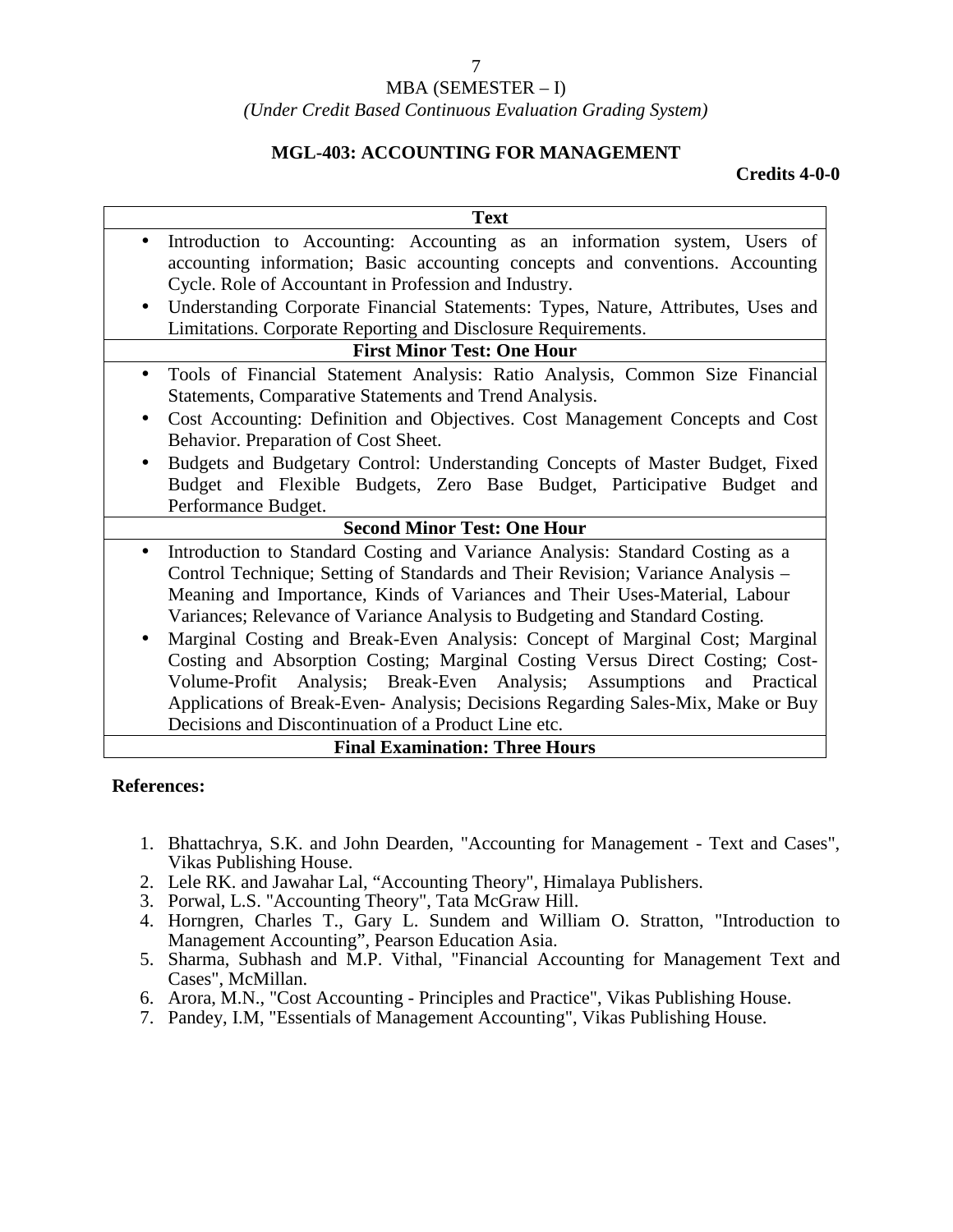### MBA (SEMESTER – I)

#### *(Under Credit Based Continuous Evaluation Grading System)*

#### **MGL-404: BUSINESS ENVIRONMENT**

### **Credits 4-0-0**

#### **Text**

• Salient features of Economic Systems: Capitalist System/Market Economy; Socialist System and Mixed Economy; Basic Features of Indian Economy, Changing Role of Government in Business.

• Business Environment: Meaning, Types: Internal Environment; External Environment; Micro and Macro Environment.

• Aspects of Economic Reforms: Liberalisation; Privatisation/Disinvestment of Public Enterprises; Globalisation and its Implications for India.

### **First Minor Test: One Hour**

• Economic Planning in India: Objectives, Strategies and Evaluation of Latest Five Year Plan.

• Deficit Financing and its implications for the Indian Economy; Analysis of current year Annual Budget.

• Consumer Rights and Consumerism: Role of Consumer Groups with Special Reference to India; Consumer Protection Act, 1986 with Latest Amendments.

### **Second Minor Test: One Hour**

• Social Responsibility of Business: Concept, Rationale, Dimensions, Models of Social Responsibility and Barriers to SR; The Environment Protection Act, 1986 with Latest Amendments.

• Evaluation of Various Regulatory Policies of Government: Industrial Policy Changes during the Post Reforms; Fiscal and Monetary Policy Changes in India, Salient Features of FEMA.

•Export Promotion versus Import Substitution Policies Debate : Concept of Balance-of- Payments; Balance-of-Trade; Currency Convertibility; Objectives and Evaluation of Latest Foreign Trade Policy of Indian Government.

### **Final Examination : Three Hours**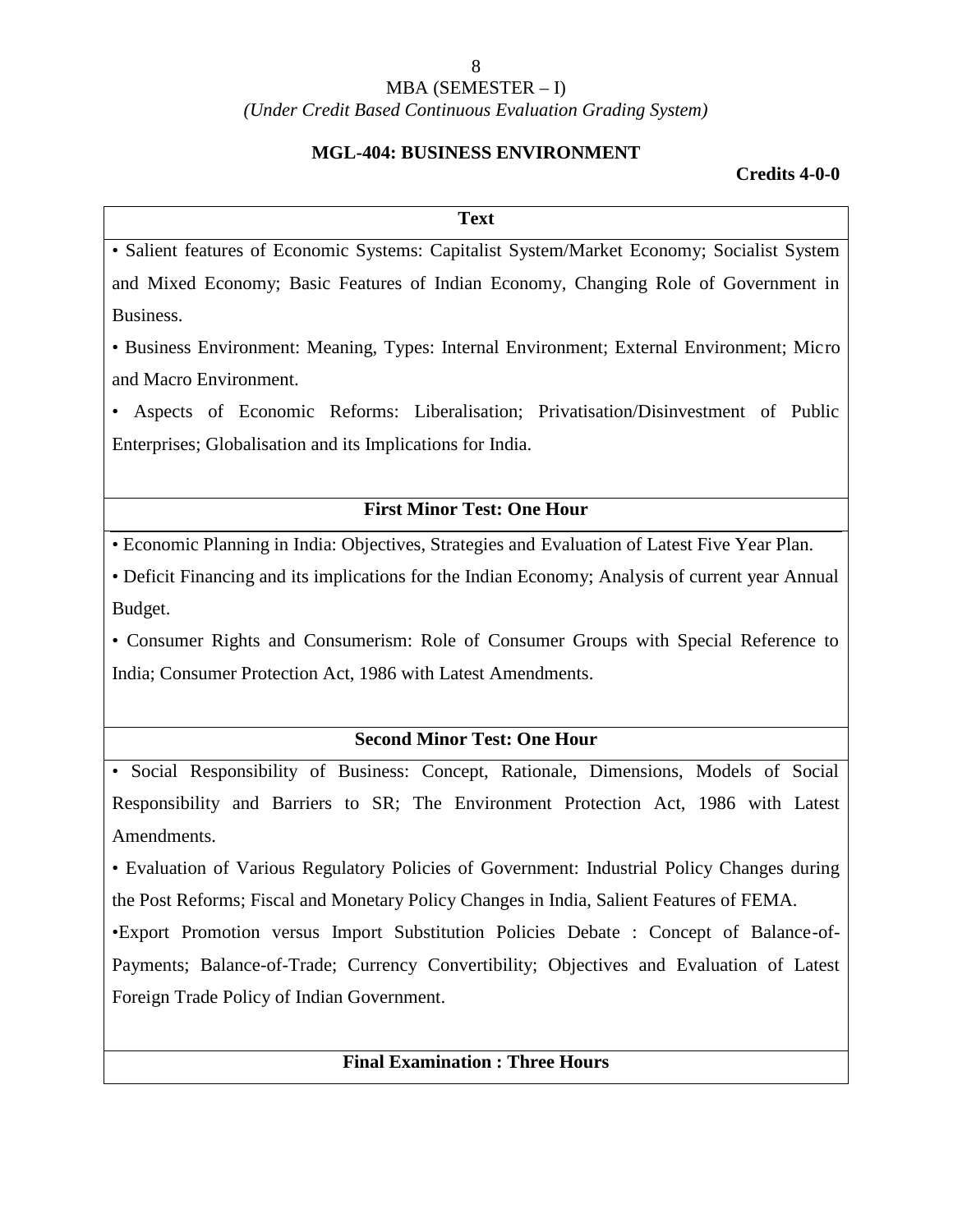*(Under Credit Based Continuous Evaluation Grading System)*

- 1. V.K. Puri & S.K. Misra, Economic Environment of Business, Latest Edition, Himalaya Publishing House, New Delhi.
- 2. A.C. Fernando, Business Environment, Latest Edition, Pearson Publication, New Delhi.
- 3. V. Neelamegam, Business Environment, Latest Edition, Vrinida Publications, Delhi.
- 4. Francis Cherunilam, Business Environment, Latest Edition, Himalaya Publishing House, New Delhi.
- 5. K. Aswathappa, Essentials of Business Environment, Latest Edition, Himalaya Publishing House, New Delhi.
- 6. Paul Justin, Business Environment, Latest Edition, McGraw Hill Education, New Delhi.
- 7. Ruddar Dutt and KPM Sundaram, Indian Economy, Latest Edition, S. Chand & Company Ltd., New Delhi.
- 8. Govt. of India, Five Years Plan Documents.
- *Note:* **It is Mandatory for the students to consult Economic Times, Business Standard, Financial Express, Annual Budget and Economic Survey of Government of India to understand this paper.**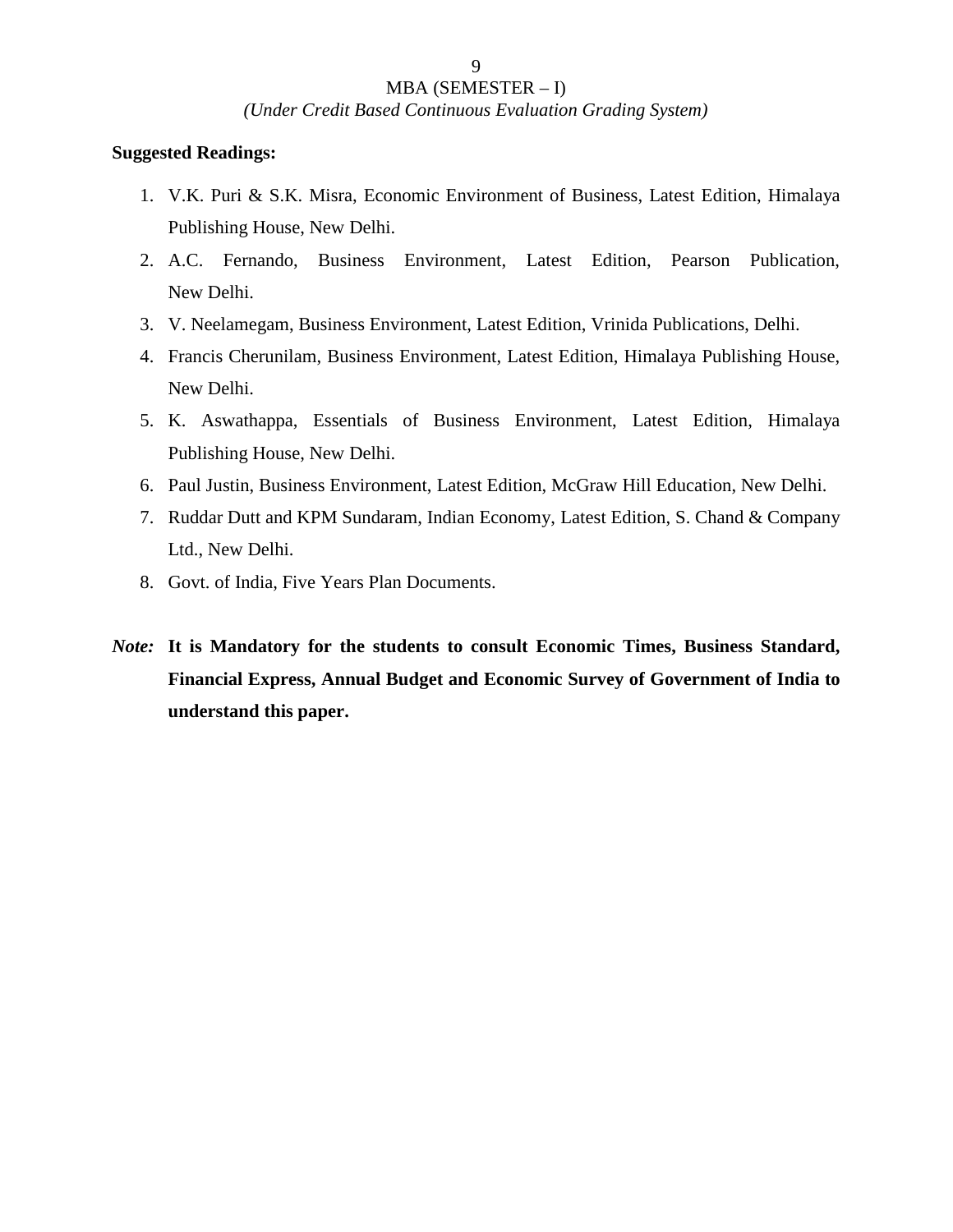### *(Under Credit Based Continuous Evaluation Grading System)*

### **MGL-406: MANAGEMENT PRINCIPLES AND ORGANISATIONAL BEHAVIOUR**

### **Credits 4-0-0**

## **Text Management**: Functions, Roles and Skills, Manager's job and Universality of Management, Historical background of Management: Classical Approach; Scientific Management, General Administrative Theory. Quantitative Approach; Total Quality Management, Quantitative Approach, Behavioural Approach; Early Advocates of Organisational Behaviour, The Behavioural Approach, The Contemporary Approach and the Hawthorne Studies.

- **Decision Making:** Process, Types of Decisions and Decision Making Conditions, Decision Making Styles, Decision Making and Planning.
- **Planning and Performance**: Goals and Plans, types of Goals, Types of Plans, Setting Goals and Developing Plans, MBO concepts and steps in MBO, Criticism of Planning, Effective Planning in Dynamic Environments, Planning Premises.

### **First Minor Test : One Hour**

- **Designing Organisational Structure**: Work Specializations, Departmentalization. Chain of Command, Span of Control, Centralization and Decentralization. Relationship between Authority, Responsibility and Accountability, Power, Delegation of Authority. Formalization, Mechanistic and Organic Structure; Two models of Organisational design, Contingency Factors. Common Organisational Designs; Traditional Organisational, Contemporary Organisational Designs, Today's Organisational Designs Challenges.
- **Understanding Individual Behaviour:** Focus and Goals of Organisation Behaviour. Attitudes and Job Performance, Cognitive dissonance.
- **Communication**: Functions, Methods and Barriers to Communication. Formal Versus Informal communication.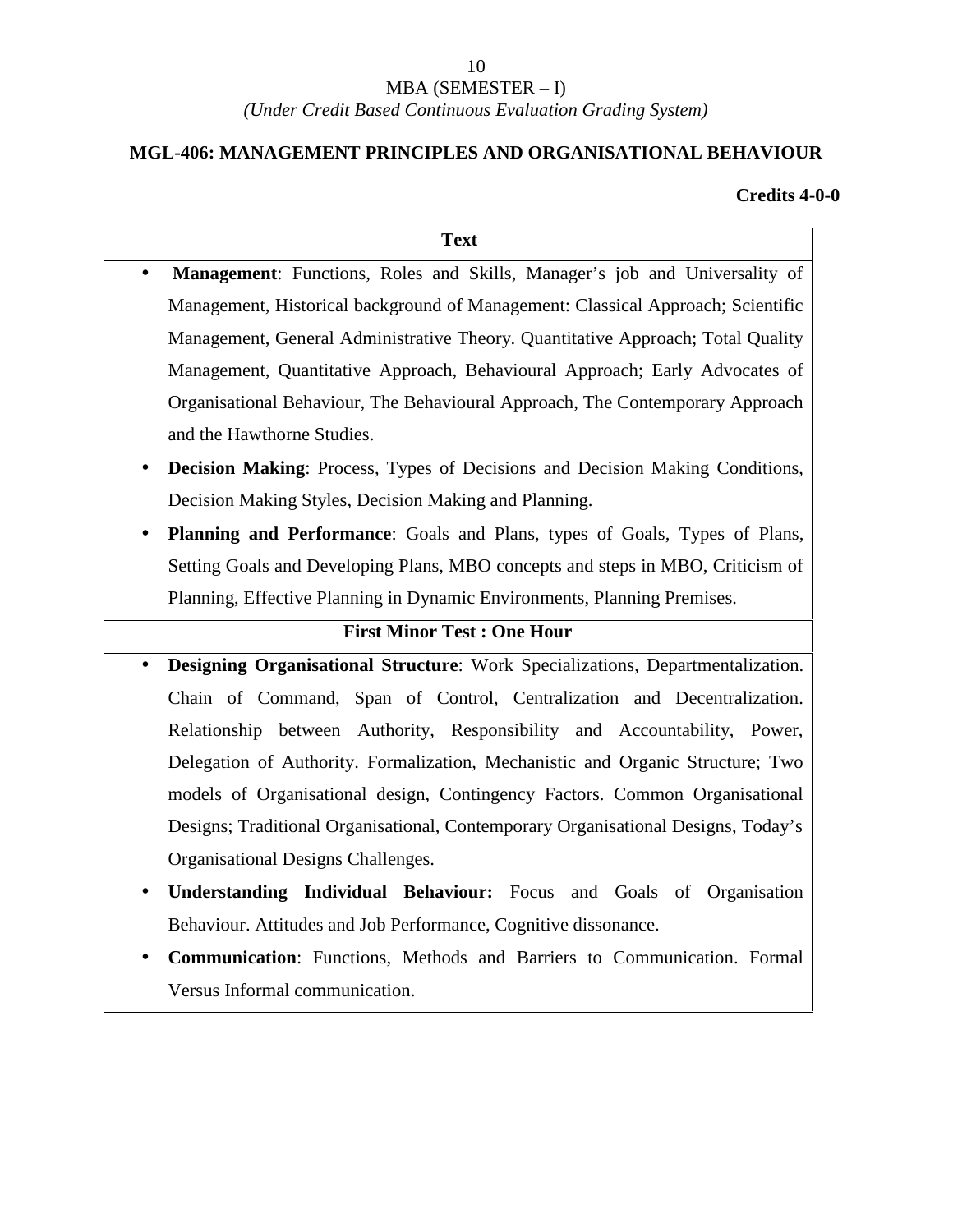### *(Under Credit Based Continuous Evaluation Grading System)*

#### **Second Minor Test: One Hour**

- **Motivation:** Concept and early theories of Motivation: Maslow's Hierarchy of Needs Theory, McGregor's Theory X and theory Y, Herzberg's Two-Factor Theory, McClelland's Three-Needs Theory, Contemporary Theories of Motivation; Goal Setting Theory, Reinforcement Theory, Job Design Theory, Equity Theory, Vroom's Expectancy Theory Integrating Contemporary Theories of Motivation. Contemporary Issues in Motivation; Cross Cultural Challenges, Dynamics and motivation Group workers, Designing Appropriate Reward Programs.
- **Leadership**: Concept, Early Theories of Leadership; Trait Theory, Behavioural Theories: Michigan Studies, Ohio State University Studies, Manegerial Grid Theory. Contingency Theories of Leadership; Fiedler's Model, Harsey Blanchard's Situational Theory, Path Goal Theory. Contemporary Views of Leadership; Transactional and Transformational Leadership. Leadership Issues in the 21<sup>st</sup> Century; Managing Power, Developing Trust, Empowering Employees, Leading Across Cultures, Understanding Gender Differences and Leadership. An Effective Leader.
- **Controlling**: Concept, Controlling Process and Controlling For Organisational Performance. Controlling and Planning, Tools for Measuring Organisational Performance; Feedforward, Concurrent and Feedback Control, Financial Controls, The Balanced Score Card Approach, Quality Control Charts, Benchmarking of Best Practices. Contemporary Issues in Controlling; Adjusting Control for Cross Cultural Differences, Workplace Concerns.

### **Final Examination : Three Hours**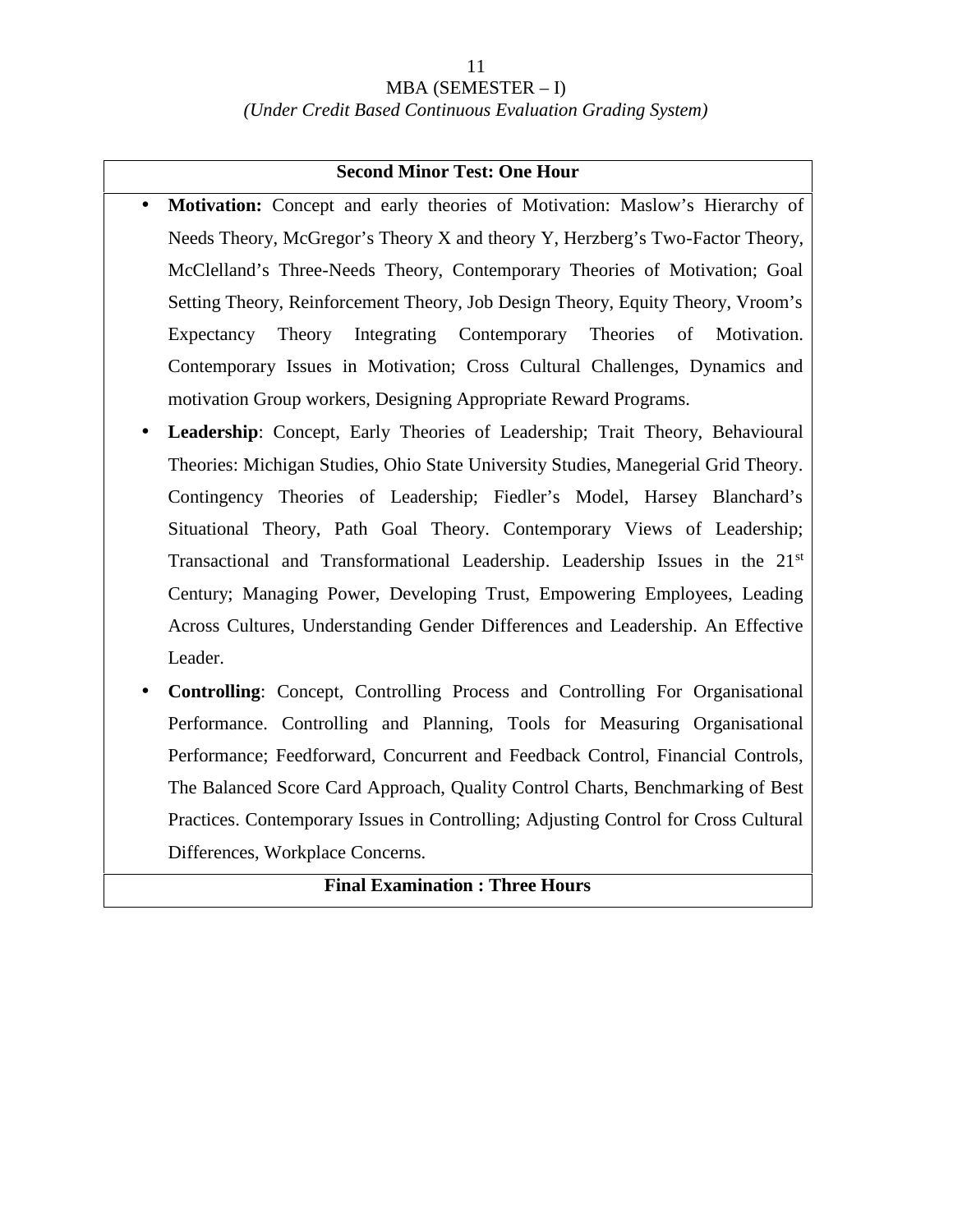#### *(Under Credit Based Continuous Evaluation Grading System)*

12

- 1. Harold Koontz, and Heinz Weihrich, *Essentials of Management: An International Perspective,* New Delhi, McGraw-Hill, 2010.
- 2. Richard L Daft, *The New Era of Management*, New Delhi, Thomson, 2007.
- 3. Jon L Pierce and Donald G Gardner, *Management and Organizational Behaviour,* New Delhi,Thomson, 2007.
- 4. Stephen P Robbins, Mary Coulter and Neharika Vohra, *Managemnt,* New Delhi, Pearsons , 2011
- 5. Sekaran, Uma, *Organizational Behaviour: Text and Cases*, New Delhi, Tata McGraw Hill, 2007.
- 6. Steven L. McShane, Mary Ann Von Glinow, Radha R Sharma, *Organisational Behaviour,* New Delhi, Tata McGraw Hill, 2007.
- 7. Paul Hersey, Kenneth H Blanchard, Devwey E Johnson, *Management of Organizational Behaviour: Leading Human Resources*, New Delhi, Pearson Education, 2002. Philip Sadler, *Leadership,* New Delhi, Kogan Page, 2004.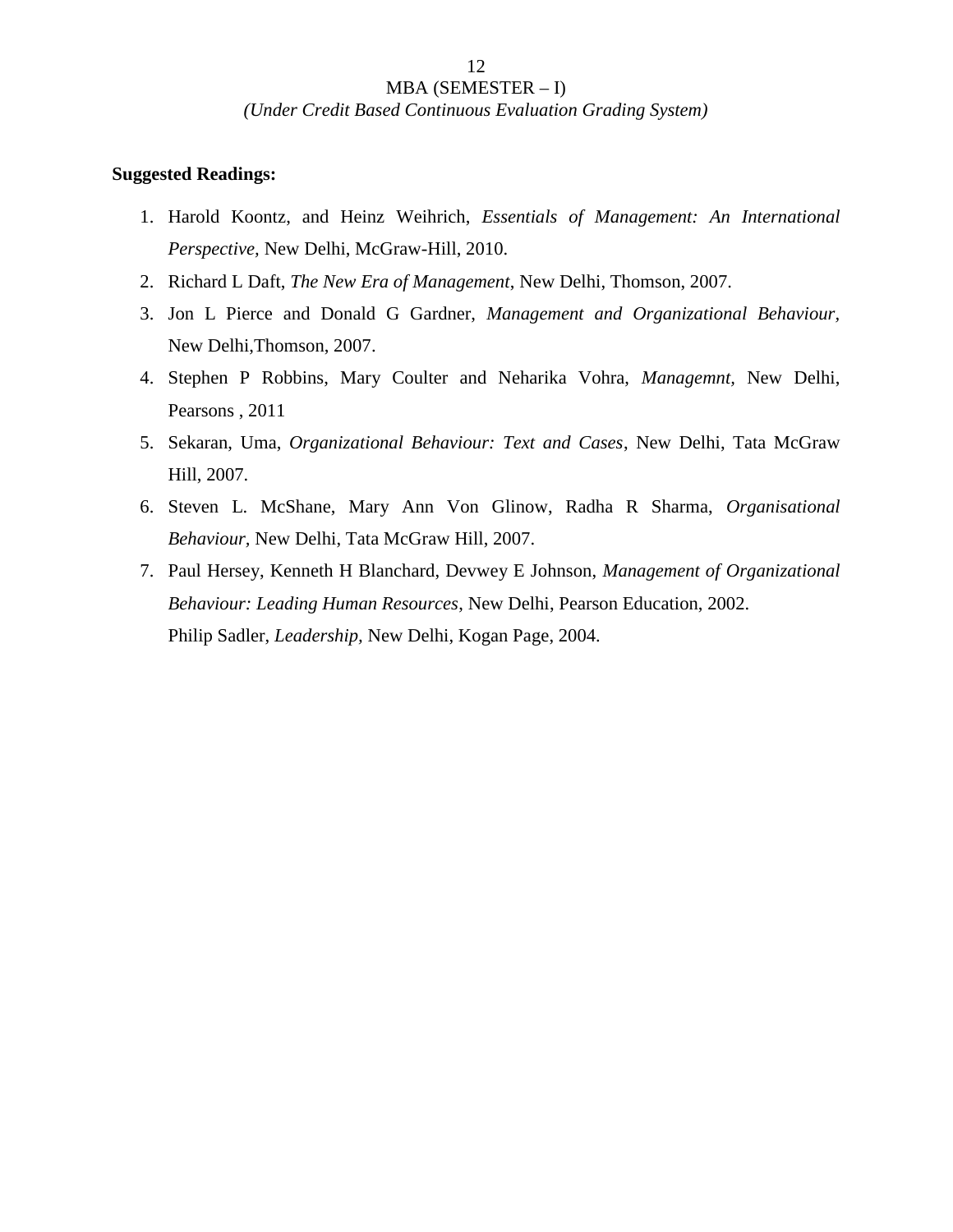### MBA (SEMESTER – I)

#### *(Under Credit Based Continuous Evaluation Grading System)*

### **MGL–407: CORPORATE LAW AND ADMINISTRATION**

#### **Credits 4-0-0**

#### **Text**

**Companies Act and its Administration:** History, Extent and Application; Latest Amendments and Authorities under the Companies Act.

**Definition and Nature of Company:** Company: - Its meaning; Characteristics of a

Company;Lifting of the Corporate Veil; Company vs. Partnership; Limited Liability Partnership. **Kinds of Companies:** Different Classifications of Companies. Privileges of a Private

Company.Distinction between a Public and Private Company. Conversion of a Private Company in to a Public Company. One Person Company.

**Formation of a Company:** Promoters, Incorporation of a Company: Procedure and Documentto be Filled. Preliminary Contracts.

### **First Minor Test: One Hour**

**Memorandum of Association:** Meaning, Importance, Contents, Alteration, Doctrine of Ultra- Vires.

**Article of Association:** Meaning, Contents, Alteration, Memorandum of Association and Article of Association, Constructive Notice of Memorandum and Article, Doctrine of Indoor Management.

**Prospectus:** Definition, Dating and Registration of Prospectus, Kind of Prospectus: Shelf Prospectus, Deemed Prospectus, Abridge Prospectus, Red herring Prospectus, Liability for Misstatement in prospectus.

**Share Capital:** Kinds, Classes of Capital, Alteration of Capital, Further issue of Capital, Voting Rights.

**Share:** Definition, Types of Shares, Application and Allotment of Shares, Issue of Shares,Transfer and Transmission of Shares.

#### **Second Minor Test: One Hour**

**Company Management Director:** Appointment and Restriction on Appointment, Removal, Qualification, Duties and Powers, Remuneration of Directors. Women Directors. **Meeting of Shareholders:** Types, Rules of Meetings, Voting, Resolutions and Minutes **Winding up of a Company:** Modes of Winding up, Commencement and Procedure of Winding up and Consequences of Winding up order.

#### **Final Examination: Three Hours**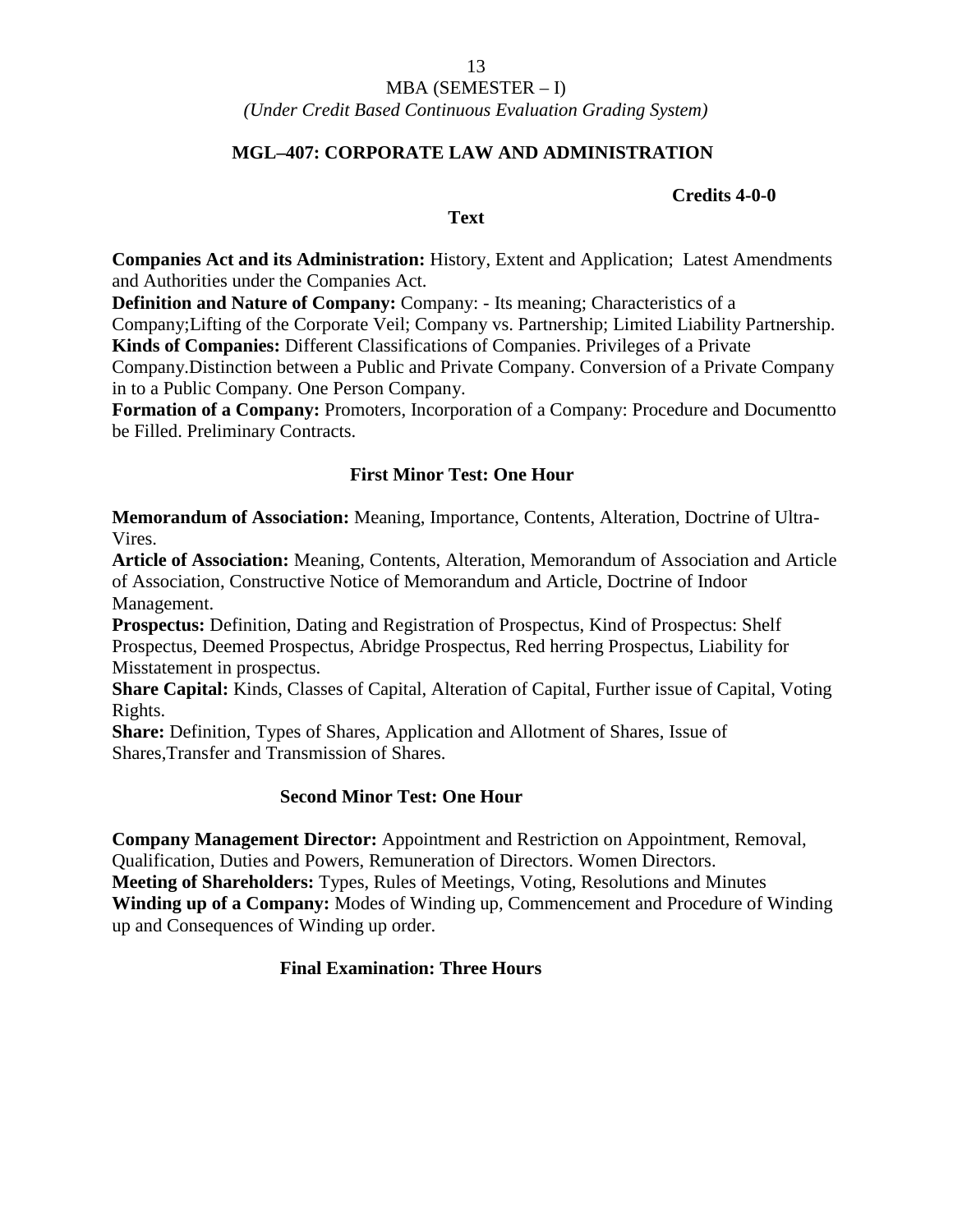### *(Under Credit Based Continuous Evaluation Grading System)*

- 1. Majumdar A.K. and Kapoor G.K., Company Law and Practice, Taxmann Pulications, New Delhi**.**
- 2. Singh, Avtar, Company Law, Easter Book Co. Lucknow
- 3. Avadhanni, V. A., SEBI Guidelines and Listing of Companies, Himalaya Publishing House, Delhi.
- 4. Nolakha Ratan, Company Law and Practice, Vikas Publishing House (P), Ltd.
- 5. Chuhan, S.D. Singh and Sharma N.K., Indian Company Law Sahitya Bhawan, Agra.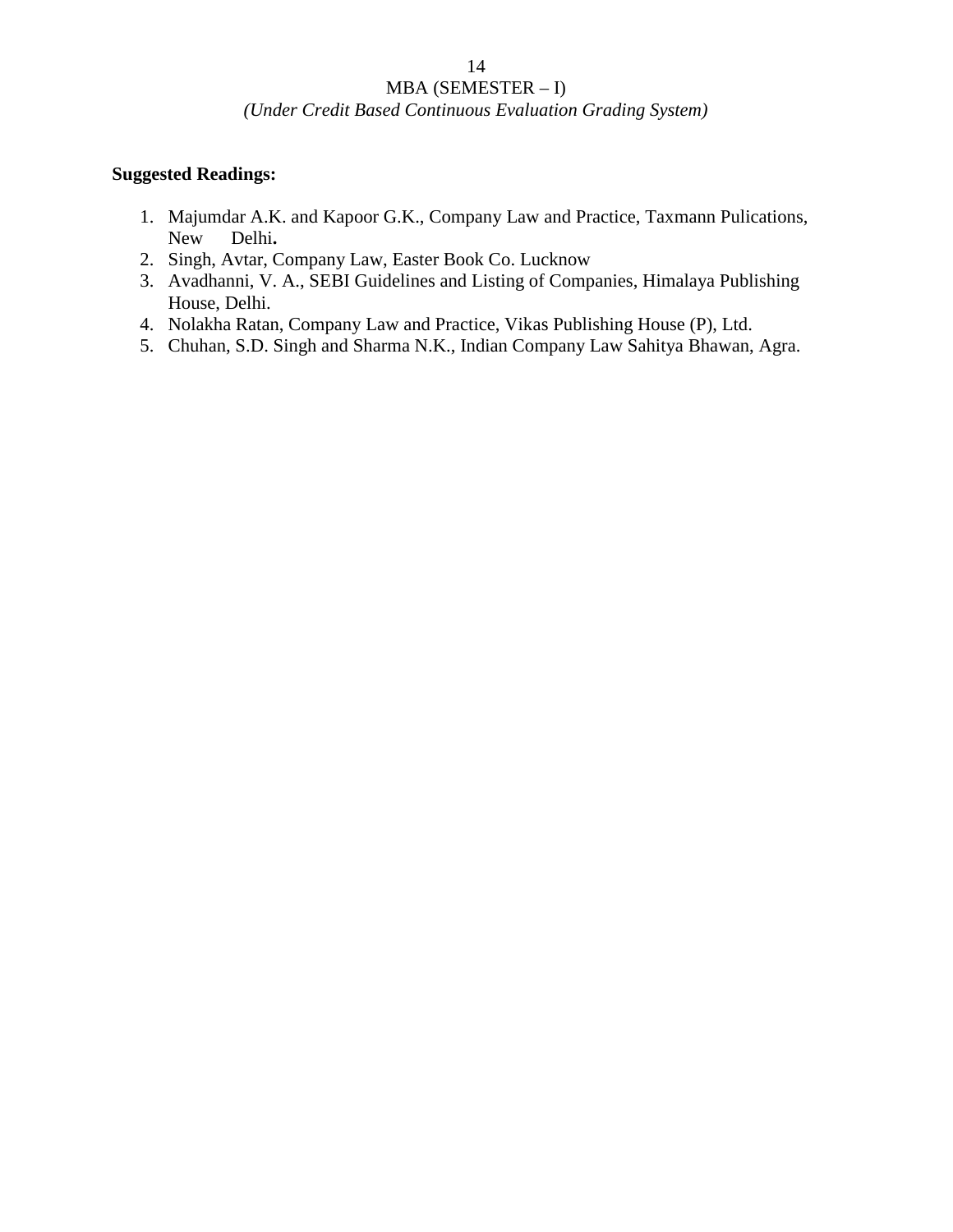### *(Under Credit Based Continuous Evaluation Grading System)*

### **MGL-451: BUSINESS RESEARCH METHODOLOGY**

### **Credits 4-0-0**

|           | <b>Text</b>                                                                                    |
|-----------|------------------------------------------------------------------------------------------------|
| $\bullet$ | Business Research Methodology: Introduction, Definition, Scope, Basic and Applied              |
|           | Research, Managerial Value of Business Research, Research Process.                             |
| $\bullet$ | <b>Research Designs:</b> Exploratory, Descriptive and Experimental Research Designs.           |
|           | <b>Exploratory Research Designs:</b> Qualitative Techniques, Secondary Data Analysis,          |
|           | Experience Survey, Focus Groups, Depth Interview, Projective Techniques.                       |
| $\bullet$ | Descriptive Research Designs: Survey and Observation Methods.                                  |
|           | <b>Experimental Research Designs:</b> Internal and External Validity in Experimentation,       |
|           | Basic Designs-After only, Before-After, After only with Control Group, Before-After            |
|           | with Control Group, Time Series Designs.                                                       |
|           | <b>Minor Test I: One Hour</b>                                                                  |
| $\bullet$ | Measurement: Concepts, Levels- Nominal, Ordinal, Interval and Rating Scale,                    |
|           | <b>Measurement Errors.</b>                                                                     |
| ٠         | <b>Scaling Designs:</b> Comparative and Non-Comparative Scaling Techniques.                    |
|           | <b>Questionnaire and Questionnaire Design Process</b>                                          |
|           | <b>Sampling Design:</b> Steps in Sampling Design, <b>Probability Sampling Methods</b> - Simple |
|           | Random Sampling, Multistage Sampling, Systematic Sampling, Stratified Sampling,                |
|           | Cluster Sampling.                                                                              |
| $\bullet$ | Non-Probability Sampling Methods- Convenience Sampling, Judgement Sampling,                    |
|           | Snowball Sampling Quota Sampling. Sampling and Non-Sampling Errors                             |
|           | <b>Tabulation and Cross Tabulation of Data</b>                                                 |
|           | <b>Minor Test II: One Hour</b>                                                                 |
|           | Non Poromotric tosts: Dun Tost for randomness of data Mann Whitney II Tost                     |

- **Non Parametric tests**: Run Test for randomness of data, Mann Whitney U Test, Wilcoxon Matched Pairs Rank Test, Kruskul-Wallis Test, Kolmogorov-Smirnov Test
- Logistic regression Multiple Regression, Practical through SPSS

### **Major Test: Three Hours**

- 1. Cooper, D. R. and Schindler, P.S., "Business Research Methods", Tata McGraw Hill, New Delhi.
- 2. Levine, D.M., Krehbiel T.C. and Berenson M.L., "Business Statistics", Pearson Education, New Delhi.
- 3. Bryman, Alan and Bell, Emma, "Business Research Methods" Oxford University Press, New Delhi.
- 4. Bajpai, Naval, "Business Research Methods", Pearson Publications, New Delhi.
- 5. Chawla, Deepak and Sondhi, Neena, "Research Methodology: Concepts and Cases", Vikas Publication House, Noida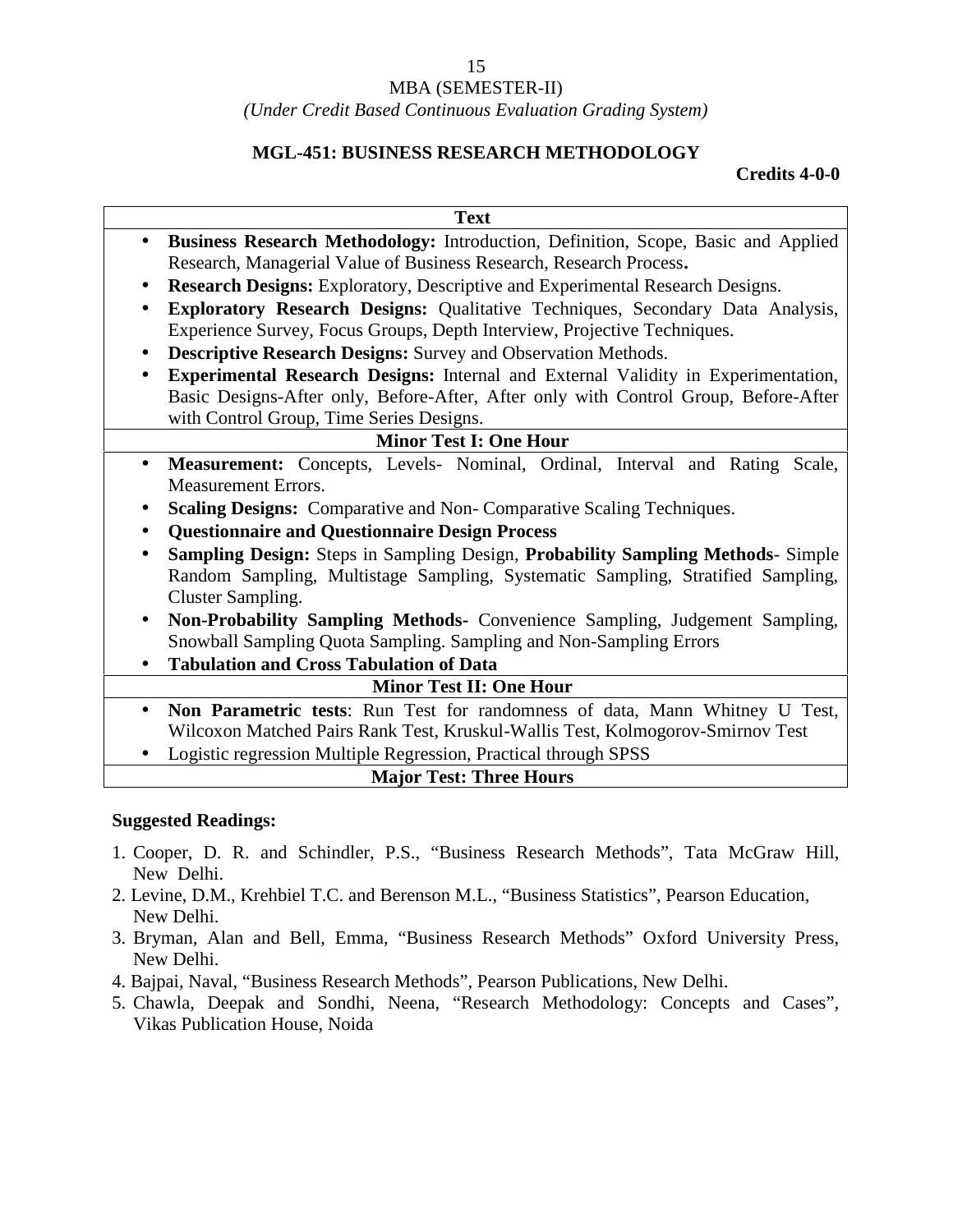### MBA (SEMESTER-II)

### *(Under Credit Based Continuous Evaluation Grading System)*

### **MGL – 452: FINANCIAL MANAGEMENT**

### **Credits 4-0-0**

|           | <b>Text</b>                                                                                       |
|-----------|---------------------------------------------------------------------------------------------------|
|           | Financial Management: Meaning<br>and Nature; Financial Goal-Profit vs. Wealth                     |
|           | Maximization; Finance Functions-Investment, Financing, Liquidity and Dividend Decisions.          |
|           | Financial Planning-Theories of Capitalization.                                                    |
|           | Capital Structure Theories: Conceptual Framework. Determinants. Net Income Approach,              |
|           | Net Operating Income Approach, Intermediary Approach and M.M. Hypotheses with Special             |
|           | Reference to the Process of Arbitrage.                                                            |
| $\bullet$ | Cost of Capital: Meaning and Significance of Cost of Capital; Calculation of Cost of Debt,        |
|           | Preference Capital, Equity Capital and Retained Earnings; Combined Cost of Capital                |
|           | (Weighted).                                                                                       |
|           | <b>First Minor Test : One Hour</b>                                                                |
|           | <b>Instruments of finance:</b> Long Term and Short Term.                                          |
|           | Capital Budgeting: Nature of Investment Decisions; Investment Evaluation Criteria-                |
|           | Non-Discounted Cash Flow Criteria, Discounted Cash Flow Criteria; Risk Analysis in Capital        |
|           | Budgeting (Practicals Through Excel).                                                             |
|           | <b>Dividend Policies:</b> Issues in Dividend Decisions. Forms of Dividends; Theories of Relevance |
|           | and Irrelevance of Dividends.                                                                     |
|           | <b>Second Minor Test: One Hour</b>                                                                |
|           | Operating and Financial Leverage: Measurement of Leverages; Analyzing Alternate                   |
|           | Financial Plans; Financial and Operating Leverage, Combined Leverage. EBIT and EPS                |
|           | Analysis                                                                                          |
|           | Management of Working Capital: Meaning, Significance and Types of Working Capital;                |
|           | Approaches of Working Capital; Calculating Operating Cycle Period and Estimation of               |
|           | Working Capital Requirements.                                                                     |
|           | Management of Cash: Strategies, Baumol's, Miller-Orr's and Beranek's Models of Cash               |
|           | Management.                                                                                       |
|           | Management of Receivables: Credit Policy, Credit Terms and Collection Efforts.                    |
|           | <b>Final Examination: Three Hours</b>                                                             |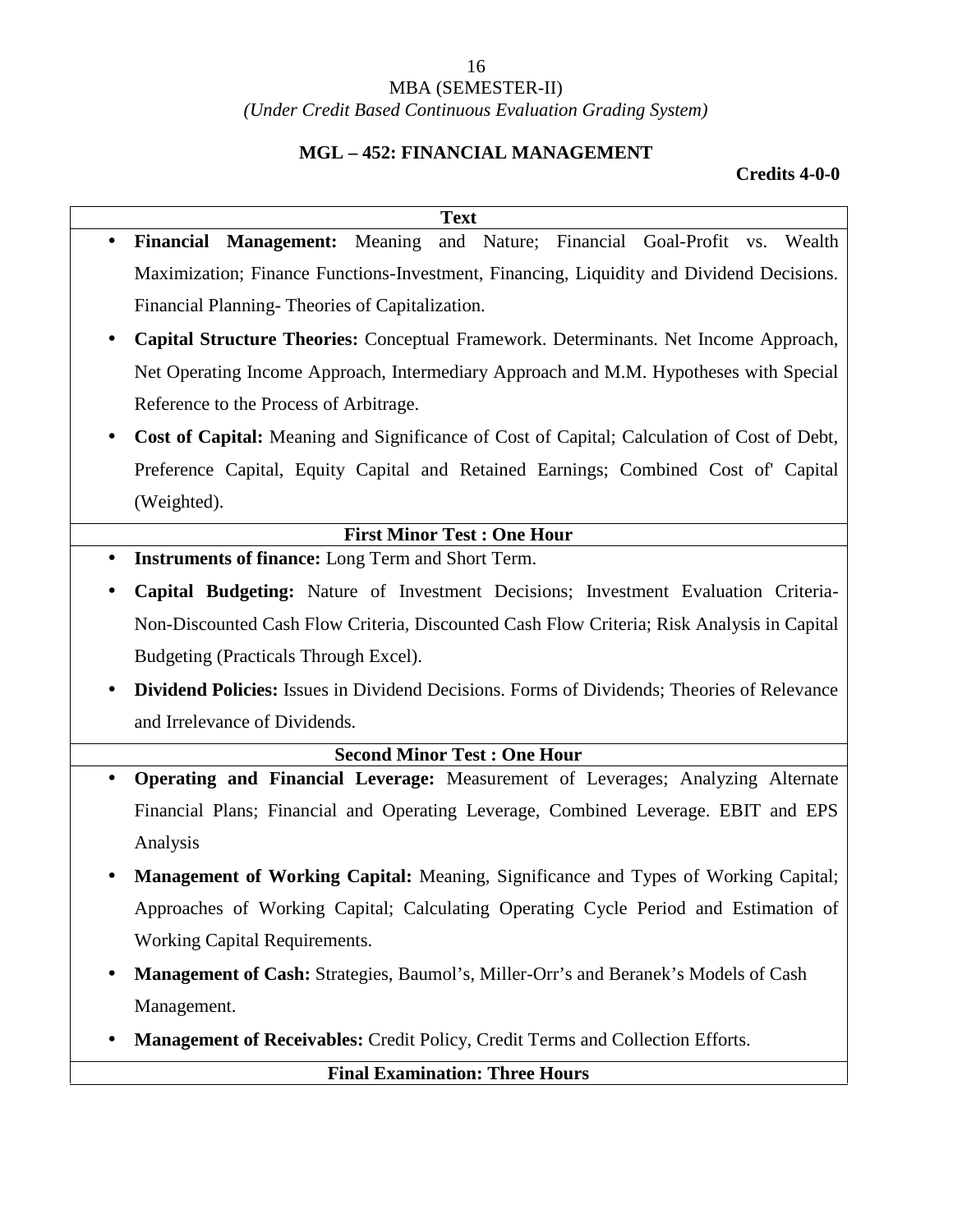*(Under Credit Based Continuous Evaluation Grading System)*

#### **References:**

- 1. Berk, Jonathan and DeMarzo, Peter: Financial Management, Pearson Education, Dorling Kindersley (India) Pvt Ltd.
- 2. Bhattacharya, Hrishlkas: Working Capital Management: Strategies and Techniques. Prentice Hall, New Delhi.
- 3. Brealey, Richard A and Sleward C. Myers: Corporate Finance, McGraw Hill. Int. Ed, New York.
- 4. Chandrara, Prasanna: Financial Management, Tata McGraw Hill, Delhi
- 5. Hampton, John: Financial Decision Making, Prentice Hall, Delhi
- 6. Pandey, I.M: Financial Management, Vikas Publishing House, Delhi
- 7. Van Horne. J.G. and J.M. Wachowicz Jr.: Fundamentals of Financial Management. Prentice Hall, Delhi.
- 8. Van Horne, James G: Financial Management and Policy, Prentice Hall, Delhi,
- 9. Pinches,George E: Essentials of Financial Management; Harper and Row, New York,
- 10. Khan MY, Jain PK: Financial Management; Tata McGraw Hill, New Delhi.
- 11. Archer, Stephen, H., Choate G Marc, Racette, George; Financial Management; John Wiley, New York
- 12. Block, Stanley B, Geoffrey A Hilt: Foundations of Financial Management; Richard D. Jrwin, Homewood Illinois.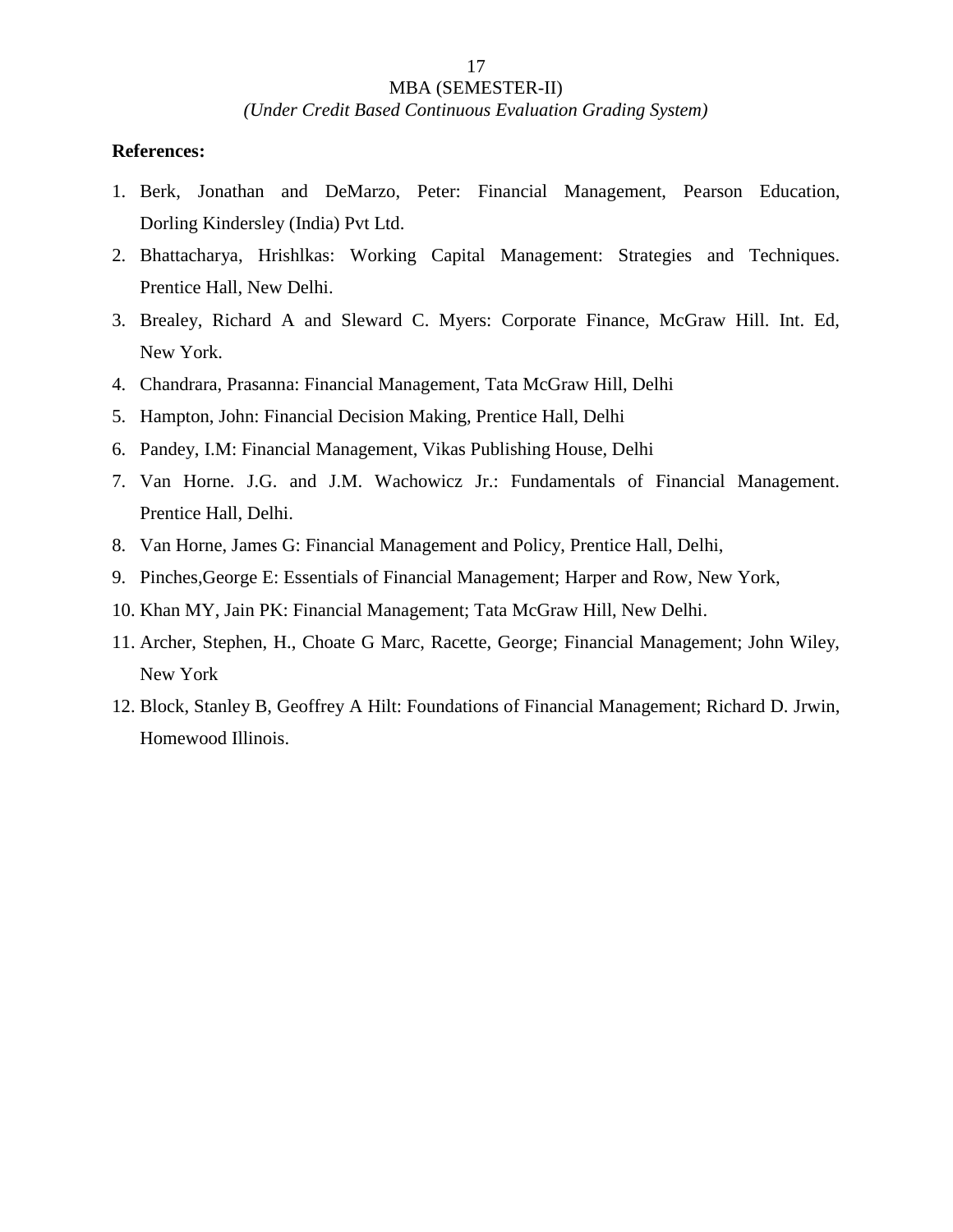#### MBA (SEMESTER-II)

#### *(Under Credit Based Continuous Evaluation Grading System)*

## **MGL-453: MARKETING MANAGEMENT**

| <b>Text</b>                                                                                                                                                                                                                                                                                                                                                                                                                                                                                                                                                                                                                                       |
|---------------------------------------------------------------------------------------------------------------------------------------------------------------------------------------------------------------------------------------------------------------------------------------------------------------------------------------------------------------------------------------------------------------------------------------------------------------------------------------------------------------------------------------------------------------------------------------------------------------------------------------------------|
|                                                                                                                                                                                                                                                                                                                                                                                                                                                                                                                                                                                                                                                   |
| The importance of Marketing, The Scope of marketing, Core Marketing Concepts,<br>Marketing Philosophies,, Marketing Mix.                                                                                                                                                                                                                                                                                                                                                                                                                                                                                                                          |
| Building marketing Satisfaction and value, Concepts of Customer Retention and<br>$\bullet$<br><b>Relationship Marketing</b>                                                                                                                                                                                                                                                                                                                                                                                                                                                                                                                       |
| The Scanning and analyzing of the Marketing Environment, Components of marketing<br>$\bullet$<br>Information System, Marketing Research Process.                                                                                                                                                                                                                                                                                                                                                                                                                                                                                                  |
| Analyzing Consumer Markets: Factors Influencing Consumer Behavior, The Buying<br><b>Decision Process</b>                                                                                                                                                                                                                                                                                                                                                                                                                                                                                                                                          |
| <b>First Minor Test: One Hour</b>                                                                                                                                                                                                                                                                                                                                                                                                                                                                                                                                                                                                                 |
| Segmenting and Targeting the Market: Need and Basis of Segmentation, Targeting<br>$\bullet$<br>Strategies.                                                                                                                                                                                                                                                                                                                                                                                                                                                                                                                                        |
| Production Decisions: Key Concepts, Production Classification and Differentiation,<br>$\bullet$<br>Product Life Cycle, New Product Development Process, Branding Decisions and                                                                                                                                                                                                                                                                                                                                                                                                                                                                    |
| Positioning, Packaging Decisions.                                                                                                                                                                                                                                                                                                                                                                                                                                                                                                                                                                                                                 |
| Pricing Decisions: Pricing Objectives, Factors Influencing pricing Decisions, Pricing<br>$\bullet$<br>Methods and Strategies.                                                                                                                                                                                                                                                                                                                                                                                                                                                                                                                     |
| <b>Second Minor Test: One Hour</b>                                                                                                                                                                                                                                                                                                                                                                                                                                                                                                                                                                                                                |
| Distribution Decisions: Role of Intermediaries, Channel levels, types and nature of<br>$\bullet$<br>intermediaries, Factors influencing Distributing Decisions, channel conflict, E-<br>Commerce marketing Practices, Types and functions of Wholesalers and Retailers.<br>Marketing Communications: The Marketing communication process, the Promotion<br>$\bullet$<br>Mix, factors guiding the selection of promotion mix, Advertising and its objectives,<br>Developing the advertising campaign; sales promotion and its objectives, tools of sales<br>promotion, public relations and major tools; Events and Experiences. Personal Selling: |
| Nature and Process, Direct marketing<br>Marketing Implementation and Control.<br>Sustainable Marketing: Social responsibility and Ethics.                                                                                                                                                                                                                                                                                                                                                                                                                                                                                                         |

- 1. Kotler, Philip; Keller, Kevin; Koshey, Abraham; and Jha, Mithileshwar; Marketing<br>Management: South Asian Perspective. 13th Edition. Pearson Education, New Delhi, 2009.<br>2. Ramaswamy, V.S. and Namakumari, S., Marketing Ma
- 
- 3. Kurtz, David L. and Boone, Louis E., Principles of Marketing, Thomson South-Western, 12th edition.
- 4. Enis, B. M., Marketing Classics: A Selection of Influential Articles, New York, McGraw-Hill, 1991.
- 5. Saxena, Rajan, Marketing Management, Tata McGraw-Hill, New Delhi, 2006.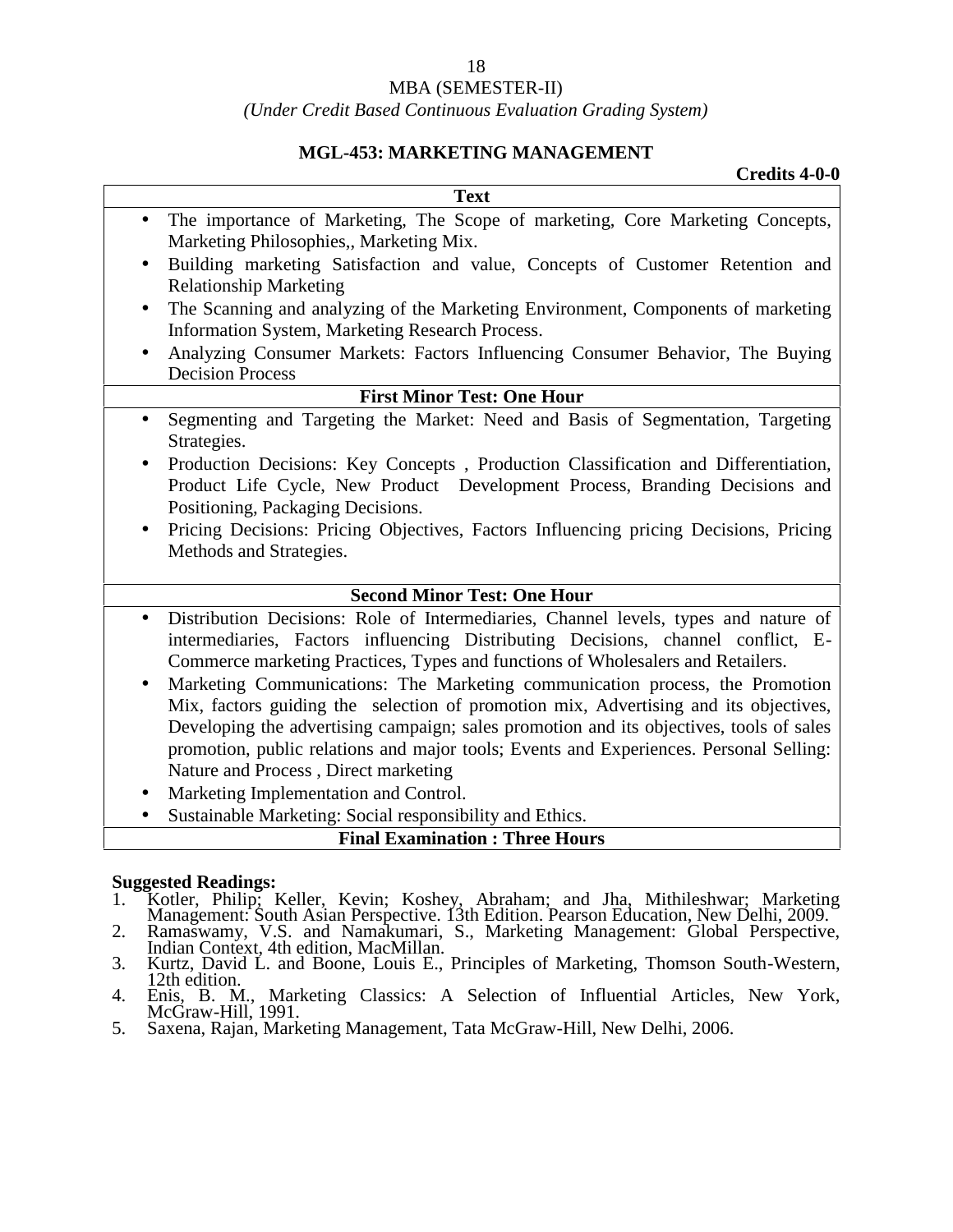### *(Under Credit Based Continuous Evaluation Grading System)*

### **MGL-454: HUMAN RESOURCE MANAGEMENT**

|           | <b>Credits 4-0-0</b>                                                                                                           |
|-----------|--------------------------------------------------------------------------------------------------------------------------------|
|           | <b>Text</b>                                                                                                                    |
|           | Human Resource Management (HRM): Nature, Scope, Objectives and Functions of                                                    |
|           | HRM, Evolution of HRM, Changing Trends in HRM.                                                                                 |
| $\bullet$ | Strategic Planning and HRM (SHRM): Meaning, Features, Differences Between                                                      |
|           | SHRM and HRM.                                                                                                                  |
|           | Human Resource Planning (HRP): Concept, Need and Importance of HRP, Factors<br>Affecting HRP, Human Resource Planning Process. |
| $\bullet$ | Job Analysis: Meaning and Objective, Process, Methods of Collecting job data, Uses                                             |
|           | of Job Analysis, Problems of Job Analysis.                                                                                     |
| $\bullet$ | Recruitment and Selection: Meaning and Factors Governing Recruitment,                                                          |
|           | Recruitment Sources and Techniques.                                                                                            |
|           | Meaning and Process of Selection, Problems associated with Recruitment and                                                     |
|           | Selection.                                                                                                                     |
|           | <b>First Minor Test: One Hour</b>                                                                                              |
| $\bullet$ | Employee Retention: Meaning, Factors Responsible for High Employee Turnover,                                                   |
|           | <b>Employee Retention Strategies.</b>                                                                                          |
| $\bullet$ | HR Training and Development: Concept and Need, Process of Training and                                                         |
|           | Development Programme:- Identification of Training and Development Needs,                                                      |
|           | Objectives, Strategy & Designing of Training and Development, Implementation and                                               |
|           | Methods of Training Programme and Levels of Training Evaluation, Impediments to                                                |
|           | <b>Effective Training.</b>                                                                                                     |
|           | Performance Appraisal: Meaning, Purpose, Essentials of Effective Performance                                                   |
|           | Appraisal System, Various Components of Performance Appraisal, Methods and                                                     |
|           | Techniques of Performance Appraisal.                                                                                           |
|           | <b>Second Minor Test: One Hour</b>                                                                                             |
| $\bullet$ | Managing Compensation and Employee Remuneration: Concept,<br>Objectives,                                                       |
|           | Remuneration,<br>Factors<br>Components<br>of<br>Employee<br>Influencing<br>Employee                                            |
|           | Remuneration, Challenges of Remuneration.                                                                                      |
| $\bullet$ | Job Evaluation: Meaning, Process and Methods of Job Evaluation.                                                                |
| ٠         | <b>Incentives:</b> Concept, Importance and Process of Incentives.                                                              |
| $\bullet$ | Fringe Benefits: Meaning, Forms and Administration of Benefits.                                                                |
|           | <b>Final Examination: Three Hours</b>                                                                                          |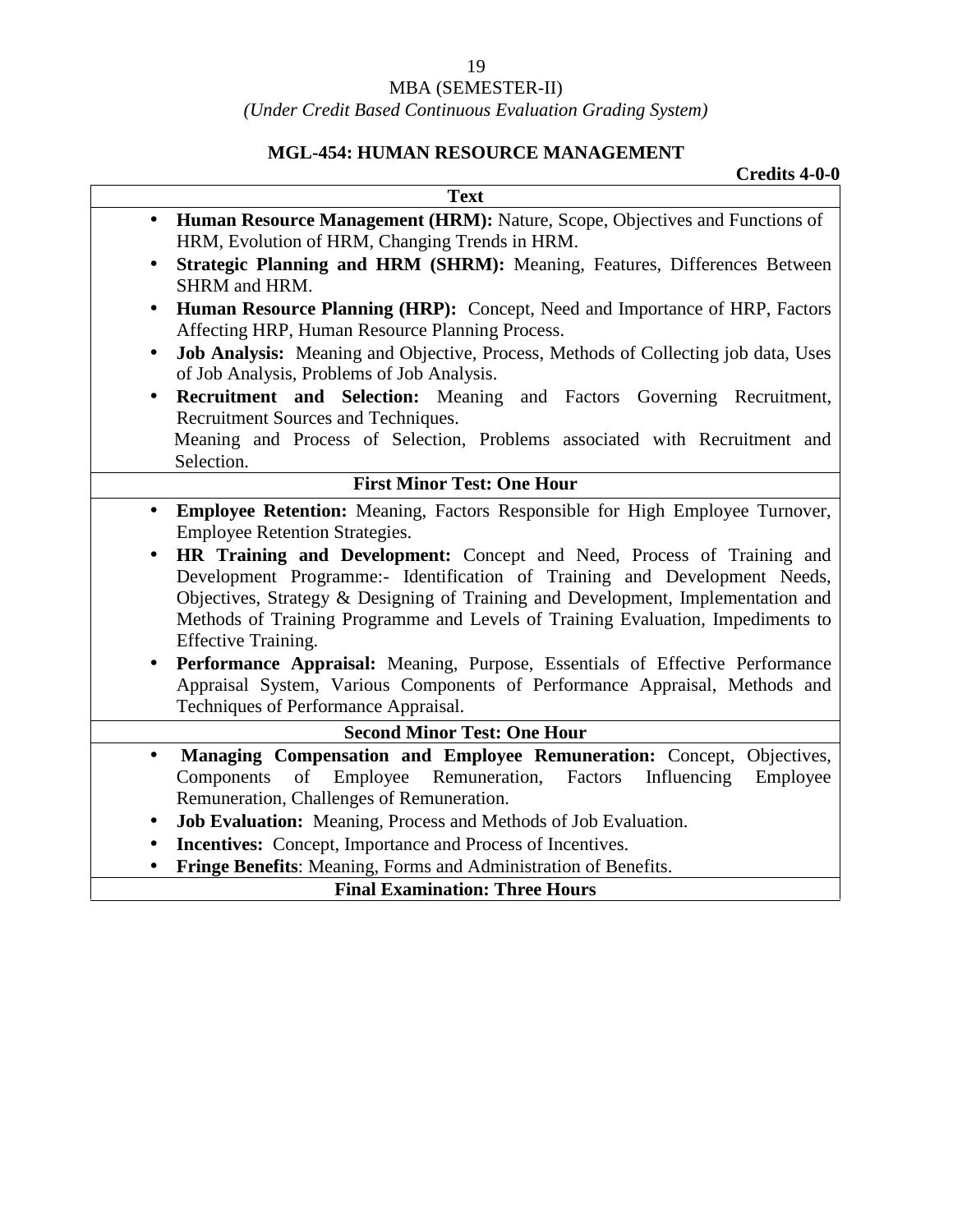*(Under Credit Based Continuous Evaluation Grading System)*

- 1) Dessler, Gary, "*Human Resource Management"*, New Delhi, Pearson Education Asia.
- 2) Durai, Pravin, "*Human Resource Management*," New Delhi, Pearson.
- 3) Noe, Raymond A., Hollenbeck, John R, Gerhart, Barry, Wright, Patrick M., "*Human Resource Management: Gaining a Competitive Advantage*," New Delhi, McGraw-Hill.
- 4) Mathis, Robert L. and Jackson, John H., "*Human Resource Management*," New Delhi,Thomson.
- 5) Gomez, Meja, Balkin, Cardy, "*Managing Human Resources*," New Delhi, Pearson Education.
- 6) Aswathappa, K., "*Human Resource Management", Text and Cases*. New Delhi, Tata McGraw – Hill.
- 7) Snell, Scott, and Bohlander, George, "*Human Resource Management*," New Delhi, Cengage Learning.
- 8) Mamoria and Rao, "*Personnel Management"*, New Delhi, Himalaya Publishing House.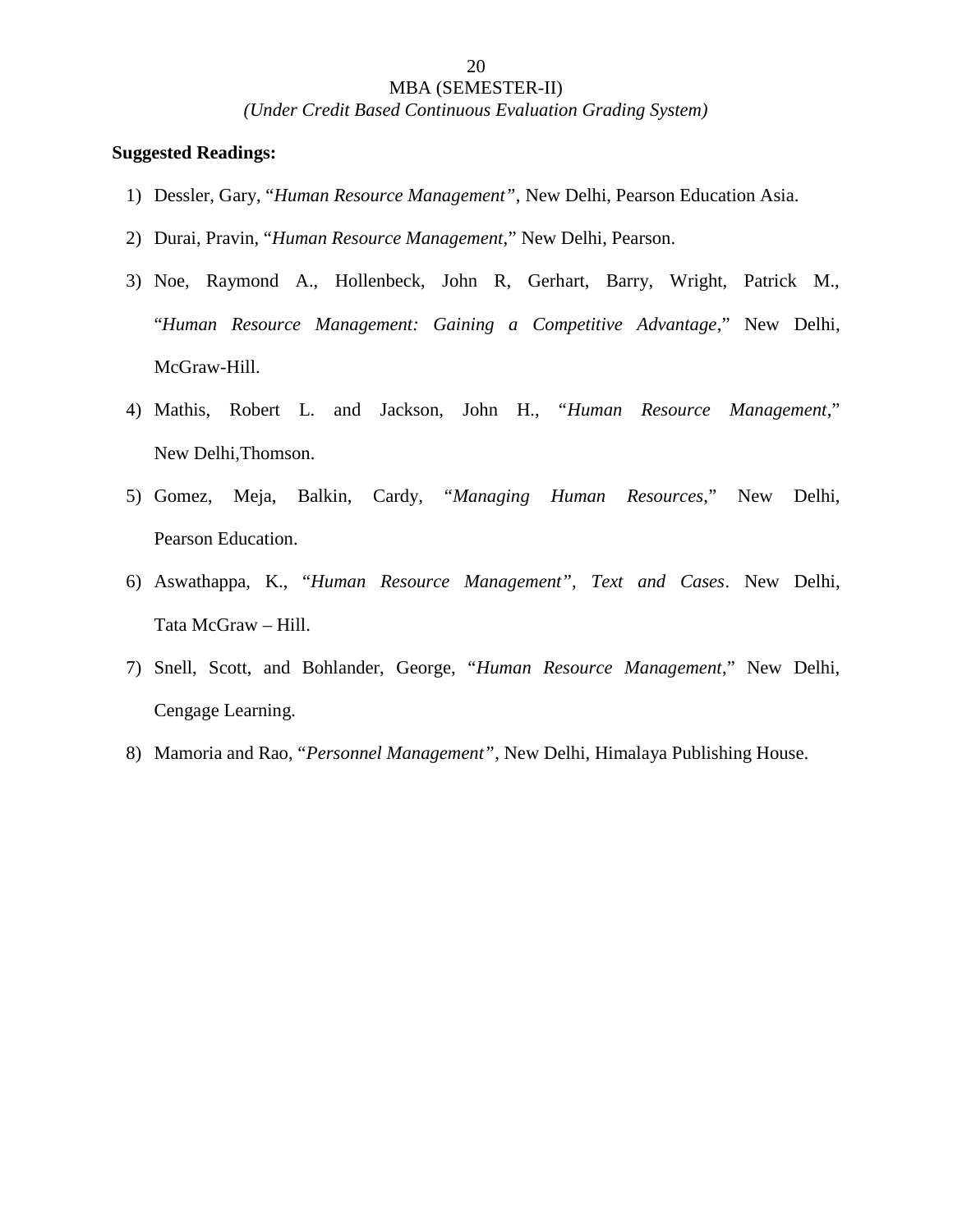### MBA (SEMESTER-II)

#### *(Under Credit Based Continuous Evaluation Grading System)*

### **MGL 455: PRODUCTION AND OPERATIONS MANAGEMENT**

### **Credits 4-0-0**

| <b>Text</b>                                                                                                        |
|--------------------------------------------------------------------------------------------------------------------|
| Concept of Production & Operations Management, Product and Service Continuum.                                      |
| Types of Production Systems.                                                                                       |
| Operations Strategy: Linkage with Corporate Strategy, Market Analysis, Competitive Priorities<br>and Capabilities. |
| New Product Design and Development. Introduction to Plant Location and Plant Layout.                               |
| <b>First Minor Test: One Hour</b>                                                                                  |
| Scheduling for Manufacturing Systems: Production Scheduling Techniques - Sequencing.                               |
| Economic Batch Quantity with Joint Production Runs, Gantt. Charts. Network Analysis.                               |
| Value Analysis.                                                                                                    |
| Work study: Methods Analysis – Various Charts, Principles of Motion Economy. Work                                  |
| Measurement.                                                                                                       |
| Resources Planning: Aggregate Planning MRP (Bills of Materials & Product Structure),                               |
| Enterprise Resource Planning, Resource Planning in Services.                                                       |
| <b>Second Minor Test: One Hour</b>                                                                                 |
| Quality Issues: Concept of Quality, Statistical Quality Control.                                                   |
| Just in Time Manufacturing Systems.                                                                                |
| Inventory Management: Concept and Classification of Inventory, Relevant Costs for Inventory                        |
| Decisions. Inventory Control Models, Reorder level, Lead Time and Safety Stock.                                    |
| Supply Chain Management: Concept & Components of Supply Chain.                                                     |
| <b>Final Examination: Three Hours</b>                                                                              |

- 1. Operations Management Theory & Practice, B. Mahadevan, Pearson Education.
- 2. Production & Operations Management, Kanishka Bedi, Oxford Higher Education.
- 3. Operations Management Processes & Value Chains, L.J. Krajewski & L.P. Ritzman, Pearson Education.
- 4. Production Operation Management, B.S. Goel.
- 5. Operations Management For Competitive Advantage, Richard B Chase, F Robert Jacobs, Nicholas J Aquilano and Nitin K Agarwal, The McGraw Hill Companies.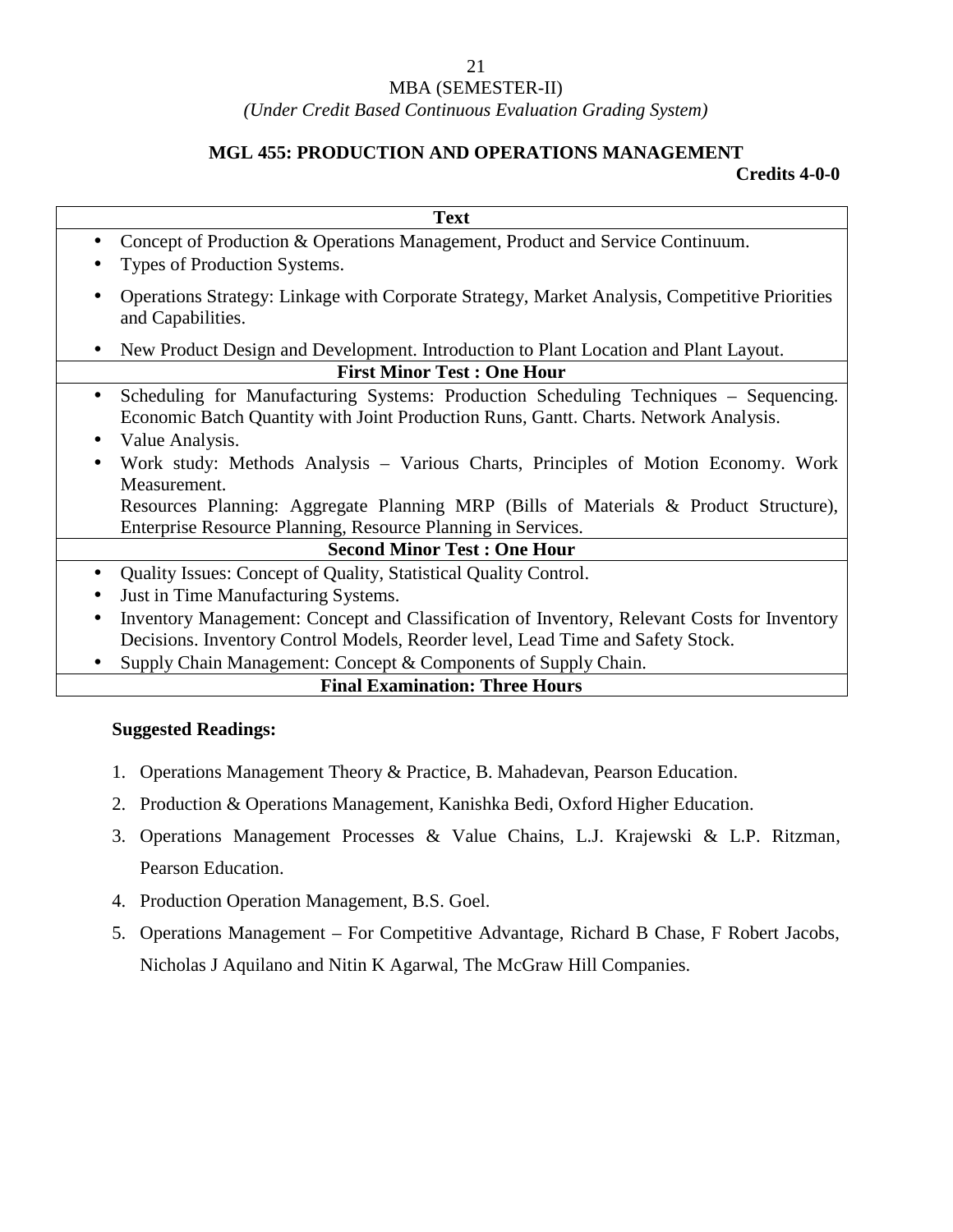### MBA (SEMESTER-II) *(Under Credit Based Continuous Evaluation Grading System)*

### **MGS-457: SEMINAR**

**Credits: 0-0-2**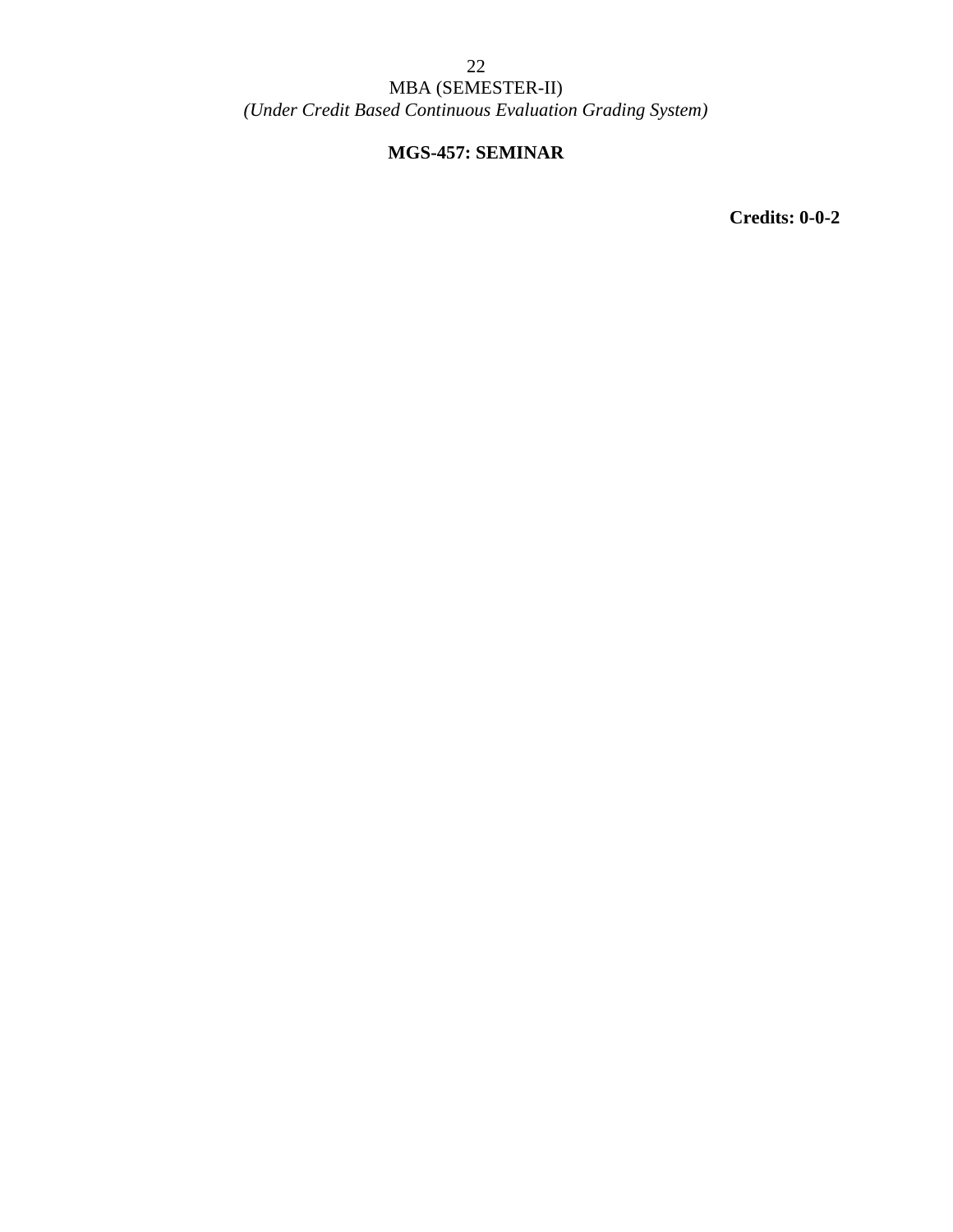### MBA (SEMESTER-II)

### *(Under Credit Based Continuous Evaluation Grading System)*

### **MGL-458: CASE STUDIES IN MANAGEMENT**

### **Credits 2-0-0**

| <b>Text</b>                                                                                   |
|-----------------------------------------------------------------------------------------------|
| Case 1: Aviva Life Insurance Company india Ltd. Reducing Policy: Turant time to build         |
| <b>Customer Satisfaction.</b>                                                                 |
| Source: Case studies in Consumer Behaviour. S. Ramesh Kumar, Pearson.                         |
| $Case2:$ MakemyTrip.Com(A) pp.244-260                                                         |
| MKTG: A South Asia Perspective Lamb, Hair, Sharma, Mc Domel                                   |
| Case 3: Romantic Rides of Fiery Thrills: Positioning a Motorcycle Brand in the Indian Context |
| pg. 1-14                                                                                      |
| Source: Case studies in Consumer Behaviour. S. Ramesh Kumar, Pearson.                         |
| <b>First Minor Test: One Hour</b>                                                             |
| Case1: Near Misses in Shinghania Textile Mills (Source: S.N Bagchi, Performance, 2010,        |
| Cengage Learning, Delhi, pp. 179-184)                                                         |
| Case2: Sakshi Garments Ltd(Source: Biswajeet Pattanayak, Human Resource Management,           |
| Fouth Edition, 2014, PHI Learning, Delhi, pp. 629-630)                                        |
| Case3: Are Five Heads Better Than One?(Source: Robbins Judge and Sanghi, Organizational       |
| Behaviour, Pearson Education, New Delhi, pp. 769-771).                                        |
| Case4: Tata's "Dream Car" Plant Location- Production and Operations Management, Oxford        |
| Publications, Second Edition, pp. 164-166.                                                    |
| <b>Second Minor Test: One Hour</b>                                                            |
| Case1: Hindustan Lever Limited: (Source: By I M Pandey, Financial Management, Vikas           |
| Publishing House Pvt Ltd, pp-192)                                                             |
| Case2: Richa Foods Company(Source: By I M Pandey, Financial Management, Vikas                 |
| Publishing House Pvt Ltd, pp-263)                                                             |
| Case3: Ganpati Limited (Source: By Paresh Shah, Financial Management, Bizantantra             |
| Publications, pp-1141)                                                                        |
| <b>Final Examination: Three Hours</b>                                                         |
|                                                                                               |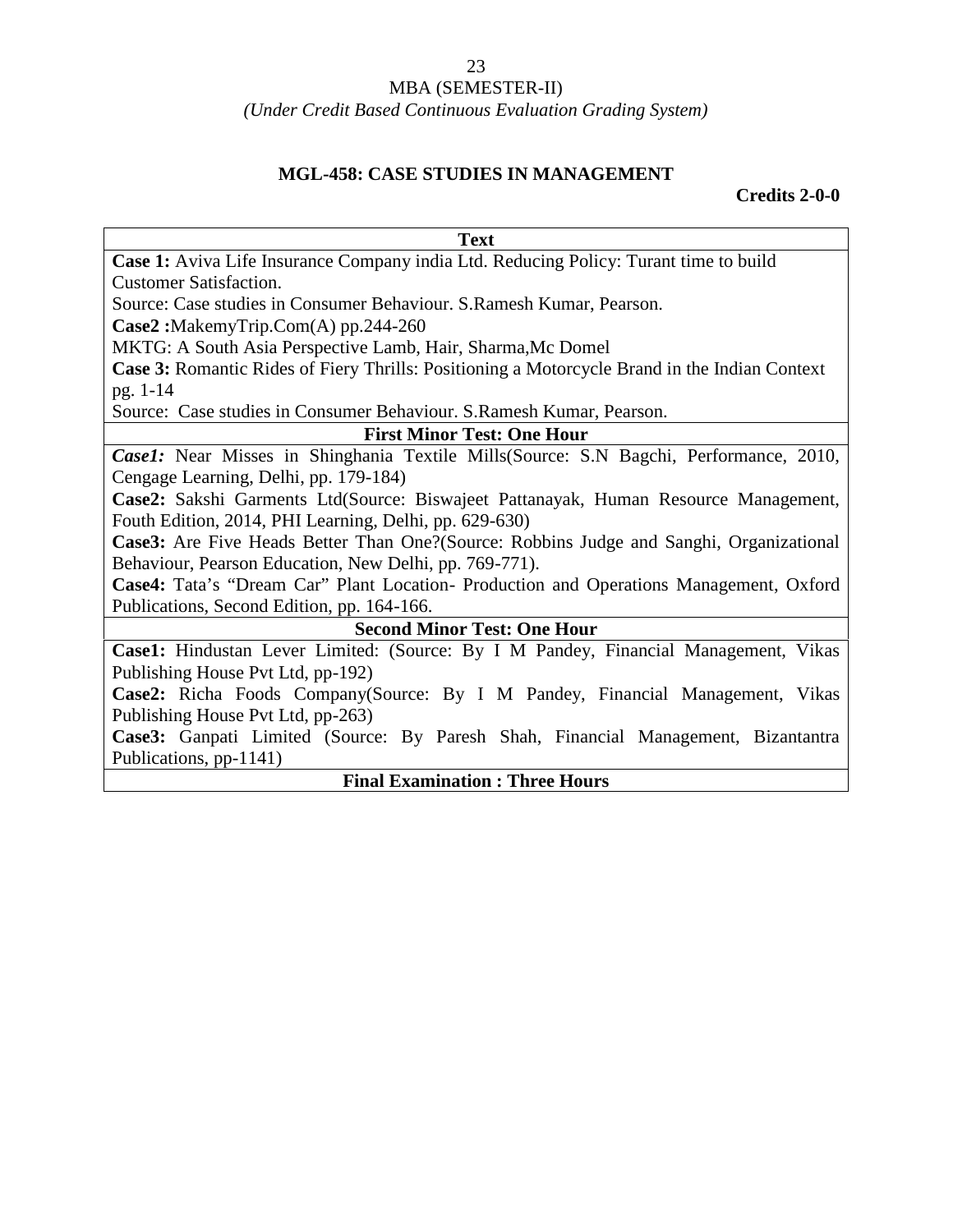*(Under Credit Based Continuous Evaluation Grading System)*

### **MGL 504: ENTREPRENEURSHIP DEVELOPMENT AND MSME's**

**Credits 4-0-0**

#### **Text**

Entrepreneurship: Concepts, Types, Characteristics, Classification, Nature and Functions. Developing Corporate Entrepreneurship. Understanding Entrepreneurship Perspective: Entrepreneurship Motivation. Developing Creativity and Understanding Innovation. Ethics and Social Responsibility of an Entrepreneur. Role of Entrepreneurship in Economic Development. Entrepreneurial Decision Process.

### **First Minor Test: One Hour**

Micro, Small and Medium Enterprises: Process of setting up of a small scale industrial enterprise, legal requirements in setting up, governmental policies for SMEs. Entrepreneurial support system: SIDBI, TCO,NIESBUD, DICs, NIDC, NSIC, EDI Ahmedabad, NABARD, SFC's, NIMSME.

Entrepreneurship Development Program: Meaning and Objectives of EDPs, factors of successful EDP, Role of EDPs in entrepreneurial development.

### **Second Minor Test: One Hour**

Environmental Assessment: Macro and Micro View. Project Management Concept. Generation and Screening of Project Ideas: Sources and Methods. Feasibility Study. Time and Cost Overrun. Market and Demand Analysis. Technical Analysis. Financial Analysis, Local Cost Benefit Analysis, Developing an Effective Business Plan

**Final Examination : Three Hours**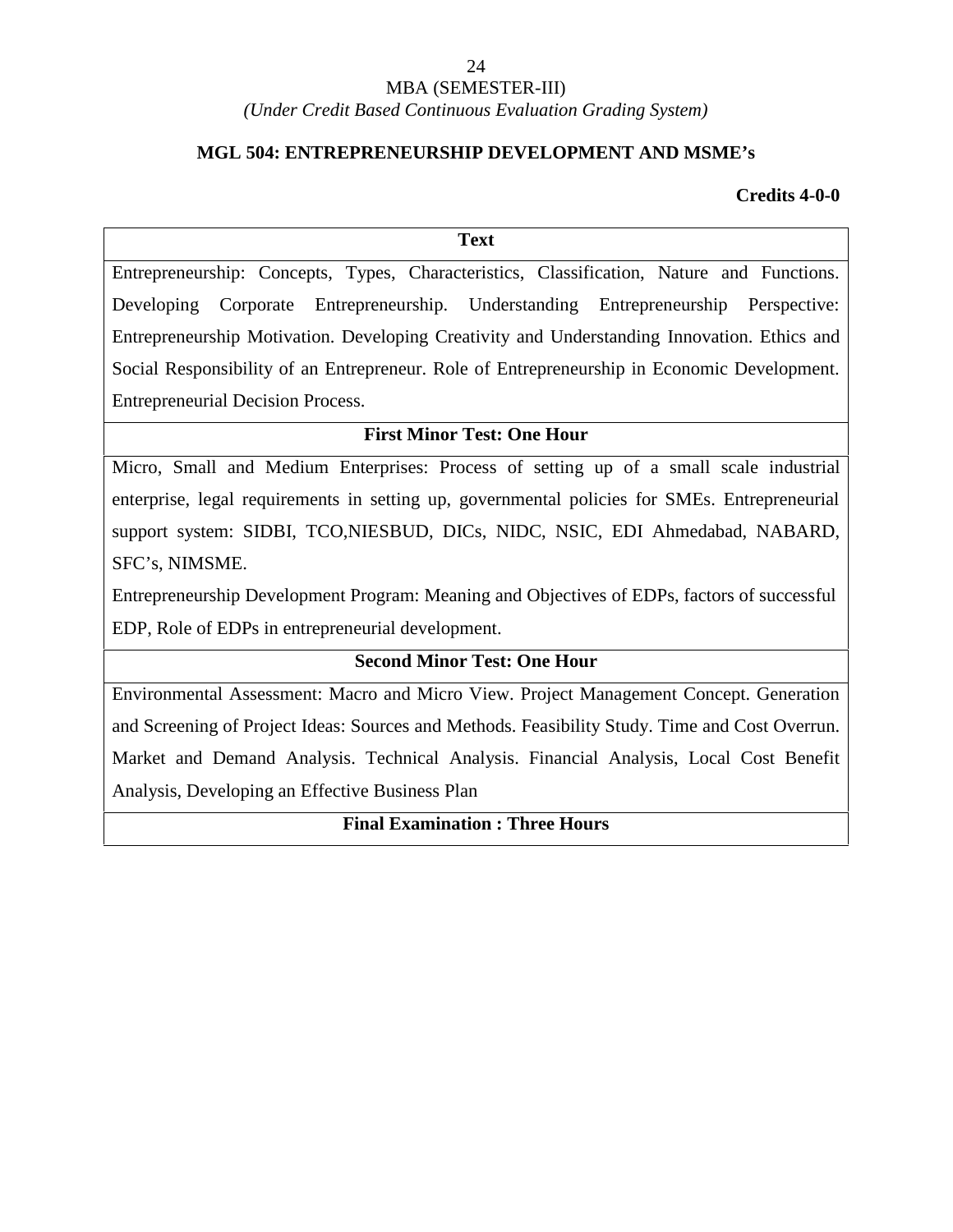*(Under Credit Based Continuous Evaluation Grading System)*

- 1. Hisrich, Robert D and Peters, Michael P, Entrepreneurship, Delhi, Tata McGraw Hill, 2002.
- 2. Holt, David H, Entrepreneurship: New Venture Creation, Delhi, Prentice Hall of India, 2001.
- 3. Cliffton, Davis S. and Syflie, David E, "Project Feasibility Analysis" , 1977 John Wiley, New York.
- 4. Chandra, Prasanna, Projects : Preparation, Appraisal, Budgeting and Implementation., New Delhi, Tata McGraw Hill
- 5. Mohanty.Keshari :Fundamentals of entrepreneurship, PHI Learning Pvt. Limited.
- 6. Kuratko.D.F.,Rao T.V.:Entrepreneurship-ASouth-Asian Perspective, Cencage Learning India Pvt. Ltd.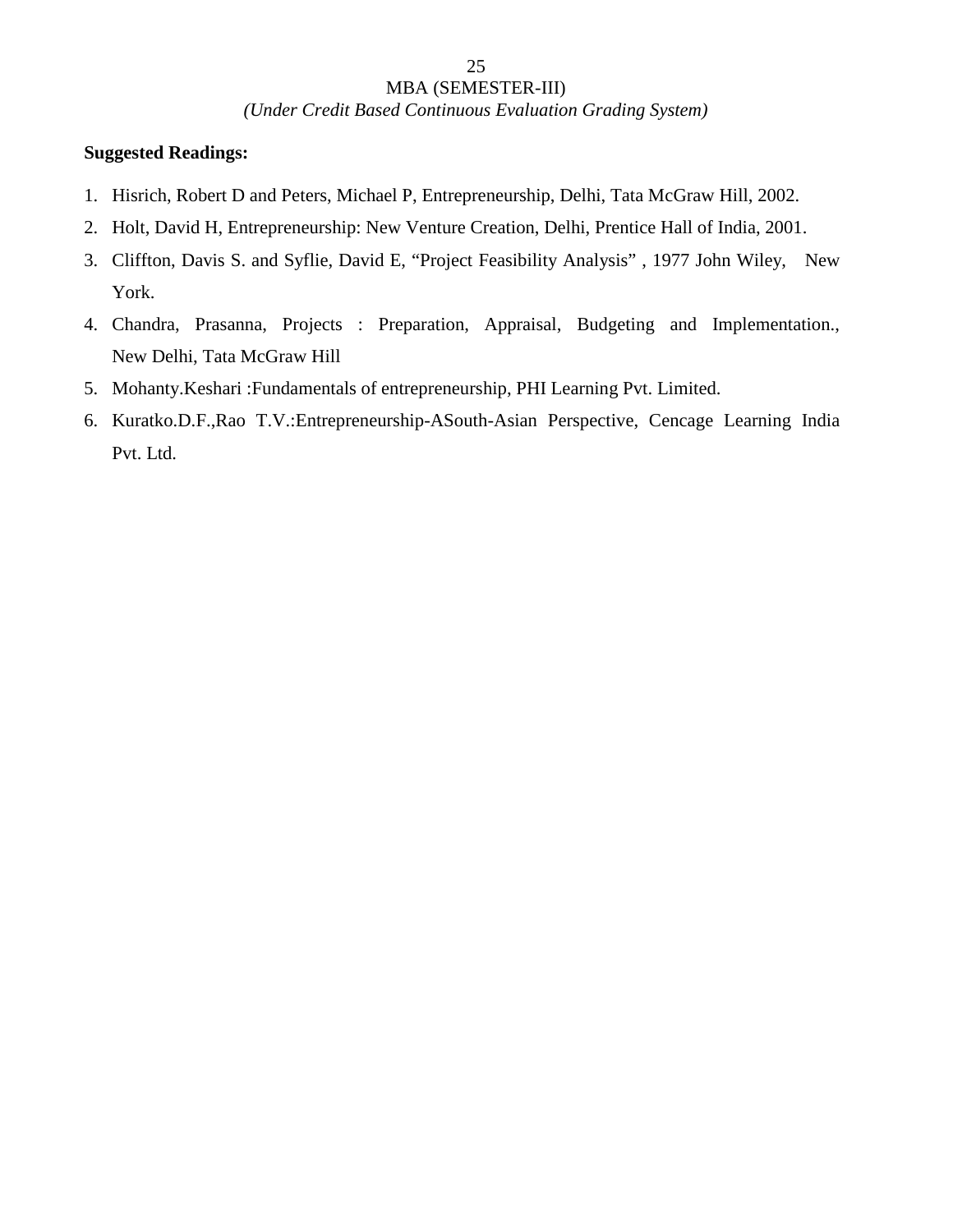*(Under Credit Based Continuous Evaluation Grading System)*

### **MGS – 503: SEMINAR**

**Credits 0-0-2**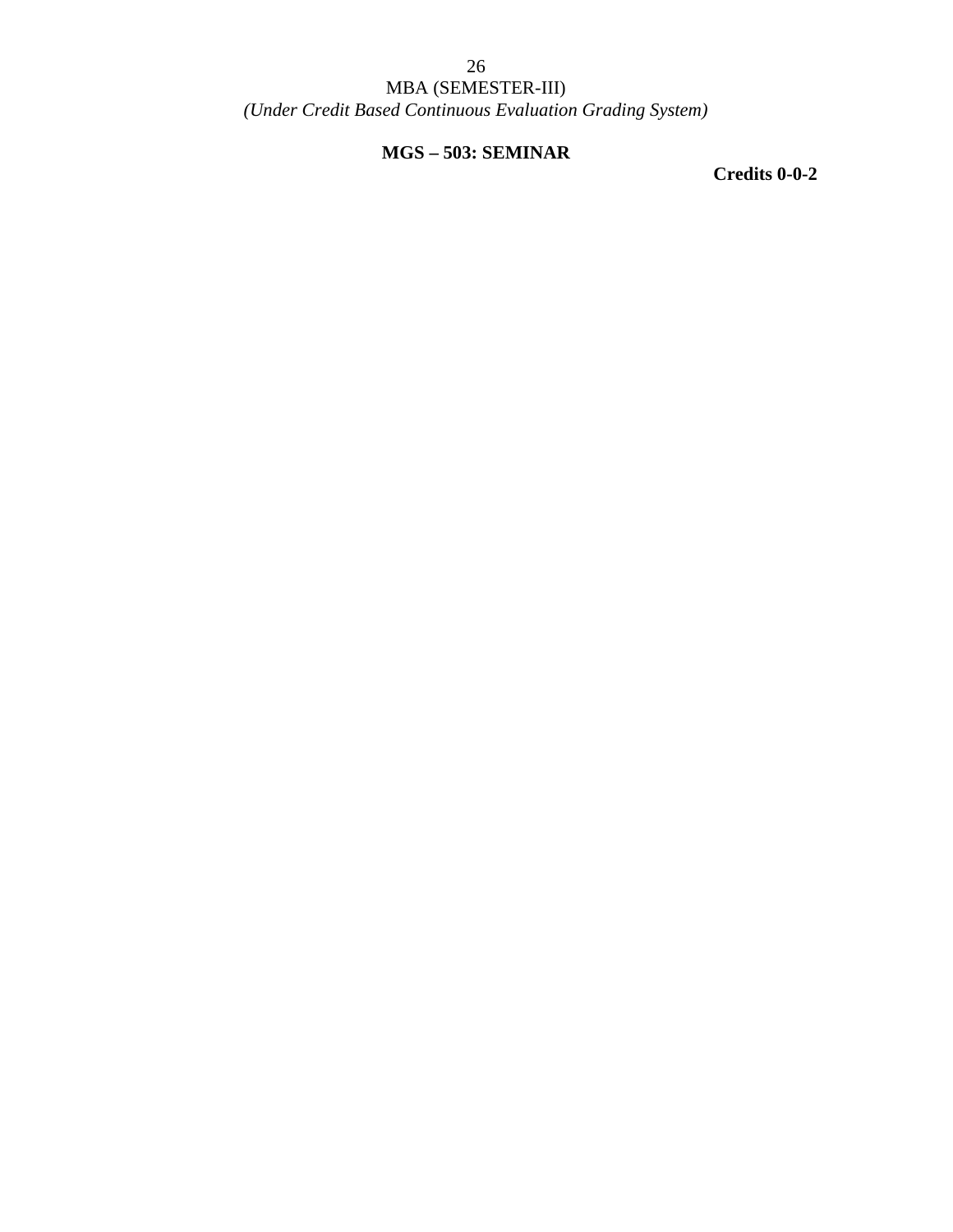### *(Under Credit Based Continuous Evaluation Grading System)*

### **Group A: Finance**

### **MGL 531: MANAGEMENT CONTROL SYSTEMS**

**Credits 4-0-0**

| <b>Text</b>                                                                                                                                                                                                                                                                                                                                                                    |
|--------------------------------------------------------------------------------------------------------------------------------------------------------------------------------------------------------------------------------------------------------------------------------------------------------------------------------------------------------------------------------|
| Understanding Strategy: Concept of Strategy and its Need, Corporate & Business Level<br>$\bullet$<br><b>Strategies</b>                                                                                                                                                                                                                                                         |
| Management Control System: Nature, Scope & Process of Management Control<br>System, Pre-requisites of a Successful Management Control System, Relationship &<br>Distinction between Strategic Planning, Operational Control and Management Control<br>Cases; Xerox Corporation (A); NUCOR (A)                                                                                  |
| Behavioural Aspects Of Management Control: Goal congruence - factors affecting<br>$\bullet$<br>goal congruence – formal and informal systems. NUCOR (B) Case                                                                                                                                                                                                                   |
| <b>Management Control Structure:</b> Types of Organization Structures & its Implications to<br>$\bullet$<br>MCS, Matching structure to strategy, Controller's organization- Functions & Role of<br>Controller, Rendell Company case                                                                                                                                            |
| <b>First Minor Test: One Hour</b>                                                                                                                                                                                                                                                                                                                                              |
| Responsibility Accounting: Meaning, Responsibility Centre-Types, Advantages and<br>$\bullet$<br>Implementation.                                                                                                                                                                                                                                                                |
| Transfer Pricing: Objectives, Types & Methods of Transfer Pricing, Arms Length<br>Principle, Issues in Fixing Transfer Pricing, Managing Inter-Departmental Conflicts<br>Related to Transfer Pricing, International Transfer Pricing. General Appliances<br>corporation case<br>Activity Based Costing: Need Over Existing Traditional Costing Systems, Meaning &<br>$\bullet$ |
| Nature of Activity Based Costing, Steps in Implementing ABC, Utility of ABC for<br>Managerial Decision Making and Improving Cost Management & Profitability.<br>Budgeting and Budgetary control: Preparation of Budgets, Relevance of Budgetary                                                                                                                                |
| Control in MCS, Behavioural Aspects of budgets.<br><b>Second Minor Test: One Hour</b>                                                                                                                                                                                                                                                                                          |
| Performance Measurement: Financial & Non-Financial Measures, Return on Sales,<br>$\bullet$<br>ROI, Residual Income, Economic Value Added & Market Value Added, Performance<br>Measurement Issues in Case of MNCs.                                                                                                                                                              |
| Balanced Score Card: Four Perspectives, Aligning BSC to Strategy, Features of a Good<br>$\bullet$<br>BSC, Implementation of BSC and Pitfalls of BSC.                                                                                                                                                                                                                           |
| Management Compensation & Rewards: Principles of Managerial Compensation,<br>Linking Rewards to Performance, Types of Rewards & Compensation.                                                                                                                                                                                                                                  |
| <b>Management Control Systems in Services organizations and Multinational</b><br><b>Corporations</b>                                                                                                                                                                                                                                                                           |
| <b>Major Test: Three Hours</b>                                                                                                                                                                                                                                                                                                                                                 |
|                                                                                                                                                                                                                                                                                                                                                                                |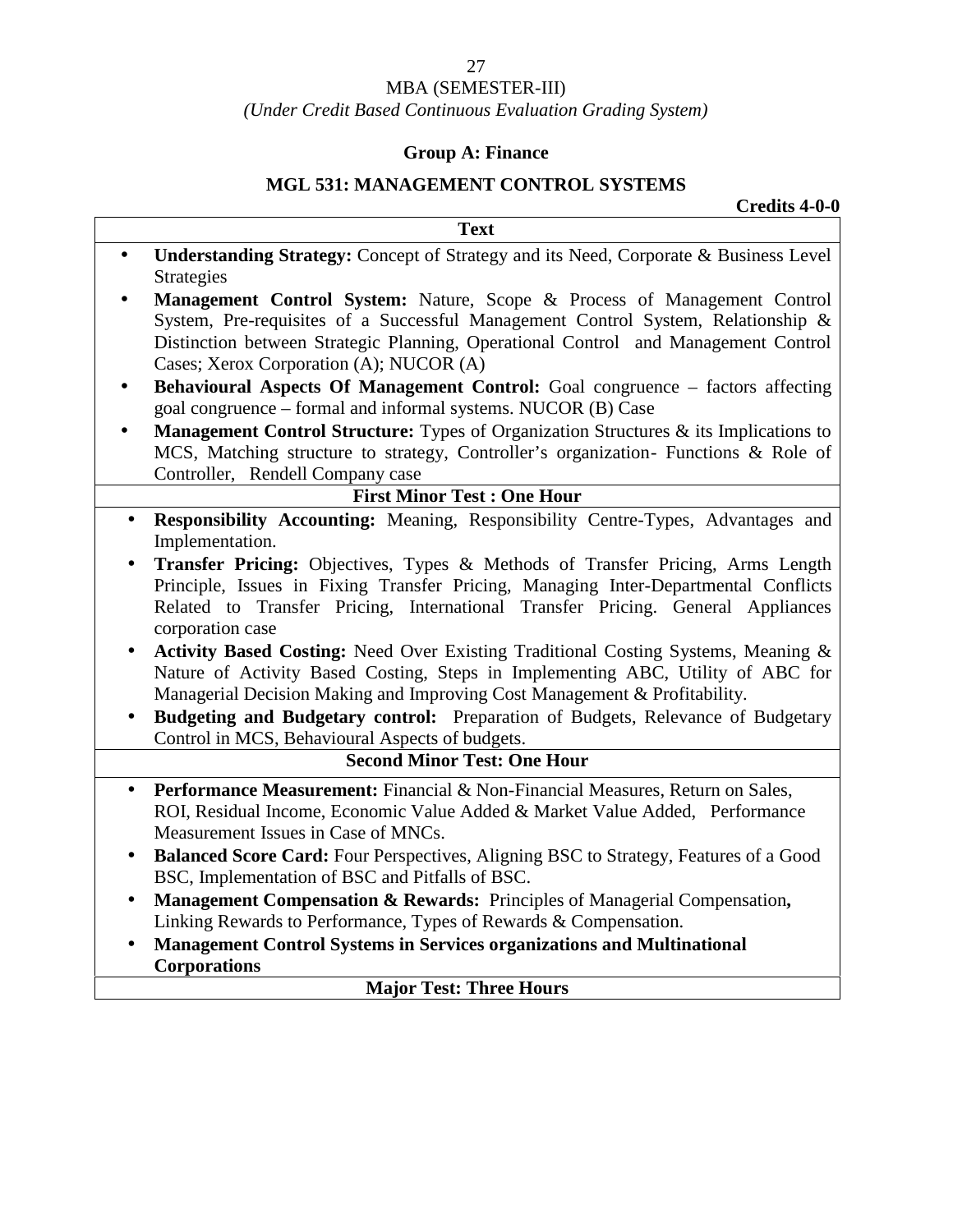*(Under Credit Based Continuous Evaluation Grading System)*

- 1. Management Control System, Robert Anthony and Govindrajan, Tata McGrawHill Pub.
- 2. Management Control Systems P. Saravnaval, Himalaya Publications.
- 3. Management Control Systems Using Adaptive Systems to Attain Control Joseph A. Maciariello & Calvin J Kirby, Second Edition, Prentice Hall of India.
- 4. Cost Accounting A Management Emphasis, Charles Horngren, Srikan Datar, George Foster, Pearson Publications.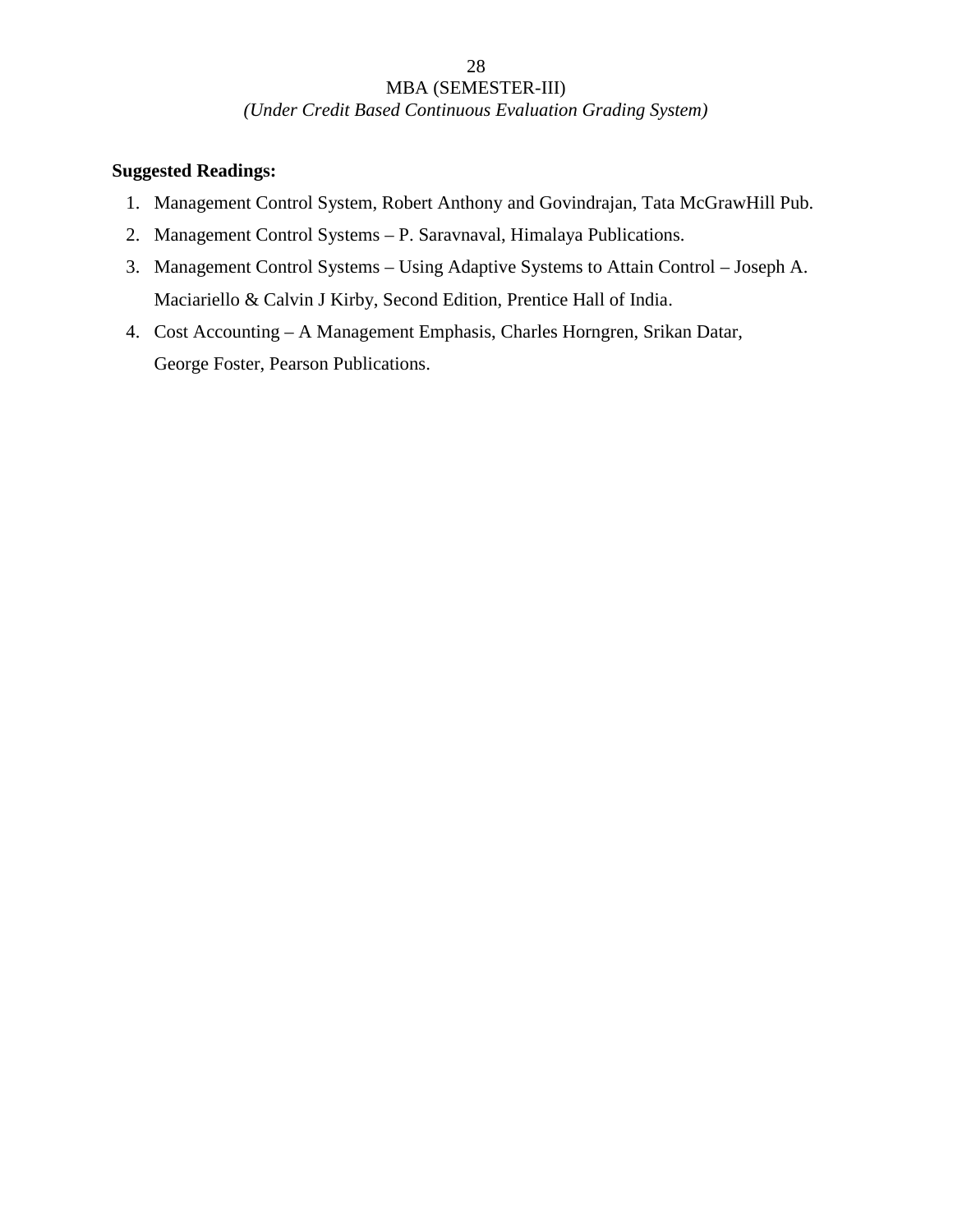### MBA (SEMESTER-III)

*(Under Credit Based Continuous Evaluation Grading System)*

#### **Group A: Finance**

### **MGL 532: CAPITAL MARKETS & INVESTMENT MANAGEMENT**

#### **Credits 4-0-0**

|           | <b>Text</b>                                                                                                                                                                                          |
|-----------|------------------------------------------------------------------------------------------------------------------------------------------------------------------------------------------------------|
| $\bullet$ | <b>Introduction:</b> Evolution, Structure and Functions of Capital Market in India                                                                                                                   |
| $\bullet$ | New Issue Market: Meaning, Functions and Mechanics of Floating New Issues-Public                                                                                                                     |
|           | Issues, E-IPOs, Book Building, Private Placement, New Financial Instruments, Reforms<br>in New Issue Market                                                                                          |
|           | <b>Stock Exchange:</b> Organisation, Management, Membership Rules of Stock Exchange,                                                                                                                 |
|           | Listing of Securities; Trading on a Stock Exchange-Online Trading, Internet Trading;<br>Recent Reforms in the Stock Exchanges                                                                        |
|           | <b>First Minor Test: One Hour</b>                                                                                                                                                                    |
|           | Clearing and Settlement: Clearing and Settlement-Process, Account Period Settlement,<br>Rolling Settlement, Derivatives Market: Products, Participants and Functions, Derivatives<br>Market in India |
|           | <b>Regulation</b> of Capital Market in India                                                                                                                                                         |
|           | <b>Depository System: Need, Process and Progress</b>                                                                                                                                                 |
|           | Security Analysis: Concept and Types of Risk and Return, Risk- Return Trade-off,                                                                                                                     |
|           | Valuation of Equity Shares, Preference Shares, and Debentures, Factors influencing Share                                                                                                             |
|           | Prices                                                                                                                                                                                               |
|           | <b>Second Minor Test: One Hour</b>                                                                                                                                                                   |
| $\bullet$ | Investment Analysis: Fundamental Analysis, Technical Analysis, Efficient Market                                                                                                                      |
|           | Hypotheses, Capital Asset Pricing Model(CAPM), Arbitrage Pricing Theory                                                                                                                              |
|           | Portfolio Management: Construction, Revision and Evaluation                                                                                                                                          |
|           | <b>Final Examination: Three Hours</b>                                                                                                                                                                |

- 1. Sharpe, William F., Gordon J. Alexander and Jeffrey V. Bailey, Investments (Prentice Hall of India).
- 2. Fabozzi, Frank Investment Management (Prentice Hall).
- 3. Haugen, Robert A. The Inefficient Stock Market (Prentice Hall).
- 4. Taggart, Robert A., Quantitative Analysis for Investment Management (Prentice Hall).
- 5. Richard Brealey and Steward Myers. Principles of Corporate Finance, McGraw- Hill.
- 6. Dimson, E. (ed.): Stock Market Anomalies (Cambridge: Cambridge University Press).
- 7. Khan, M Y, Financial Services, Tata McGraw Hill Publishing Company, New Delhi.
- 8. Singh, Preeti Investment Management, Himalaya Publishing House, New Delhi.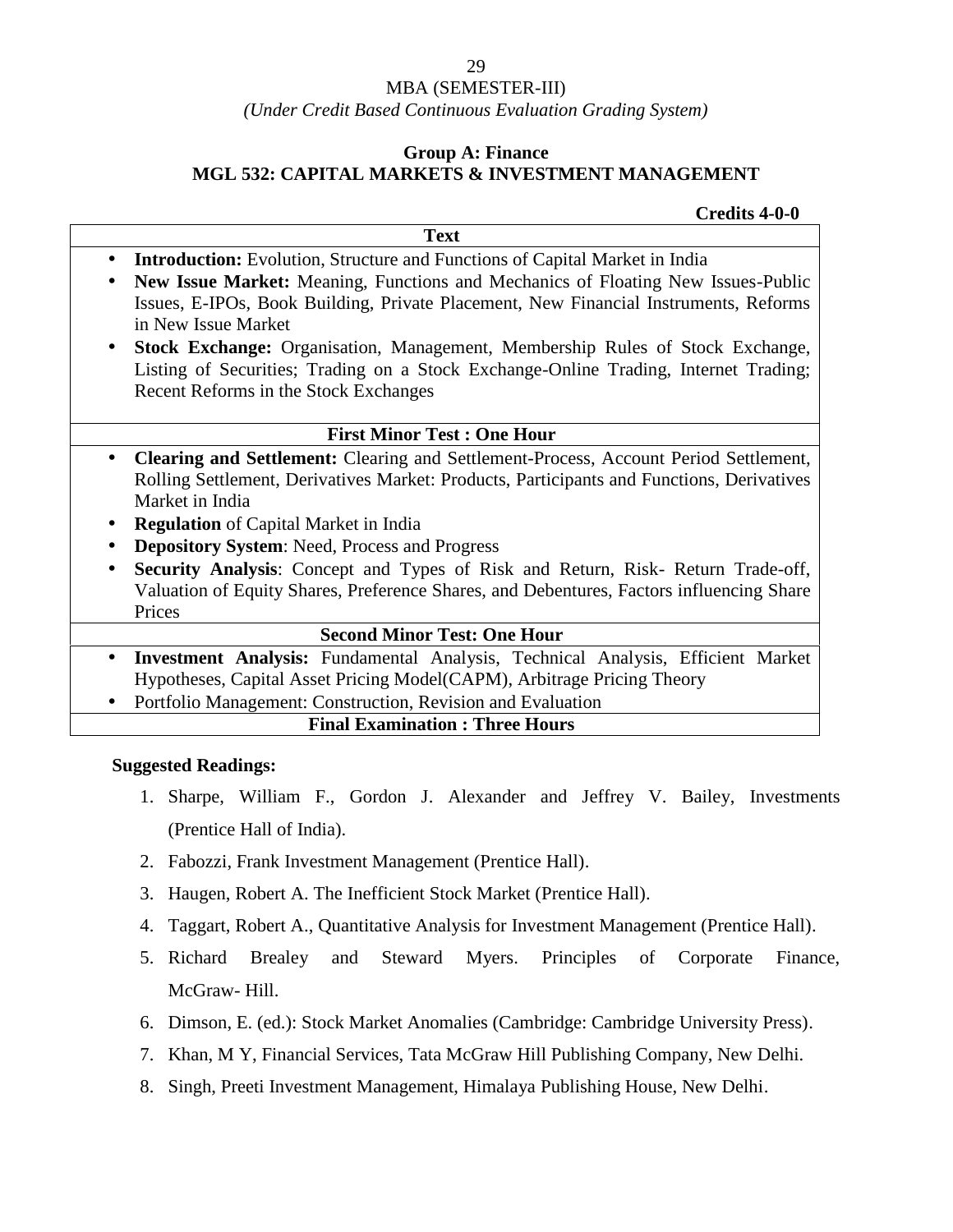*(Under Credit Based Continuous Evaluation Grading System)*

- 9. Avadhani, V A Investment Management, Himalaya Publishing House, New Delhi
- 10. Annual Reports of RBI
- 11. Annual Reports of SEBI

### **Journals:**

- 1. SEBI Bulletin
- 2. Capital Market
- 3. NSE Newsletter
- 4. The Stock Exchange Review (Bombay Stock Exchange)
- 5. SEBI and Corporate Laws (Laxmann)

#### **Websites:**

www.sebi.gov.in www.bseindia.com www.nseindia.com www.iseindia.com www.stockholding.com www.capitalideasonline.com www.indiainfoline.com www.rbi.org.in www.goidirectory.nic.in www.otcei.net www.capitalmarket.com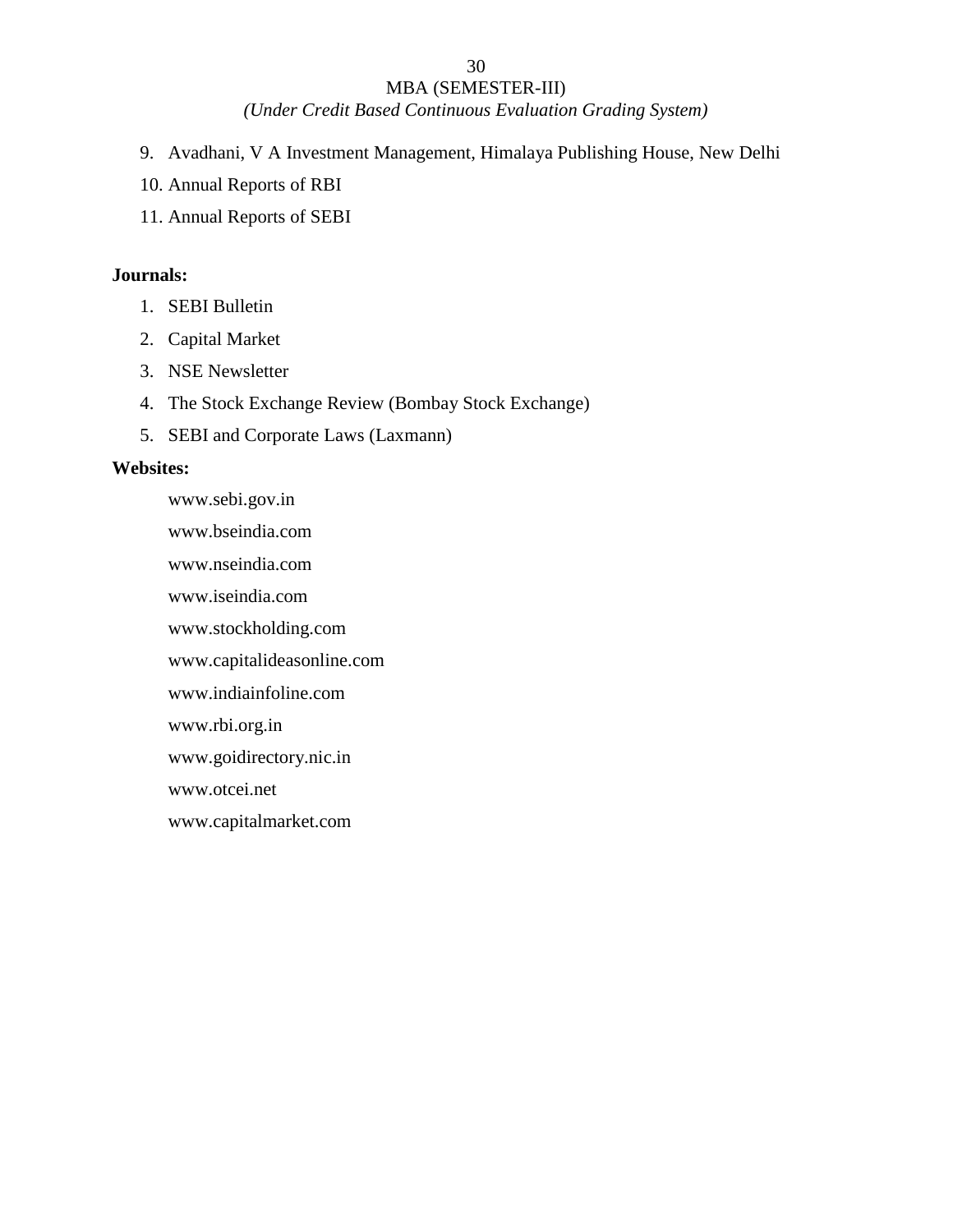### MBA (SEMESTER-III) *(Under Credit Based Continuous Evaluation Grading System)*

### **Group B: Marketing MGL-533: CONSUMER BEHAVIOUR**

| <b>Text</b>                                                                                        |
|----------------------------------------------------------------------------------------------------|
|                                                                                                    |
| Introduction to Consumer Behaviour: Nature, Scope and Importance.<br>$\bullet$                     |
| Consumer Motivation: Nature of Motivation; Types of Consumer Needs and Motives;<br>$\bullet$       |
| Dynamics of Motivation; Need Conflict; Need Hierarchy Theory of Motivation and its                 |
| Applications; Measurement of Motives.                                                              |
| Personality and Consumer Behaviour: Definition of Personality; Theories of<br>$\bullet$            |
| Personality; Personality and Consumer Diversity; Self Concept and Self Image; Life                 |
| Style and Psychographics.                                                                          |
| Consumer Perception: Elements of Perception; Dynamics of Perception, Perceptual<br>$\bullet$       |
| Process; Perception and Marketing Strategy; Perceived Risk.                                        |
| <b>First Minor Test: One Hour</b>                                                                  |
| Consumer Learning: Elements of Consumer Learning; Behavioural Theories and<br>$\bullet$            |
| Cognitive Theories of Learning.                                                                    |
| Consumer Attitude Formation: Definition of Attitudes; Structural Models of Attitudes;<br>$\bullet$ |
| Attitude Theories; Attitude Formation; Strategies of Attitude Change; Measuring                    |
| Attitude.                                                                                          |
| Reference Group and Family Influences: Power of Reference Groups; Types of                         |

- Consumer Related Reference Groups; Celebrity and Other Reference Group Appeals; Family Decision Making and Consumption Related Roles; Family Life Cycle.
- Social Class: Definition; Measurement of Social Class; Social Class Dynamics.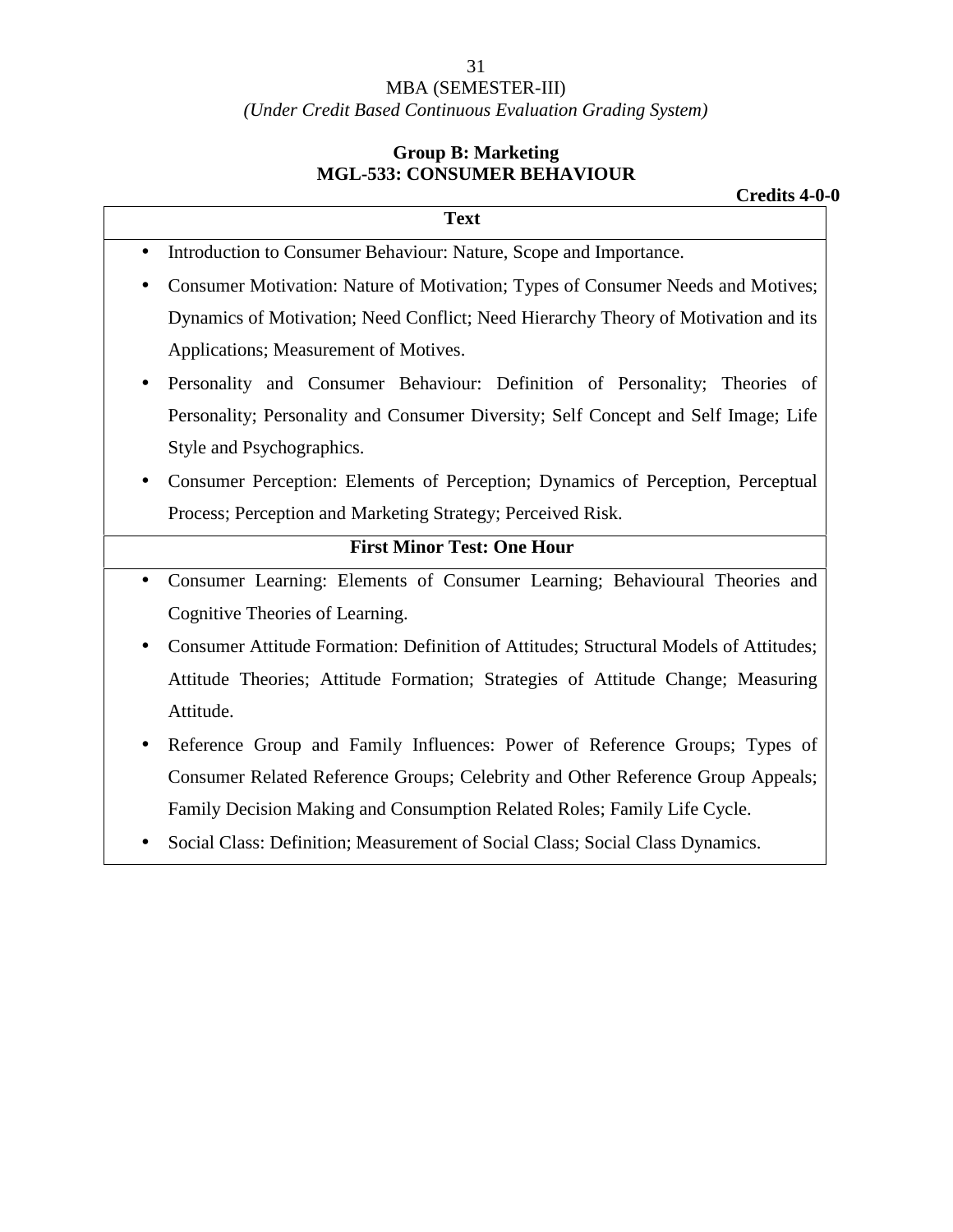#### MBA (SEMESTER-III)

*(Under Credit Based Continuous Evaluation Grading System)*

#### **Second Minor Test: One Hour**

- Cultural and Sub cultural Influences on Consumer Behaviour: Definition of Culture and Subculture; Affect of Culture on Consumer Behaviour; Nature of Culture; Measurement of Culture; Subculture and Consumer Behaviour; Subcultural Categories.
- Diffusion of Innovation; Diffusion Process; Adoption Process.
- Opinion Leadership: Definition; Dynamics of the Opinion Leadership Process; Motivation behind Opinion Leadership
- Consumer Decision Making: Consumer Decision Process; Types of Decisions; Information Search Process; Alternative Evaluation and Selection; Decision Rules.
- Models of Consumer Behaviour: E.K.B; Howard and Sheth; Nicosia's Model.

### **Final Examination : Three Hours**

- 1. Schiffman, I. G. and Kanuk, L. L. Consumer Behaviour, New Delhi, Pearson Eductaion, 2007.
- 2. Blackwell, Roger D., Miniard, Paul W., and Engel James F. Consumer Behaviour, Cengage, 2006.
- 3. Solomon, Michael R. Consumer Behaviour, New Delhi, Pearson Education, 2003.
- 4. Assael, Henry Consumer Behaviour and Marketing Action, Cengage, 2006
- 5. Loudon, David L. and Della Bitta, Albert J., Consumer Behavior, Tata McGraw-Hill, Fourteenth Edition, 2002.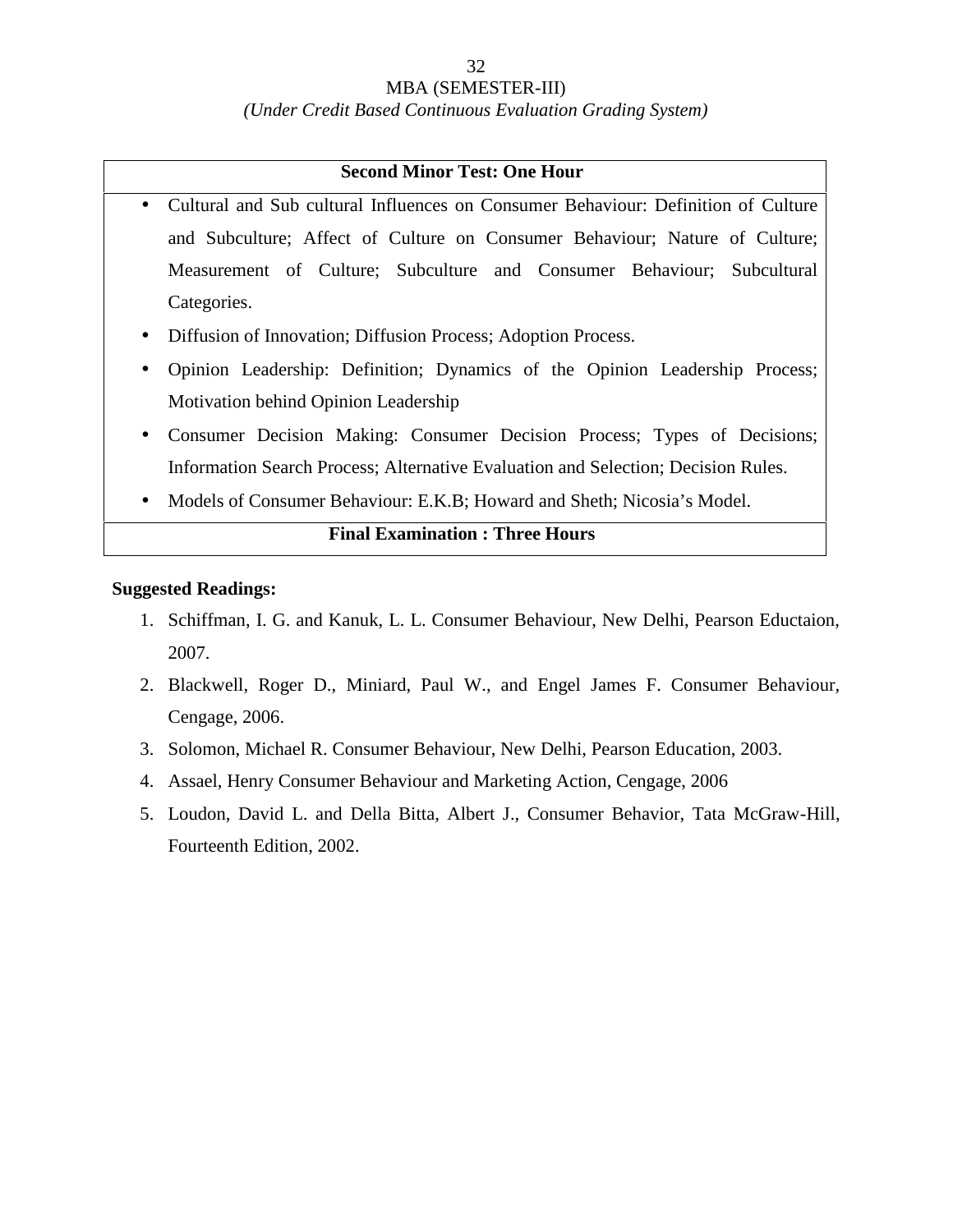### *(Under Credit Based Continuous Evaluation Grading System)*

### **Group B: Marketing MGL 534: MARKETING RESEARCH**

**Credits 4-0-0**

**Marketing Research:** Definition, Role of marketing research in marketing decision making; Marketing Information System, Role of Marketing Research in Management Information System and Decision Support System.

**Text**

**Marketing Research Process:** Steps in conducting marketing research

**Organization for Marketing Research:** organizing the marketing research department**;** Understanding the marketing research industry

**Defining the Marketing Research Problem:** Importance of defining the problem and developing an approach**,** tasks involved.

**Ethics in Marketing Research**

**Secondary Data in Marketing:** Internal secondary data, Commercial (Syndicated) and Non- Commercial Sources

### **First Minor Test : One Hour**

**Multi Item Scale development**: Scale evaluation: Measurement Accuracy, Reliability and Validity

**Applications of Marketing Research in Marketing: Traditional Applications**: Product Research, Price Research, Distribution Research and Promotion Research.

**Contemporary Applications:** Brand Equity and Customer Satisfaction **Emerging Applications:** E – Commerce, Database Marketing, Mobile Marketing, Social Marketing and Relationship Marketing.

### **Second Minor Test: One Hour**

**Statistical Designs:** Completely Randomized Design with ANOVA, Randomized Block Design with ANOVA, Latin Square Design with ANOVA

**Data Analysis Techniques:** Factor Analysis, Cluster Analysis

#### **Final Examination : Three Hours**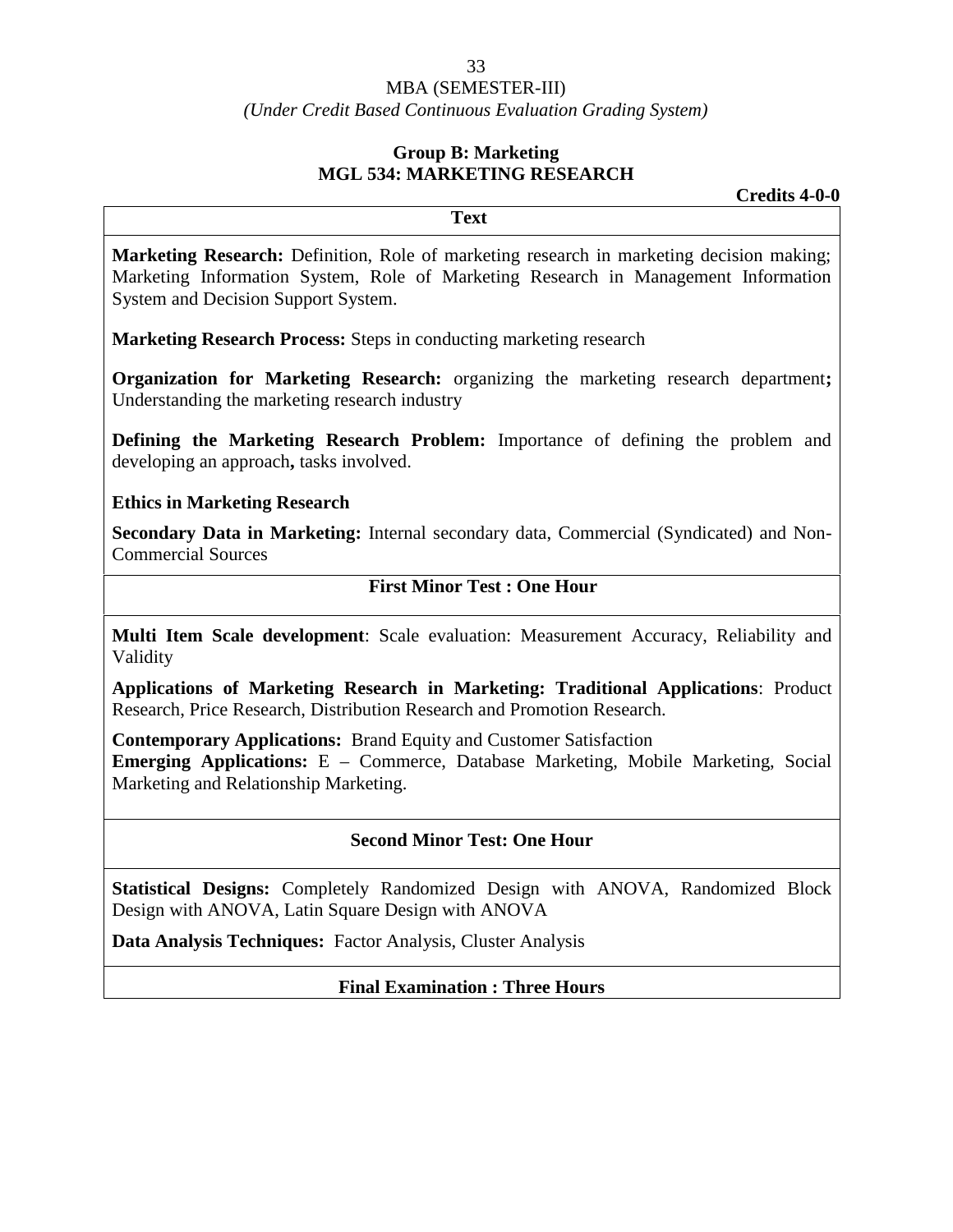*(Under Credit Based Continuous Evaluation Grading System)*

- 1. Malhotra, Naresh and Dash, Satyabhushan Marketing Research: An Applied Orientation, 6<sup>th</sup> Edition, Pearson, 2010
- 2. Churchill Gilbert A and Iacobucci Dawn: Marketing Research: Methodological Foundations, 9 th Edition, Thomson, 2007.
- 3. Nargundkar R, Marketing Research, Tata McGraw Hill, New Delhi, 2002.
- 4. Aaker, Kumar, Day & Leone, 2011, Marketing Research  $10^{th}$  Edition, Wiley India.
- 5. Harper, W.Boyd, (Jr.), Ralph Westfall and Tandoy, F- Starsch Marketing Research, All India Travellers Bookseller, Delhi, 2002.
- 6. Paul, E. Green and Donald, S.Tull, Research for Marketing Decisions, Prentice Hall of India Pvt. Ltd., Delhi.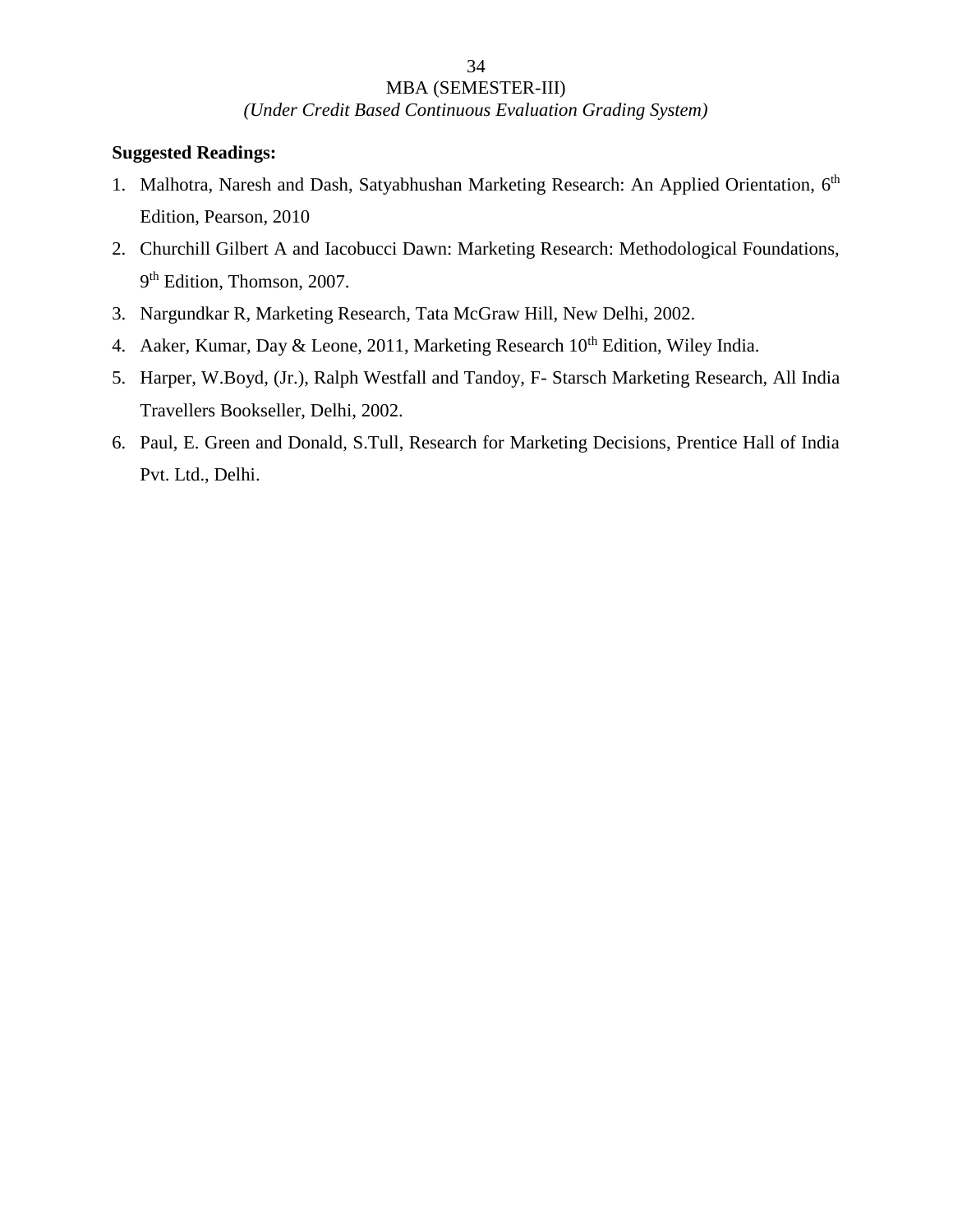### *(Under Credit Based Continuous Evaluation Grading System)*

### **Group-C: Human Resource Management MGL-536: ORGANISATIONAL CHANGE AND DEVELOPMENT**

### **Credits 4-0-0**

| <b>Text</b>                                                                          |
|--------------------------------------------------------------------------------------|
| Organisational Change: Concept, Forces of Change, Types of Change, Theoretical       |
| Frameworks of Organisational Change; Life Cycle Theory, Teleological Theory,         |
| Dialectical Theory, Evolutionary Theory.                                             |
| Perspective on Organisational Change: Contingency Perspective, Resource              |
| Dependence Perspective, Population-Ecology Perspective, Institutional Perspective,   |
| Evolutionary Perspective, Process Oriented Perspective, Spiritual Perspective.       |
| <b>First Minor Test: One Hour</b>                                                    |
| Model of Change: Lewin's Models of change, Galpin's change, Scheins Model of Change. |
| Nadler-Tushman Congruence Model, Weisbord's Six Box Model, Tichy's TPC Model.        |
| Resistance to Change: Concept, Nature, Factors Contributing to resistance, Mechanism |
| Underlying Resistance: Behavioural Elements, Cognitive and AffectiveProcesses;       |
| Recognizing Resistance, Managing Resistance to Change.                               |
| <b>Implementing Organizational Change: Change Management Techniques, Change</b>      |
| Management Skills, Organisational Change Strategy.                                   |
| <b>Second Minor Test: One Hour</b>                                                   |
| Introduction to Organization Development: Concept and Nature.                        |
| Process Of Organization Development: Entering And Contracting, Diagnosing            |
| Organization,                                                                        |
| Diagnosing Groups And Jobs & Collecting And Analysing Information, Feedback of       |
| Diagnostic                                                                           |
| Information, Designing Interventions.                                                |
| <b>OD Interventions:</b> Individual, Interpersonal, Group Process Approaches         |
| <b>Organization Development In Global Settings: Organization Development Across</b>  |
| Different Countries, Worldwide Organization Development, Global Social Change.       |
| Future Directions In Organization Development.                                       |
| <b>Final Examination: Three Hours</b>                                                |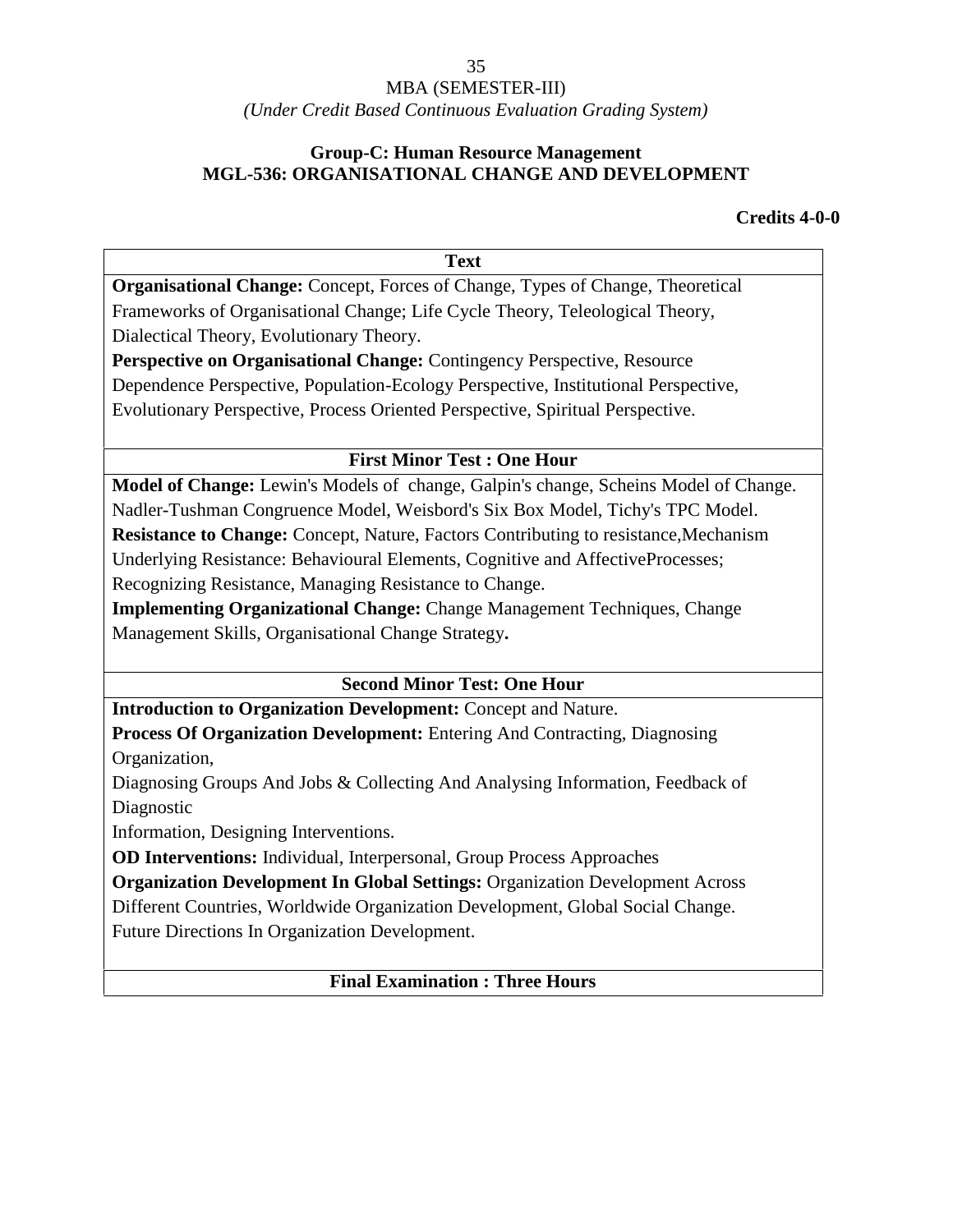*(Under Credit Based Continuous Evaluation Grading System)*

- 1. Sharma Radha R., *Change Management, Concept and Applications*, Tata McGraw Hill, New Delhi, 2007.
- 2. Beer, Michael and Nohria, Nitin, *Breaking the Code of Change*, Harvard BusinessSchool Press, 2000.
- 3. Cummings & Worley, "Organization Development & Change", Cengage Learning, New Delhi,2009
- 4. French & Bell, "Organization Development", Prentice Hall Of India, New Delhi-2007.
- 5. Brown & Harvey, "An Experiential Approach To Organization Development", Pearson Education, New Delhi-2010.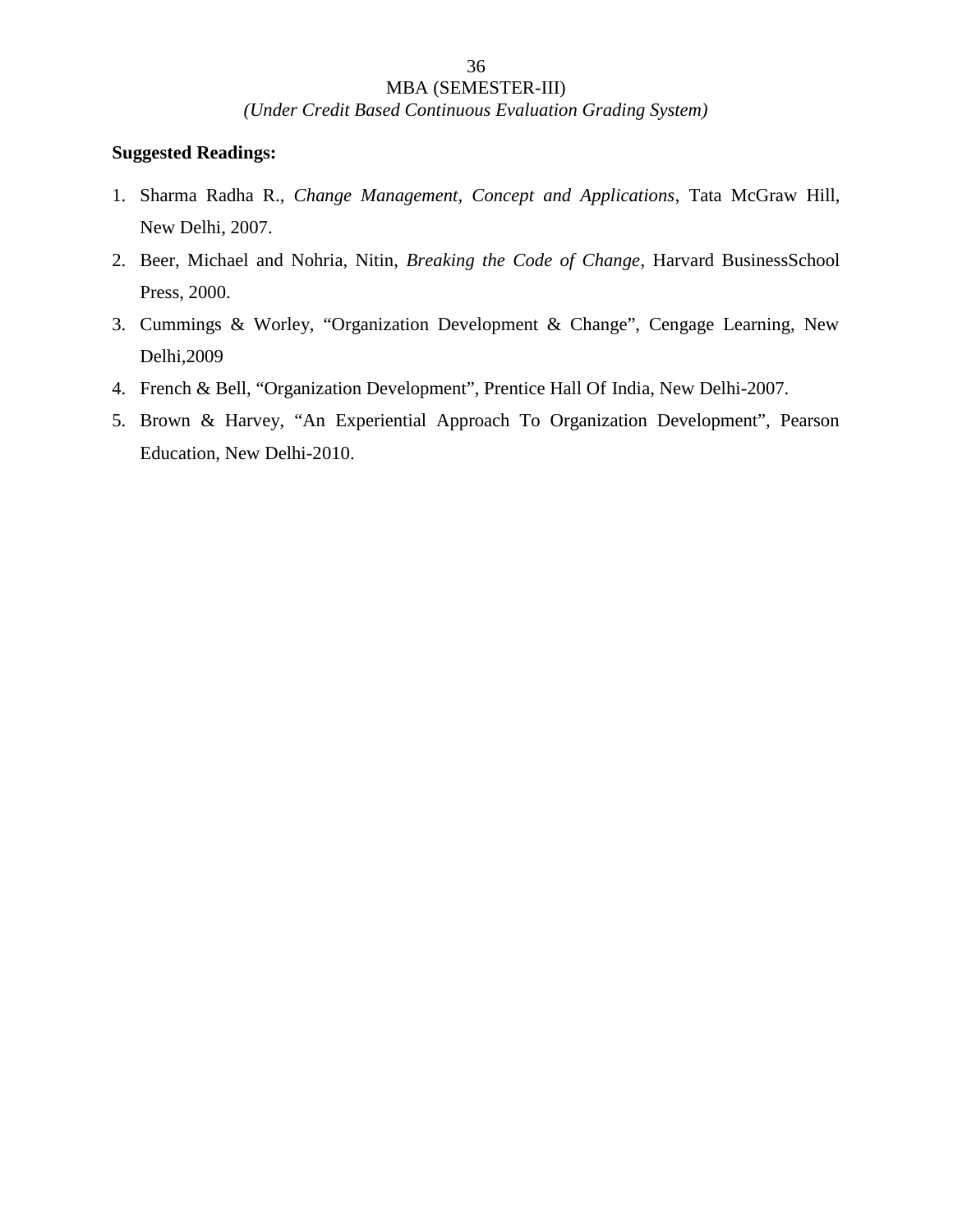### MBA (SEMESTER-III)

*(Under Credit Based Continuous Evaluation Grading System)*

# **Group-C: Human Resource Management MGL-543: LABOUR LEGISLATIONS AND SOCIAL SECURITY**

**Credits 4-0-0 Text** • **Labour Legislation:** Introduction, Principles and Types of Labour Legislation, Forces Influencing Labour Legislation in India.

• **Laws Relating to Working Conditions:** Factories Act, 1948; Contract Labour (Regulation and Abolition) Act, 1970; Child Labour (Prohibition and Regulation) Act, 1986.

#### **First Minor Test: One Hour**

• **Wages and Bonus Laws:** Minimum Wages Act, 1948; Payment of Wages Act, 1936; Payment of Bonus Act, 1965.

• **Industrial Relations Laws:** Trade Unions Act, 1926; Industrial Disputes Act, 1947, Industrial Employment (Standing Orders Act), 1946.

### **Second Minor Test: One Hour**

• **Social Security :** Introduction, Need for Social Security, Main elements of Social Securities :

Social Assistance, Social Insurance; Major Trends and Emerging Issues in Social Security.

• **Social Security Laws :** Workers Compensation Act, 1923; Employee's State Insurance Act,

1948; The Employee's Provident Fund and Miscellaneous Provisions Act, 1952; The Payment of

Gratuity Act,1972; The Unorganised Workers' Social Security Act, 2008.

### **Final Examination : Three Hours**

- 1. S.N. Misra, Labour and Industrial Laws, Latest Edition, Central Law Publications, Allahabad.
- 2. Sarma, A.M., Industrial Jurisprudence and Labour Legislation, Latest Edition, Himalaya Publishing House, Mumbai.
- 3. Sinha, P.R.N., Sinha, Indu Bala and Shekhar, Seema Priyadarshini, Industrial Relations, Trade Unions and Labour Legislation, Latest Edition, Pearson Education, New Delhi.
- 4. N.D. Kapoor, Handbook of Industrial Law, Latest Edition, Sultan Chand & Sons, New Delhi.
- 5. R. Sivarethinamohan, Industrial Relations and Labour Welfare, Latest Edition, PHI Learning, New Delhi.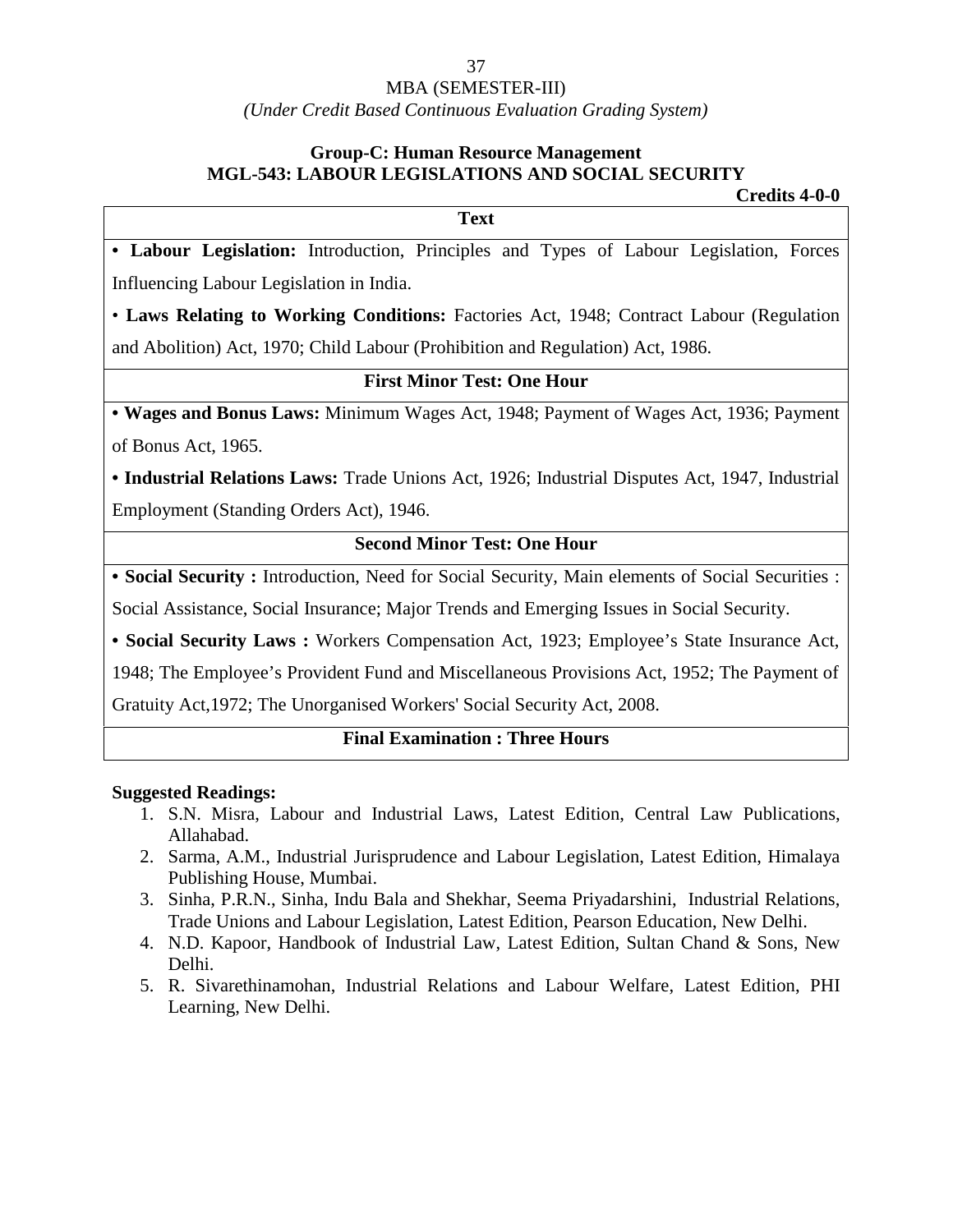### MBA (SEMESTER-III)

### *(Under Credit Based Continuous Evaluation Grading System)*

#### **Group –D: International Business MGL-538: MANAGEMENT OF INTERNATIONAL BUSINESS OPERATIONS Credits 4-0-0**

| International Business: Introduction, Why Companies Engage in IB, Risks in<br>Internationalisation. Multinational Firms: Nature; Rationale; Goals and Constraints<br>Orientation of a Multinational: Ethno, Poly, Regio and Geocentric Firms.<br>Cultural Context for International Management: Meaning of Culture, National,<br>Professional and Corporate Culture, Interpretations of Culture, key Dimensions of<br>Culture, Dealing with Cultural Differences.<br><b>First Minor Test: One Hour</b><br>Foreign Market Entry Modes: Direct and Indirect Entry Modes, Choice of Entry Mode,<br>FDI and Collaborative Ventures, Managing Collaborative Ventures, Licensing,<br>Franchising, and Other Contracts.<br>Global Sourcing: Trends Towards Outsourcing, Evolution of Global Sourcing, Benefits<br>and Challenges, Implementation of Global Sourcing through Supply Chain Management,<br>Risks in Global Sourcing and Strategies for Minimising Risk.<br><b>Second Minor Test: One Hour</b><br>Global Strategy and Organization: Role of Strategy; the Integration-Responsiveness<br>Framework; Distinct Strategies emerging from the Integration-Responsiveness<br>Framework. Organizational Structure for international firms.<br>Global Market Opportunities Arrangements; Overview of Global Market Opportunity<br>assessment; Task One: Analyze Organizational Readiness to Internationalize; Task Two:<br>Assess the Suitability of the Firms and Products and Services for Foreign Markets; Task<br>Three: Screen Commodities to Identify Markets; Task Four: Assess Industry Market<br>Potential; Task Five: Select Foreign Business Partners; Task Six: Estimate Country Sales<br>Potential. |           | ULTUILS 4-V-V<br><b>Text</b> |
|---------------------------------------------------------------------------------------------------------------------------------------------------------------------------------------------------------------------------------------------------------------------------------------------------------------------------------------------------------------------------------------------------------------------------------------------------------------------------------------------------------------------------------------------------------------------------------------------------------------------------------------------------------------------------------------------------------------------------------------------------------------------------------------------------------------------------------------------------------------------------------------------------------------------------------------------------------------------------------------------------------------------------------------------------------------------------------------------------------------------------------------------------------------------------------------------------------------------------------------------------------------------------------------------------------------------------------------------------------------------------------------------------------------------------------------------------------------------------------------------------------------------------------------------------------------------------------------------------------------------------------------------------------------------------------------------------------------|-----------|------------------------------|
|                                                                                                                                                                                                                                                                                                                                                                                                                                                                                                                                                                                                                                                                                                                                                                                                                                                                                                                                                                                                                                                                                                                                                                                                                                                                                                                                                                                                                                                                                                                                                                                                                                                                                                               |           |                              |
| $\bullet$<br>$\bullet$<br>$\bullet$<br>$\bullet$<br>$\bullet$<br>$\bullet$                                                                                                                                                                                                                                                                                                                                                                                                                                                                                                                                                                                                                                                                                                                                                                                                                                                                                                                                                                                                                                                                                                                                                                                                                                                                                                                                                                                                                                                                                                                                                                                                                                    | $\bullet$ |                              |
|                                                                                                                                                                                                                                                                                                                                                                                                                                                                                                                                                                                                                                                                                                                                                                                                                                                                                                                                                                                                                                                                                                                                                                                                                                                                                                                                                                                                                                                                                                                                                                                                                                                                                                               |           |                              |
|                                                                                                                                                                                                                                                                                                                                                                                                                                                                                                                                                                                                                                                                                                                                                                                                                                                                                                                                                                                                                                                                                                                                                                                                                                                                                                                                                                                                                                                                                                                                                                                                                                                                                                               |           |                              |
|                                                                                                                                                                                                                                                                                                                                                                                                                                                                                                                                                                                                                                                                                                                                                                                                                                                                                                                                                                                                                                                                                                                                                                                                                                                                                                                                                                                                                                                                                                                                                                                                                                                                                                               |           |                              |
|                                                                                                                                                                                                                                                                                                                                                                                                                                                                                                                                                                                                                                                                                                                                                                                                                                                                                                                                                                                                                                                                                                                                                                                                                                                                                                                                                                                                                                                                                                                                                                                                                                                                                                               |           |                              |
|                                                                                                                                                                                                                                                                                                                                                                                                                                                                                                                                                                                                                                                                                                                                                                                                                                                                                                                                                                                                                                                                                                                                                                                                                                                                                                                                                                                                                                                                                                                                                                                                                                                                                                               |           |                              |
|                                                                                                                                                                                                                                                                                                                                                                                                                                                                                                                                                                                                                                                                                                                                                                                                                                                                                                                                                                                                                                                                                                                                                                                                                                                                                                                                                                                                                                                                                                                                                                                                                                                                                                               |           |                              |
|                                                                                                                                                                                                                                                                                                                                                                                                                                                                                                                                                                                                                                                                                                                                                                                                                                                                                                                                                                                                                                                                                                                                                                                                                                                                                                                                                                                                                                                                                                                                                                                                                                                                                                               |           |                              |
|                                                                                                                                                                                                                                                                                                                                                                                                                                                                                                                                                                                                                                                                                                                                                                                                                                                                                                                                                                                                                                                                                                                                                                                                                                                                                                                                                                                                                                                                                                                                                                                                                                                                                                               |           |                              |
|                                                                                                                                                                                                                                                                                                                                                                                                                                                                                                                                                                                                                                                                                                                                                                                                                                                                                                                                                                                                                                                                                                                                                                                                                                                                                                                                                                                                                                                                                                                                                                                                                                                                                                               |           |                              |
|                                                                                                                                                                                                                                                                                                                                                                                                                                                                                                                                                                                                                                                                                                                                                                                                                                                                                                                                                                                                                                                                                                                                                                                                                                                                                                                                                                                                                                                                                                                                                                                                                                                                                                               |           |                              |
|                                                                                                                                                                                                                                                                                                                                                                                                                                                                                                                                                                                                                                                                                                                                                                                                                                                                                                                                                                                                                                                                                                                                                                                                                                                                                                                                                                                                                                                                                                                                                                                                                                                                                                               |           |                              |
|                                                                                                                                                                                                                                                                                                                                                                                                                                                                                                                                                                                                                                                                                                                                                                                                                                                                                                                                                                                                                                                                                                                                                                                                                                                                                                                                                                                                                                                                                                                                                                                                                                                                                                               |           |                              |
|                                                                                                                                                                                                                                                                                                                                                                                                                                                                                                                                                                                                                                                                                                                                                                                                                                                                                                                                                                                                                                                                                                                                                                                                                                                                                                                                                                                                                                                                                                                                                                                                                                                                                                               |           |                              |
|                                                                                                                                                                                                                                                                                                                                                                                                                                                                                                                                                                                                                                                                                                                                                                                                                                                                                                                                                                                                                                                                                                                                                                                                                                                                                                                                                                                                                                                                                                                                                                                                                                                                                                               |           |                              |
|                                                                                                                                                                                                                                                                                                                                                                                                                                                                                                                                                                                                                                                                                                                                                                                                                                                                                                                                                                                                                                                                                                                                                                                                                                                                                                                                                                                                                                                                                                                                                                                                                                                                                                               |           |                              |
|                                                                                                                                                                                                                                                                                                                                                                                                                                                                                                                                                                                                                                                                                                                                                                                                                                                                                                                                                                                                                                                                                                                                                                                                                                                                                                                                                                                                                                                                                                                                                                                                                                                                                                               |           |                              |
|                                                                                                                                                                                                                                                                                                                                                                                                                                                                                                                                                                                                                                                                                                                                                                                                                                                                                                                                                                                                                                                                                                                                                                                                                                                                                                                                                                                                                                                                                                                                                                                                                                                                                                               |           |                              |
|                                                                                                                                                                                                                                                                                                                                                                                                                                                                                                                                                                                                                                                                                                                                                                                                                                                                                                                                                                                                                                                                                                                                                                                                                                                                                                                                                                                                                                                                                                                                                                                                                                                                                                               |           |                              |
|                                                                                                                                                                                                                                                                                                                                                                                                                                                                                                                                                                                                                                                                                                                                                                                                                                                                                                                                                                                                                                                                                                                                                                                                                                                                                                                                                                                                                                                                                                                                                                                                                                                                                                               |           |                              |
|                                                                                                                                                                                                                                                                                                                                                                                                                                                                                                                                                                                                                                                                                                                                                                                                                                                                                                                                                                                                                                                                                                                                                                                                                                                                                                                                                                                                                                                                                                                                                                                                                                                                                                               |           |                              |
|                                                                                                                                                                                                                                                                                                                                                                                                                                                                                                                                                                                                                                                                                                                                                                                                                                                                                                                                                                                                                                                                                                                                                                                                                                                                                                                                                                                                                                                                                                                                                                                                                                                                                                               |           |                              |
|                                                                                                                                                                                                                                                                                                                                                                                                                                                                                                                                                                                                                                                                                                                                                                                                                                                                                                                                                                                                                                                                                                                                                                                                                                                                                                                                                                                                                                                                                                                                                                                                                                                                                                               |           |                              |
|                                                                                                                                                                                                                                                                                                                                                                                                                                                                                                                                                                                                                                                                                                                                                                                                                                                                                                                                                                                                                                                                                                                                                                                                                                                                                                                                                                                                                                                                                                                                                                                                                                                                                                               |           |                              |
| International Human Resource Strategy: international staffing policy, training selected                                                                                                                                                                                                                                                                                                                                                                                                                                                                                                                                                                                                                                                                                                                                                                                                                                                                                                                                                                                                                                                                                                                                                                                                                                                                                                                                                                                                                                                                                                                                                                                                                       |           |                              |
| people, compensating employees, diversity in international workforce.                                                                                                                                                                                                                                                                                                                                                                                                                                                                                                                                                                                                                                                                                                                                                                                                                                                                                                                                                                                                                                                                                                                                                                                                                                                                                                                                                                                                                                                                                                                                                                                                                                         |           |                              |
| <b>Final Examination: Three hours</b>                                                                                                                                                                                                                                                                                                                                                                                                                                                                                                                                                                                                                                                                                                                                                                                                                                                                                                                                                                                                                                                                                                                                                                                                                                                                                                                                                                                                                                                                                                                                                                                                                                                                         |           |                              |

### **Suggested Reading:**

1. Cavusgil, S. Knight Gary and Riesenberger, John R., International Business –

Strategy Management and the New Realities, Pearson Education.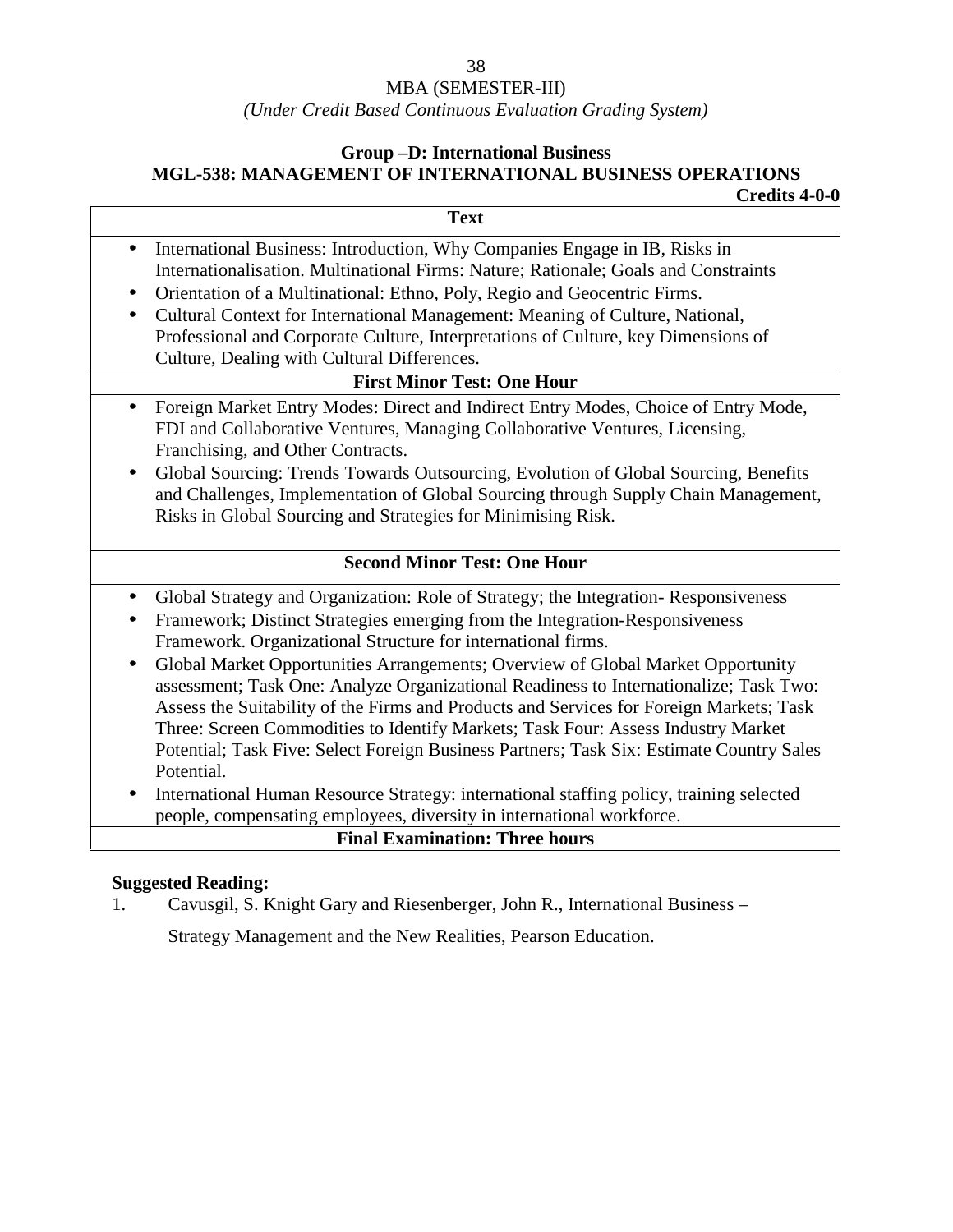### *(Under Credit Based Continuous Evaluation Grading System)*

### **Group –D: International Business MGL-544: INTERNATIONAL FINANCIAL AND ECONOMIC ORGANIZATIONS**

### **Credits 4-0-0**

|           | <b>Text</b>                                                                                                                                                                                                                                |
|-----------|--------------------------------------------------------------------------------------------------------------------------------------------------------------------------------------------------------------------------------------------|
| $\bullet$ | International Political Economy: Concept; Traditional Schools of International Political<br>Economy; Interests and Institutions in International Political Economy; Emergence of<br>Global Institutions.                                   |
| $\bullet$ | International Monetary Fund (IMF): Origin, Functions, Purposes, Organizational Set<br>up, Instruments of IMF Lending and their Evolution; Key Features of IMF Lending; IMF<br>Lending to Poor Countries; International Liquidity and SDRs. |
| $\bullet$ | World Bank Group Institutions: - International Bank for Reconstruction and<br><b>Development (IBRD):</b> Financing of Development; the Millennium Development Goals;<br>Bank Prescriptions for the Borrowers.                              |
| $\bullet$ | International Development Association (IDA): Origin; Functions; Role; Key areas of<br>IDA operations; Support and Financing framework.                                                                                                     |
|           | <b>First Minor Test: One Hour</b>                                                                                                                                                                                                          |
| $\bullet$ | International Finance Corporation (IFC): Origin; Functions; Role; Advisory Services;<br>Operations; Monitoring and Evaluation                                                                                                              |
| $\bullet$ | Multilateral Investment Guarantee Agency (MIGA): Functions and role.                                                                                                                                                                       |
| $\bullet$ | International Center for Settlement of Investment Disputes (ICSID): Functions and<br>Role.                                                                                                                                                 |
| $\bullet$ | Organisation for Economic Co-operation and Development (OECD): Functions and                                                                                                                                                               |
|           | Role                                                                                                                                                                                                                                       |
| $\bullet$ | United Nations Conference on Trade and Development (UNCTAD): Origin;                                                                                                                                                                       |
|           | Functions, Sustainable Development and Poverty Reduction; Trade and Development;<br>Approach towards Developing and Least Developed Countries (LDCs); International<br>Commodity Agreements.                                               |
|           | <b>Second Minor Test: One Hour</b>                                                                                                                                                                                                         |
| $\bullet$ | Conflicts and Negotiations in International Business: Factors Causing Conflicts;<br>Conflict between Host Country and the Transnational Country Negotiations; Role of<br>International Agencies in conflict resolutions.                   |
| $\bullet$ | The Multilateral Trading System: the creation of Postwar Trade System; General                                                                                                                                                             |
|           | Agreement on Tariffs and Trade (GATT); the Evolution of Multilateral Trade System: the<br>Uruguay Round Package and World Trade Organization (WTO); Organizational Structure<br>of WTO.                                                    |
| $\bullet$ | <b>International Labour Organization(ILO):</b> Origin and Functions; Role of ILO: Decent                                                                                                                                                   |
|           | Work; Social Dialogue; Standards, Freedom of Association; Forced Labour; Child                                                                                                                                                             |
|           | Labour; Discrimination; Employment and Income; Wages and Other Conditions of                                                                                                                                                               |
|           | Employment; Social Protection; Health and Safety and HIV/AIDS.                                                                                                                                                                             |
|           | <b>Final Examination: Three Hours</b>                                                                                                                                                                                                      |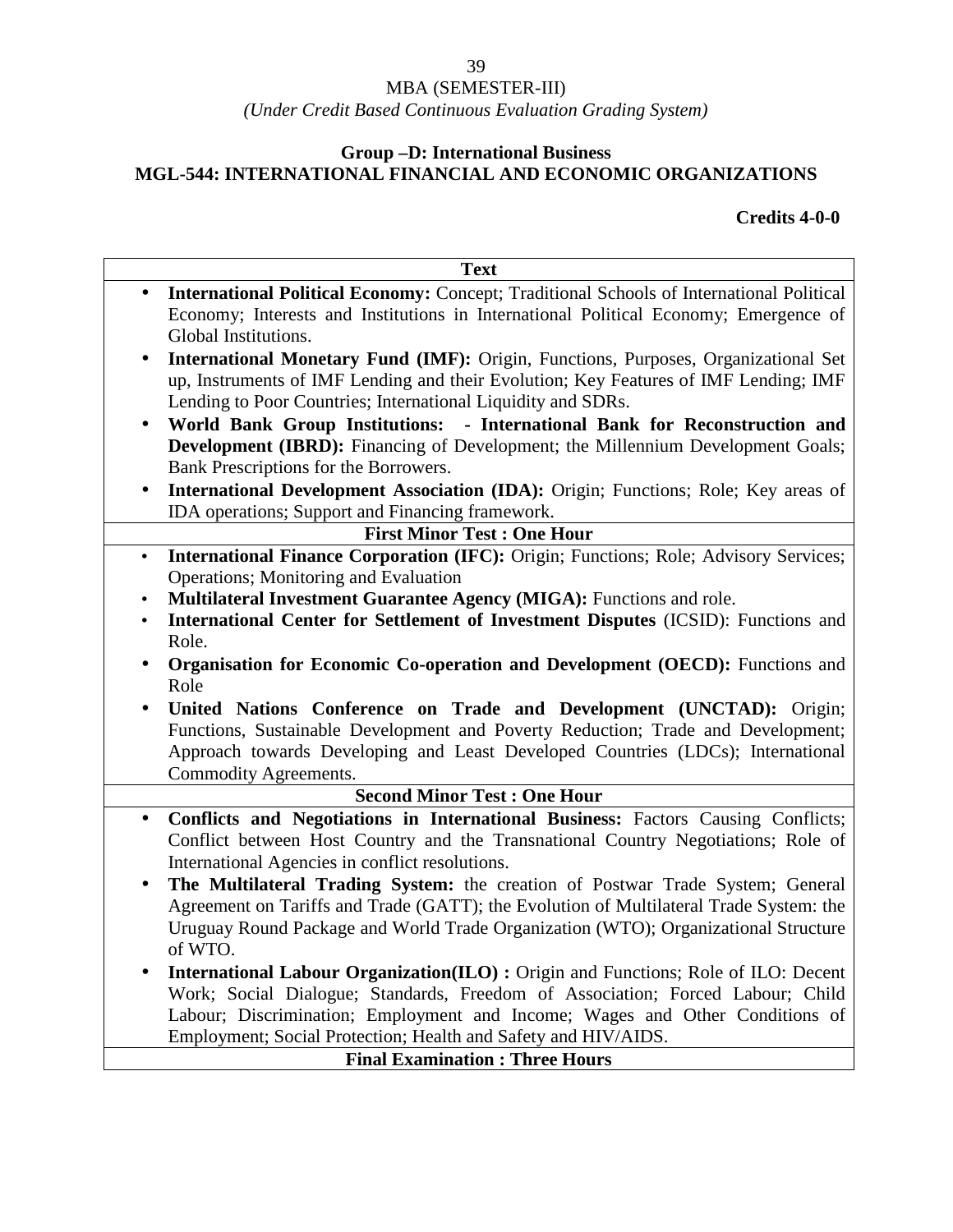# *(Under Credit Based Continuous Evaluation Grading System)*

#### **Suggested Readings:**

- 1. Rao, P. Subba, International Business, Text and Cases, IInd edition, Himalaya Publishing House Pvt. Ltd. New Delhi, 2008.
- 2. Oatley, Thomas, International Political Economy, Pearson Education, 2004.
- 3. Gilpin, Robert, Global Political Economy- Understanding the International Economic Order, Orient Longman Pvt. Ltd., Hyderabad, 2008.
- 4. Sweezy, paul.M, The Theory of Capitalist development, K P Bagchi and Company, New delhi, 19991.

### **Websites:**

- 1. http://www.wto.org/english/thewto\_e/whatis\_e/whatis\_e.htm
- 2. https://www.imf.org/external/about.htm
- 3. http://www.worldbank.org/ida/
- 4. http://unctad.org/en/Pages/AboutUs.aspx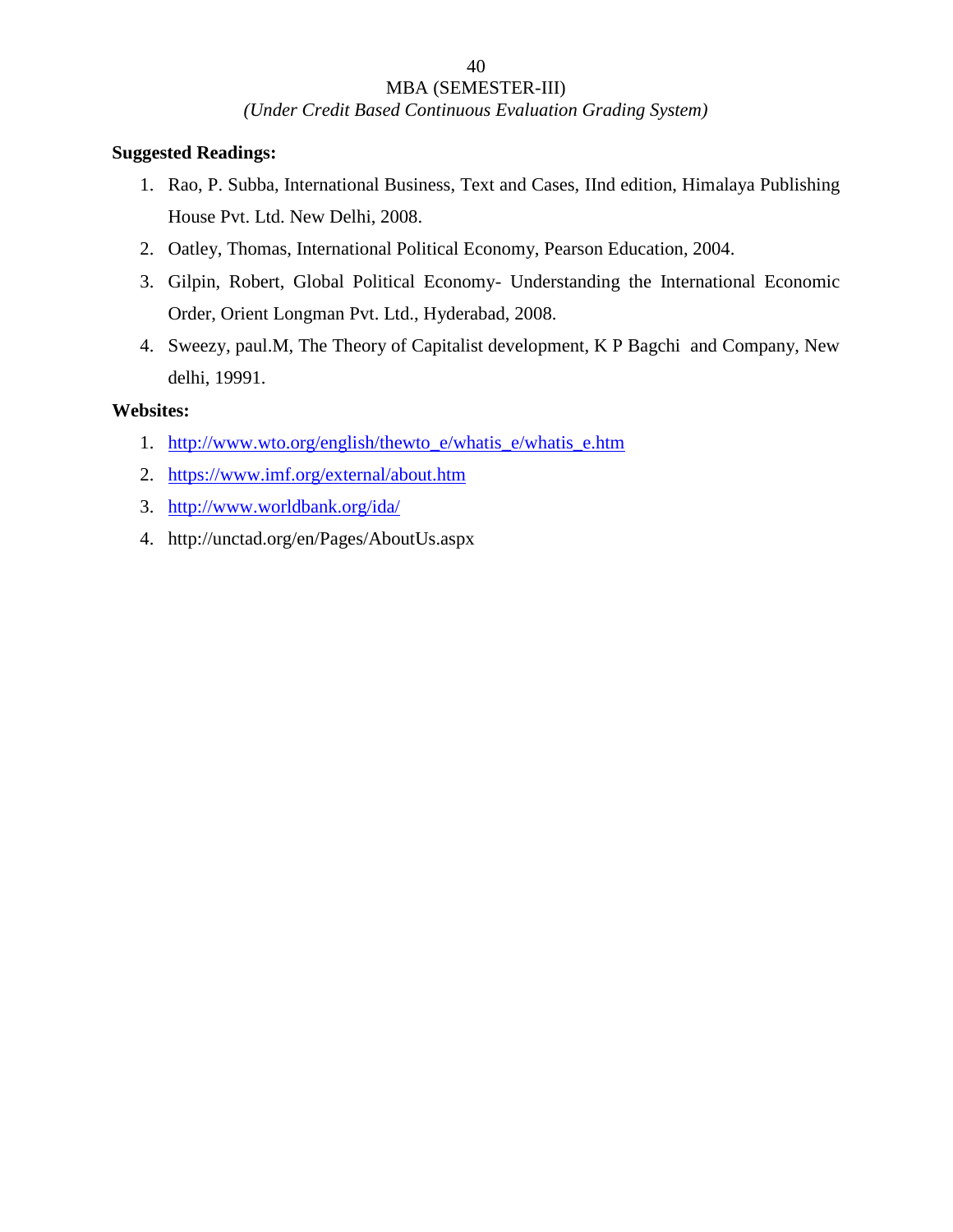#### MBA (SEMESTER-III)

### *(Under Credit Based Continuous Evaluation Grading System)*

### **Group-E: Production and Operations MGL 539: MANAGEMENT CONTROL SYSTEMS**

 $\Gamma$ 

**Credits 4-0-0**

| <b>Text</b>                                                                                                                                                                                                                                                                                                                                                                                 |
|---------------------------------------------------------------------------------------------------------------------------------------------------------------------------------------------------------------------------------------------------------------------------------------------------------------------------------------------------------------------------------------------|
| Understanding Strategy: Concept, Corporate & Business Level Strategy, Brief Introduction to<br>$\bullet$<br>BCG Model, Porters 5-Force Model and Value Chain Analysis.                                                                                                                                                                                                                      |
| Management Control System: Nature, Scope & Process of MCS, Pre-requisites of a Successful<br>$\bullet$<br>MCS, Relationship & Distinction between Strategic Planning, Operational Control and<br><b>Management Control</b>                                                                                                                                                                  |
| Behavioural Aspects Of Management Control: Goal Congruence, Motivation, Managerial<br>$\bullet$<br>Styles, Corporate Culture, Implementing Change and Resistance to Change, Inter-Unit Conflict<br>& Co-operation                                                                                                                                                                           |
| Management Control Structure: Types of Organization Structures & its Implications to MCS,<br>$\bullet$<br>Centralization vs. Decentralization, Autonomy, Responsibility & Motivation, Matching<br>Controller's Organization- Functions & Role of Controller,<br>Structure to Strategy,<br>Characteristics of a Strong Controller.                                                           |
| <b>First Minor Test: One Hour</b>                                                                                                                                                                                                                                                                                                                                                           |
| <b>Responsibility Accounting:</b> Meaning, Responsibility Centre-Types, Advantages<br>$\bullet$<br>and<br>Implementation.<br>Activity Based Costing: Need over existing Traditional Costing Systems, Meaning & Nature of<br>$\bullet$<br>Activity Based Costing, Steps in Implementing ABC, Utility of ABC for Managerial Decision<br>Making and Improving Cost Management & Profitability. |
| Corporate Governance & Internal Controls: External Audits, Internal Controls & Audits,<br>$\bullet$<br>Multiple roles of an Auditor, Whistle blower in organization, Management Audit: Meaning,<br>Rationale & Techniques of Management Audit, Distinction between Financial, Cost &<br>Management Audit, Methodology and Reports in Management Audit. Corporate Governance.                |
| Suggested Case Discussion: ENRON, SATYAM, WORLDCOM.<br>$\bullet$                                                                                                                                                                                                                                                                                                                            |
| Performance Measurement: Financial & Non-Financial Measures, ROI, Residual Income,<br>$\bullet$<br>EVA & Return on Sales, Steps of Evaluating Performance in Organization, Performance<br>Measurement in MNC.                                                                                                                                                                               |
| Balance Score Card: Four Perspectives, Aligning BSC to Strategy, Features of a good BSC,<br>$\bullet$<br>Implementation of BSC and Pitfalls of BSC.                                                                                                                                                                                                                                         |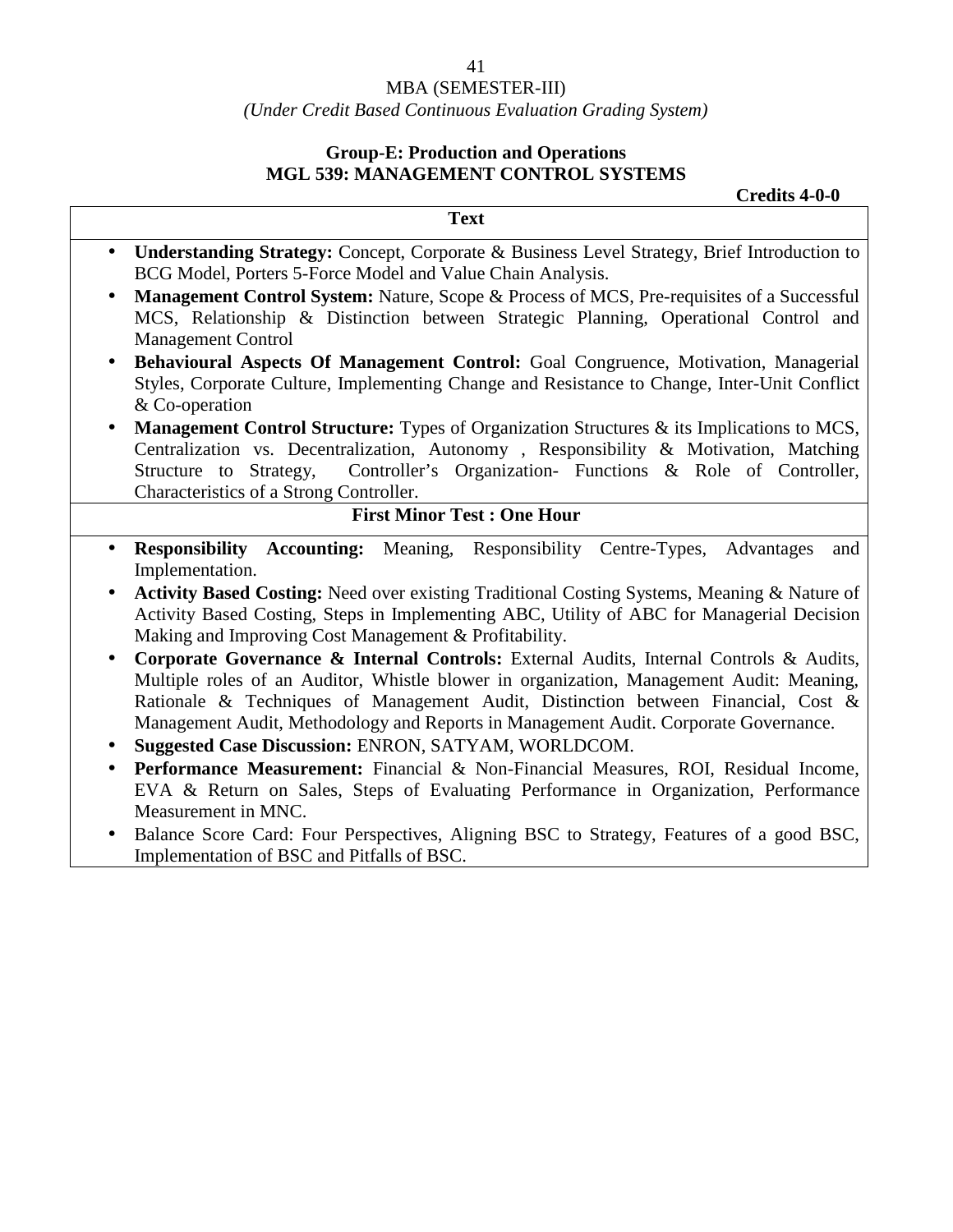#### MBA (SEMESTER-III)

#### *(Under Credit Based Continuous Evaluation Grading System)*

### **Second Minor Test: One Hour**

- **Management Compensation & Rewards:** Linking Rewards to Performance, Reward Criteria, Performance Variables, Basic Trade off: Creating Incentive vs Imposing Risk, Moral Hazard, Types of Rewards & Compensations, Individual, Team Based & Executive Compensation
- **Transfer Pricing:** Arms Length Principle, Issues in Fixing Transfer Pricing, Objectives, Types & Methods of Transfer Pricing, Managing Inter-Departmental Conflicts Related to Transfer Pricing, Administration & Negotiation on Transfer Pricing, International Transfer Pricing.
- Relevance of Budgeting Control in MCS, Behavioural Aspects of Budgets
- **Relevance of MIS in MCS:** Reporting and Information System in Organization and Control Implications

### **Final Examination : Three Hours**

- Management Control System, Robert Anthony and Govindrajan, Tata McGrawHill Pub.
- Management Control Systems P. Saravnaval, Himalaya Publications.
- Management Control Systems- Using adaptive systems to attain Control- Joseph A Maciariello & Calvin J Kirby, second Edition, Prentice Hall of India.
- Cost Accounting- A Management Emphasis, Charles Horngren, Srikan Datar, George Foster, Pearsons Publications.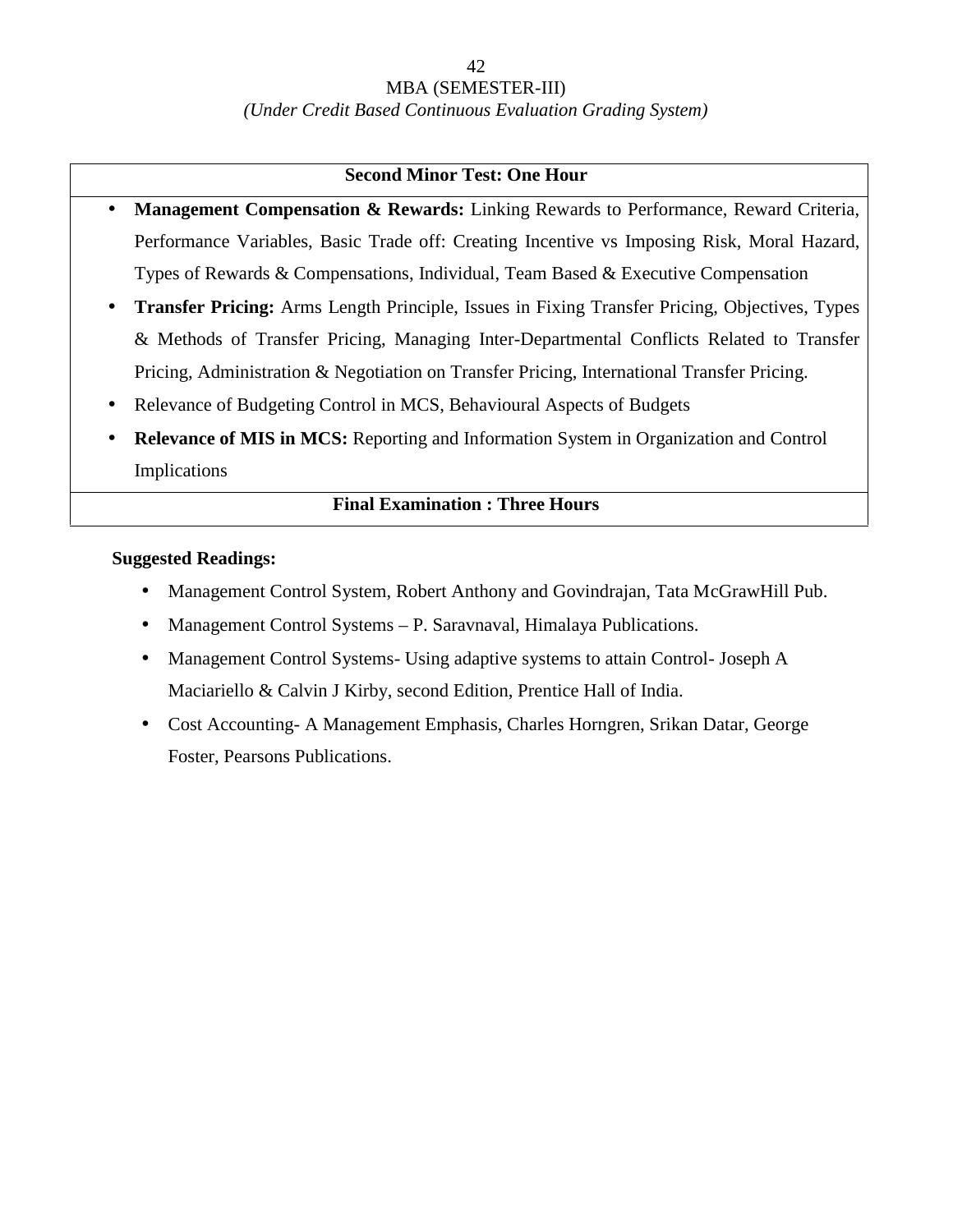#### MBA (SEMESTER-III)

### *(Under Credit Based Continuous Evaluation Grading System)*

### **Group-E: Production and Operations MGL –540: PRODUCTION PLANNING & CONTROL**

#### **Credits 4-0-0**

| <b>Text</b>                                                                                        |  |
|----------------------------------------------------------------------------------------------------|--|
| Production Planning and Control Function: Material Requirement Planning; Production-<br>$\bullet$  |  |
| Inventory Systems; Forecasting: Time Series Methods; Smoothing Methods,                            |  |
| Decompositions Methods. Monitoring Forecast Errors and Control of Forecasting                      |  |
| Procedures; Job Shop Planning; Scheduling and Control.                                             |  |
| Location of Facilities: Dimensional Analysis. Brown and Gibson's Method, Multi Plant<br>$\bullet$  |  |
| Locational Analysis.                                                                               |  |
|                                                                                                    |  |
| <b>First Minor Test : One Hour</b>                                                                 |  |
| Layout of Facilities: Mass or Continuous Production, the Job-Shop Intermittent System<br>$\bullet$ |  |
| of Production. Computerised Relative Allocation of Facilities Technique. Relationship              |  |
| Diagrams.                                                                                          |  |
| Aggregate Planning- Production Scheduling, Sequencing. Material Requirement<br>$\bullet$           |  |
| Planning.                                                                                          |  |
|                                                                                                    |  |
| <b>Second Minor Test: One Hour</b>                                                                 |  |
|                                                                                                    |  |

- Products; Procedures and Documentation in Production Planning and Control; Application of Computers;
- Maintenance and spares management; Querying theory for maintenance work study and Incentives; Method study and time and motion studies;
- Incentive Schemes.

### **Final Examination : Three Hours**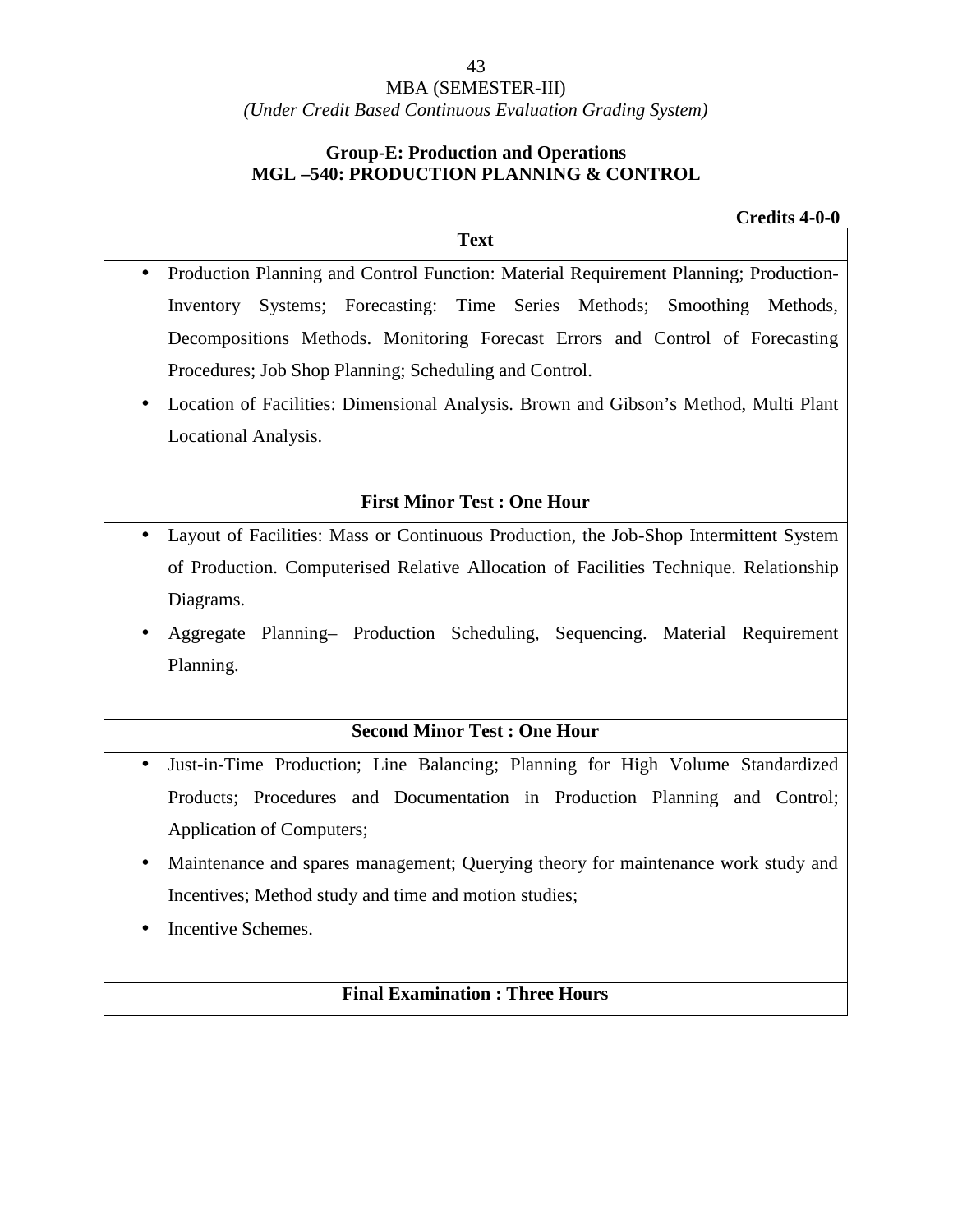*(Under Credit Based Continuous Evaluation Grading System)*

44

- 1. Burbidge. John L. *Principles of Production Control.* London. Donald and Evans,1981.
- 2. Caubang, Ted C. *Readings on Production Planning and Control.* Geneva, ILO.
- 3. Greene, James H. *Production and Inventory Control Handbook.* New York, McGraw Hill, 1987.
- 4. Mc Leavey. Dennis Wand Narasimhan. S L. *Production and Inventory Control.* Boston, Allyn and Bacon.1985.
- 5. Peterson. R and Silver, E A. *Decision Systems for Inventory Management and Production Planning.* New York, John Wiley, 1979.
- 6. Vollmann, T E. etc. *Manufacturing Planning and Control.* Homewood. Illinois. Richard D Irwin, 1988.
- 7. Chary S.N., Theory & Problems in Production and Operations Management, Tata McGraw Hill, New Delhi.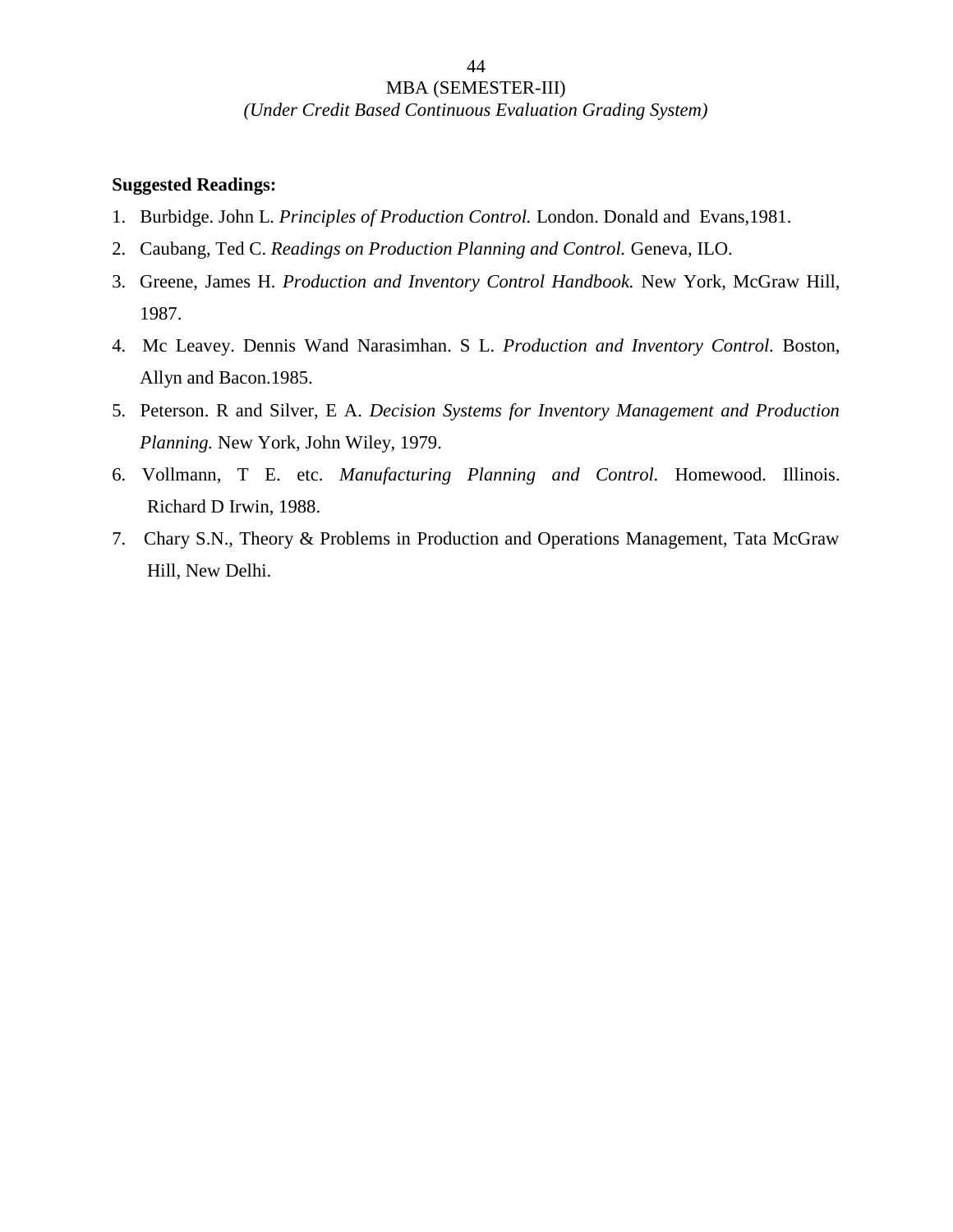#### MBA (SEMESTER-III)

#### *(Under Credit Based Continuous Evaluation Grading System)*

### **Group – F: Information Technology MGL-541: MANAGEMENT INFORMATION SYSTEMS**

**Credits 4-0-0**

- **Text** • MIS Need and Concepts, Factors Influencing MIS and Characteristics of MIS. Data and Information. Technology of MIS. Structure of MIS. Decision Making and Role of MIS. Data communication. Basic H/W Required, Channel Features and Concept of Distributed Databases.
	- Telecommunications and Networks: An Overview of Telecommunications; Networks and Distributed Processing, Internet, Intranet and Extranet.

### **First Minor Test : One Hour**

- Planning for MIS; System Development Methodologies; Conceptual and Detailed Designs of MIS.
- System Implementation Strategies and Process; System Evaluation and Maintenance.

#### **Second Minor Test : One Hour**

- Introduction to Data Base and Access: Viewing and Editing Data; Sorting and Indexing Printing Reports and Labels, Managing Multiple Tables. Forms, Queries, Reports.
- Managing International Information Systems: Organizing International Information Systems; Managing Global Systems; Technology Issues and Opportunities.

#### **Final Examination : Three Hours**

#### **References**

- 1. Jerome Kantler : Management Information System, Prentice Hall of India Pvt. Ltd. New Delhi,1984.
- 2. Laondon & Laodon: Management Information System, Prentice Hall of India Pvt. Ltd., New Delhi, 1999.
- 3. Davis and Oslon: Management Information System, Tata McGraw Hill Publications, New Delhi, 2<sup>nd</sup> edition, 1984.
- 4. Murdick & Ross: Information Systems for Modern Management, Prentice Hall of India Pvt. Ltd., New Delhi, 3<sup>rd</sup> edition, 1984.
- 5. London, Kenneth C. and London, Lane P., "Management Information Systems", PHI.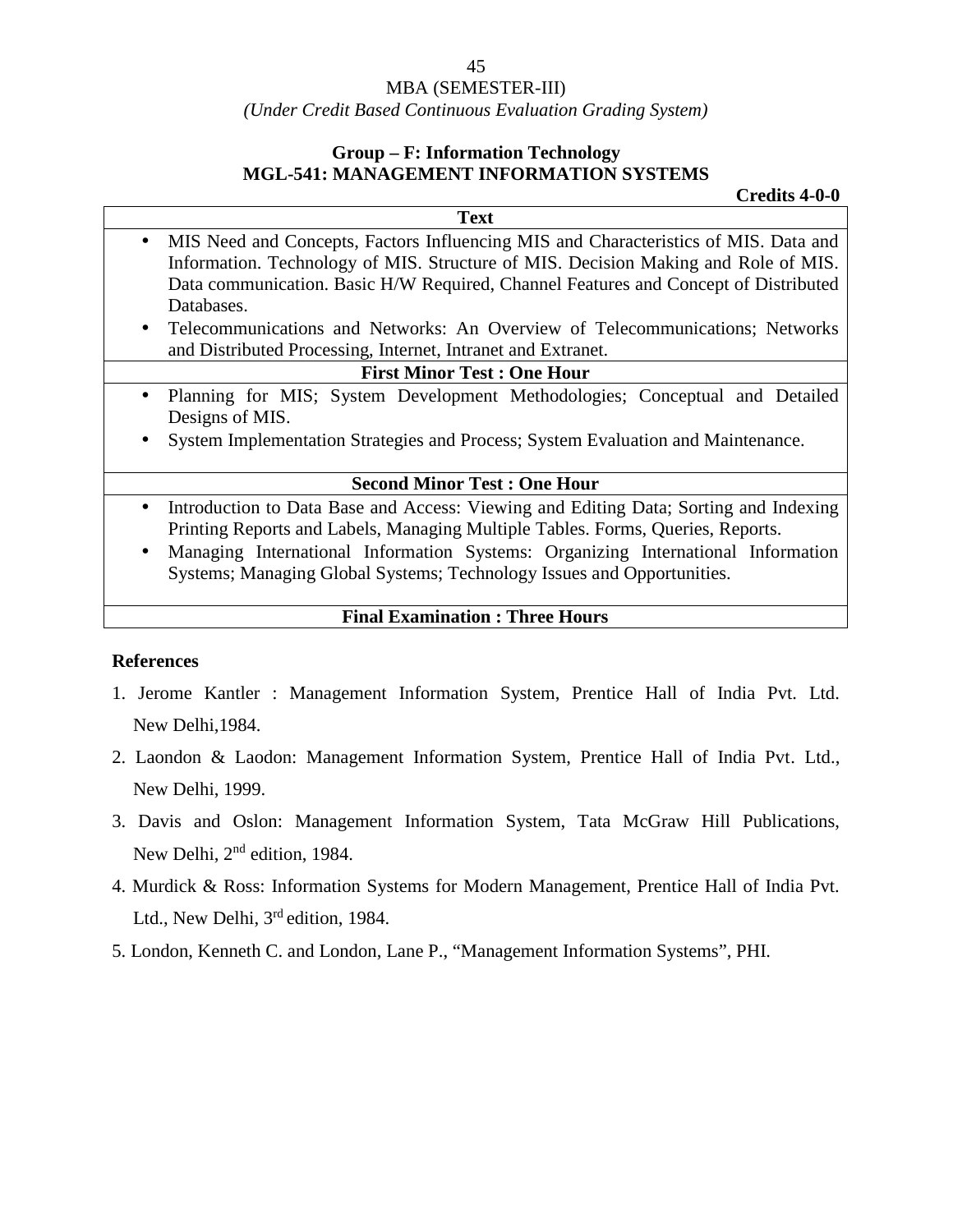### *(Under Credit Based Continuous Evaluation Grading System)*

### **Group –F: Information Technology MGL-542: DECISION SUPPORT SYSTEMS**

**Text**

**Credits 4-0-0**

- Concept of Decision Making, Decision-Making Process, Simons Model, Programmed Vs. Non-Programmed Decisions, Decisions Models: Decision Making Under Assumed Certainty, Risk & Uncertainty, Quantitative Tools for Decision Making.
- Introduction to Decision Support Systems, Characteristics & Objectives, DSS & its Applications
- Components of DSS Data Subsystem, Model Subsystem User --Interface DBMS in DSS

#### **First Minor Test : One Hour**

- Group Decision Support Systems: Characteristics of GDSS, GDSS Software Tools; How GDSS can Enhance Group Decision Making.
- Expert Systems and its Integration with DSS; Artificial Intelligence: How Expert System Works. Building an Expert System; Problems with Expert System.

### **Second Minor Test : One Hour**

- Executive Support System; Role of Executive Support System in Organization, Developing Executive Support System, Benefits of Executive Support System.
- Knowledge and Information Work: Meaning; Knowledge Work Systems; Requirements of Knowledge Work System.

#### **Final Examination : Three Hours**

#### **References**

- 1. Mecinel w-Davis, "Applied Decision Support." Prentice Hall.
- 2. R. Jaya Shankar, 'Decision Support Systems." Tata McGraw Hill.
- 3. Sprague and Watson, "Decision Support Systems: Theory and Practice." PHI.
- 4. J.L. Bennett, "Building Decision Support System." Addison-Wesley Publications.
- 5. Turban and Aronson, "Decision Support Systems and Intelligent Systems", Pearson Education, New Delhi, 2002.
- 6. London, Kenneth C. and London, Lane P., "Management Information Systems", PHI.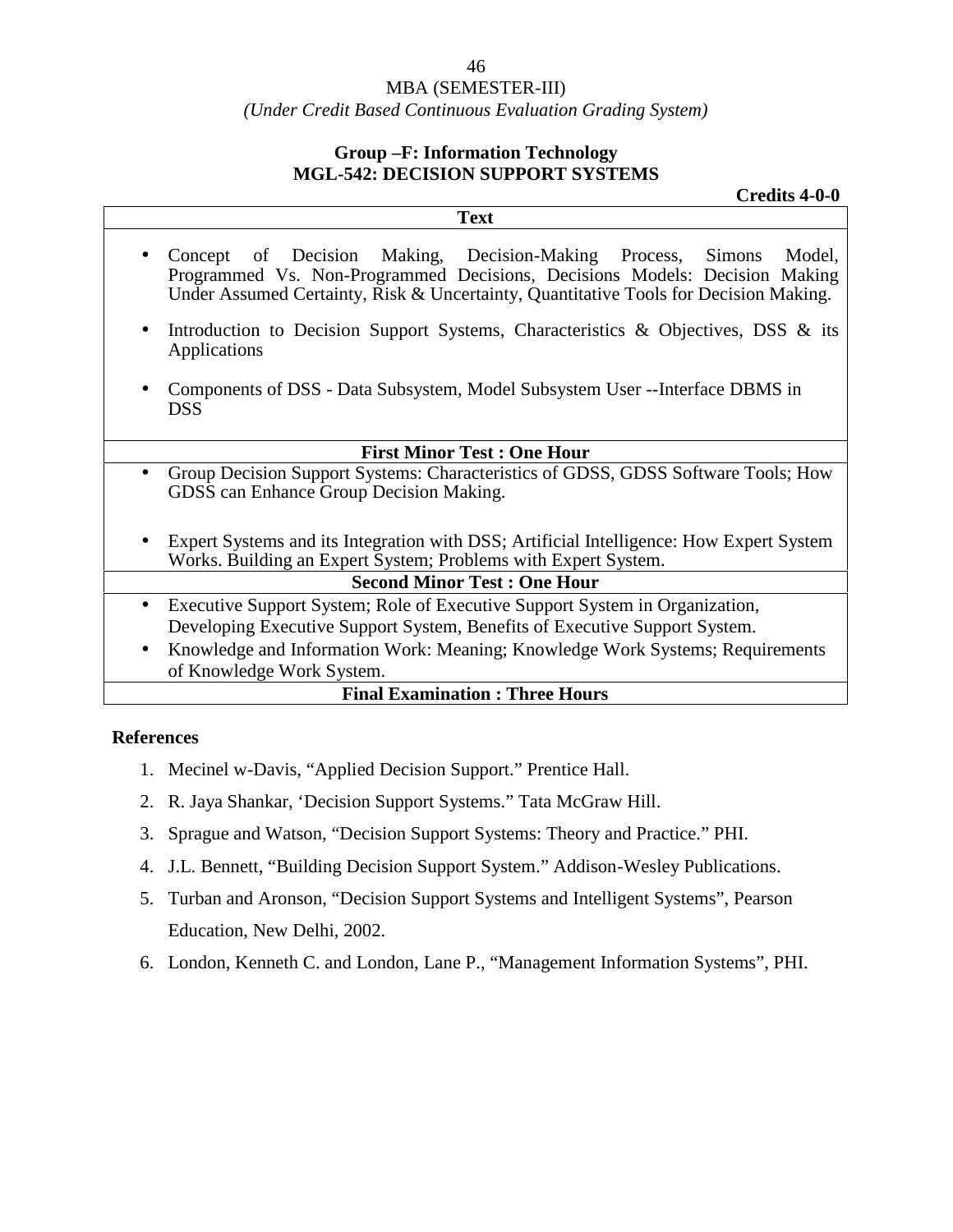#### MBA (SEMESTER-IV)

#### *(Under Credit Based Continuous Evaluation Grading System)*

#### **MGL-551: STRATEGIC MANAGEMENT**

**Credits: 4-0-0**

- Understanding Strategy and Strategic Management: Strategic Management Process. Strategic Decision Making. Levels of Strategy. Benefits of Strategic Management: The Secret of Success of Successful Companies( Mckinsey's 7 S model)
- Defining Strategic Intent: Vision, Mission Goals and Objectives. Characteristics of a Good Mission Statement. Designing and Evaluating a Mission Statement.
- Corporate Governance and Social Responsibilities of Business.
- External Environment Analysis: Strategically Relevant Components of External Environment.

#### **First Minor Test: One Hour**

- Industry analysis- Porte's Five Forces Model; Strategic Group Mapping; Industry Driving Forces; Key Success Factors.
- Internal Environment Analysis SWOT Analysis, Resource Based View of an Organization: VRIO Framework; Value Chain Analysis; Competitive Advantage and Core Competency.
- Business Level Strategies Porter's Framework of Competitive Strategies: Cost Leadership, Differentiation and Focused Strategies.
- Corporate Level Strategies Growth Strategies Horizontal and Vertical Integration; Strategic Outsourcing; Related and Un-related Diversification; International Entry Options; Harvesting and Retrenchment Strategies.

#### **Second Minor Test: One Hour**

- Multi Business Strategies: Portfolio Strategies BCG Model, G E Business Planning Matrix, Product Life Cycle Matrix, Corporate Parenting.
- Strategy Implementation– Strategy- Structure Fit: Developing and Modifying Organizational Structure.
- Leadership and Organization Culture.
- Strategy Evaluation and Control Nature of Strategy Evaluation; Strategy Evaluation Framework; The Balanced Score Card.

#### **Final Examination: Three Hours**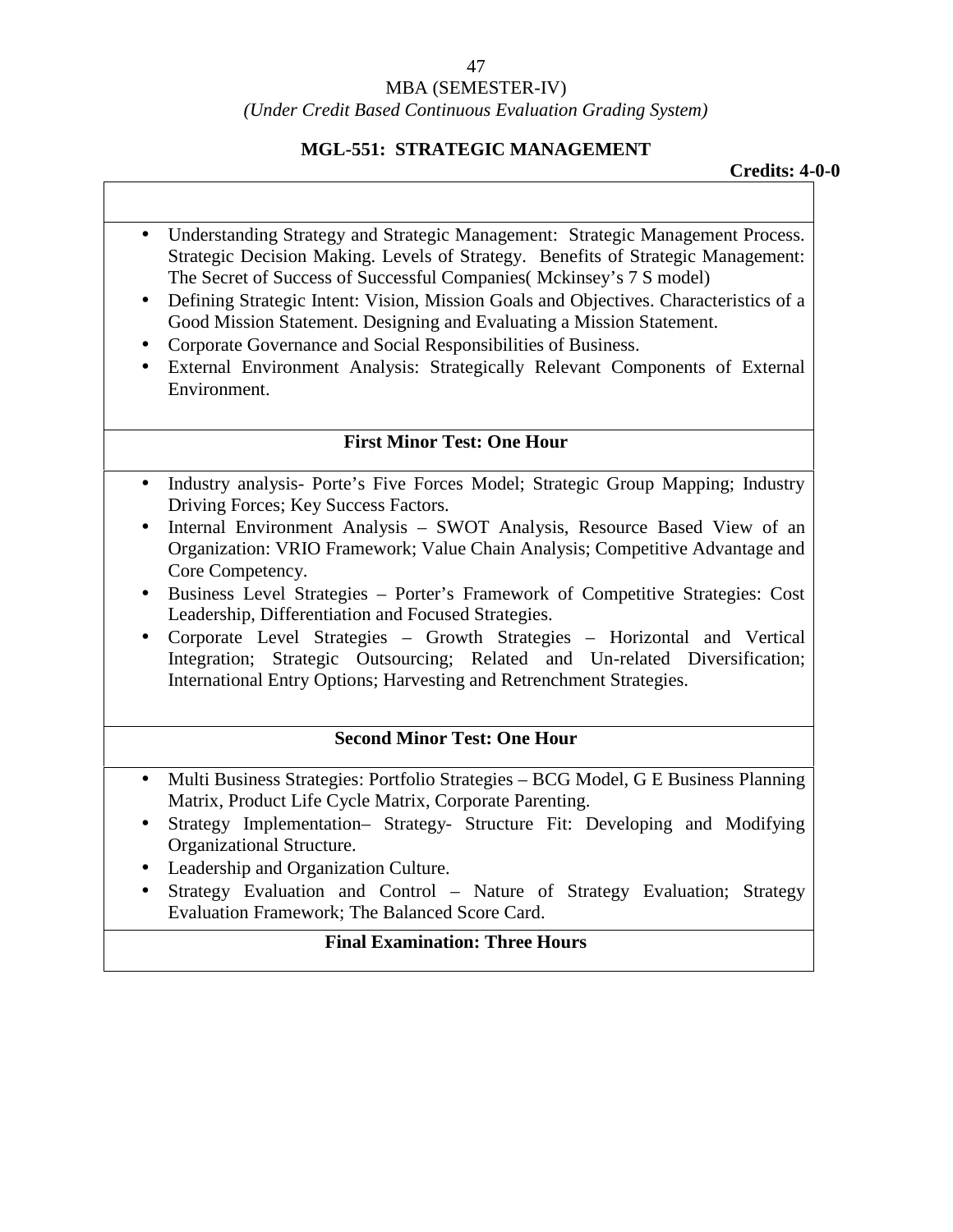#### *(Under Credit Based Continuous Evaluation Grading System)*

48

- 1. Pearce III, John A, Robinson, Jr., Richard B and Mittal, A "Strategic Management: Formulation, Implementation and Control. Tata McGraw Hill.
- 2. Wheelen, Thomas L., Hungerdavid J. and Rangarajan Krish, " Concepts in Strategic Management and Business Policy", Pearson Education, India.
- 3. David, R Fred, "Strategic Management- Concepts and Cases", Pearson Education, India.
- 4. Hill, Charles W L and Jones Gareth R, " An Integarated Approach to Strategic Management" Cengage Learning
- 5. Thompson, Arthur A Jr.; Strickland A J III; Gamble, John E and Jain, Arun K. " Crafting and Executing Strategy. The Quest for Competitive Advantage.- Concepts and Cases", TMH, New Delhi.
- 6. Pitts, Robert A and Lei, David. "Strategic Management Building and Sustaining Competitive Advantage", Thomson, India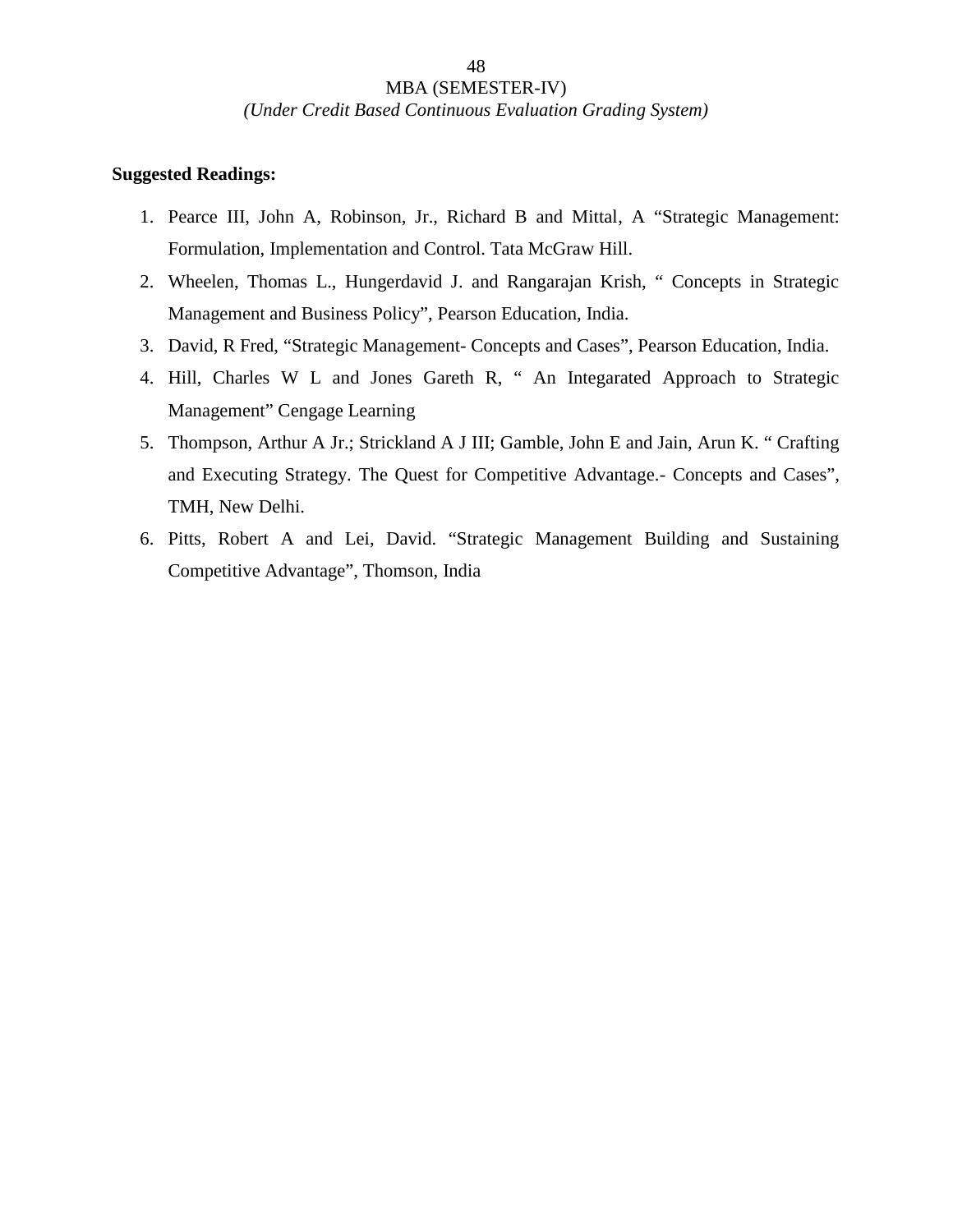### *(Under Credit Based Continuous Evaluation Grading System)*

## **MGL-552: INTERNATIONAL BUSINESS**

|           | <b>Credits 4-0-0</b>                                                                                                                                                                                                                                                                                                           |
|-----------|--------------------------------------------------------------------------------------------------------------------------------------------------------------------------------------------------------------------------------------------------------------------------------------------------------------------------------|
|           | <b>Text</b>                                                                                                                                                                                                                                                                                                                    |
|           | International Trade and Investment: Concept, Importance and Rationale; Globalization<br>and its Phases.                                                                                                                                                                                                                        |
|           | International Business Environment: Economic; Socio- Cultural; Political and Legal<br>environment facing business.                                                                                                                                                                                                             |
| $\bullet$ | Case studies: Boeing versus AIRBUS: GATT and Mouse; Nike and China.                                                                                                                                                                                                                                                            |
|           | The Theories of International Trade: Mercantilism; Absolute Advantage; Comparative<br>Advantage; Factor Proportions Theory; Country Similarity Theory, the Product-Life<br>Cycle; New Trade Theory and National Competitive Advantage ; Porter's Diamond.                                                                      |
|           | <b>First Minor Test: One Hour</b>                                                                                                                                                                                                                                                                                              |
| $\bullet$ | Government Intervention in International Business: Economic Rationale for Government<br>Intervention; Non-economic Rationale for Government Intervention: Tariffs; Non-Tariffs<br>Trade Barriers; Investment Barriers; Subsidies and Other Government Support Programs.<br>Case study of (France) S.A and Soviet Gas Pipeline. |
|           | The International Monetary System: the Exchange Rate System; Balance of Payments<br>Adjustments; the trade-off between Exchange Rate Stability and Domestic Autonomy:<br>The Bretton Woods System; Creation and Collapse; Contemporary International Monetary                                                                  |
|           | Arrangements.                                                                                                                                                                                                                                                                                                                  |
|           | Foreign Exchange Market Mechanism and Determinants                                                                                                                                                                                                                                                                             |
|           | Case Study: European Union and Euro.                                                                                                                                                                                                                                                                                           |
|           | <b>Second Minor Test: One Hour</b>                                                                                                                                                                                                                                                                                             |
| $\bullet$ | Regional Economic Integration: Types of Regional Integration; Factors Influencing<br>Regional Integration. Leading Economic Blocs.                                                                                                                                                                                             |
|           | Foreign Investments: Foreign Institutional Investments (FIIs); Foreign Direct Investments<br>(FDIs): Motives; Types; Costs and Benefits; Trends and Implications.                                                                                                                                                              |
| $\bullet$ | General Agreement on Tariffs and Trade (GATT) and Evolution of World Trade<br>Organization (WTO); Agreements at The Uruguay Round: Plurilateral Agreements and<br>Multilateral Agreements: Agreement on Agriculture (AOA); Trade Related Investment                                                                            |
|           | Measures (TRIMS); Agreement on Subsidies and Counter Availing Measures; Agreement<br>on Trade Related Aspects of Intellectual Properties Rights (TRIPS) and General<br>Agreement in Trade and Services (GATS).                                                                                                                 |
|           | Ministerial Conferences of the WTO: Impact of WTO on Developing Countries.                                                                                                                                                                                                                                                     |
|           | <b>Final Examination: Three Hours</b>                                                                                                                                                                                                                                                                                          |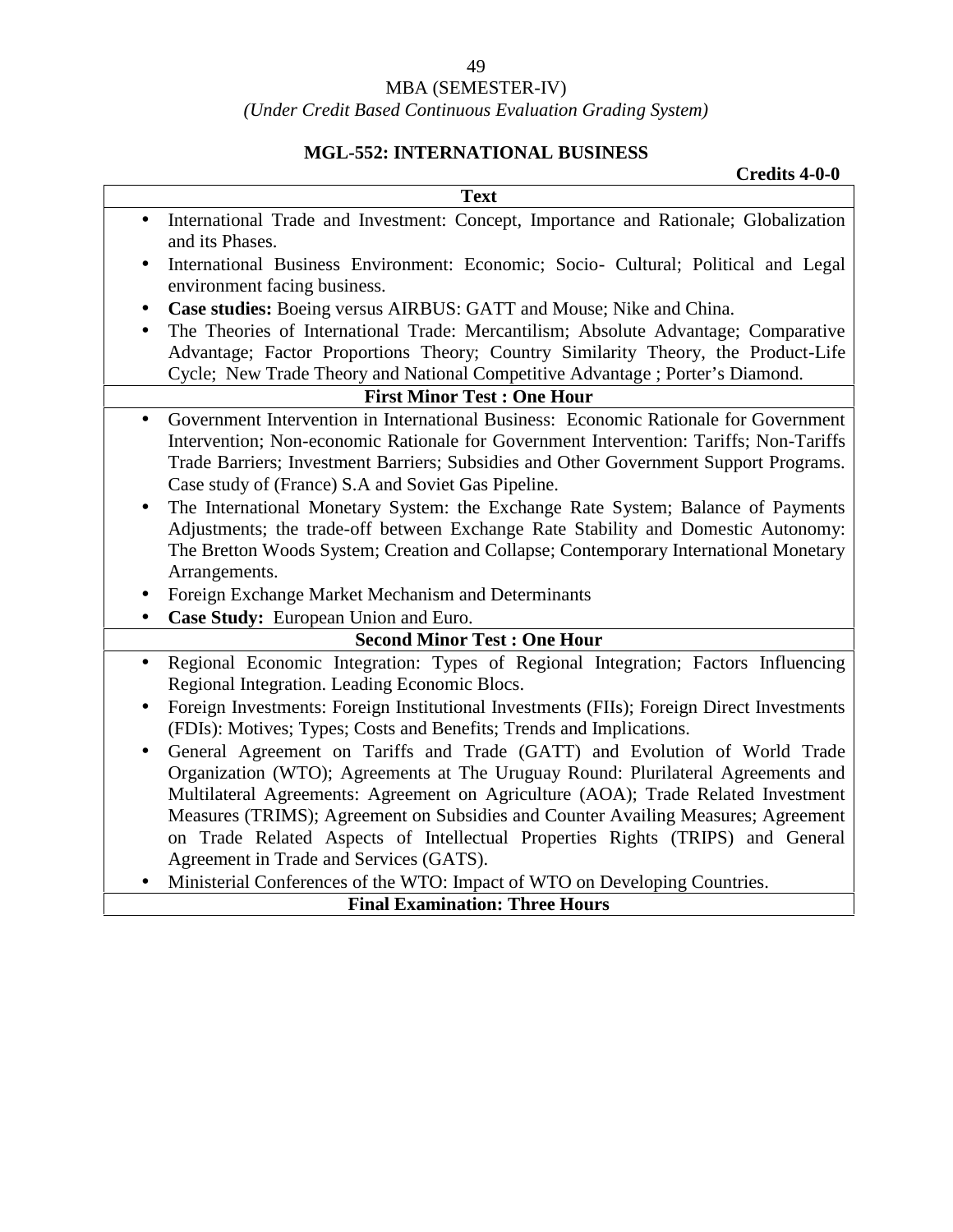#### *(Under Credit Based Continuous Evaluation Grading System)*

- 1. Cavusgil, S. Knight Gary and Riesenberger, John R(2009), *International Business Strategy Management and the New Realities,* Pearson Education, Dorling Kindersley (India) Pvt. Ltd, Delhi.
- 2. Rao, M.B and Guru Manjula (1998), *WTO and International Trade*, Vikas Publishing House Pvt. Ltd, New Delhi.
- 3. All India Management Association (1998), *Global Trends in Finance and Opportunity for India,* Excell Books , New Delhi.
- 4. Rao, P. Subba (2008), *International Business, Text and Cases,* IInd edition, Himalaya Publishing House Pvt. Ltd. New Delhi.
- 5. Shailaja G, (2008), International Finance, University Press (India), Pvt. Ltd, Hyderabad, India.
- 6. Daniel, John D., Radebangh, Lee H. and Sulivan Daniel P., *International Business – Environment and Operations*, 19<sup>th</sup> Ed., New Delhi.
- 7. Czinkota Michael R., Ronbiben Iikka A. Ronkainen A. and Moffet Micheal H., *International Business*,  $6<sup>th</sup>$  Edition, Thomson, South Western, Bangalore, 2005.
- 8. C. Paul Hallwood and Ronald Macdonald, *International Money and Finance*, Blackwell, Oxford U.K., 1995.
- 9. Sharan Vyuptakesh, *International Business – Concept, Environment and Strategy*, 2nd Edition, Pearson Education, Delhi, 2006.
- 10. Hill, Charles W.L. and Jain, Arun Kumar, *International Business – Competing in the Global Market Place*, 5<sup>th</sup> Edition, The McGraw Hill Publishing Co. Ltd., New Delhi, 2006.
- 11. Oatley, Thomas, *International Political Economy*, Pearson Education, 2004.
- 12. Eiteman David K, Stonehill Arthur I and Micheal H. Moffett, *Multinational Business Finance,* Addison Wesley, Pearson Education Asia, Ninth Edition, 2001.
- 13. World Trade Centre (ed. Arun Goyal), *WTO in the New Milennium*, Academy of Business Studies, 2000.
- 14. Hill, Charless W.L, Global Business Today, MC Graw Hill Education (India), Pvt. Ltd, New Delhi, 2011.
- 15. Sundaram , Anant K and Black, J. Stewart, 2011, International Business Environment: Text and cases, PHI Learning, Pvt. Ltd, New Delhi, 2012.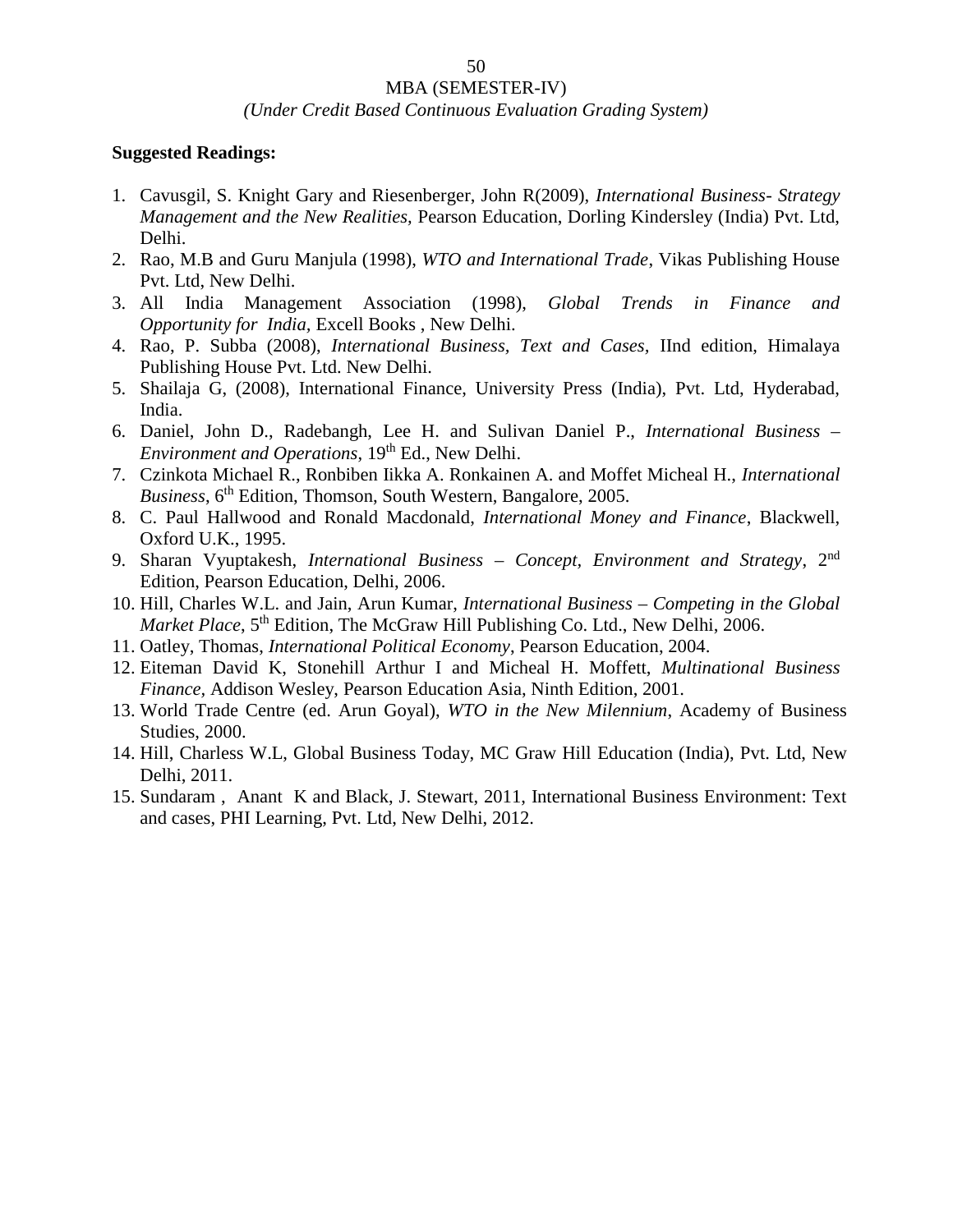### MBA (SEMESTER-IV)

### *(Under Credit Based Continuous Evaluation Grading System)*

#### **Group A: Finance**

#### **MGL – 581: INTERNATIONAL FINANCIAL MANAGEMENT**

**Credits 4-0-0**

| <b>Text</b>                                                                                                                                                                                                                                                                                                                                                                                                                                                                                                                                                                                          |
|------------------------------------------------------------------------------------------------------------------------------------------------------------------------------------------------------------------------------------------------------------------------------------------------------------------------------------------------------------------------------------------------------------------------------------------------------------------------------------------------------------------------------------------------------------------------------------------------------|
| Foreign Exchange System: The Internationalization of Business and Finance,<br>$\bullet$<br>Alternatives Exchange Rate System; International Monetary System, The European                                                                                                                                                                                                                                                                                                                                                                                                                            |
| Monetary System.                                                                                                                                                                                                                                                                                                                                                                                                                                                                                                                                                                                     |
| Foreign Exchange Rate Determination: Introduction To Spot Market and Forward<br>$\bullet$                                                                                                                                                                                                                                                                                                                                                                                                                                                                                                            |
| Market; Setting The Equilibrium Spot Exchange Rate; Factors Affecting Currency                                                                                                                                                                                                                                                                                                                                                                                                                                                                                                                       |
| Value; Bop Approach And Asset Market Approach; Role of Central Bank in                                                                                                                                                                                                                                                                                                                                                                                                                                                                                                                               |
| Determination of Exchange Rates; Parity Conditions in International Finance;                                                                                                                                                                                                                                                                                                                                                                                                                                                                                                                         |
| Purchasing Power Parity.                                                                                                                                                                                                                                                                                                                                                                                                                                                                                                                                                                             |
| <b>First Minor Test: One Hour</b>                                                                                                                                                                                                                                                                                                                                                                                                                                                                                                                                                                    |
| Foreign capital budgeting decisions of an MNP: Ascertainment of Cash Outlay and<br>$\bullet$<br>Future Cash Inflows for Parent and Subsidiary, Profitability Analysis of Project for<br>Parent under Different Situation.<br>Country risk analysis: Country Risk Analysis, Measuring And Managing Political<br>$\bullet$<br>Risk, Firms Specific Risk; Country Risk Analysis, Study of Economic and Political<br>Factors Posing Risk, Country Risk Analysis In International Banking<br>Measuring and Managing Various Exposures: Alternative Measures of Foreign<br>$\bullet$<br>Exchange Exposure. |
| <b>Second Minor Test: One Hour</b>                                                                                                                                                                                                                                                                                                                                                                                                                                                                                                                                                                   |
| Risk Hedging- An Introduction; Measuring and Managing Transaction Exposure;<br>$\bullet$<br>Measuring and Managing Operating Exposure.                                                                                                                                                                                                                                                                                                                                                                                                                                                               |
| Foreign Exchange Risk Management; Foreign Exchange Instruments, Currency<br>$\bullet$<br>Futures and Options Market; Interest Rates and Currency Swaps; Interest Rate<br>Forwards and Futures.                                                                                                                                                                                                                                                                                                                                                                                                       |
| <b>Einal Examination: Three Hours</b>                                                                                                                                                                                                                                                                                                                                                                                                                                                                                                                                                                |

#### **Final Examination: Three Hours**

- 1. Shapiro Allan C (2003), "Multinational Financial Management",  $7<sup>th</sup>$  edition, John Wiley and Sons, Singapore.<br>Apte P.G. (2009), "International
- 2. Apte P.G.  $(2009)$ , "International Financial Management",  $5<sup>th</sup>$  edition, Tata McGraw Hill, India.
- 3. Bhalla, V.K. (2008), "International Financial Management",  $7<sup>th</sup>$  edition, Anmol Publications, India.
- 4. Eitman, Stonehill, Moffett (2004), "Multinational Business Finance", 10<sup>th</sup> edition, Pearson Education, India.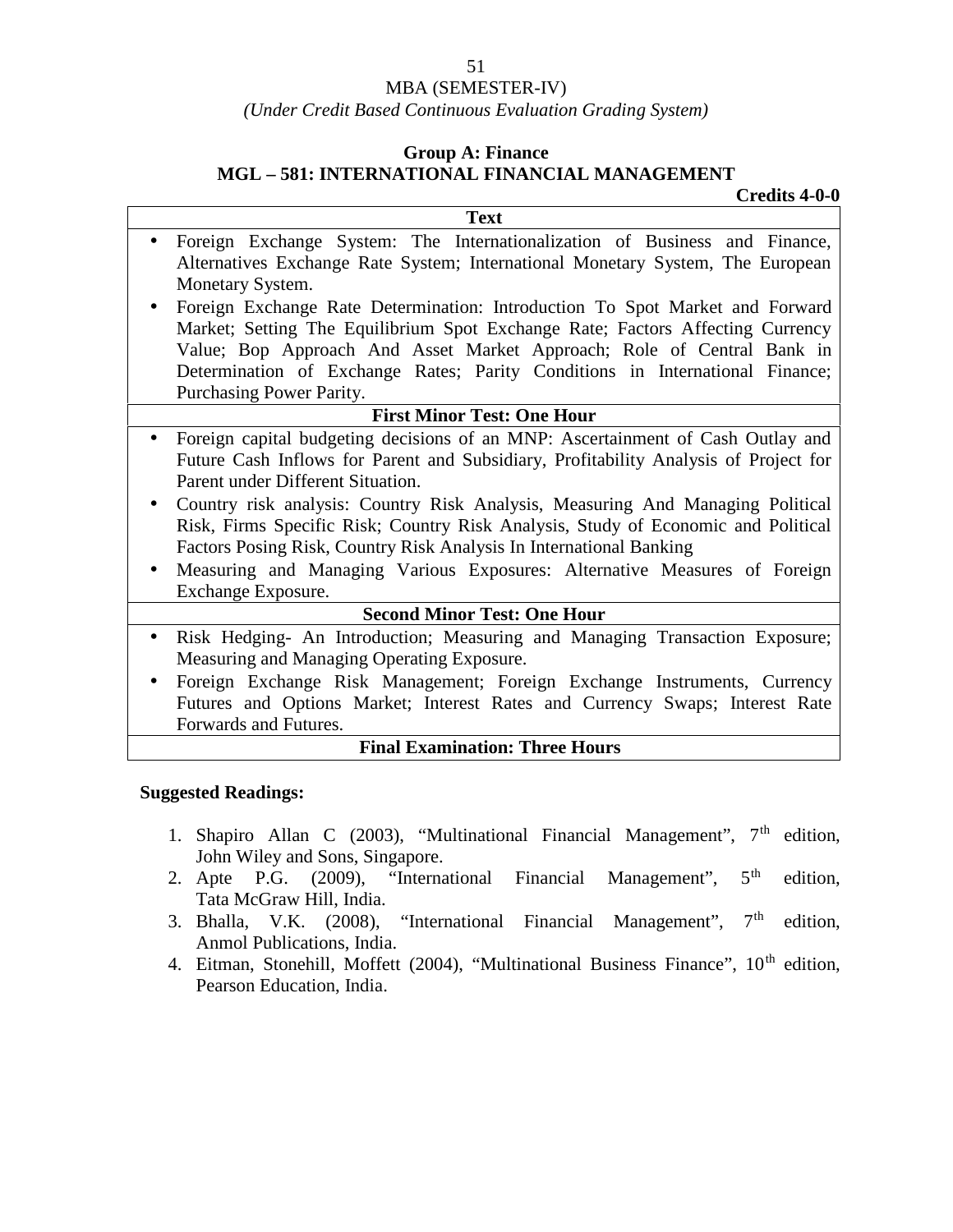### MBA (SEMESTER-IV)

*(Under Credit Based Continuous Evaluation Grading System)*

### **Group A: Finance MGL – 582: FINANCIAL MARKETS AND FINANCIAL SERVICES**

|           | <b>Credit: 4-0-0</b>                                                                        |
|-----------|---------------------------------------------------------------------------------------------|
|           | <b>Text</b>                                                                                 |
| $\bullet$ | Indian Financial System: Meaning, Structure, Role and Deficiencies                          |
|           | Development Banking in India: Evolution, Structure, Promotional Role, Resource Planning and |
|           | Mobilisation, Project Evaluation and Follow Up, Performance Evaluation. Recent              |
|           | Developments in Development Banking.                                                        |
|           | Reserve Bank of India: Organization and Management, Monetary Policy, Technique of           |
|           | Monetary Control, Liquidity Adjustment Facility.                                            |
|           | <b>First Minor Test: One Hour</b>                                                           |
|           | NBFCs: Concepts, RBI Guidelines, Progress, problems and Prospects.                          |
|           | Banking Sector Reforms in India-Implementation Status.                                      |
|           | Factoring Services in India                                                                 |
|           | Venture Capital Financing in India.                                                         |
|           | <b>CCIL:</b> Role and Functions                                                             |
| $\bullet$ | Repos: Concept, Process and Progress in India                                               |
|           | <b>Second Minor Test: One Hour</b>                                                          |
|           | Govt. Securities Market in India                                                            |
|           | Call Money Market in India                                                                  |
|           | Treasury Bills Market in India                                                              |
|           | Commercial Paper and Certificate Deposit Market in India.                                   |
|           | Secutitization: Concept, Process and Progress in India.                                     |
|           | <b>Final Examination: Three Hours</b>                                                       |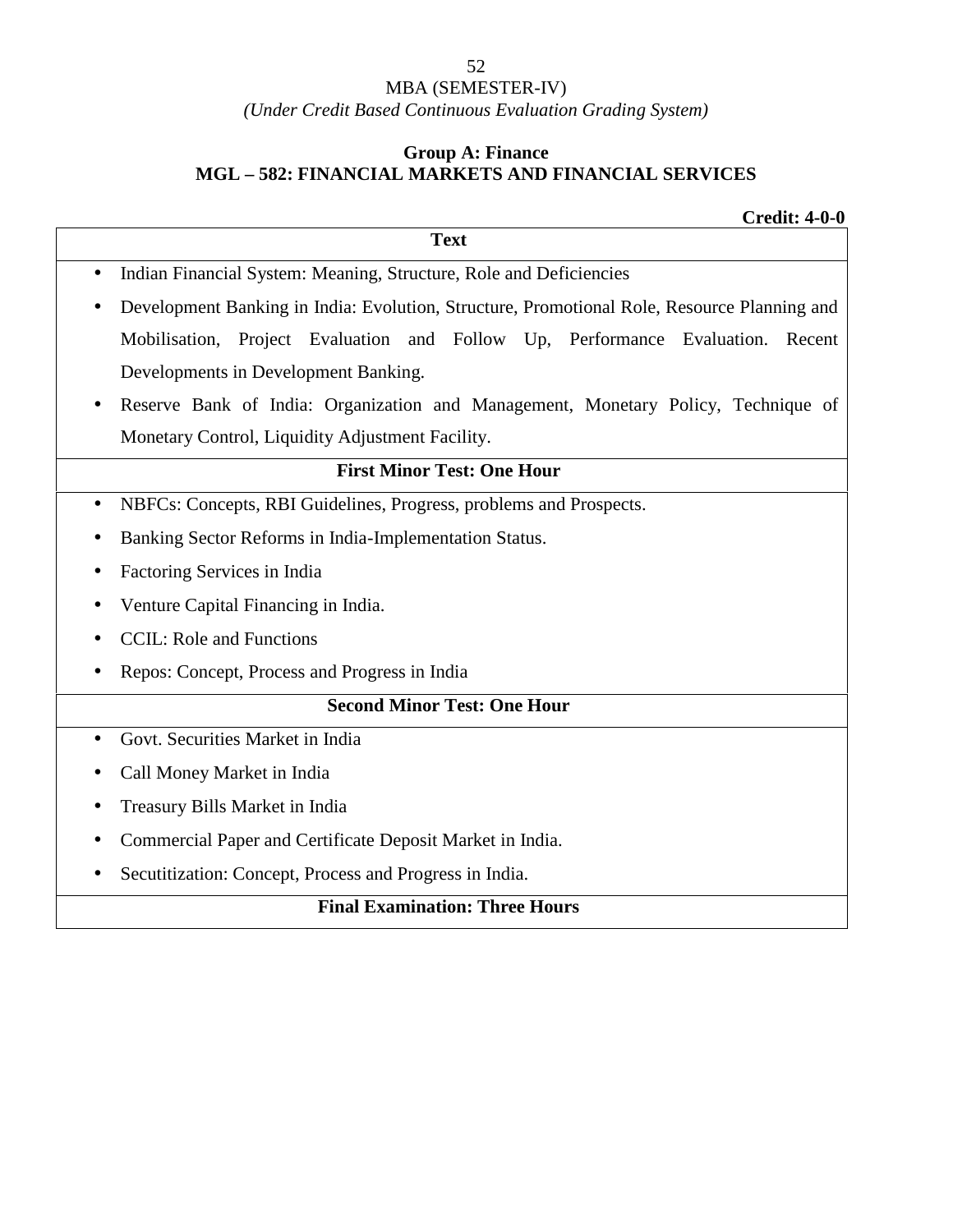### MBA (SEMESTER-IV)

*(Under Credit Based Continuous Evaluation Grading System)*

### **Suggested Readings:**

- 1. Indian Financial System by H.R. Machiraju, Vikas Publishing House Pvt. Ltd.
- 2. Indian Financial System by Varshney & Mittal, Sultan Chand & Sons.
- 3. Management of Indian Financial Institutions by R.M. Srivastava Himalya Publishing House.
- 4. Managing Indian Banks by Vasant C. Joshi, SAGE Publications.
- 5. Indian Financial System by Vasant Desai, Himalya Publishing House.
- 6. Financial Institutions & Markets by L.M.Bhole.
- 7. M.Y. Khan, Financial Services, Tata McGraw Hills, New Delhi, 2007.

### **Web sites: -**

- 1. www.rbi.org.in
- 2. www.nsdl.com
- 3. www.licindia.com
- 4. www.sebi.gov.in
- 5. www.nabard.org
- 6. www.ifci ltd.com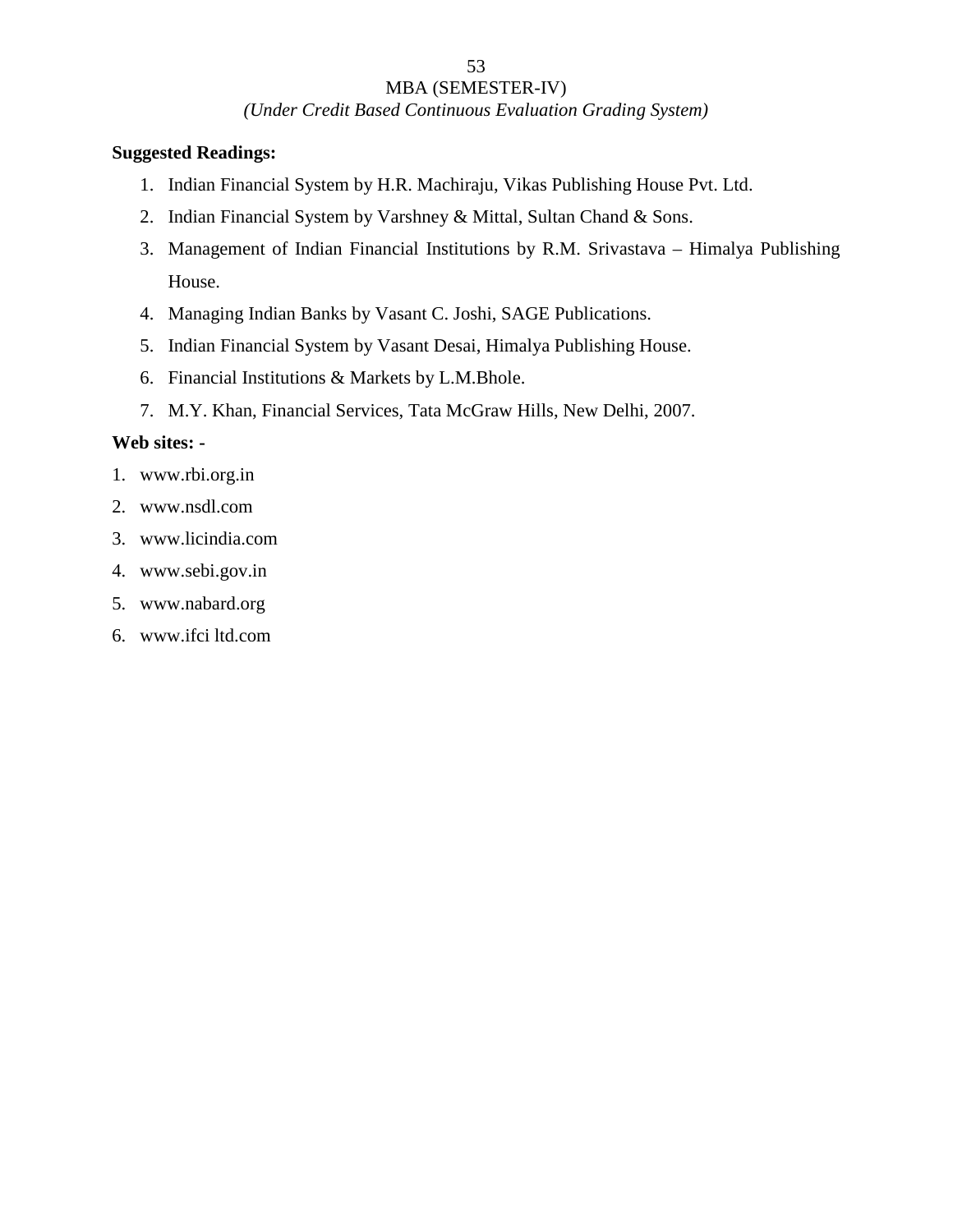#### MBA (SEMESTER-IV)

*(Under Credit Based Continuous Evaluation Grading System)*

#### **Group A: Finance MGL– 583: CORPORATE TAX LAW AND PLANNING**

#### **Credit: 4-0-0**

| <b>Text</b>                                                                           |
|---------------------------------------------------------------------------------------|
| Introduction to Income Tax Act, 1961: Definitions of Person, Assesses, Assessment     |
| Year, Previous Year, Average Rate of Tax. Capital and Revenue incomes, expenses,      |
| losses and gains                                                                      |
| Agriculture Income, Concept, scope Partly Agriculture Income.                         |
| Residential Status: Determination of Residential Status of a Company Individuals,     |
| Firms. Incidence of Tax, Scope of Total Income on the Basis of Residential Status.    |
| Income Under the Head Capital Gains: Definition of Capital Assets, Assets which are   |
| not Capital Assets, Transactions not regarded as Transfer for Computing Capital Gains |
| Short Term/Long Term Capital Assets, Short Term/Long Term Capital Gain Taxation,      |
| Indexation, Exemptions, Computation of Capital Gains. Tax Planning for Capital Gains  |
| <b>First Minor Test: One Hour</b>                                                     |
| Income Under Head Business and Profession: Deductions Expressly Allowed and           |
| Expenses Disallowed for Computing Business and Profession Income. Tax Audit,          |
| Maintenance of Books of Accounts. Exemptions Available to Company Assesses            |
| Depreciation; Concept and Computation of Depreciation under Income Tax Law, Assets    |
| Eligible for Depreciation Capital, Block of Assets, Indexation and Depreciation, Tax  |
| Planning for Income under the Head Business and Profession                            |
| Income from Other Sources; Scope, Incomes Covered under the Head, Treatment of        |
| Income from Cross Words, Puzzles, Horse Races, Casual Income. Exemptions,             |

Deductions Available to Income under this Heads.

 **Assessment Procedure:** Voluntary Return of Income, Return of Loss, Belated Return, Revised Return, Best Judgment Assessment. Significance of Carry Forward and Set off Losses in Determining Taxable Income Hierarchy and Powers of Different Income tax Authorities.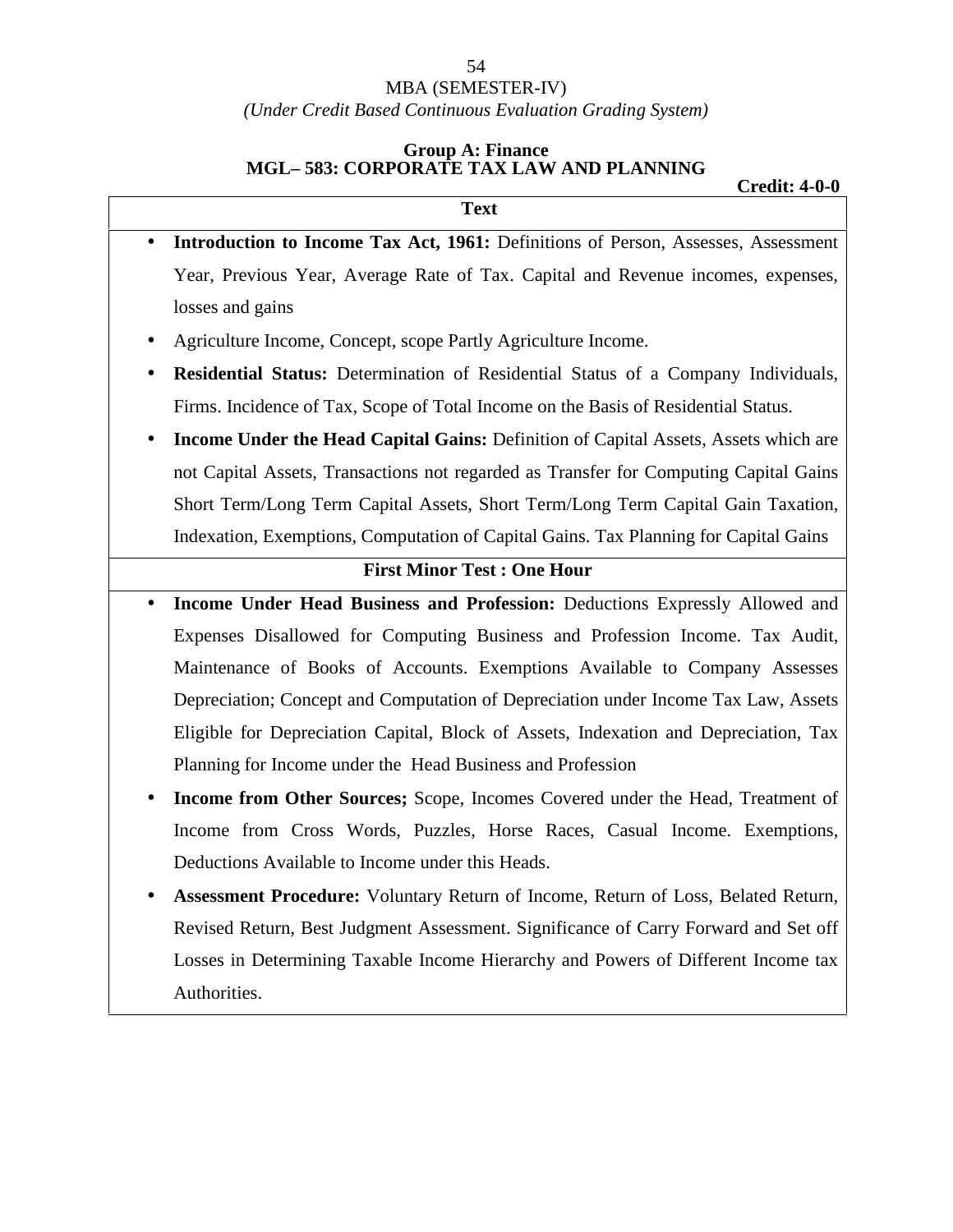#### MBA (SEMESTER-IV)

#### *(Under Credit Based Continuous Evaluation Grading System)*

#### **Second Minor Test: One Hour**

- **Tax Planning, Tax Avoidance and Tax Evasion**; Concept and Distinction. Use of Colourable Devices**; I**mplications, Apex Court Judgement. Restrictions on Tax Avoidance; Gaps Covered and More Needed to Check Tax Avoidance and Tax Evasion Measures to Check Tax Avoidance in the Context of; Partnership and H.UF and Company Assesses.
- **Tax Planning for a Companies;** Tax planning for various heads of income related to companies. Deductions allowed to company, Exemptions available for companies, Set off and carry forward of losses relevant to companies**.** Dividend distribution provisions with special reference to company assesses and Tax Implications. Special Economic Zones; Concept, Tax Benefits to Companies Established in SEZs.
- **Deduction of Tax at Source and Advance payment of Tax:** Concept, Provisions of the Act for Advance Payment of Tax and Deduction of Tax at Source including Penalties and Prosecutions

#### **Final Examination : Three Hours**

- 1. Ahuja Girish, "Systematic Approach to Income Tax", Bharat Law House, New Delhi.
- 2. Gaur, Narang & Puri, "Corporate Tax Planning and Management", Kalyani Publishers, Ludhiana.
- 3. Mehrotra H.C., "Income Tax Law & Practice", Sahitya Bhawan Publications, Agra.
- 4. Singhania K. Vinod, "Direct Tax Theory & Practice", Taxman Publications (P) Ltd.
- 5. Website: www.incometaxindia.gov.in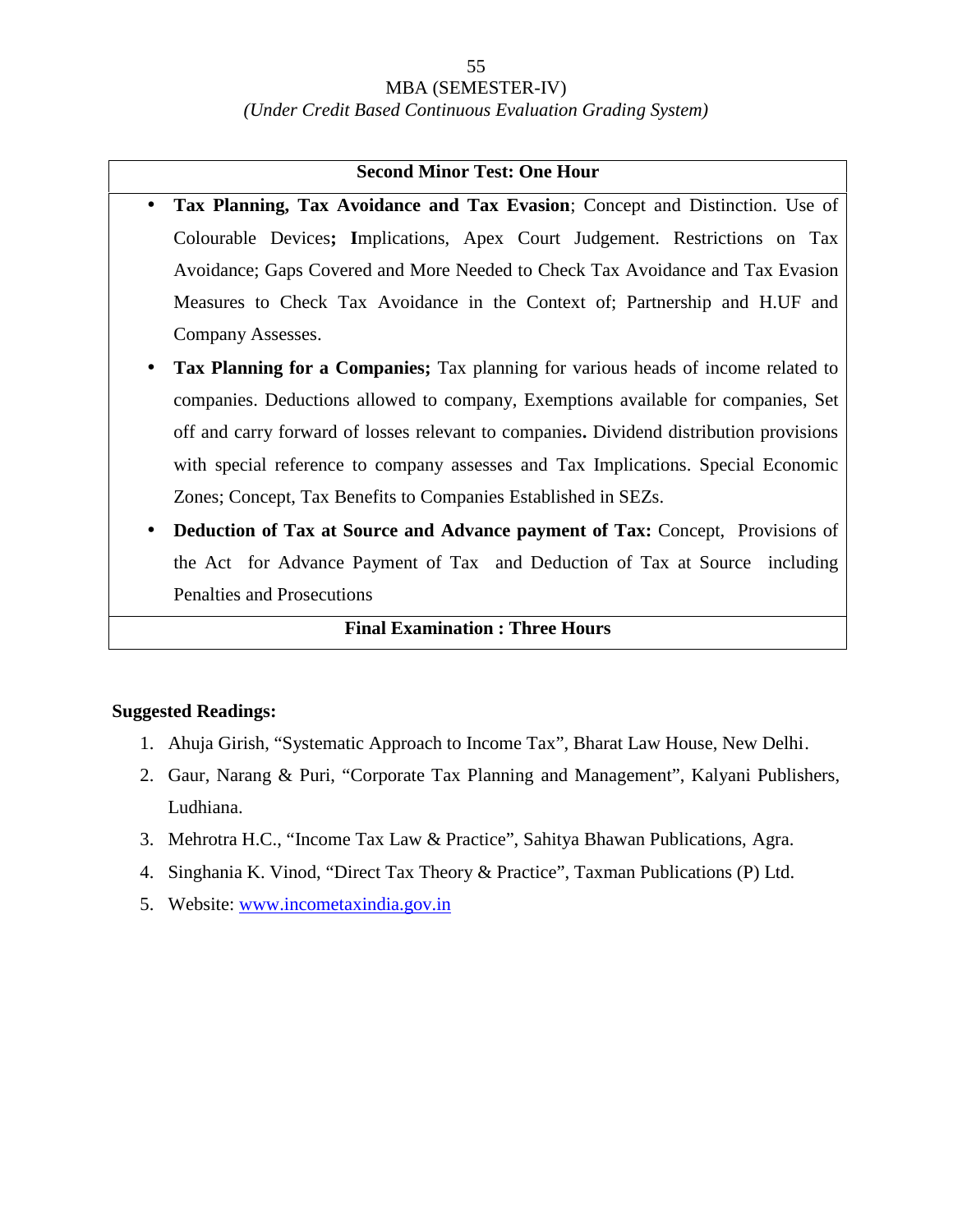# MBA (SEMESTER-IV)

*(Under Credit Based Continuous Evaluation Grading System)*

### **Group- A: Finance MGL-599: CASE STUDIES IN FINANCE**

### **Credits 2-0-0**

| <b>Text</b>                                                                                    |
|------------------------------------------------------------------------------------------------|
| Alpha Chemical Industries :(source: Year-2009, By Madhu Vij, Management                        |
| Accounting, Macmillan India Ltd,pp-238.)                                                       |
| Variance Analysis-Case Study-2(source: Year-2009, By Madhu Vij, Management                     |
| Accounting,                                                                                    |
| Macmillan India Ltd, pp-422.)                                                                  |
| McDonald's Corp.: (source: Year-2009, By Donald E. Fischer & Ronald. J. Jordan,                |
| Security Analysis and Portfolio Management, Pearson, pp-547-549.)                              |
| No Pain, No gain: (source: 2013, By Punithavathy Pandian, Security Analysis and<br>$\bullet$   |
| Portfolio Management, Vikas Publishing House Pvt.Ltd. pp-181)                                  |
| <b>First Minor Test: One Hour</b>                                                              |
| Sonal Company Scenario (Source: By Paresh Shah, Financial Management, Bizantantra<br>$\bullet$ |
| Publications, pp-1131)                                                                         |
| Mahavir Fasteners Private Ltd: (source: By Paresh Shah, Financial Management,<br>$\bullet$     |
| Bizantantra Publications, pp-1136)                                                             |
| Mehta Leather Craft: (source: By Paresh Shah, Financial Management, Bizantantra                |
| Publications, pp-1145)                                                                         |
| To Pharma or Not to Pharma: (source: 2013, By Punithavathy Pandian, Security Analysis          |
| and Portfolio Management, Vikas Publishing House Pvt. Ltd. pp-228)                             |
| <b>Second Minor Test: One Hour</b>                                                             |
| Wal-Mart Stores, Inc. (source: By Robert Anthony & Govindaranjan, Management                   |
| Control Systems, Tata Mc Graw Hill Publications, pp-31)                                        |
| Cisco Systems (B) (source: By Robert Anthony & Govindaranjan, Management Control               |
| Systems, Tata Mc Graw Hill Publications, pp-91)                                                |
| Daichi Sankyo & Ranbaxy: (source: By Vyuptakesh Sharan, International Financial<br>$\bullet$   |
| Management, PHI Learning Pvt. Ltd.2013,pp-271)                                                 |
| Introduction of Managed Floating Exchange Rate Regime in India: (source: By<br>$\bullet$       |
| Vyuptakesh Sharan, International Financial Management, PHI Learning Pvt.                       |
| Ltd.2013,pp-100)                                                                               |
| <b>Final Framination</b> • Throo Hours                                                         |

#### **Final Examination : Three Hours**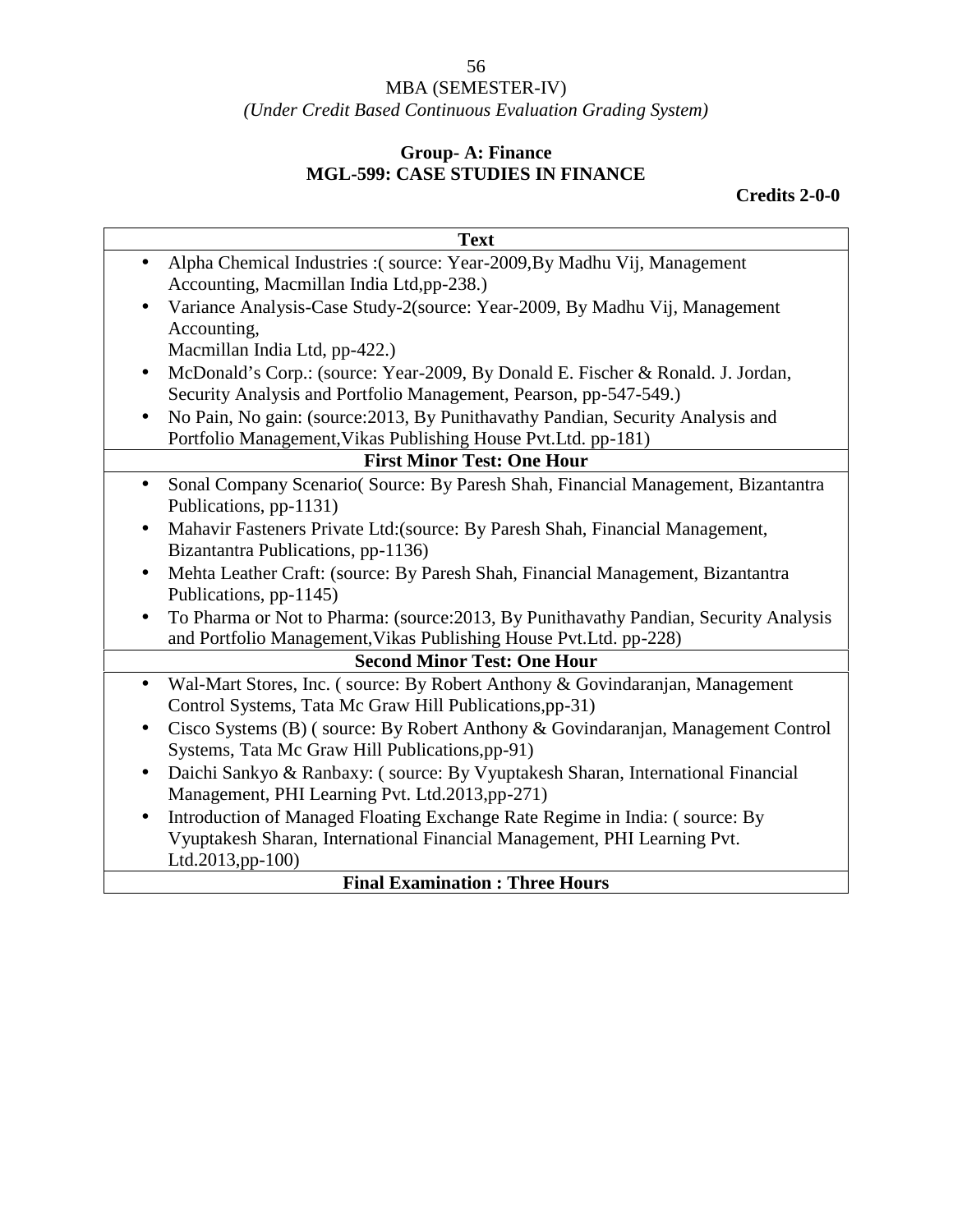### MBA (SEMESTER-IV)

*(Under Credit Based Continuous Evaluation Grading System)*

### **Group-B: Marketing MGL-584: ADVERTISING AND SALES MANAGEMENT**

**Credits: 4-0-0**

| <b>Text</b>                                                                                                                                                                                                                                                                                                                                                                                                                                                                                                                                                                                                                                                                                        |
|----------------------------------------------------------------------------------------------------------------------------------------------------------------------------------------------------------------------------------------------------------------------------------------------------------------------------------------------------------------------------------------------------------------------------------------------------------------------------------------------------------------------------------------------------------------------------------------------------------------------------------------------------------------------------------------------------|
| <b>Introduction to Advertising</b>                                                                                                                                                                                                                                                                                                                                                                                                                                                                                                                                                                                                                                                                 |
| Nature and Scope and Functions of Advertising, Classification of Advertising,<br>Advertising as an Element of Marketing Mix, Advertising as a Tool of<br>Communication, Setting Advertising Objectives;<br>Behavioral Dynamics - The DAGMAR Approach, Hierarchy of Effects Model, New<br>Adopter Model, AIDA Model;<br>Message Structure - Appeals, Copy, Layout;<br>Advertising Media - Media Planning, Media Selection and Scheduling;<br>Measuring Advertising Effectiveness - Pre-testing and Post-testing copy;<br>$\bullet$<br>Advertising Budget -Factors influencing budget setting, Methods for determination<br>advertising budget.<br>Advertising Agencies - Types, Role and Functions; |
| <b>First Minor Test: One Hour</b>                                                                                                                                                                                                                                                                                                                                                                                                                                                                                                                                                                                                                                                                  |
| <b>Managing an Advertising Program</b>                                                                                                                                                                                                                                                                                                                                                                                                                                                                                                                                                                                                                                                             |
| Legal aspects of Advertising- Legislations affecting advertising; Self-Regulatory                                                                                                                                                                                                                                                                                                                                                                                                                                                                                                                                                                                                                  |
| Codes of Conduct in Advertising.                                                                                                                                                                                                                                                                                                                                                                                                                                                                                                                                                                                                                                                                   |
| Ethical Concepts and Issues in Advertising-Social and Cultural Consequences of<br>$\bullet$<br>Advertising Economic Effects Advertising.                                                                                                                                                                                                                                                                                                                                                                                                                                                                                                                                                           |
| Sales Promotion: Definitio, Scope and role of Sales Promotion, Objectives of Sales                                                                                                                                                                                                                                                                                                                                                                                                                                                                                                                                                                                                                 |
| Promotion, Sales Promotion Tools, Designing the Sales Promotion Programme.                                                                                                                                                                                                                                                                                                                                                                                                                                                                                                                                                                                                                         |
| Online and Mobile Media- The Internet as a Communication Medium, Traditional                                                                                                                                                                                                                                                                                                                                                                                                                                                                                                                                                                                                                       |
| Tools of Online Communication, Social Media, Mobile Marketing.<br><b>Second Minor Test: One Hour</b>                                                                                                                                                                                                                                                                                                                                                                                                                                                                                                                                                                                               |
| <b>Sales Management</b>                                                                                                                                                                                                                                                                                                                                                                                                                                                                                                                                                                                                                                                                            |
| Nature and Scope of Sales Management, Personal Selling Objectives; Selling                                                                                                                                                                                                                                                                                                                                                                                                                                                                                                                                                                                                                         |
| Process                                                                                                                                                                                                                                                                                                                                                                                                                                                                                                                                                                                                                                                                                            |
| Sales Force Organization – Nature and Types;                                                                                                                                                                                                                                                                                                                                                                                                                                                                                                                                                                                                                                                       |
| Managing Sales Training Programs – Need, Objectives, Methods.                                                                                                                                                                                                                                                                                                                                                                                                                                                                                                                                                                                                                                      |
| Motivating Sales Personnel - Significance, Financial and Non-Financial Reward                                                                                                                                                                                                                                                                                                                                                                                                                                                                                                                                                                                                                      |
| System, Sales Meetings and Sales Contests;                                                                                                                                                                                                                                                                                                                                                                                                                                                                                                                                                                                                                                                         |
| Designing Sales Territories and Sales Quotas – Objectives and Types;                                                                                                                                                                                                                                                                                                                                                                                                                                                                                                                                                                                                                               |
| Developing and Managing Sales Evaluation Program.                                                                                                                                                                                                                                                                                                                                                                                                                                                                                                                                                                                                                                                  |
| <b>Final Examination: Three Hours</b>                                                                                                                                                                                                                                                                                                                                                                                                                                                                                                                                                                                                                                                              |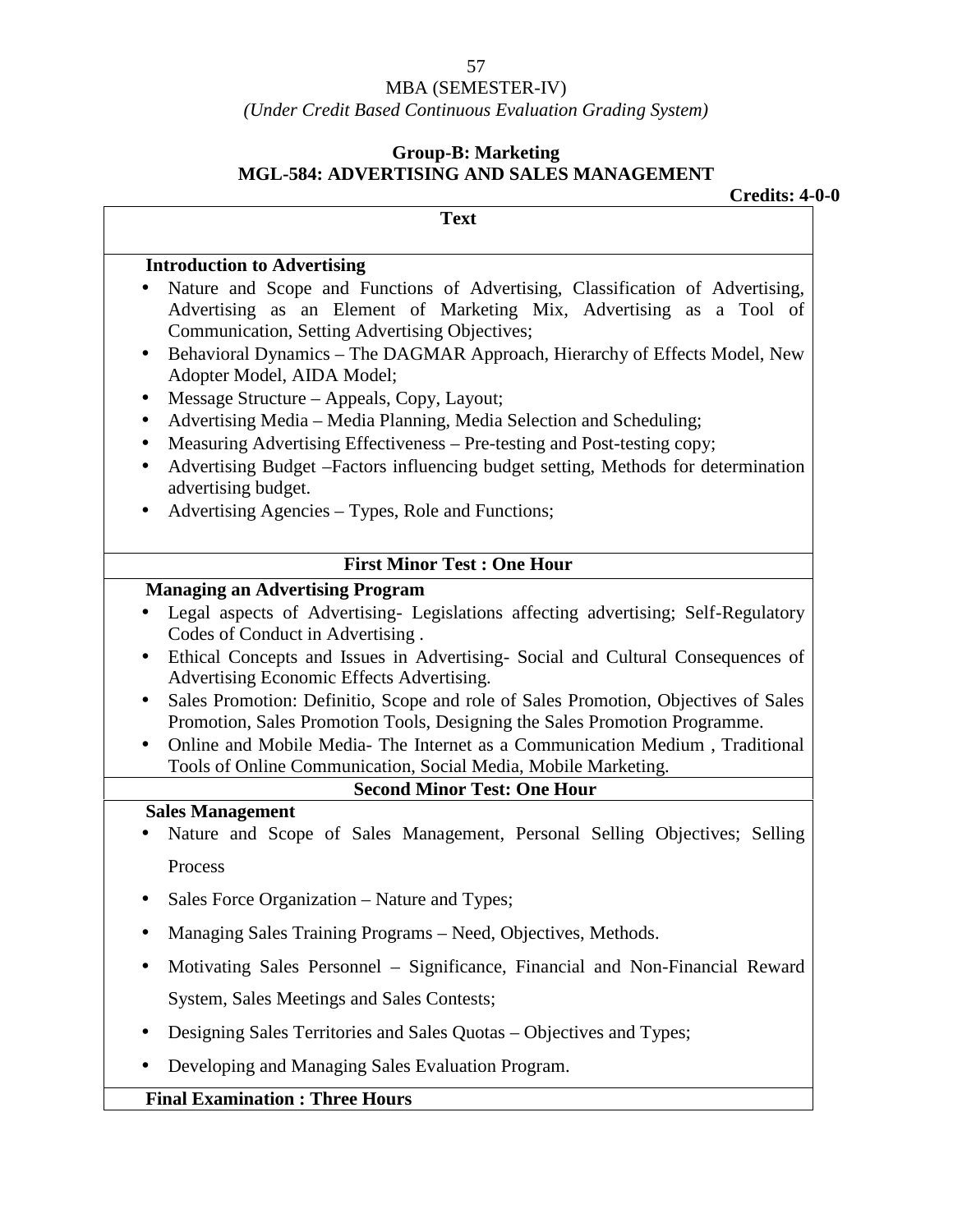*(Under Credit Based Continuous Evaluation Grading System)*

- 1. Belch, George E. and Belch, Michael A. "Advertising and Promotion", Tata McGraw Hill, 6<sup>th</sup> Edition
- 2. Guinn, Allen, Chris T., Semenik, Richard J. "Advertising & Integrated Brand Promotion", Thomson – South Western,  $4<sup>th</sup>$  Edition.
- 3. Shah, Kruti,"Advertising and Inegrated Marketing Communications", Mc Gram Hill Education (India) Pvt. Ltd., New Delhi.
- 4. Batra, Rajeev, Mayers, John G., and Aaker, David A. "Advertising Management", Pearson Education, 5<sup>th</sup> Edition
- 5. Spiro, Stanton and Rich "Management of a Salesforce", Tata McGraw Hill; 11<sup>th</sup> Edition
- 6. Richard R Still, Cundiff W Edward Govoni A P Norman, "Sales Management: Decision Strategy and Cases", Pearson Education; 5<sup>th</sup> Edition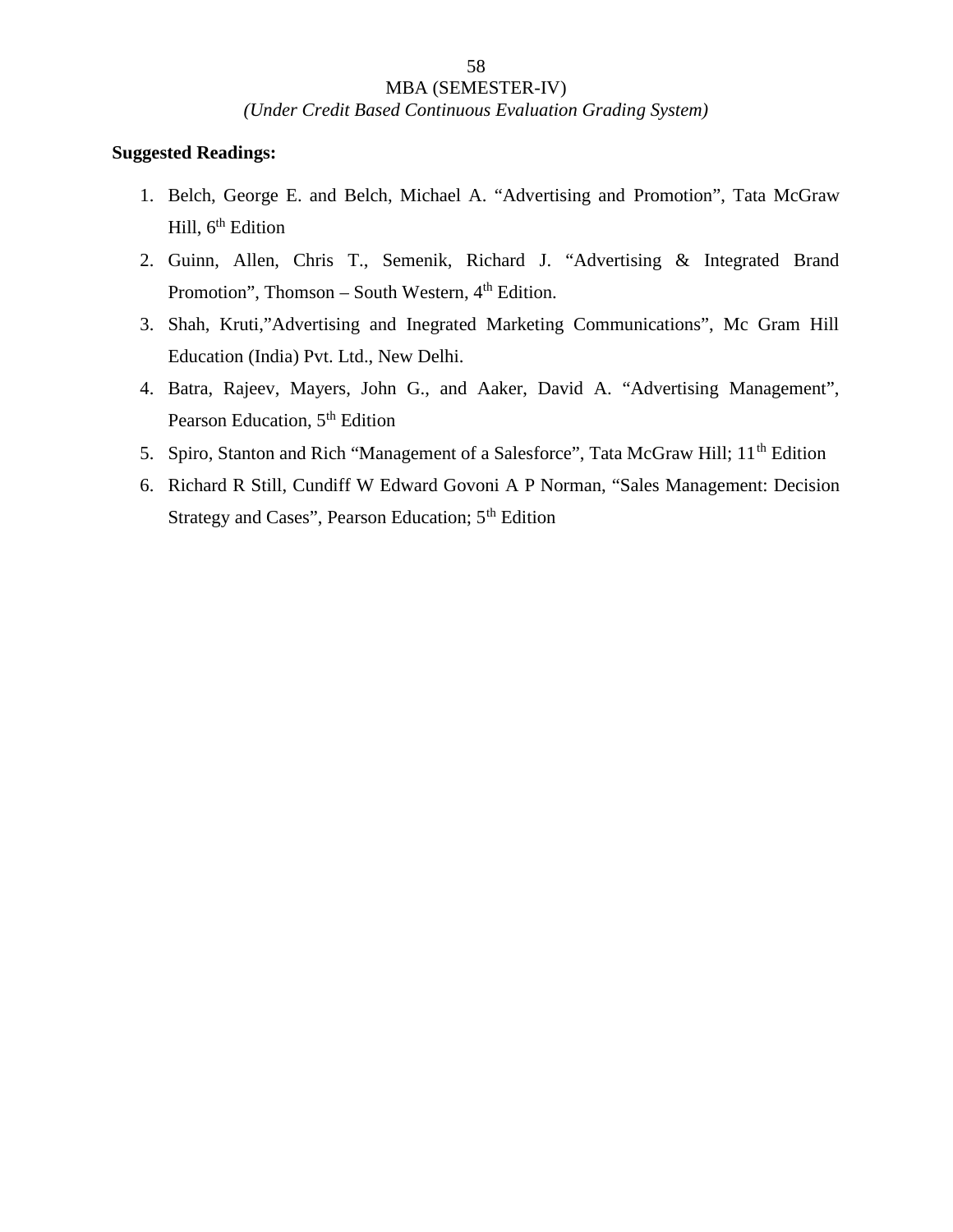#### MBA (SEMESTER-IV)

#### *(Under Credit Based Continuous Evaluation Grading System)*

### **Group–B: Marketing MGL – 585: BRAND AND RETAIL MANAGEMENT**

#### **Credits 4-0-0**

 Brands and Brand Management: Meaning, Importance of Brands; Concept of Brand Equity.

**Text**

- Brand Loyalty: Meaning and Measuring, Brand Loyalty; Strategic Value of Brand Loyalty; Maintaining and Enhancing Brand Loyalty.
- Customer Based Brand Equity: Defining Customer based Brand Equity; Brand Knowledge; Sources of Brand Equity – Brand Awareness, Brand Image; Building a Strong Brand – Brand Building Blocks, Brand Salience, Brand Performance, Brand Imagery, Brand Judgments, Brand Feelings, Brand Resonance.
- Brand Positioning: Identifying and Establishing Brand Positioning;
- Concept of brand personality

### **First Minor Test: One Hour**

- Brand Associations: Product Attributes, Intangibles, Customer Benefits, Relative Price, Use/Application, User/Customer Leveraging Secondary Brand Association: Country of Origin, Co-branding, Licensing Celebrity Endorsement.
- Designing and Implementing Branding Strategies: Brand-Product Matrix; Brand Hierarchy; Brand Extensions.
- Measuring and Interpreting Brand Performance: Measuring Sources of Brand Equity; Qualitative Research Techniques: Free Association, Projective Techniques; Quantitative Research Techniques: Awareness, Image.
- Brand Valuation Methods.

### **Second Minor Test: One Hour**

### **Retail Management**

- Introduction to Retailing: Nature and Scope of Retailing, Types of Retail Formats, Retail Franchising: Concept, Types, Advantages and Disadvantages.
- Retail Locations: Types of Retail Locations; Steps involved in choosing a Retail Location; Methods of Evaluating a Trading Area.
- Retail Merchandising: Concept of Merchandising; Planning Merchandising Assortments.
- Servicing the Retail Customer: Concept of Customer Service; Importance of Service in Retail; Customer Service as a part of Retail Strategy;
- Retail Store Design and Visual Merchandising: Importance of Store Design; Exterior Store Design; Interior Store Design; Visual Merchandising.
- Supply Chain Management: Concept of Supply Chain Management with reference to Retailing; Supply Chain Integration.

### **Final Examination : Three Hours**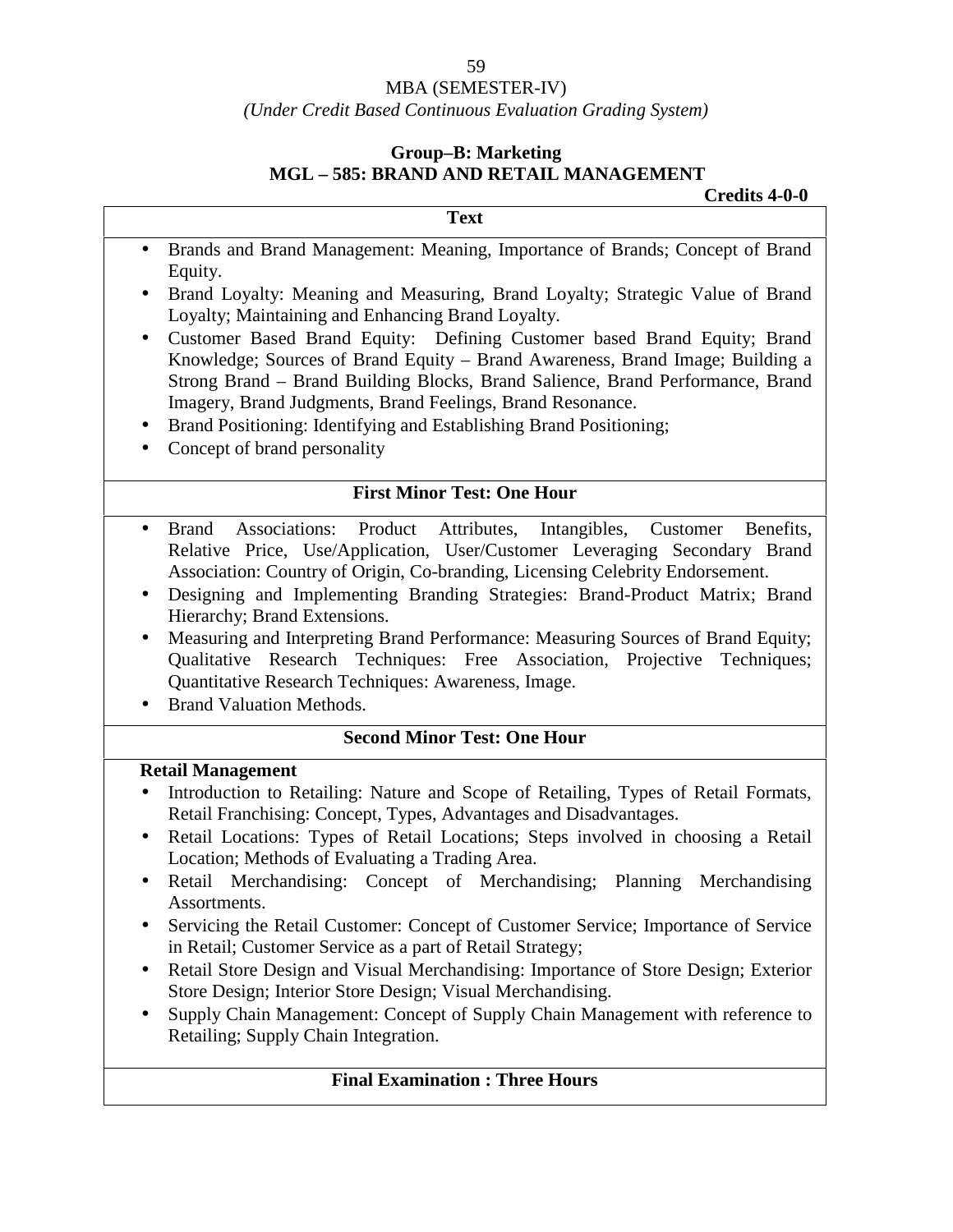#### *(Under Credit Based Continuous Evaluation Grading System)*

60

- 1. Keller, Kevin Lane: Strategic Brand Management: Building, Measuring and Managing Brand Equity (Prentice Hall India: New Delhi), Third Edition (2008).
- 2. Aaker, David: Managing Brand Equity (Free Press: New York) (1991)
- 3. Sinha, P.K and Uniyal, D.P.: Managing Retailing (Oxford University Press), Second Edition, New Delhi.
- 4. Levy, Michael and Weitz, Barton A.: Retailing Management (Tata McGraw Hill: New Delhi)
- 5. Swapna Pradhan: Retailing Managemnt (Tata McGraw Hill: New Delhi) Third Edition, 2009
- 6. Berman, Barry and Joel R. Evans 2006, Retail Management- A Strategic Approach, Pearson Education, 9<sup>th</sup> Edition.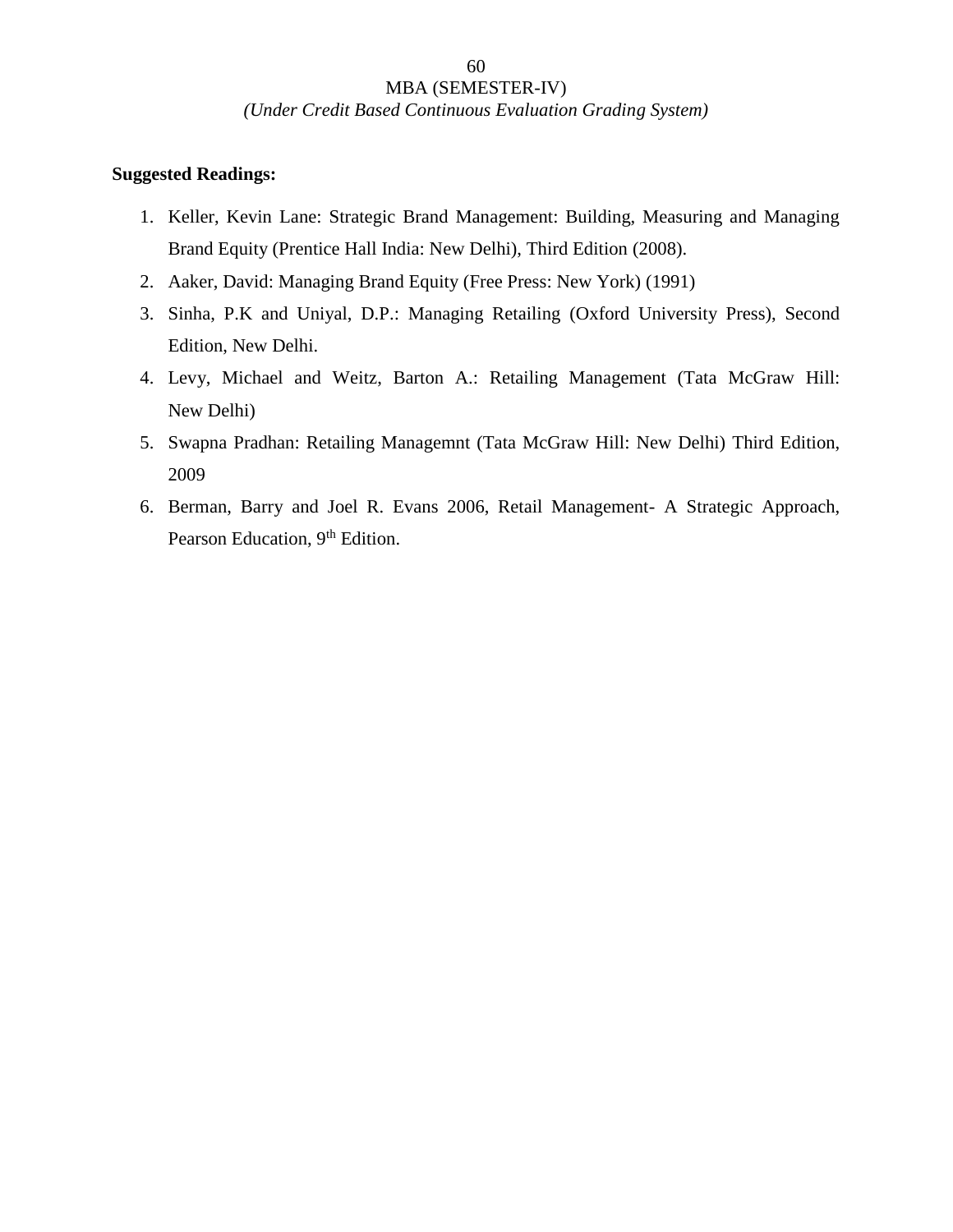#### 61 MBA (SEMESTER-IV) *(Under Credit Based Continuous Evaluation Grading System)*

### **Group–B: Marketing MGL-586: SERVICES MARKETING**

**Credits 4-0-0**

**Text Marketing in Services Economy:** conceptual framework of services, principal industries of the service sector, powerful forces transforming service markets, four broad categories of services- a process perspective, the traditional marketing mix applied to the services, the extended services marketing mix of managing the customer interface, marketing  $\&$  its integration with other management functions, developing effective service marketing.

**Consumer Behavior in a Service Context:** three stage model of service consumption, repurchase stage, service encounter stage, post counter stage.

**Positioning Services in Competitive Markets:** need for positioning services effectively, achieving competitive advantage, marketing segmentation, forms the basis for focused strategies, service attributes and levels, positioning distinguishes a brand from its competitors, developing an effective positioning strategy, positioning maps for plotting competitive strategy, changing competitive positioning.

#### **First Minor Test: One Hour**

**Designing and Management Service Processes:** flowcharting customer services processes, blueprinting services to create valued experiences and productive operations, service process redesign, customer as co-producer, self-service technologies.

**Crafting the Service Environment:** purpose of service environment, theory behind consumer response to service environments, dimensions of the service environment.

**Managing People for Service Advantage:** service employees are crucially important, frontline work is difficult and stressful, cycle of failure, mediocrity, and success, human resource management-how to get it right, service leadership and culture.

#### **Second Minor Test: One Hour**

**Managing Relationships and Building Loyalty:** concept of customer loyalty, understanding the customer-firm relationship, wheel of loyalty, building a foundation for loyalty, strategy for developing loyalty bonds with customers, strategies for reducing customer defections, customer relationship management.

**Complaint Handling and Service Recovery:** customer complaining behavior, customer response to effective service recovery, principles of effective service recovery systems, service guarantees, discouraging abuse and opportunistic customer behavior.

**Improving Service Quality and Productivity:** integrating service quality and productivity strategies, defining service quality, identifying and correcting service quality problems, measuring and improving service quality of different services (retailing services, banking services and online services), learning from customer feedback, hard measure of service quality, tools to analyze and address service quality problems, defining and measuring productivity, improving service productivity.

#### **Final Examination : Three Hours**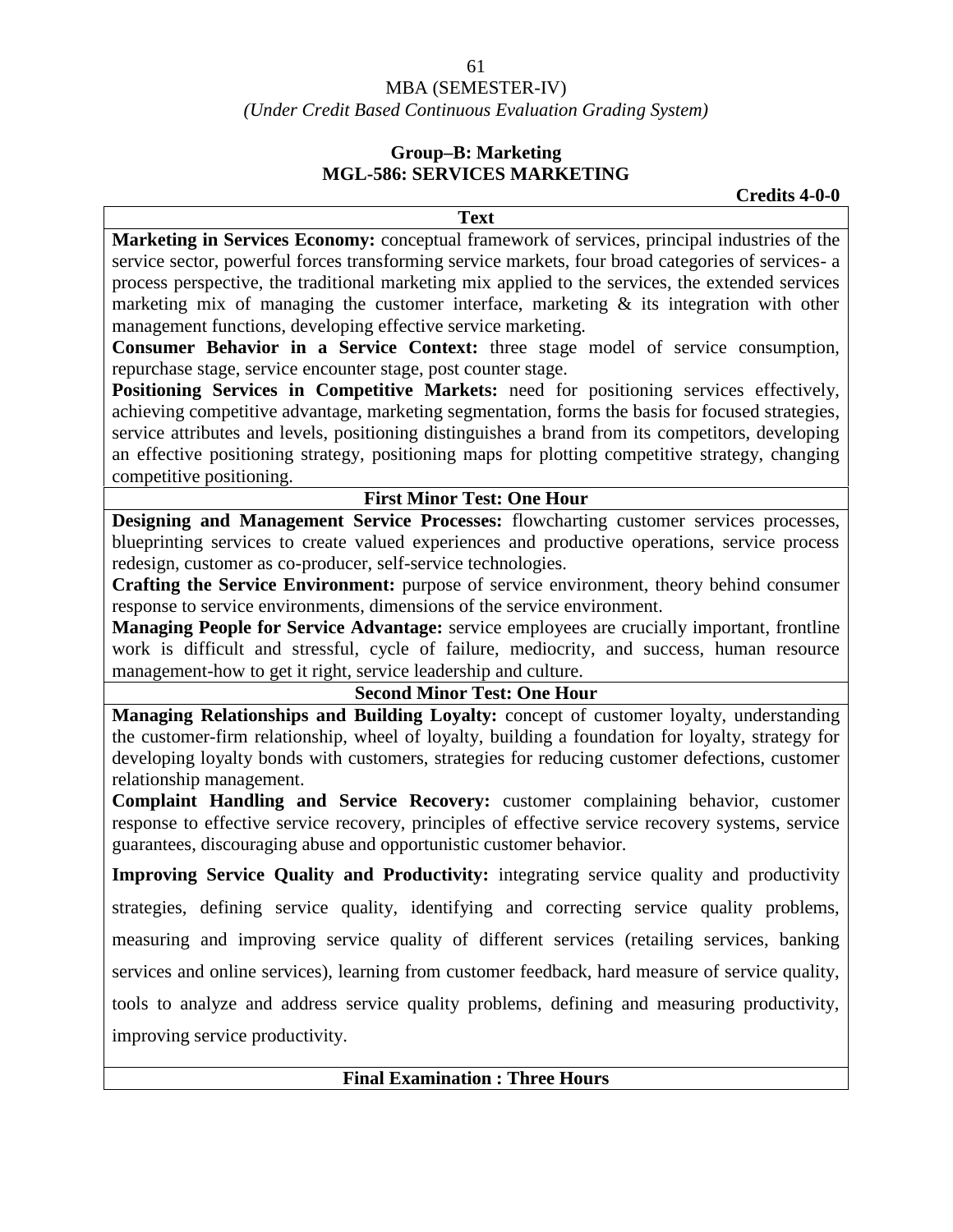*(Under Credit Based Continuous Evaluation Grading System)*

- 1. Lovelock, Christopher, Wirtz Jochen, Chatterjee, "*Services Marketing: People, Technology,Strategy*", Pearson Education, New Delhi.
- 2. Zeithaml, V.A., Bitner, Mary Jo, Pandit, "*Services Marketing*", Tata McGraw Hill, New Delhi.
- 3. Payne, Adrian, "*The Essence of Services Marketing*", Prentice Hall of India, New Delhi.
- 4. Nargundhar, Rajendra, "*Services Marketing*", Tata McGraw Hill, New Delhi.
- 5. Goncalves, Karen P., "*Services Marketing–A Strategic Approach*",Prentice Hall International, New Jersey.
- 6. Jauhari, Vinnie, Dutta, "*Services–Marketing, Operations Management*", Oxford University Press, New Delhi.
- 7. Srinivasan, R., "*Services Marketing–The Indian Context*", Prentice Hall of India, New Delhi.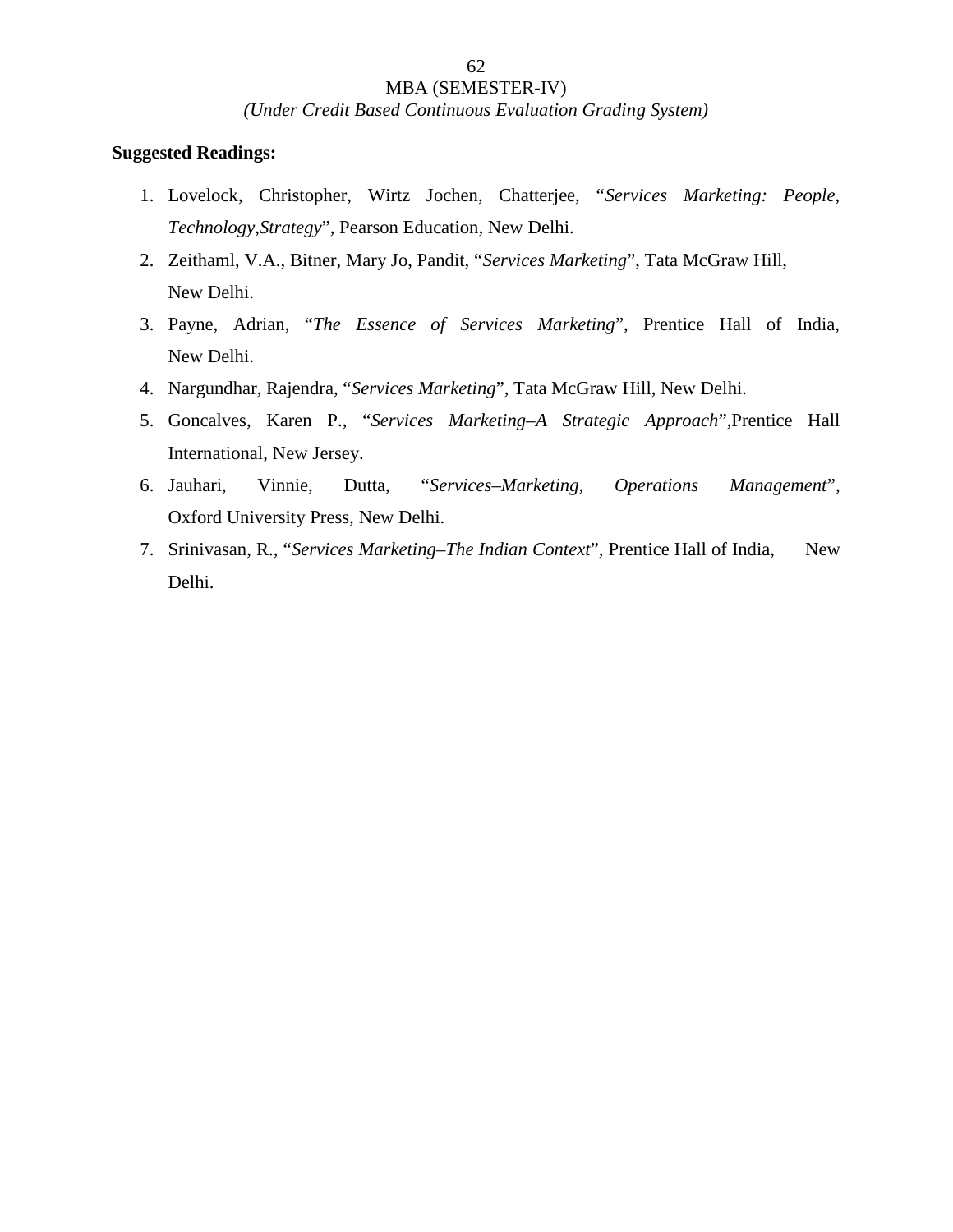#### *(Under Credit Based Continuous Evaluation Grading System)*

### **Group-B: Marketing MGL-600: CASE STUDIES IN MARKETING**

**Credits 2-0-0 Text Case 1**: "Relationship between Employee Satisfaction, Customer Satisfaction and Market Share: The Case of Hewlett- Packard" .pp 336-339 Source: Services Marketing, Operations and Management Author: Vinnie Jauhari Oxford University Press Publication, India. **Case2:** "Service Failure and Recovery Strategies in the Restaurant Sector. An Indo-US comparative Study". Pp: 279-285 Source: Services Marketing, Operations and Management Author: Vinnie Jauhari Oxford University Press Publication, India. **Case 3:** Physical Evidence: A Case of KFC".pp: 236-238 Source: Services Marketing, Operations and Management Author: Vinnie Jauhari Oxford University Press Publication, India. **First Minor Test: One Hour**

**Case4:**Mortein Vaporizer: What lies Beneath Brand Positioning? Vikalpa Vol. 38.3-2013 Debasis Pradhan & Divya Agarwal **Case5:** HCL: Facing the Challenge of the Laptop Market Jaydeep Mukherjee and Mahalingam Sundar arjan Vol. 37 no.1 Jan-march 2012 **Case6:** Harvert Gold: Delhi's No. 1 Brand Noria Farooqui Vol 37 No.2 April- Dec 2012

#### **Second Minor Test: One Hour**

**Case7:** Food World- A Market Entry Strategy in Managing Retailing. Sinha, P.K and D.P Uniyal(2012)

Oxford University Press, Second Edition,pg. 15-27.

**Case8:** Planet Health in Managing Retailing. Sinha, P.K and D.P Uniyal (2012)

Oxford University Press, Second Edition,pg. 145-162.

**Case9:** Airtel: If only we talk to each other, in Darwin's Brands- Adapting for Success. Halve, Anand(2012), Sage Publication, pg. 153-167

**Final Examination : Three Hours**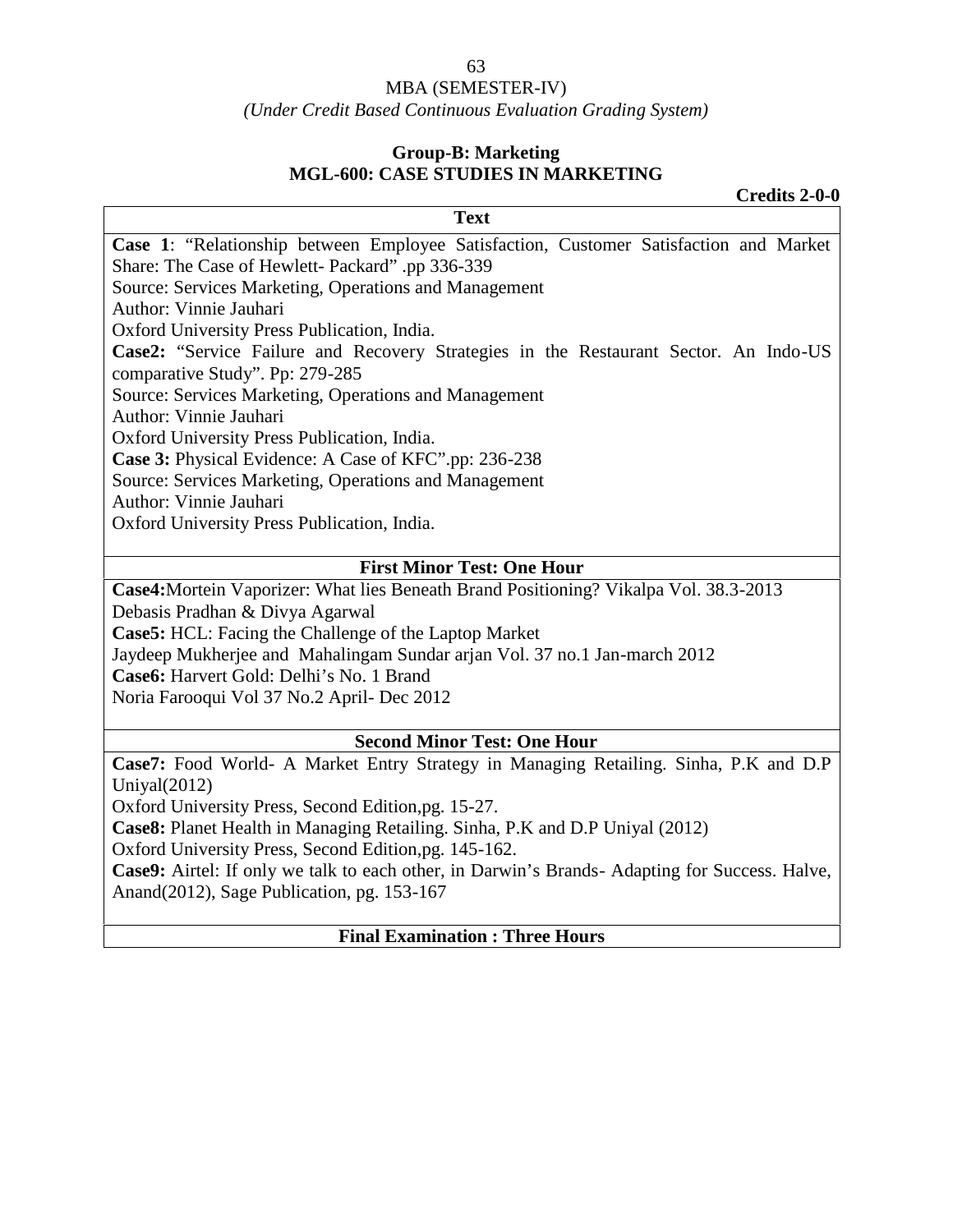### *(Under Credit Based Continuous Evaluation Grading System)*

### **Group–C: Human Resource Management MGL–587: INDUSTRIAL RELATIONS**

**Credits 4-0-0**

|           | <b>Text</b>                                                                               |
|-----------|-------------------------------------------------------------------------------------------|
| $\bullet$ | Labor Force in India: Growth, Composition and Trends.                                     |
| $\bullet$ | Industrial Relations: Concept and Importance; HRM-IR-HRD Integration; Components          |
|           | of Industrial Relations System, Approaches to Industrial Relations, Industrial Relations  |
|           | and Technological Change; The role of government in Industrial Relations; ILO             |
|           | Declaration on Fundamental Principles and Rights at works                                 |
|           | Problems of Labour Management Relations; Causes of poor Industrial Relations;             |
|           | Necessary Pre-requisites for Harmonious Industrial Relations.                             |
|           | Recommendations of 2 <sup>nd</sup> National Commission on Labour                          |
|           | <b>First Minor Test: One Hour</b>                                                         |
|           | Trade Unions: Concept, Trade Unions in India: Structure and Characteristics, Registration |
|           | and Recognition of Trade Unions, Trade union finances and Funds, Privileges of            |
|           | Registered Trade Unions, Major National Trade Union Centers in India, Future of Trade     |
|           | Unions in India.                                                                          |
| $\bullet$ | Dispute Settlement Machinery Conciliation: Concept, Types, Conciliation Procedure and     |
|           | Practices in India; Adjudication – Concept and types; Arbitration: Approaches and types.  |
| $\bullet$ | Grievance: Concept, Nature, Causes, Grievance Redressal Procedure.                        |
| $\bullet$ | Discipline: Misconduct, Various approaches to deal with indiscipline.                     |
|           | Case study: Supreme Court Judgment in the case of Tamil Nadu government employees         |
|           | strike.                                                                                   |
|           | <b>Second Minor Test: One Hour</b>                                                        |
| $\bullet$ | Collective Bargaining: Concept, Features and importance, Pre-requisites of successful     |
|           | Collective Bargaining; Levels of Collective Bargaining, Process of Collective Bargaining. |
|           | Workers Participation in Management: Concept, Evolution, Objectives, Forms of             |
|           | Worker's Participation.                                                                   |
|           | Labor Welfare: Concept, Features, Need, Approaches, Statutory and Non-Statutory           |
|           | Labour Welfare for Standard Work Life; Labour Welfare Fund.                               |
|           | <b>Final Examination: Three Hours</b>                                                     |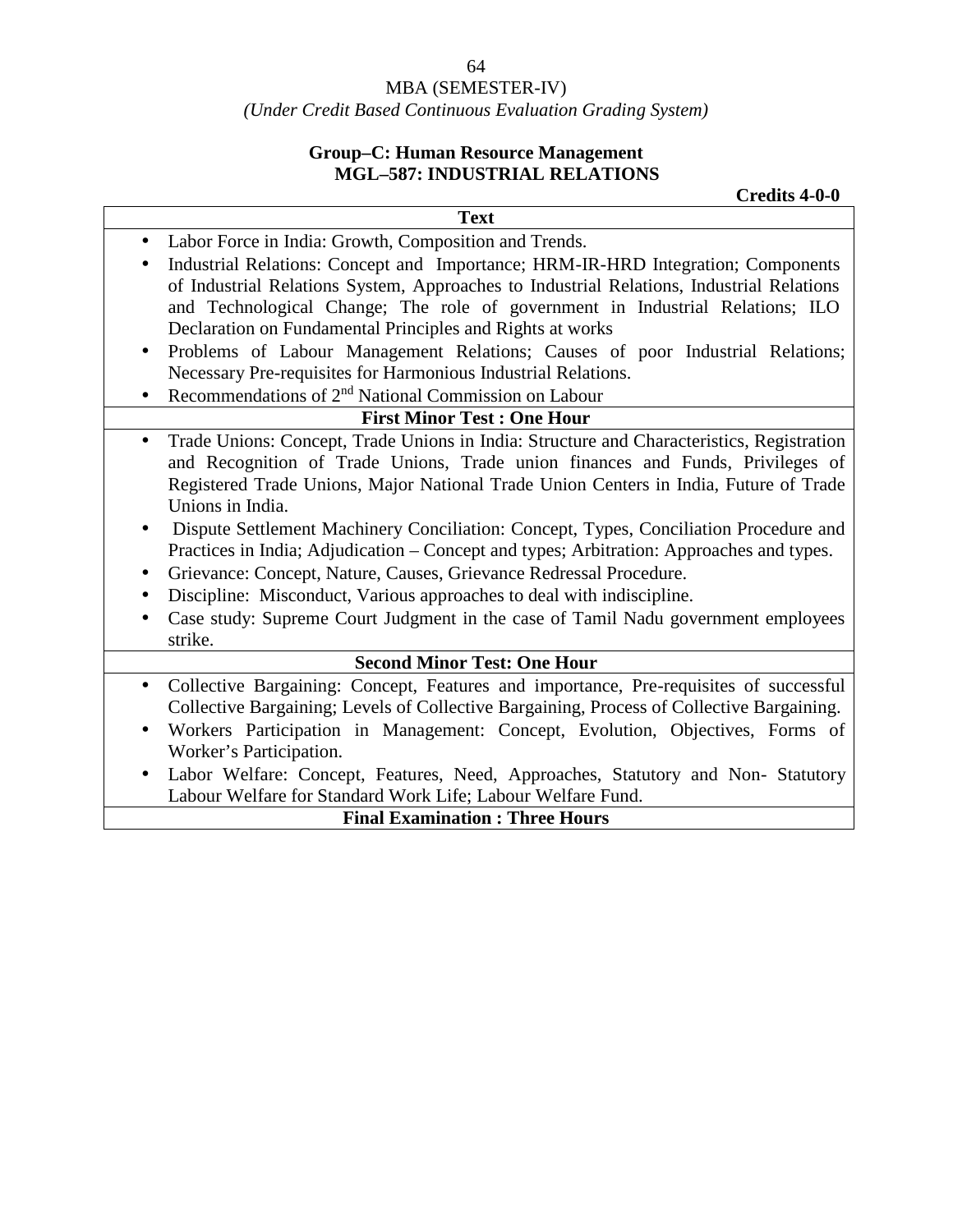*(Under Credit Based Continuous Evaluation Grading System)*

- 1. Venkata Ratnam, C.S. "Industrial Relations", Oxford University Press, New Delhi, 2006.
- 2. Srivastava, S. C. "Industrial Relations and Labour Laws", Vikas Publishing House Pvt Ltd, New Delhi, 2008.
- 3. Sinha, P.R.N., Sinha, Indu Bala and Shekhar, Seema Priyadarshini, "Industrial Relations, Trade Unions, and Labour Legislation", Pearson Education, New Delhi, 2004.
- 4. Sen Ratna, "Industrial Relations in India", MacMillan, New Delhi, 2003.
- 5. Mamoria, Mamoria and Gankar. "Dynamics of Industrial Relations", Himalaya Publishing House, New Delhi, 2007.
- 6. Monappa Arun, "Industrial Relations", Tata McGraw Hill Edition, New Delhi, 2007.
- 7. Davar, R S, Personnel Management and Industrial Relation, Vikas Publishing House Pvt. Ltd, New Delhi; 1999.
- 8. Sivarethinamohan, R, Industrial Relations and Labour Welfare- Text and Cases, PHI Learning Pvt. Ltd, New Delhi, 2010.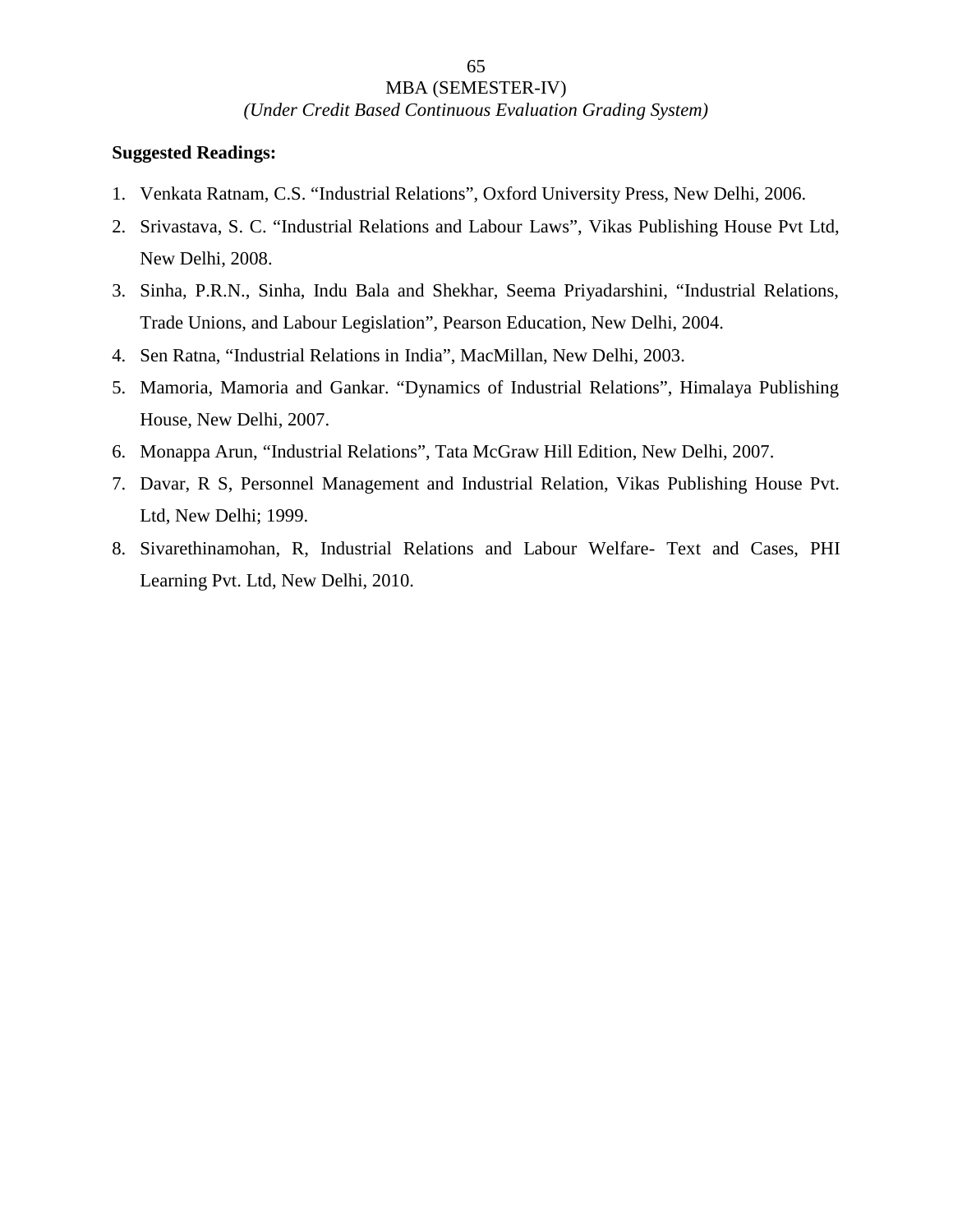### *(Under Credit Based Continuous Evaluation Grading System)*

### **Group–C: Human Resource Management MGL–588: MANAGERIAL COMPETENCIES AND CAREER DEVELOPMENT**

### **Credits 4-0-0**

|                                            | <b>Text</b>                                                                                                                                                                                                                                                                                                                                                                                   |
|--------------------------------------------|-----------------------------------------------------------------------------------------------------------------------------------------------------------------------------------------------------------------------------------------------------------------------------------------------------------------------------------------------------------------------------------------------|
| $\bullet$<br>Developing Competency Models. | Competency: Concept; Personal Competency Framework; The Lancaster Model of<br>Managerial Competencies; Transcultural Managerial Competencies; Issues Related to                                                                                                                                                                                                                               |
| $\bullet$<br>Description Interview.        | Formation of a Competency Framework: Sources of Competency Information,<br>Position Documentation, Process Documentation, Existing Documentation, Personnel<br>Development Resources, Interviews, Behavioural Event Interview, Behavioural                                                                                                                                                    |
| Centres; Resistance and Recommendations    | Competency Mapping and Assessment Centres: History of Assessment Centres, Use<br>of Assessment Centres in the Industry, Types of Exercises being used in Assessment                                                                                                                                                                                                                           |
|                                            | <b>First Minor Test: One Hour</b>                                                                                                                                                                                                                                                                                                                                                             |
| $\bullet$<br>Careers.                      | Career Planning, Development, and Management Career: Concept, Characteristics of<br>present day careers; Types of Careers; Career Stages; Making Career Choices; Career<br>Anchors; Organizational Socialization; Career Paths and Career ladders; Challenges in<br>established careers: Career Plateau; Making Career Changes; The Glass Ceiling; Dual                                       |
|                                            | <b>Second Minor Test: One Hour</b>                                                                                                                                                                                                                                                                                                                                                            |
| $\bullet$                                  | Mentoring: Concept, Perspectives of Mentoring, Phases of the Mentoring<br>Relationship, Outcomes of Mentoring Programmes, Design and Implementation of<br>formal mentoring programmes, Barriers to Mentoring; Special issues in Mentoring:<br>Women and Mentoring, Cross-gender Mentoring Relationships, Workplace Diversity<br>and Mentoring; Mentoring Relationship - A strategic Approach. |
| $\bullet$                                  | Work-Life Integration: Changing notions of work-family relationship; Work – Life<br>Issues; Environmental Trends Impacting Work – Life Issues; Work – Family Conflict:<br>Concept and Types; Work - Life Balance; Work - Life Integration; Work - Life                                                                                                                                        |
| Life Integration.                          | Initiatives: meaning, type and benefits; Work - Family Culture; Approaches to Work -                                                                                                                                                                                                                                                                                                          |
|                                            | <b>Final Examination: Three Hours</b>                                                                                                                                                                                                                                                                                                                                                         |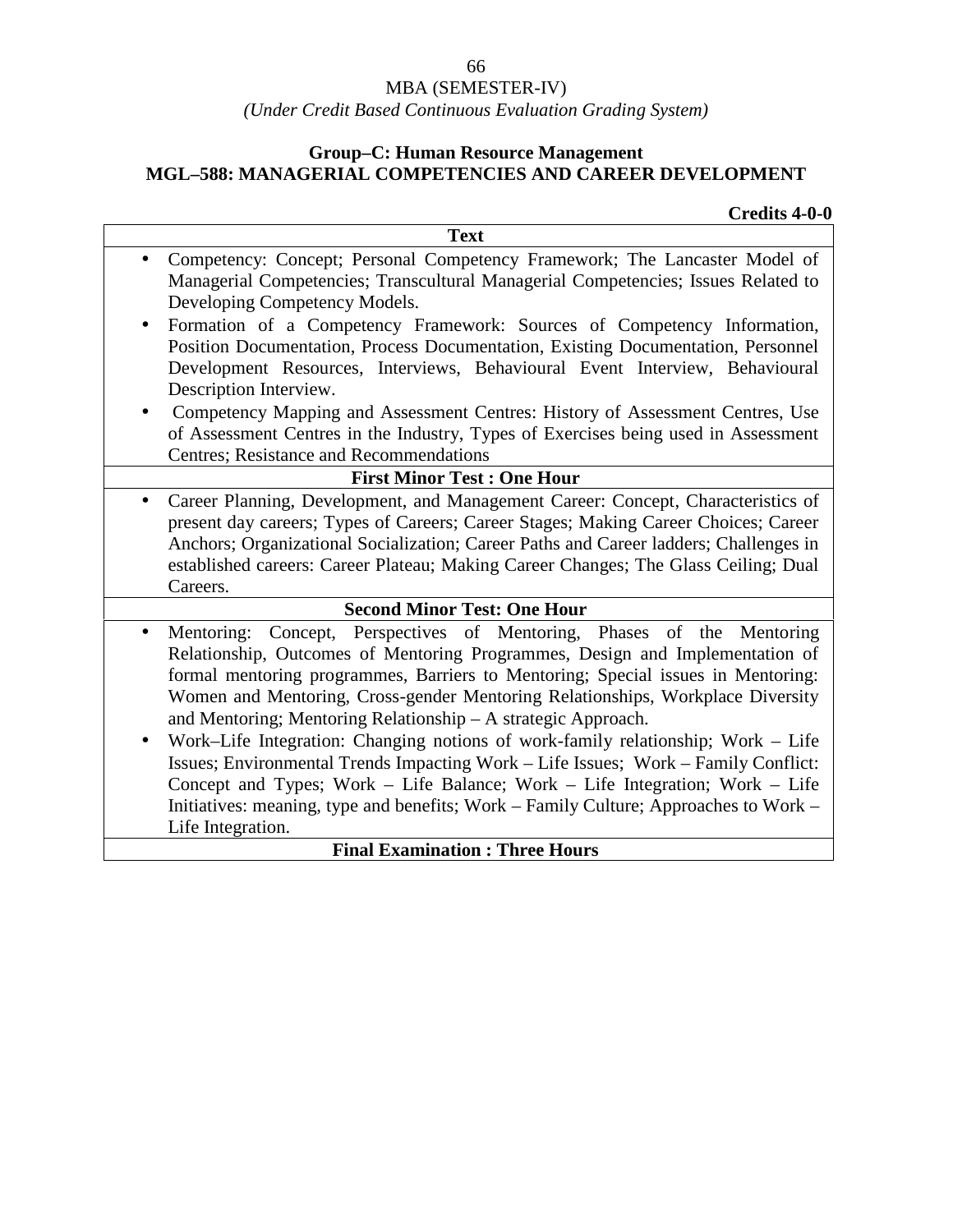*(Under Credit Based Continuous Evaluation Grading System)*

- 1. Seema Sanghi (2007) "*The Handbook of Competency Mapping – Understanding, Designing and Implementing Competencies Models in Organizations*", 2<sup>nd</sup> Edition, Response Book, New Delhi.
- 2. Gary W. Carter, Kevin W. Cook, and David W. Dorsey, (2009) "*Career Paths- Charting Courses to Success for Organizations and Their Employees*", John Wiley & Sons, Ltd., UK.
- 3. Jonathan Winterton and Ruth Winterton (2002) "*Developing Managerial Competence*", Routledge, London
- 4. Jane Yarnall (2008), "*Strategic Career Management - Developing Your Talent*", Butterworth-Heinemann, London.
- 5. Greenberg, Jerald and Baron, Robert A. (2010) "Behaviour in Organizations", 9<sup>th</sup> edition, PHI, New Delhi.
- 6. Agarwala, Tanuja, (2007), "*Strategic Human Resource Management*", Oxford University Press, New Delhi.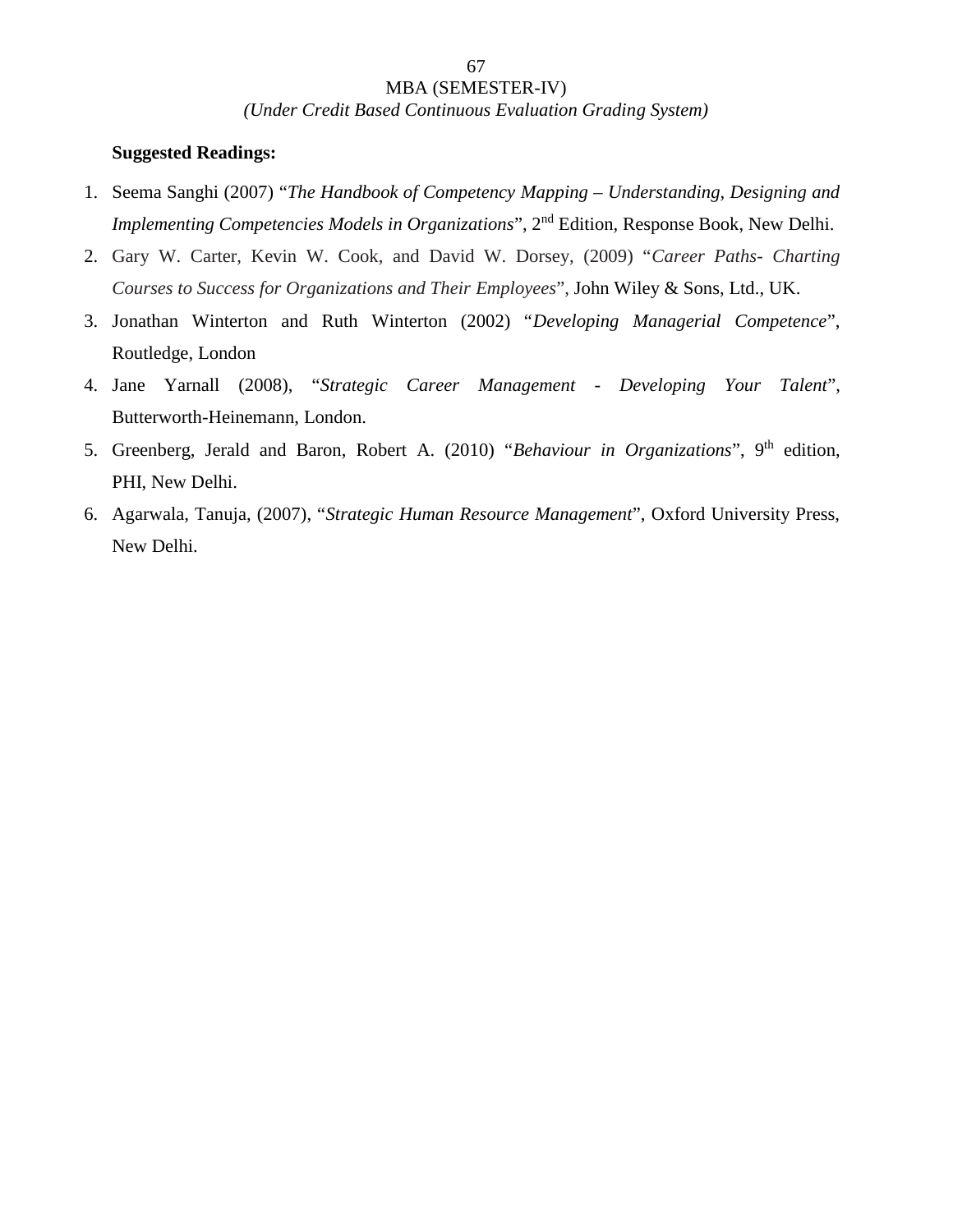#### MBA (SEMESTER-IV)

#### *(Under Credit Based Continuous Evaluation Grading System)*

# **Group–C: Human Resource Management MGL–589: INTERNATIONAL HUMAN RESOURCE MANAGEMENT**

**Text**

**Credits 4-0-0**

International Human Resource Management: Meaning, Concept of Expatriate, Differences between Domestic and International HRM, Variables that moderate differences between Domestic and International HRM.

Staffing International Operations: Approaches to Staffing, Transferring Staff for International Business Activities, Roles of Expatriates and Non-Expatriates, Role of the Corporate HR function.

Recruiting and Selecting Staff for International Assignments: Issues in Staff Selection, Factors Moderating Performance, Selection Criteria, Dual Career Couples.

Re-entry and Career Issues: Concept and Repatriation Process, Individual Reactions to Re-entry, Multinational Responses, Designing a Repatriation Program.

#### **First Minor Test: One Hour**

International Training and Development: Concept, Role of Expatriate Training, Components of Effective Pre-departure Training Programs, Developing Staff through International Assignments. International Compensation: Concept and Objectives of International Compensation, Key Components of an International Compensation Program, Approaches to International Compensation.

Performance Management: Concept, Multinational Performance Management, Performance Management of International Employees, Performance Appraisal of International Employees.

#### **Second Minor Test: One Hour**

Knowledge Transfer within a Multinational Company: Organizational Knowledge and its Significance, Sources of Organizational Knowledge; Tacit and Explicit Knowledge; HRM and Organizational Knowledge; Transfer of Knowledge between and within organizations, Transfer of Knowledge within MNCs, Transfer of Knowledge across National Borders, Transfer of Managerial Know-how and HRM across National Borders.

International Industrial Relations: Key issues in International Industrial Relations, Trade Union and International Industrial Relations, Responses of Trade Unions to Multinationals; Issue of Social Dumping.

National Context of HRM: HRM Practices in Japan, United States, India and China.

**Final Examination : Three Hours**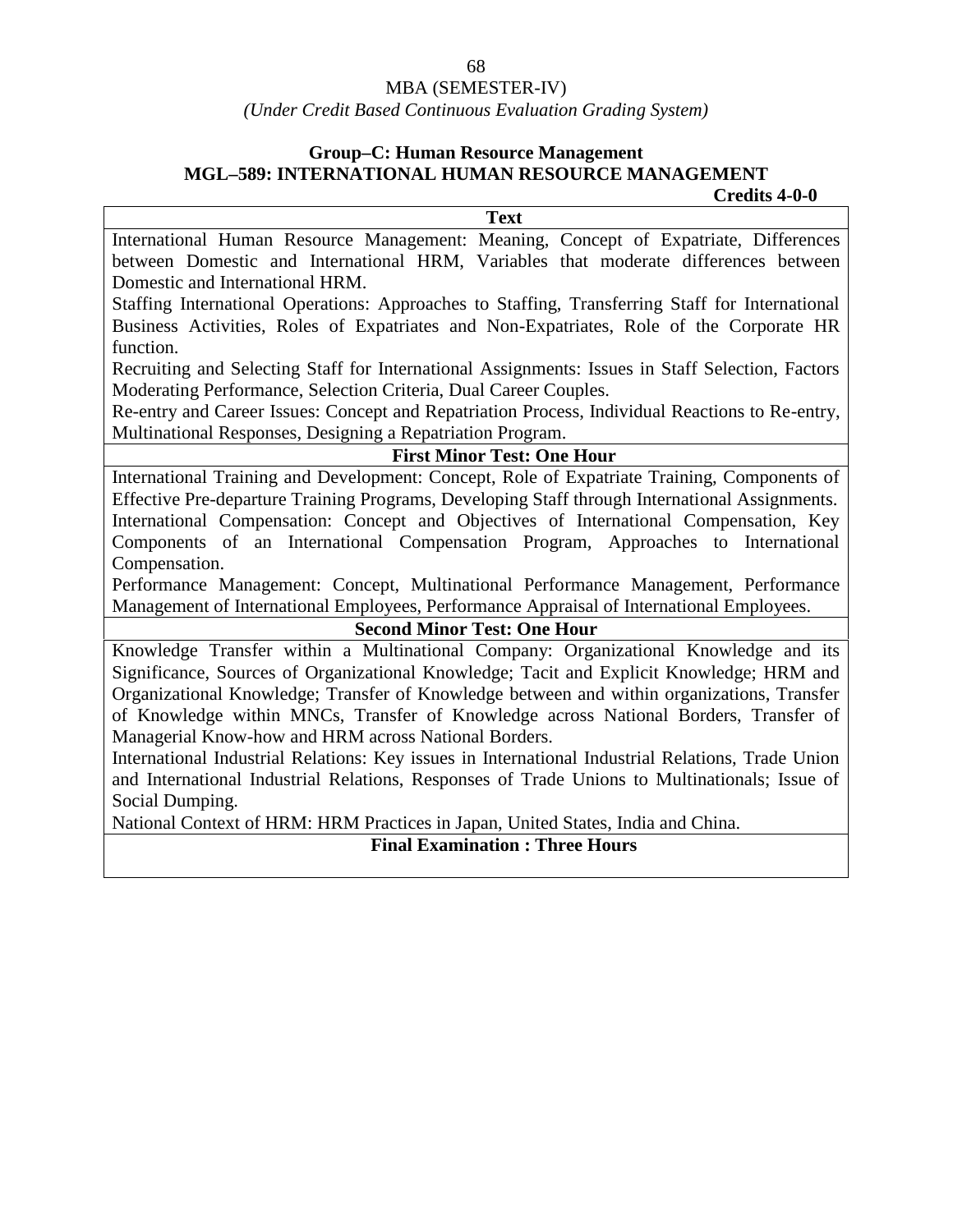*(Under Credit Based Continuous Evaluation Grading System)*

- 1. P. Suba Rao (2009) International Human Resource Management, Himalaya Publishing House, Mumbai.
- 2. Peter J. Dowling, Marion Festing and Allen D. Engle (2008), International Human Resource Management, Cengage Learning, New Delhi.
- 3. S.C.Gupta (2006) Text Book of International HRM, MacMillan, New Delhi.
- 4. Monir H. Tayeb (2004), International Human Resource Management A Multinational Company Perspective, Oxford University Press, New Delhi
- 5. Anne-Wil Harzing and Joris Van Ruysseveldt (1995), International Human Resource Management, SAGE Publications, New Delhi.
- 6. Ian Beardwell and Len Holdon (2001), HRM: A Contemporary Perspective, McMillan, New Delhi.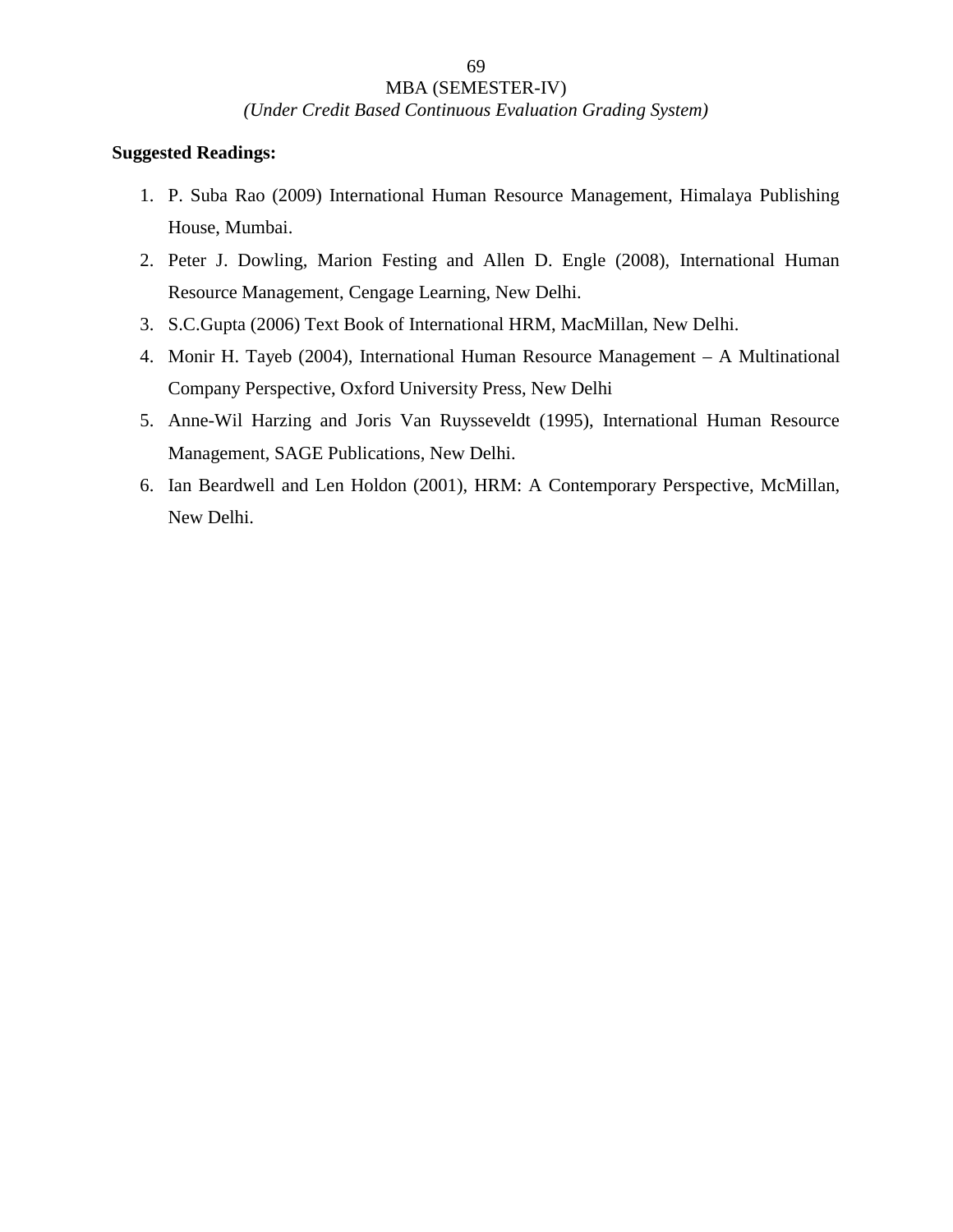### *(Under Credit Based Continuous Evaluation Grading System)*

### **Group–C: Human Resource Management MGL–601: CASE STUDIES IN HUMAN RESOURCE MANAGEMENT Credits 2-0-0**

| <b>Text</b>                                                                                                                                                                                                                                               |  |
|-----------------------------------------------------------------------------------------------------------------------------------------------------------------------------------------------------------------------------------------------------------|--|
| 1. Global Human Resource Management at Coca-Cola (Source: Aswathappa, K. and Dash,<br>S., International Human Resource Management, 2013, McGraw Hill Education, pp. 23-<br>25.)                                                                           |  |
| Mahavir Polyester Limited (Source: Gupta, S.C., Advanced Human Resource<br>2.<br>Management : A Strategic Perspective, 2011, Anne Books Pvt Ltd, New Delhi, pp. 295-<br>301.)                                                                             |  |
| 3. The Dish Ends Ltd. (Source: Kulkarni, Pachpande and Pachpande, Case Studies in<br>Management, 2012, Pearson Education, Delhi, pp. 3-6.)                                                                                                                |  |
| 4. Novais Laboratory Pvt Ltd (Source : Biswajeet Pattanayak, Human Resource<br>Management, Fourth Edition, 2014, PHI Learning, Delhi, pp. 666-668).                                                                                                       |  |
| <b>First Minor Test: One Hour</b>                                                                                                                                                                                                                         |  |
| 5. The Office Equipment Company (Source: Fisher, Schoenfeldt and Shaw, Human<br>Resource Management, 2006, biztantra, New Delhi, pp. 850-851.)                                                                                                            |  |
| 6. Restructuring at Flexco (Source : Gupta, S.C., Advanced Human Resource Management :<br>A Strategic Perspective, 2011, Anne Books Pvt Ltd, New Delhi, pp. 366-368.)                                                                                     |  |
| Going Home (Source: Aswathappa, K. and Dash, S., International Human Resource<br>7.<br>Management, 2013, McGraw Hill Education, pp. 295-297.)                                                                                                             |  |
| 8. Seiko Instruments ((Source: Gupta, S.C., Advanced Human Resource Management: A<br>Strategic Perspective, 2011, Anne Books Pvt Ltd, New Delhi, pp. 392-395.)                                                                                            |  |
| <b>Second Minor Test: One Hour</b>                                                                                                                                                                                                                        |  |
| 9. Performance Management at Jet Food Services (Source : Fisher, Schoenfeldt and Shaw,<br>Human Resource Management, 2006, biztantra, New Delhi, pp. 533-535.)<br>10. A Case of Complicated Multi – union Manoeuvres (Source: Kulkarni, Pachpande and     |  |
| Pachpande, Case Studies in Management, 2012, Pearson Education, Delhi, pp. 7-8.)<br>11. Innovative HRM at Span Outsourcing Pvt Ltd (Source : Biswajeet Pattanayak, Human<br>Resource Management, Fourth Edition, 2014, PHI Learning, Delhi, pp. 658-660). |  |
| 12. A Virtual Team at Nanawati Associates (Source: Robbins, Judge and Sanghi,<br>Organizational Behaviour, Pearson Education, New Delhi, pp. 396-397).                                                                                                    |  |
| <b>Final Examination: Three Hours</b>                                                                                                                                                                                                                     |  |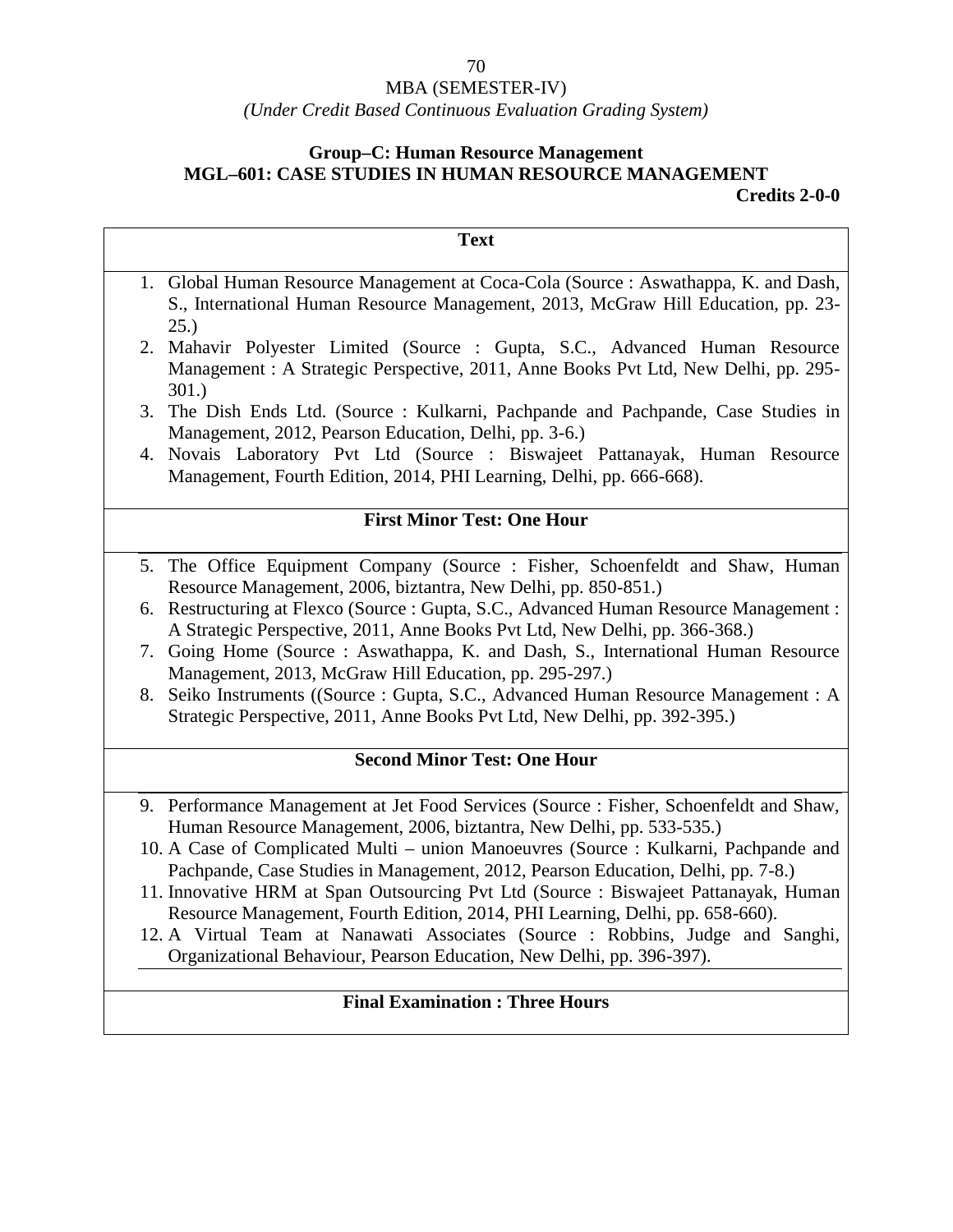#### MBA (SEMESTER-IV)

#### *(Under Credit Based Continuous Evaluation Grading System)*

#### **Group–D: International Business**

#### **MGL–590: INTERNATIONAL FINANCIAL MARKETS AND FOREIGN EXCHANGE Credits 4-0-0**

**Text History of the International Financial System** -The rise and Fall of Bretton Woods, Globalisation and the Growth of Derivatives, The Crash of 1994-96 and Beyond, Euro currency Market , Euro-banking and Euro-currency Centers, Deposit Dealing and the Term Structure of Euro-currency Rates, Euro-currency Futures and Options, Syndicated Euro-credits, International Bond Markets-Introduction, New Issue Procedures in the Eurobond Markets, Eurobond Valuation and Hedging, Interest Rates and Currency Swaps, Pricing Option, Features of International Bonds, Forecasting and the Image of the Future-Central Banks and the Balance of Payments,

### **First Minor Test : One Hour**

- **The European Monetary System** and Other Regional Artificial Currency Areas, New Instruments in International Capital Markets, International Banking and Country RISK , International Portfolio Diversification, International Transfer Pricing.
- **Types of Foreign Exchange Markets and Transactions**, Quoting Foreign Exchange Rates, Spread, Official and Free Market Rates, Cross Rates, Forward Rates, Quoting Forward Rates; Organisation of the Foreign Exchange Markets; Currency Futures; Currency Options; Currency Swaps; Corporate Exposure Management: Alternative Definitions of Foreign Exchange Risk, Exposure Information System, Alternative Strategies for Exposure Management,

**Second Minor Test: One Hour**

 **Exposure Management Techniques**, Organisation of the Exposure Management Function; Parameters and Constraints on Exposure Management: Theory and practice of Forecasting Exchange Rates-Economic Fundamentals, Financial and Socio-Political Factors, Technical Analysis; Tax Treatment of Foreign Exchange Gains and Losses; FEMA.

#### **Final Examination : Three Hours**

- 1. Aliber, R.Z. Exchange Risk and Corporate International Finance, London. Macmillan,1978
- 2. Bhalla,V.K. International Financial Management. 2nd ed., New Delhi, Anmol, 2001.
- 3. Luca Cornelius Trading in the Global Currency Markets. NJ, Prentice Hall,1995
- 4. Shapiro, A.C. International Financial Management. Boston.Allyn and Bacon,1979
- 5. Sutton.W.H. Trading in Currency Options, New York Institute of Finance,1987
- 6. Buckley, Adrian. *Multinational Finance.* 3rd ed., Englewood Cliffs, Prentice Hall Inc., 1996.
- 7. Eiteman. David K and Stonehill. Arthur I. *Multinational Business Finance.* California, Addison - Wesley, 1988.
- 8. Johnson and Giaccotto. *Options and Futures.* St. Paul. West, 1995.
- 9. Kim, Suk and Kim. Seung. *Global Corporate Finance: Text and Cases.* 2nd Ed. Miami, Florida, 1993.
- 10. Shapiro, Alan C. *Multinational Financial Management.* New Delhi, Prentice Hall of India, 1995.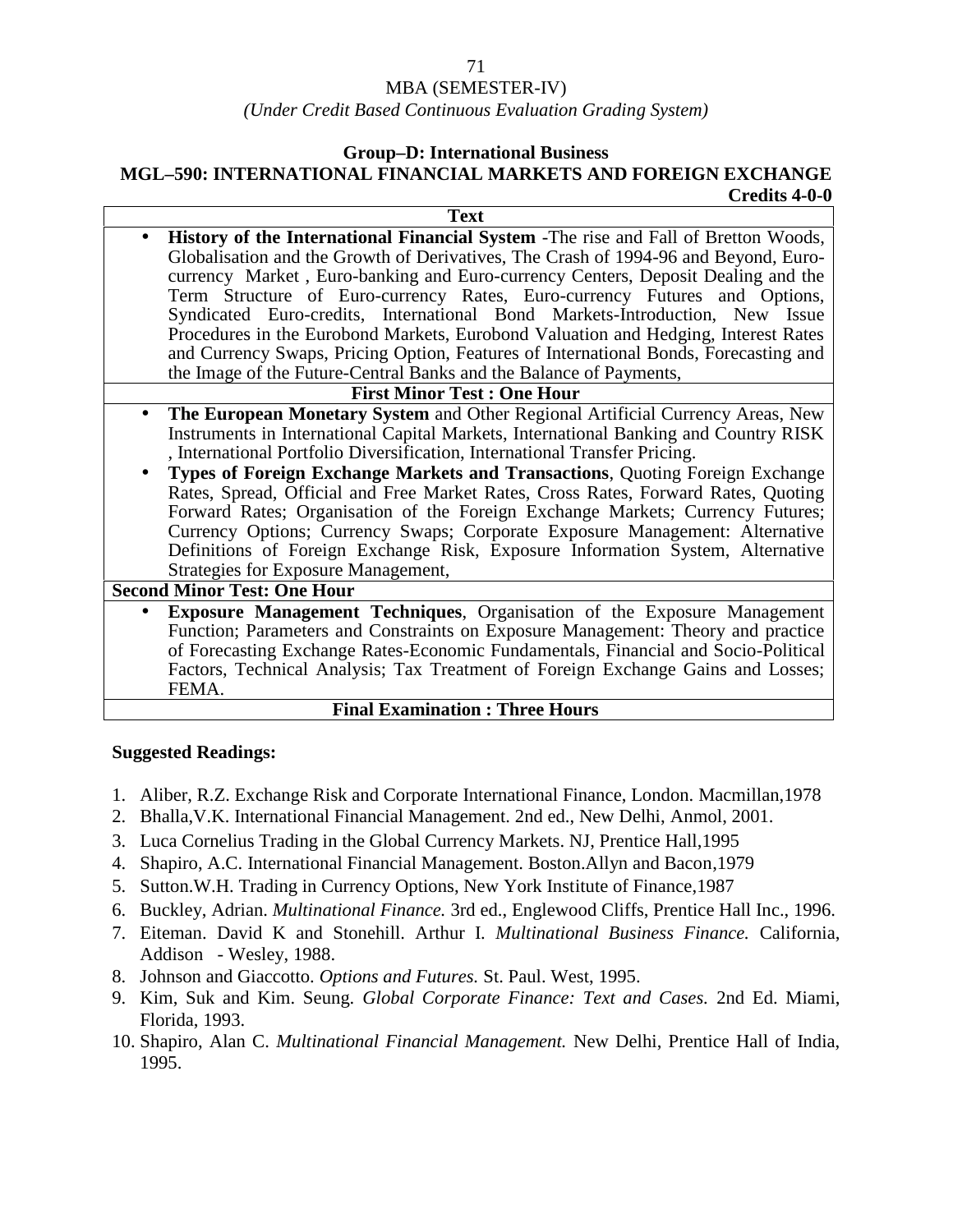## MBA (SEMESTER-IV)

#### *(Under Credit Based Continuous Evaluation Grading System)*

## **Group–D: International Business MGL–591: INTERNATIONAL FINANCIAL MANAGEMENT**

**Credits 4-0-0**

|           | <b>Text</b>                                                                                 |
|-----------|---------------------------------------------------------------------------------------------|
|           | Foreign Exchange System: The Internationalization of Business and Finance, Alternative      |
|           | Exchange Rate Systems; International Monetary System, The European Monetary System.         |
|           | Foreign Exchange Rate Determination: Introduction to Spot Market and Forward                |
|           | Market; Setting the Equilibrium Spot Exchange Rate; Factors Affecting Currency Value:       |
|           | BOP Approach & Asset Market Approach; Role of Central Bank in Determination of              |
|           | Exchange Rates; Parity Conditions in International Finance: Arbitrage and Law of One        |
|           | Price; Purchasing Power Parity; Fisher Effect; Fisher Effect in International Context.      |
|           | <b>First Minor Test: One Hour</b>                                                           |
| $\bullet$ | <b>Currency Forecasting:</b> Interest Rate Parity Theory, The Relationship between Forward  |
|           | and Future Spot Rate , Currency Forecasting;                                                |
| $\bullet$ | Balance of payments: Balance of Payment Categories: Current Account, Capital                |
|           | Account, Official Reserves Account; Balance of Payment: The International Flow of           |
|           | Goods, Services and Capital, Coping with Current Account Deficit.                           |
| $\bullet$ | Country Risk Analysis: Country Risk Analysis, Measuring & Managing Political Risk,          |
|           | Firm Specific Risks; Country Risk Analysis: Study of Economic & Political Factors           |
|           | Posing Risk, Country Risk Analysis in International Banking.                                |
| $\bullet$ | <b>Measuring &amp; Managing Various Exposures:</b> Alternative measures of foreign exchange |
|           | exposure, Risk Hedging-An Introduction; Measuring & Managing Transaction Exposure           |
|           | <b>Second Minor Test: One Hour</b>                                                          |
|           | <b>Measuring &amp; Managing Operating Exposure</b> ; Measuring & Managing Translation       |
|           | Exposure.                                                                                   |
| $\bullet$ | Foreign Exchange Risk Management: Foreign Exchange Instruments, Recent                      |
|           | Developments in Derivatives Markets in India; Currency Futures & Options Market;            |
|           | Interest Rate & Currency Swaps; Interest Rate Forwards & Futures.                           |

#### **Final Examination: Three Hours**

- 1. Shapiro Allan C (2003), "Multinational Financial Management",  $7<sup>th</sup>$  Edition, John Wiley & Sons, Singapore
- 2. Apte P.G. (2009) International Financial Management, 5<sup>th</sup> Edition, Tata McGraw Hill, India
- 3. Bhalla, V.K. (2008), "International Financial Management",  $7<sup>th</sup>$  Edition, Anmol Publications, India
- 4. Eiteman, Stonehill, Moffett(2004), "Multinational Business Finance", 10<sup>th</sup> Edition, Pearson Education, India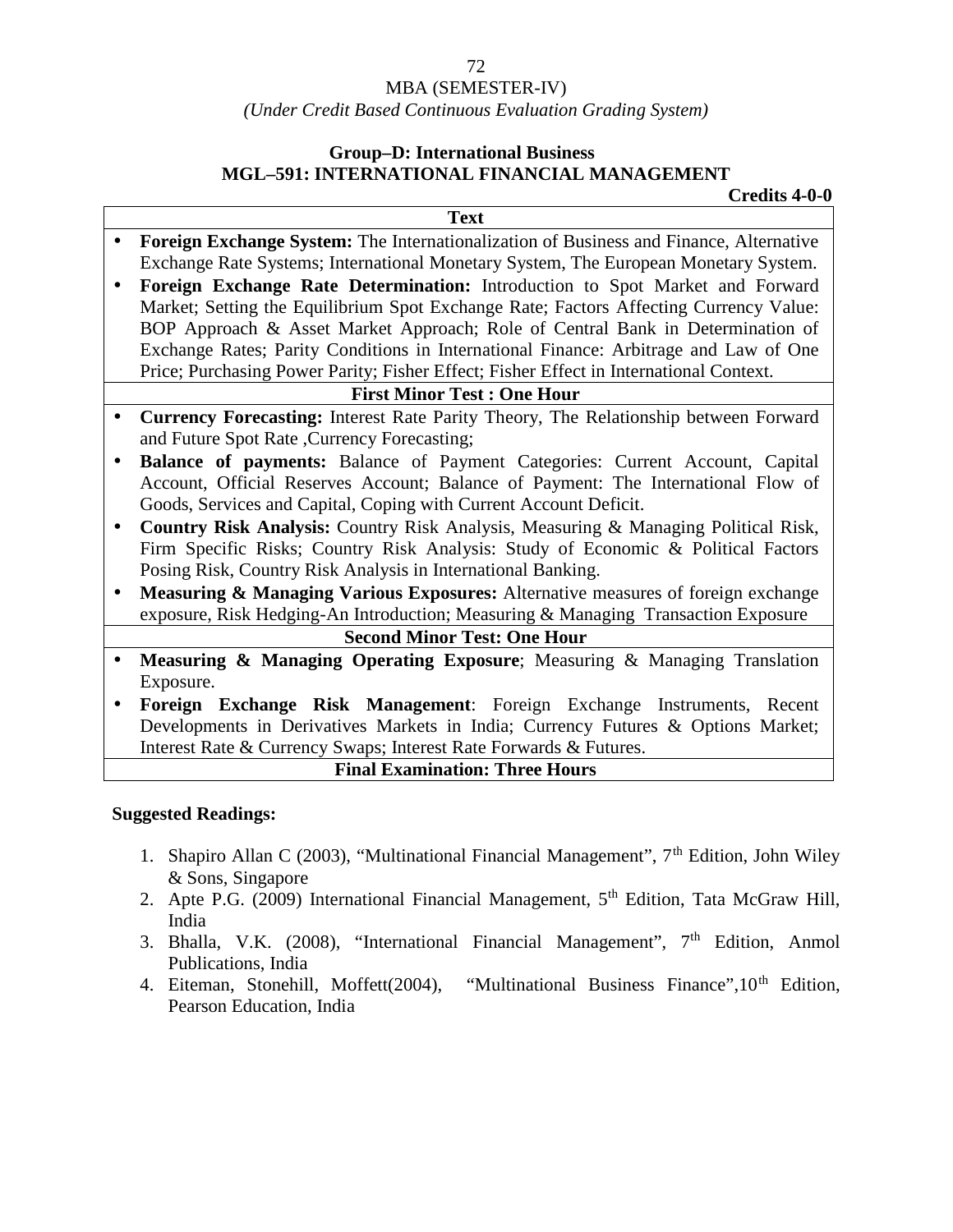## MBA (SEMESTER-IV)

## *(Under Credit Based Continuous Evaluation Grading System)*

## **Group–D: International Business MGL–592: INTERNATIONAL MARKETING**

**Credits 4-0-0**

**The Concept of International Marketing and Globalization:** Reasons for Entering International Markets, Evolutionary Process of Global Marketing, Towards GLOCAL Marketing, Adaptation: the Critical Success Factor in International Markets, Internationalization of Indian Firms, Process of International Marketing.

**Text**

**Emerging Opportunities in International Markets:** Background of International Trade, Trends in World Trade, an Overview's of Indian Foreign Trade, Identifying Opportunities in International Markets.

**International Marketing Implications:** From GATT to WTO, Functions and Structure of WTO, Effects of China's Entry into WTO on India, The Implications of WTO on International Marketing.

#### **First Minor Test: One Hour**

**Decision-making Process for International Markets:** Concept of Decision Making in International Markets, Identification of International Markets, Methods of Segmentation of International Markets, Techniques for Selection of International Markets, Tools for International Market Analysis.

**Entering International Markets:** The Concept of International Market Entry, the Modes of International Market Entry- Entry Involving Production in the Home Country, Entry Involving Production in a Foreign Country, Factors Affecting the Selection of Entry Mode, Choice of Right International Market Entry Mix.

#### **Second Minor Test: One Hour**

**Export Documentation:** Export Transaction Framework, Export Documentation, Commercial Documents, Transport Documents, Regulatory Documents.

**Procedure for Export-Import**: Process, Compliance with Legal Framework, Export Deal, Export Finance, Procuring or Manufacturing of Goods for Export, Appointment of Clearing and Forwarding (C&F) Agents, Port Procedures and Customs Clearance, Dispatch of Documents to the Exporter, Sending Shipping Advice, Presentation of Documents at the Negotiating Bank, Claiming Export Incentives.

**Industrial Infrastructure for Export Promotion:** Concept of Export Promotion, Role of Export Promotion Institutions in International Marketing, Institutional set-up for Export Promotion in India, Indian Government's Trade Representative Abroad, State's Involvement in Promoting Exports, Export Promotion: Need for Strategic Reorientation.

#### **Final Examination : Three Hours**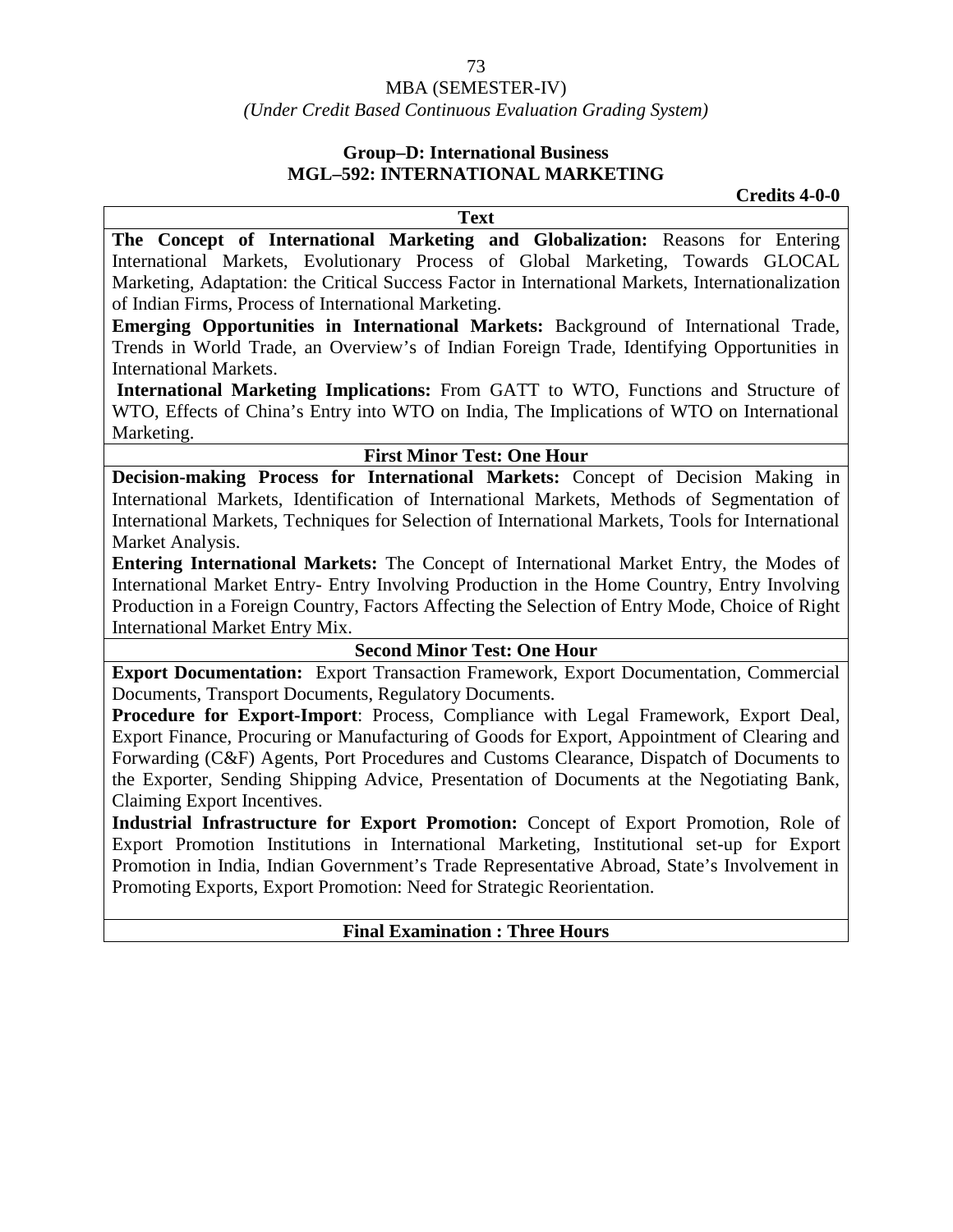*(Under Credit Based Continuous Evaluation Grading System)*

- 1. Joshi, Rakesh Mohan, *International Marketing*, New Delhi, Oxford University Press.
- 2. Terpstra, Vern and Sarathy. R, *International Marketing.* Orlando, Dryden Press.
- 3. Keegan, Warren, *Global Marketing Management.* Englewood Cliffs, New Jersey,Prentice Hall Inc.
- 4. Onkvisit, Sak and Shaw, J J, *International Marketing: Analysis and Strategy.* New Delhi, Prentice Hall of India.
- 5. Cherunilam, Francis, *International Marketing: Text and Cases,* Mumbai, Himalaya Publishing House.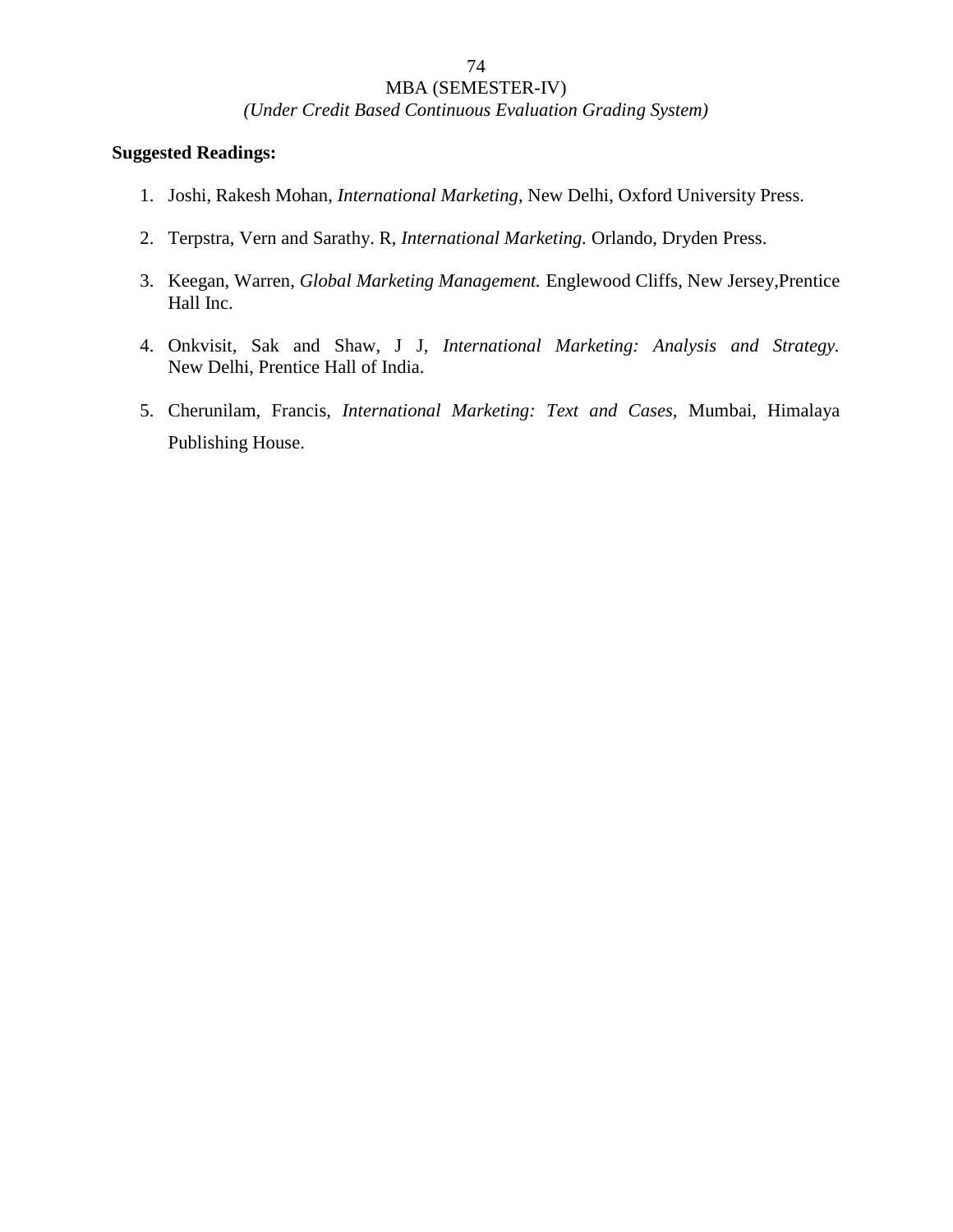*(Under Credit Based Continuous Evaluation Grading System)*

## **Group–D: International Business MGL–602: CASE STUDIES IN INTERNATIONAL BUSINESSES**

**Credits 2-0-0**

| <b>Text</b>                                                                                                                                                                                                                            |  |  |  |  |
|----------------------------------------------------------------------------------------------------------------------------------------------------------------------------------------------------------------------------------------|--|--|--|--|
| Case1: Globalisation of Production and Markets of Indian Motion Pictures-A Case of Krrish                                                                                                                                              |  |  |  |  |
| Source: John Daniel, Lee H. Radebaugh, Daniel P. Sullivan, Prashant Salwan, "International                                                                                                                                             |  |  |  |  |
| Business Environments and Operations", 2011, Pearson, (pp 27-33).                                                                                                                                                                      |  |  |  |  |
| Case2: Hollywood and the Rise of Cultural Protectionism                                                                                                                                                                                |  |  |  |  |
| Source: S. Tamer Cavusgil, Gary Knight, John R. Riesenberger, "International Business                                                                                                                                                  |  |  |  |  |
| Strategy, Management, & the New Realities", 2011, Pearson, (pp 145-146)                                                                                                                                                                |  |  |  |  |
| Case3: Dell Growth Strategy: International & Indian                                                                                                                                                                                    |  |  |  |  |
| Source: John Daniel, Lee H. Radebaugh, Daniel P. Sullivan, Prashant Salwan, "International                                                                                                                                             |  |  |  |  |
| Business Environments and Operations", 2011, Pearson, (pp 437-446).                                                                                                                                                                    |  |  |  |  |
| Case4: AUTOLATINA: A Failed International Partnership                                                                                                                                                                                  |  |  |  |  |
| Source: S. Tamer Cavusgil, Gary Knight, John R. Riesenberger, "International Business                                                                                                                                                  |  |  |  |  |
| Strategy, Management, & the New Realities", 2011, Pearson, (pp 419-420)                                                                                                                                                                |  |  |  |  |
|                                                                                                                                                                                                                                        |  |  |  |  |
| <b>First Minor Test: One Hour</b>                                                                                                                                                                                                      |  |  |  |  |
| Case 1: Airbus Versus Boeing: When Intervention Not Intervention?                                                                                                                                                                      |  |  |  |  |
| Source: S. Tamer Cavusgil, Gary Knight, John R. Riesenberger, "International Business                                                                                                                                                  |  |  |  |  |
| Strategy, Management, & the New Realities", 2011, Pearson, (pp 205-206).                                                                                                                                                               |  |  |  |  |
| Case2: Euromanage Inc.                                                                                                                                                                                                                 |  |  |  |  |
| Source: Riad A. Ajami & G. Jason Goddard, "International Business- A Course on the                                                                                                                                                     |  |  |  |  |
| Essentials", 2014, JAICO Publishing House, (pp 88-91).                                                                                                                                                                                 |  |  |  |  |
| Case3: Caslos Ghosan & Renault-Nissan: Leading for Global Success                                                                                                                                                                      |  |  |  |  |
| Source: S. Tamer Cavusgil, Gary Knight, John R. Riesenberger, "International Business                                                                                                                                                  |  |  |  |  |
| Strategy, Management, & the New Realities", 2011, Pearson, (pp 318-320).                                                                                                                                                               |  |  |  |  |
| Case4: Advanced Biomedical Devices: Assessing Readiness to Export                                                                                                                                                                      |  |  |  |  |
| Source: S. Tamer Cavusgil, Gary Knight, John R. Riesenberger, "International Business                                                                                                                                                  |  |  |  |  |
| Strategy, Management, & the New Realities", 2011, Pearson, (pp 352-354).                                                                                                                                                               |  |  |  |  |
|                                                                                                                                                                                                                                        |  |  |  |  |
| <b>Second Minor Test: One Hour</b>                                                                                                                                                                                                     |  |  |  |  |
|                                                                                                                                                                                                                                        |  |  |  |  |
|                                                                                                                                                                                                                                        |  |  |  |  |
| Case1: Subway & the Challenges of Franchising in China.<br>Source: S. Tamer Cavusgil, Gary Knight, John R. Riesenberger, "International Business<br>Strategy, Management, & the New Realities", 2011, Pearson, (pp 449-451).<br>Case2: |  |  |  |  |
| <b>Source:</b> John Daniel, Lee H. Radebaugh, Daniel P. Sullivan, Prashant Salwan, "International Business Environments and Operations", 2011, Pearson, (pp 570-573).                                                                  |  |  |  |  |
| Case3: The P&G Fiasco                                                                                                                                                                                                                  |  |  |  |  |
| Source: K Aswathappa, "International Business", 2012. Tata McMraw Hill Education Pyt Ltd.                                                                                                                                              |  |  |  |  |

*Source*: K Aswathappa, "International Business", 2012, Tata McMraw Hill Education Pvt Ltd, (pp 450-451). **Case4**: Unfair Protection or Valid Defense?

*Source*: K Aswathappa, "International Business", 2012, Tata McMraw Hill Education Pvt Ltd, (pp 521-522).

## **Final Examination : Three Hours**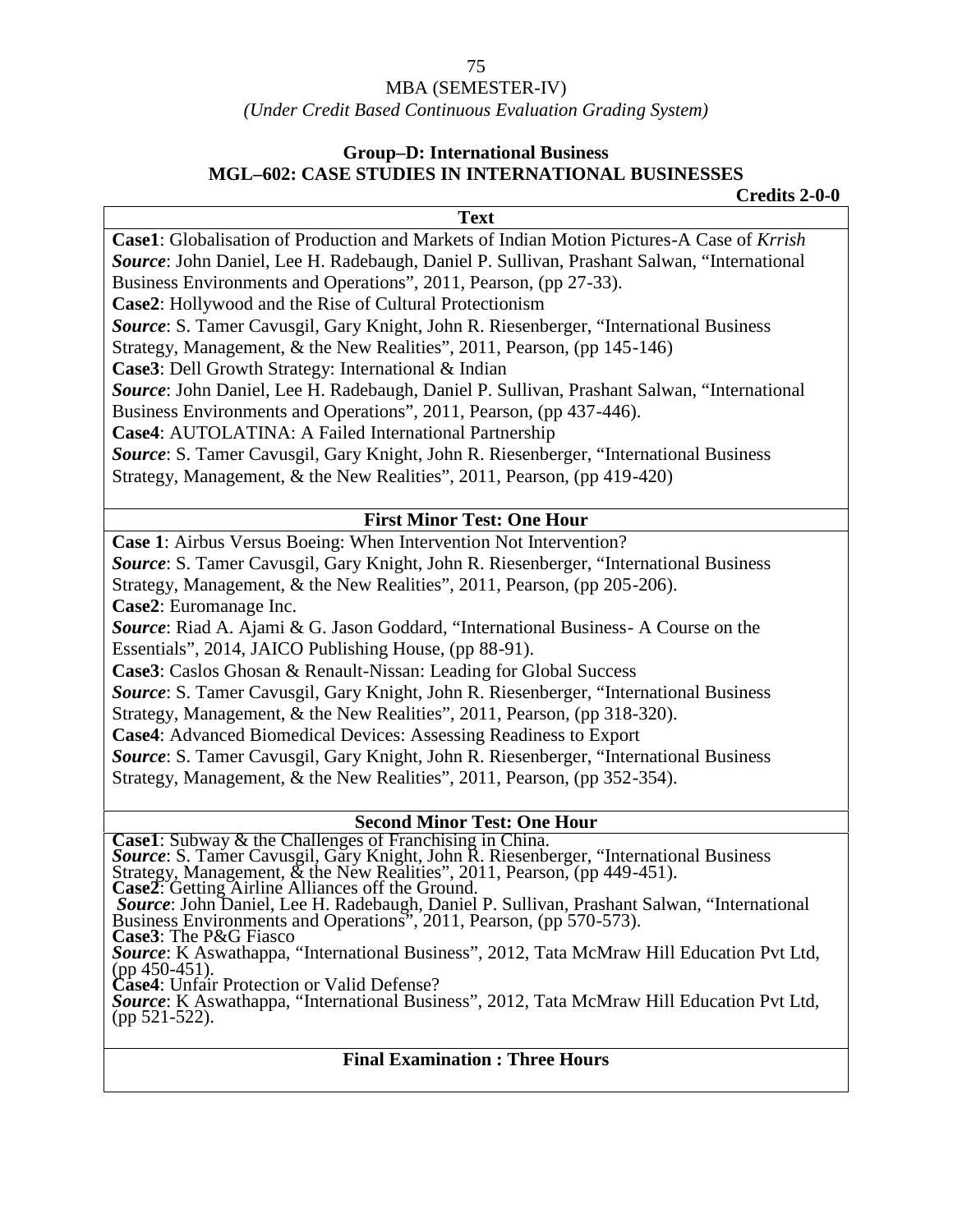#### *(Under Credit Based Continuous Evaluation Grading System)*

## **Group–E: Production and Operations MGL–593: INVENTORY MANAGEMENT**

**Credits 4-0-0**

| <b>Text</b>                                                                                 |
|---------------------------------------------------------------------------------------------|
| Types and functions of inventories and their importance, Identification of Stores,          |
| Codification and Specification. Factors Affecting Inventory, Various Costs. Nature of       |
| Lead Time and Requirement of Material Requirement Planning and Demand                       |
| Forecasting. ABC Concept: 80/20 Analysis.                                                   |
| Inventory Costs: Types of Control System.<br>$\bullet$                                      |
| Inventory Control Levels, Order Point, Re - order Level, Maximum and Minimum                |
| Level, Standard Order Quantity, Safety Stocks.                                              |
| <b>First Minor Test: One Hour</b>                                                           |
| Inventory control models; static, dynamic and deterministic; EOQ concept.                   |
| Probabilistic Models: Determinations of EOQ under various conditions of demand              |
| and lead time analysis.                                                                     |
| Application of techniques in inventory control, cycle order system and fixed order          |
| quantity system and theory variations.                                                      |
| Feedback inventory information system.                                                      |
| <b>Second Minor Test: One Hour</b>                                                          |
| Warehouse & Stores Management: Responsibility of Receiving & Stores. Receiving<br>$\bullet$ |
| Procedures and Control. Bar Coding. External and External Identification Systems.           |
| Stores Systems and Procedure. Closed and Open System. Storage Method and                    |
| Equipment. Layout. Organisation.                                                            |
| Carrier selections and Routing. Types of carriers. Domestic and International shipping      |
| terms. Expediting and tracing shipment. Demurrage. Transportation Strategy. Strategic       |
| Alliance with Carriers.                                                                     |
| <b>Final Examination: Three Hours</b>                                                       |

#### **Suggested Readings:**

- 1. P. Gopal Krishan and M.S. Sandelya Inventory Management: Text and Cases, Macmillan, New Delhi.
- 2. R.J. Bunchas & E Keeingsberg : Scientific Inventory Management Prentice Hall, New Delhi.
- 3. Marge J.F. Production Planning & Inventory Control, New York, McGraw Hill.
- 4. Buff E.S. and W.H. Tauber: Production Inventory Systems Planning & Control Richard D. Irwin, Homewood, Illinois.
- 5. R.S. Chadha Inventory Management in India. Allied Publishers, New Delhi.
- 6. Donald W. Dobler and David N. Burt, Purchasing and Supply Management. Tata McGraw Hill, New Delhi.

76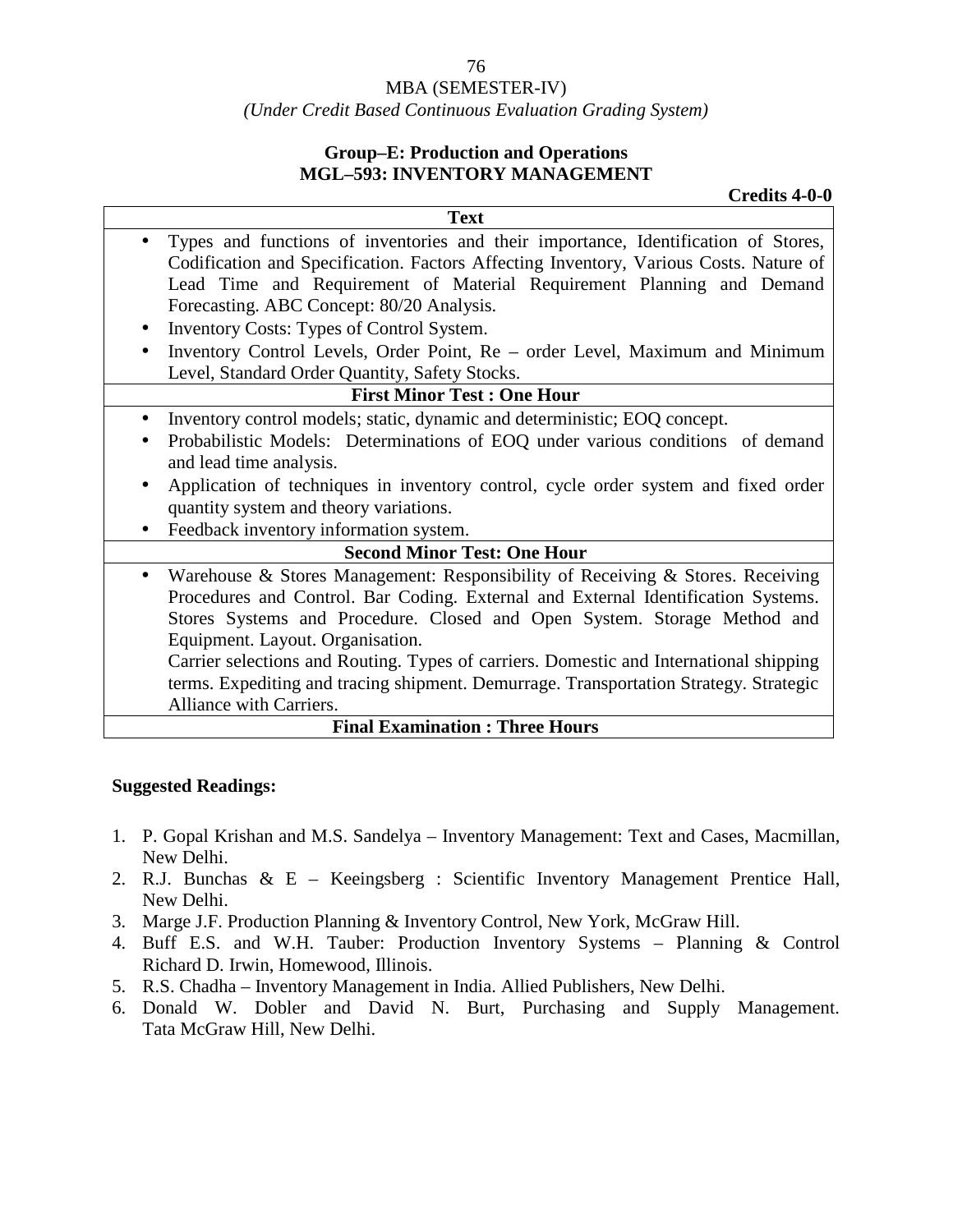## *(Under Credit Based Continuous Evaluation Grading System)*

## **Group–E: Production and Operations MGL–594: LOGISTICS MANAGEMENT**

**Credits 4-0-0**

**Text** Introduction to logistics and its Interface with Production and Marketing: Measures of Logistics; Physical Distribution and Logistics; Logistics System Analysis and Design; Warehousing and Distributing Centers; Location; Transportation systems: Facilities and Services; Dispatch and Routing Decisions and Models;

#### **First Minor Test : One Hour**

- Customer Services in Logistics: Customer Service Defined, elements and their relative importance. Order cycle time; Importance Logistics/Customer service; Defining Sales- Service Relationship; Determining Optimum Service Levels; Service Variability.
- Order Processing: Defining Order Processing; Other Factors affecting Order- Processing Time, Different Types of Order Processing: Industrial Order Processing, Retail Order Processing, Customer order processing, Web-based Channel Order Processing.

#### **Second Minor Test: One Hour**

 Inventory Management Decisions; Logistics Audit and Control; Packaging and Materials Handling; International Logistics Management; Logistics Future Directions. Logistics Information System.

## **Final Examination : Three Hours**

#### **Suggested Readings:**

- 1. Ballau, Renald H. Business Logistics Management. Englewood Cliffs, New York, Prentice Hall lnc,1992.
- 2. Bear K. A Management Guide to Logistics Engineering. U.S.A, Institute of Production Engineering, 1990.
- 3. Benjamin S B. Logistics Engineering and Management. Englewood Cliffs, New York, Prentice Hall Inc., 1996.
- 4. Bowersox, D J and Closs, D J. Logistics Management: A System Integration of Physical Distribution. New York. MacMillan. 1986.
- 5. Christopher, M. Logistics and Supply Chain Management: Strategies for Reducing Costs and Improving Services. London, Pitsman, 1992.
- 6. James, C J. and Wood, Donald F. Contemporary Logistics. New York, Macmillan, 1990.
- 7. Shapiro, R. Logistics Strategy: Cases and Concepts. St. Paul, West, 1995.

**The list of cases and specific references including recent articles will be announced in the class at the time of launching of the course.**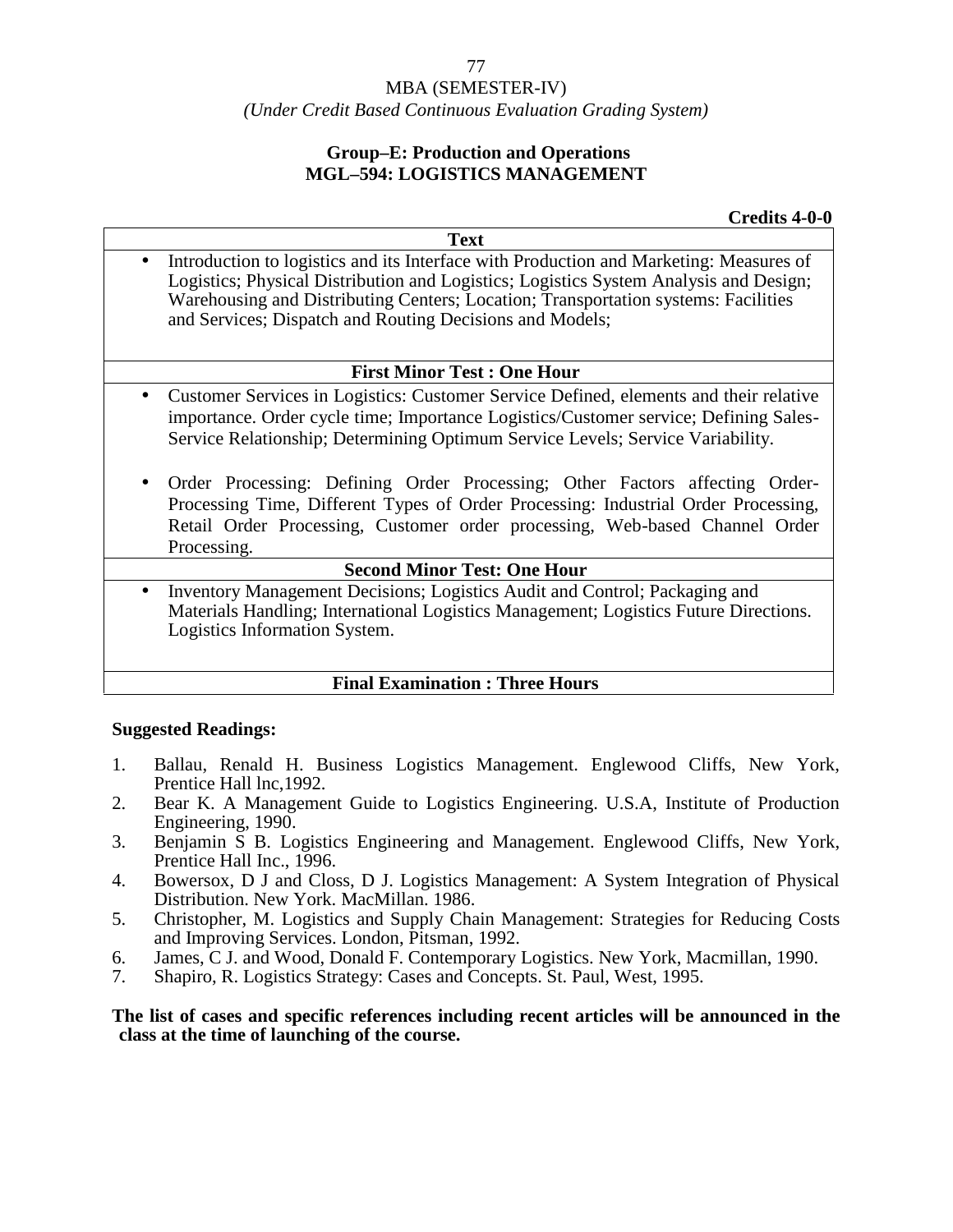#### *(Under Credit Based Continuous Evaluation Grading System)*

#### **Group–E: Production and Operations MGL–595: TOTAL QUALITY MANAGEMENT AND QUALITY CONTROL Credits 4-0-0**

**Text** Basic Concept of Total Quality (TQ); Evolution of Total Quality Management; Components of TQ Loop; Conceptual Approach to S.Q.C. Acceptance Sampling and Inspection Plans; Statistical Process Control; Process Capability Studies; Humanistic Aspects of TOM Management of Q.C. and Z.D. Programmes; Quality Improvement Teams; Q-7 tools. Quality Costs; Taguchi Loss Function; Functional Linkage of Quality with Reliability and Maintainability; Failure Analysis **First Minor Test : One Hour** Optimum Maintenance Decisions; Total Productive Maintenance (TPM); Quality Audits; Lead Assessment and, ISO-9000 Standards– Marketing Aspects of T.Q: Total Quality of Services; Total Quality and Safety; Six Sigma. Quality function, meaning of control quality. Characteristics inspection and its Importance, difference between Inspection and quality control. Organising for Quality; Objectives and Nature of Organization. Principles of Organization; Quality Organization, Types of Quality Control Organization. Responsibilities of Quality Manager. **Second Minor Test: One Hour** Economics of Quality; Quality; Quality Costs, Types of Quality Costs, Control of Quality Costs, Cost Studies and Optimization, Economics of Quality of Design and Quality of Confirmation Statistical Quality Control, Basic Statistical Methods; Techniques of Quality Control; Charts of Attributes and Variables. Acceptance Sampling; Sampling Theory, Sample Size on Crating Characteristics and Curve for Single Sampling, Double Sampling and Sequential Sampling Plans, Use of Dodge Raming and MILSD - 15 tables.

#### **Final Examination : Three Hours**

- 1. Dale. H. Bosterficld: Quality Control, Prentice Hall, New Jersey,
- 2. Grant F.L. & R.S Leaven Worth, Statistical Quality Control, McGraw Hill., New York.
- 3. Krikpauick F.G. Qua1ity Control for Manager and Engineers, John Wiley.
- 4. Dunchan, A.J. Quality Control & Industrial Statistics, Richard D. Irwin, Home, Illinois.
- 5. Carruba. Eugene R and Gorden, Ronald D. Product Assurance Principles: Integrating Design Assurance & Quality Assurance. New York, McGraw Hill, 1991.
- 6. Granl, Eu-gene Land Leavenworth. Richards. Statistical Quality Control, McGraw Hill, New York. 1991.
- 7. Ireson, W G. and Coombas, C P. Handbook of Reliability Engineering & Management. New York. McGraw Hill, 1988.
- 8. Lochner, Robert H. and Matar. Joseph E. Designing for Quality. London. Chapman & Hill, 1990.
- 9. Pike. John and Barnes. Richard. TQM in Action. London. Chapman & Hill, 1994.
- 10. Schmidt. Warren H. and Finnigan, Jerome P. TQ Manager. San Francisco, Jossey Bass, 1993.
- 11. Spenlcy, Paul. World Class Performance Through TQ, London, Chapman & Hall, 1992.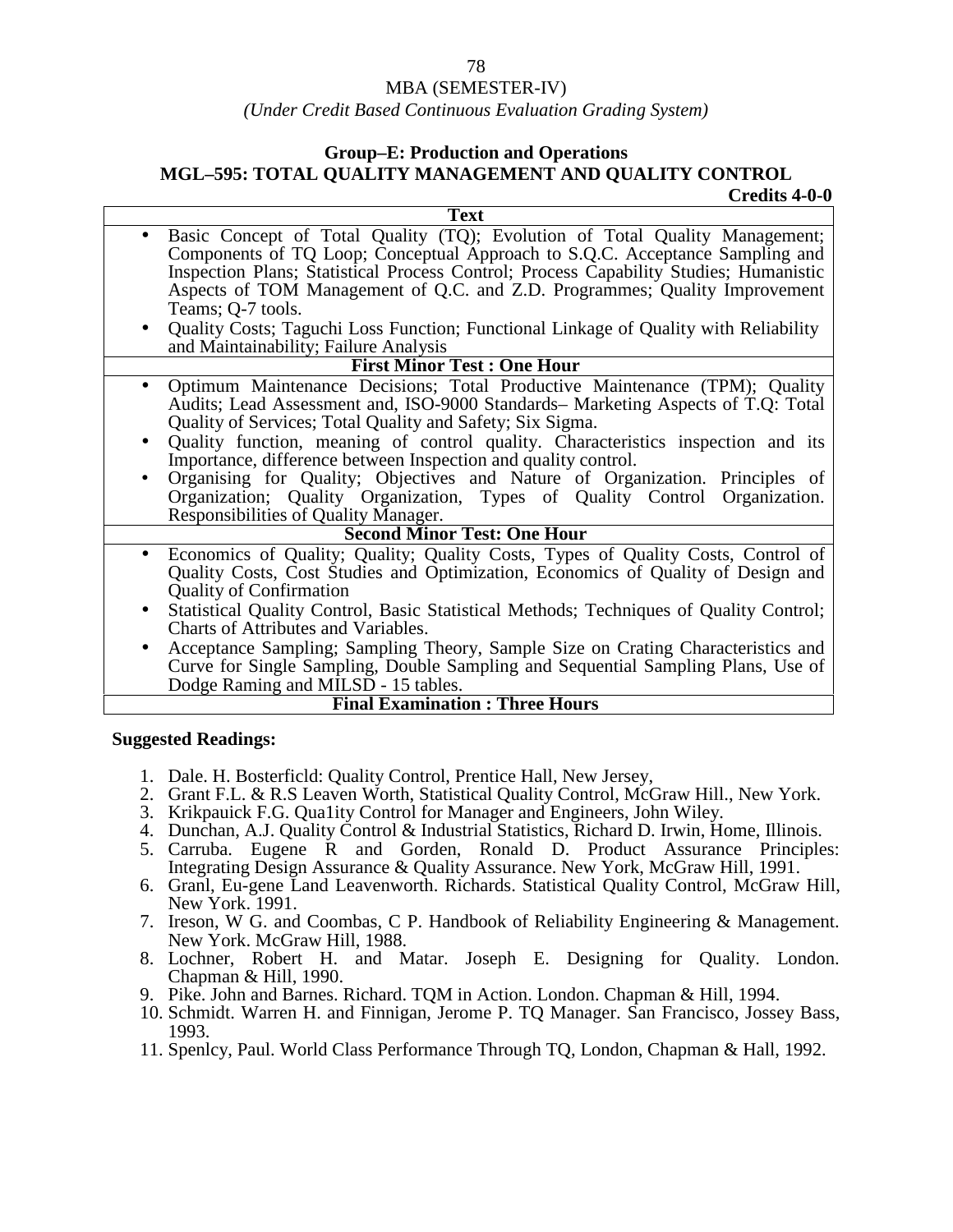## MBA (SEMESTER-IV)

## *(Under Credit Based Continuous Evaluation Grading System)*

## **Group–F: Information Technology MGL–596: DATA MANAGEMENT TECHNIQUES**

|                                                                                       |                                                                                                                                                                             | Credits 4-0-0 |  |
|---------------------------------------------------------------------------------------|-----------------------------------------------------------------------------------------------------------------------------------------------------------------------------|---------------|--|
|                                                                                       | <b>Text</b>                                                                                                                                                                 |               |  |
| $\bullet$<br>Menu System                                                              | Introducing the FoxPro Menu Structure: Making Menu Selections, A Quick Tour of the                                                                                          |               |  |
| Window Controls in FoxPro for DOS                                                     | Introducing FoxPro Dialog Boxes: Dialog Box Controls, Using Dialog Boxes.<br>Working with FoxPro's Windows: Controlling Windows in FoxPro for Windows,                      |               |  |
|                                                                                       | How to use the Editor: The Edit Menu, Fonts.                                                                                                                                |               |  |
| Working with the Command Window: Other Features: Getting Help, Quitting.<br>$\bullet$ |                                                                                                                                                                             |               |  |
| $\bullet$<br>Saving the Database File.                                                | Creating a Database Structure: Creating a Sample Database File: How to Create a New<br>File, How to Define the Structure of a Database, Entering the Field Names and Types, |               |  |
|                                                                                       | The Database File in the Background: Opening and Closing a Database File.                                                                                                   |               |  |
| $\bullet$                                                                             | Copying and Modifying the Structure of a Database File.                                                                                                                     |               |  |
|                                                                                       | <b>First Minor Test: One Hour</b>                                                                                                                                           |               |  |
| $\bullet$<br>Session.                                                                 | Adding, Editing, and Viewing Data: Appending Data: Appending Data with the<br>Change Display, Appending Data with the Browse Display, Ending the Data Entry                 |               |  |
|                                                                                       | Change (or Editing) Data, Browsing through the Data; Resizing and changing the order<br>of Fields, Partitioning the Window. Additional Features of a Browse Menu.           |               |  |
| $\bullet$                                                                             | Deleting a Record: Moving the Pointer: GOTO commands.                                                                                                                       |               |  |
| Shortcuts using the Command Window<br>$\bullet$                                       |                                                                                                                                                                             |               |  |
| $\bullet$                                                                             | Understanding Indexes and Expressions.                                                                                                                                      |               |  |
| $\bullet$<br>compact indexes.                                                         | Types of Index: Single Index files, compound; index files, structural command indexes,                                                                                      |               |  |
| using the Structure Dialog Box.                                                       | Using Some Simple Indexes: An Overview of the Index Dialog box, Creating Simple<br>Indexes using the Index, Dialog Box, Indexing Commands, Creating Simple Indexes          |               |  |
| $\bullet$                                                                             | Understanding Expressions: Constants, Functions and Operators.                                                                                                              |               |  |
| $\bullet$<br>Sorting.<br>$\bullet$                                                    | Using Expressions in Indexes: Alphabetizing by Name, Indexing in Descending Order.<br>Using Indexes: Selecting the Controlling Indexes, A Review of the Setup Dialog Box.   |               |  |

- Using Queries and Logical Expressions.
- Working with Logical Expressions: Logical Functions, Relational Operators, Logical Operators.
- To Index or not to Index: FOR and WHILE clauses, preparing to use WHILE, Rushmore Technology.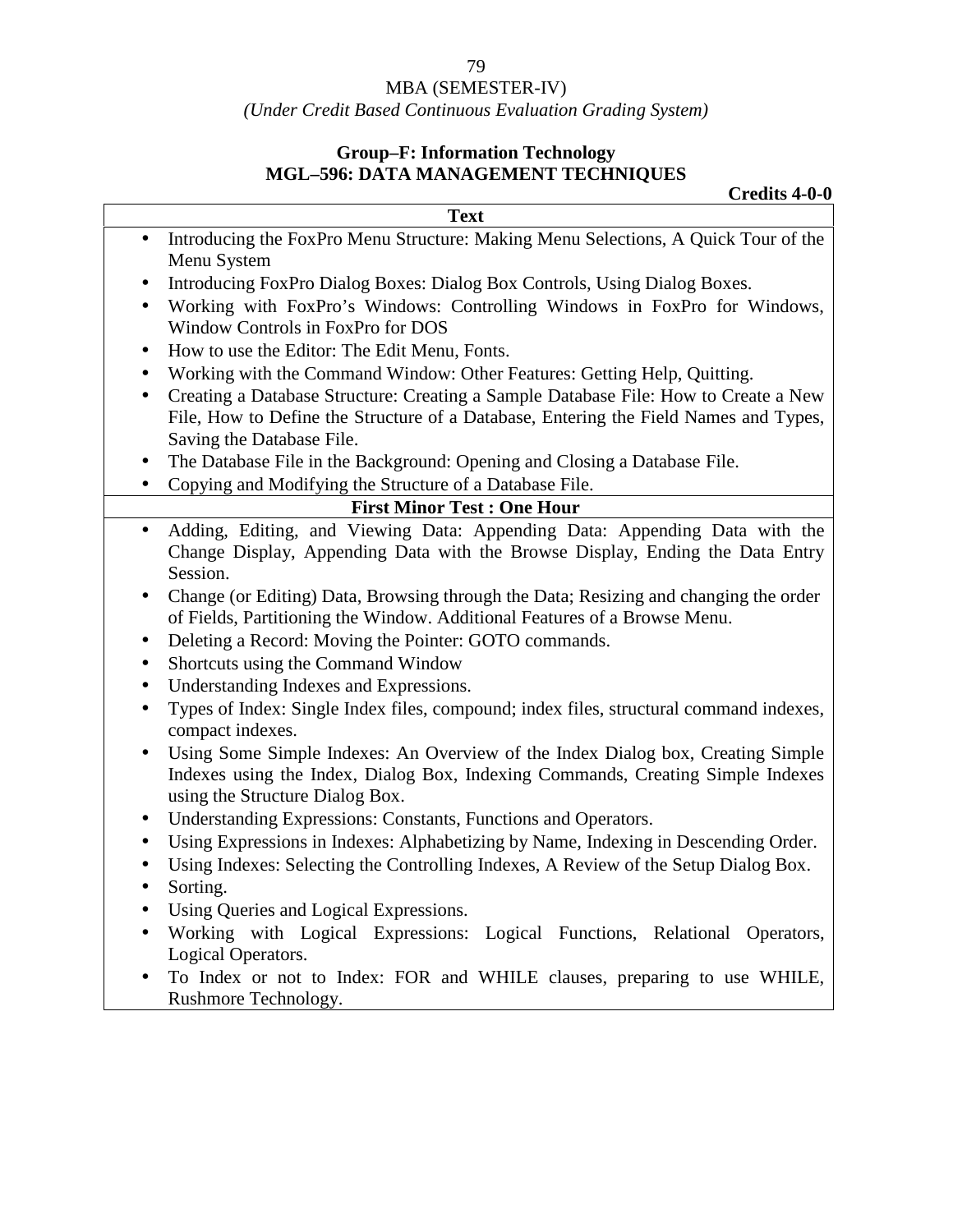## *(Under Credit Based Continuous Evaluation Grading System)*

#### **Second Minor Test: One Hour**

- Making Queries for Single and Multiple records: Un-indexed Queries for a Single Record, Indexed Queries for a Single Record, Queries for Multiple Records, Querying with other Data Types, Dealing with Deleted Records.
- Special Techniques: Setting a Filter, Building a Query into an Index.
- Restricting the query: Scope, Fields, The Easiest Possible Report: LIST with options.
- Generating Reports and Mailing Labels.
- The process of Producing Reports: Designing the Report Form.
- Designing the Report: Working with Report Queries: Report Objects in FoxPro for Windows, Object Dialog Boxes in FoxPro for Windows, Field Expressions in Reports in FoxPro for Windows, Report Objects in FoxPro for DOS, Object Dialog Boxes in FoxPro for DOS.
- The Report Menu: Page Layout in FoxPro for Windows, Page Layout in FoxPro for DOS, Page Preview, Layout Tools, Title/Summary, Data Grouping, Variables, Quick Report.
- Working with Objects: Special Techniques: Selecting Multiple Objects, Copying and Pasting Objects."
- A Sample Report: A Report in FoxPro for Windows, A Report in FoxPro for DOS.
- Creating Mailing Labels: Label Layout in FoxPro for Windows, label layout in FoxPro for DOS Producing Labels.

## **Final Examination : Three Hours**

#### **Suggested Reading:**

Mastering FoxPro 2.5", Charles Siegel, BPS Publications.

80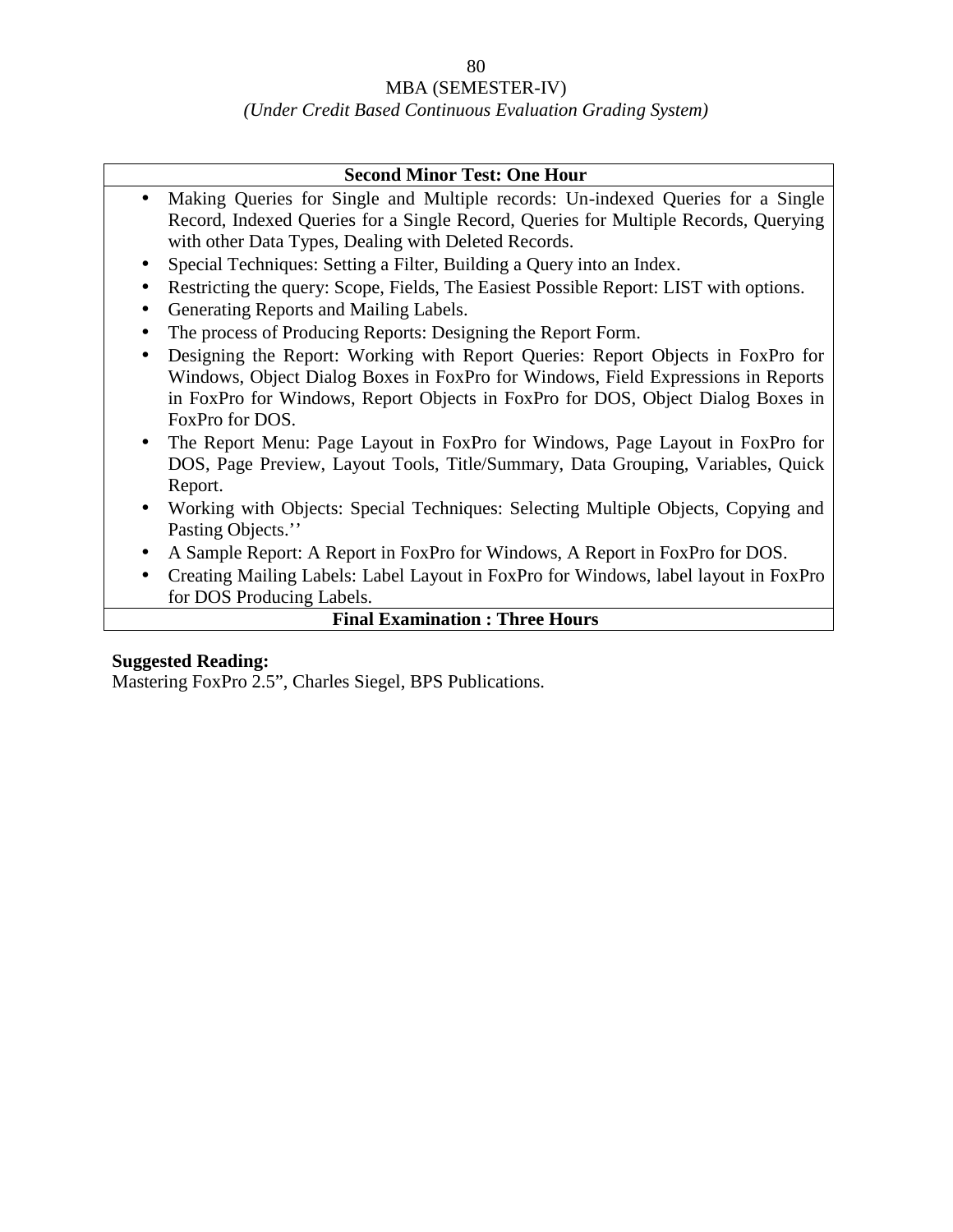## MBA (SEMESTER-IV) *(Under Credit Based Continuous Evaluation Grading System)*

## **Group–F: Information Technology MGL–597: E–COMMERCE AND INTERNET**

**Text**

- **Overview of E-Commerce:** Definition, Benefits of E-Commerce, Role of Internet in E-commerce, Impact of E-Commerce on Business Models (Goal Congruence, Value Chain, ICDT Business Strategy Model), E-Commerce Security, Implications for Accounting Profession.
	- **The Regulatory Environment:** Cryptography Issues, Privacy Issues (Children's Issues, Adults Rights) Web Linking (Inappropriately Referencing a Linked Site, Displaying Information Without Proper Rights, Linking using Framing, Linking using Trademarks in Key Meta Tags, Unauthorized Display of a Registered Trademark Linking to Illegal Files), Domain Name Disputes, Internet Sales Tax, Electronic Agreements & Digital Signatures, Internet Service Providers & International Libel Laws.
	- **EDI, E-Commerce & Internet:** Traditional EDI systems (Origin, Non EDI Systems, Value Added Networks, Partially & Fully Integrated EDI Systems, Benefits of EDI Systems, Data Transfers & Standards, Financial EDI, EDI Systems & Internet, Internet Trading Relationship  $\&$  its Benefits, Impact of EDI – Internet on the Accounting Profession.

## **First Minor Test : One Hour**

- **Risks of Insecure Systems:** Risks Associated with Internet Transactions. Internet Associated Risks (Risks to Customers, Risks to Selling Agents), Intranet Associated Risks (Sabotage by Former Employees, Threats from Current Employees), Social Engineering, Risk Associated with Business Transaction Data Transferred between Trading Partners, Risks Associated with Confidentially-Maintained Archival, Master File & Reference Data, Risks Associated with Viruses & Malicious Code Overflows.
- **Risk Management:** Control Weakness vs. Control Risk (Security Gaps, Culture Management, Excessively Tight Controls), Risk Management Paradigm, Disaster Recovery Plans, Role of Internet Controls in Risk Management.

#### 81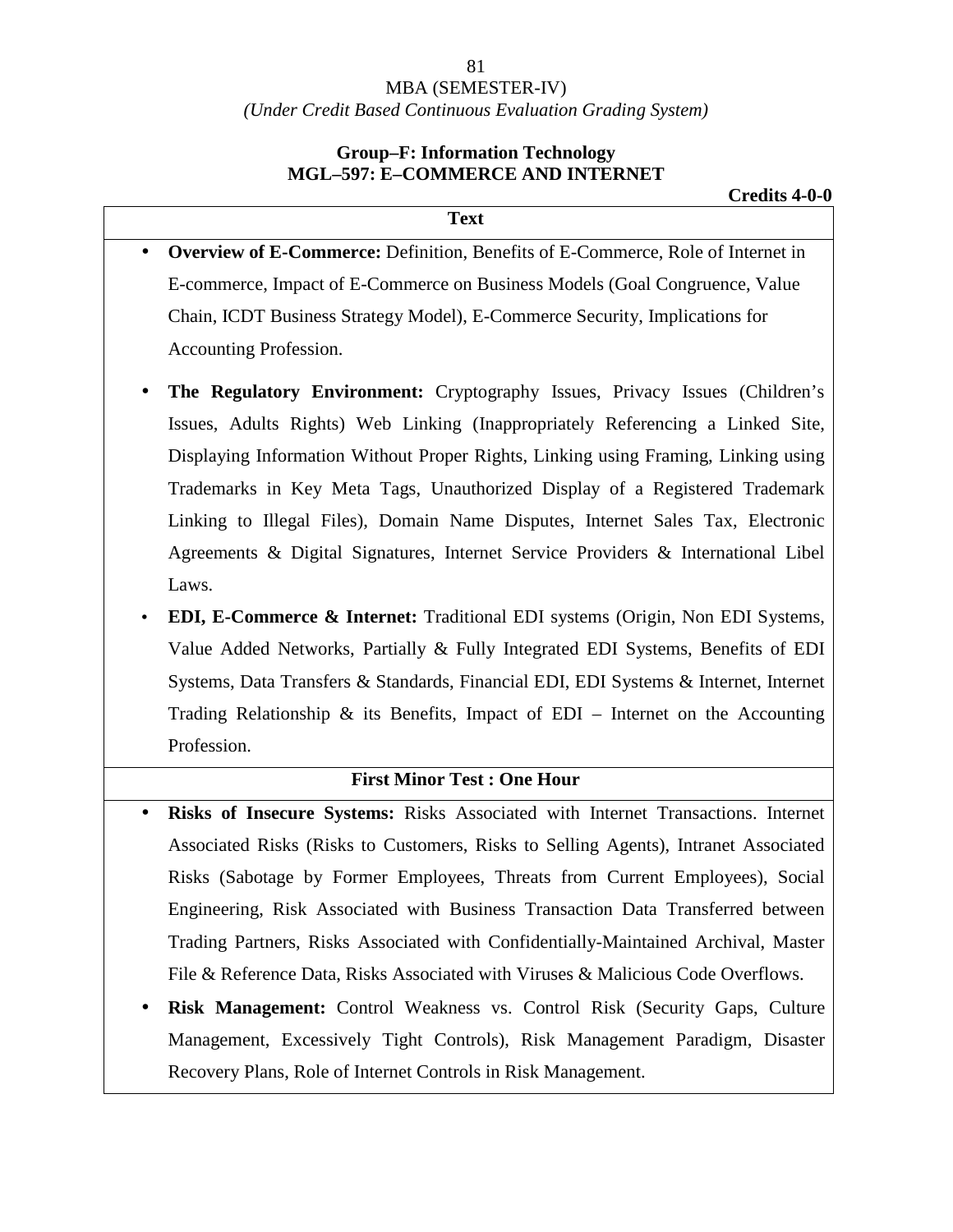#### *(Under Credit Based Continuous Evaluation Grading System)*

 **Cryptography & Authentication:** Messaging Security Issues (Confidentiality Non- Repudiation, Access Controls), Encryption Techniques (Symmetric Encryption Asymmetric Cryptography, Public Private Key Pairs, Elliptic Curve Cryptography, Integrity Check Values & Digital Signatures, on Time Pads), Good Encryption, Practices, Additional Authentication Methods. Additional Non-Repudiation Techniques.

#### **Second Minor Test: One Hour**

- **Fire Walls:** Definition, TCP/IP, Open Systems Interconnect (ODI), Components of a Fire Wall, Typical Functionality of Firewalls, Securing the Fire Wall, Factors to Consider in Firewall de Design, In-House Solutions vs. Commercial Firewall Software, Limitations of the Security Prevention provided by FirewaIls.
- **E-Commerce & Payment Mechanisms:** Set Protocol, SET vs. SSL, Magnetic Strip Cards, Smart Card:. E-checks, E-Cash.
- **Intelligent Agents:** Definition, Capabilities of Intelligent Agents, Agent Societies, Intelligent Agents & E-Commerce (Online Information Chain, Business to Business Transaction Negotiation). Limitations of Agents.
- **Web Based Marketing:** 'Business, Marketing & IT Strategy, Congruence, The 4Ps Applied to Internet Marketing,  $5<sup>th</sup>$  P. Internet Marketing Techniques. Online Advertising Mechanism', Web Site Design Issue Impact of Intelligent Agents on Marketing Techniques.

#### **Final Examination: Three Hours**

- 1. E-Commerce by S. Pankaj, A.P.H. Publication, New Delhi.
- 2. E-Business Revolution by Daniel Amar.
- 3. E-Commerce, A Manager, Guide by Ravi Kalakota and Andrew B.Whinston.
- 4. New Directives in E-Commerce by Charles Steinfield, Jaico Publication House, New Delhi.
- 5. E-Commerce in Indian Banking by T.M. Bhasin Authors Press, New Delhi.